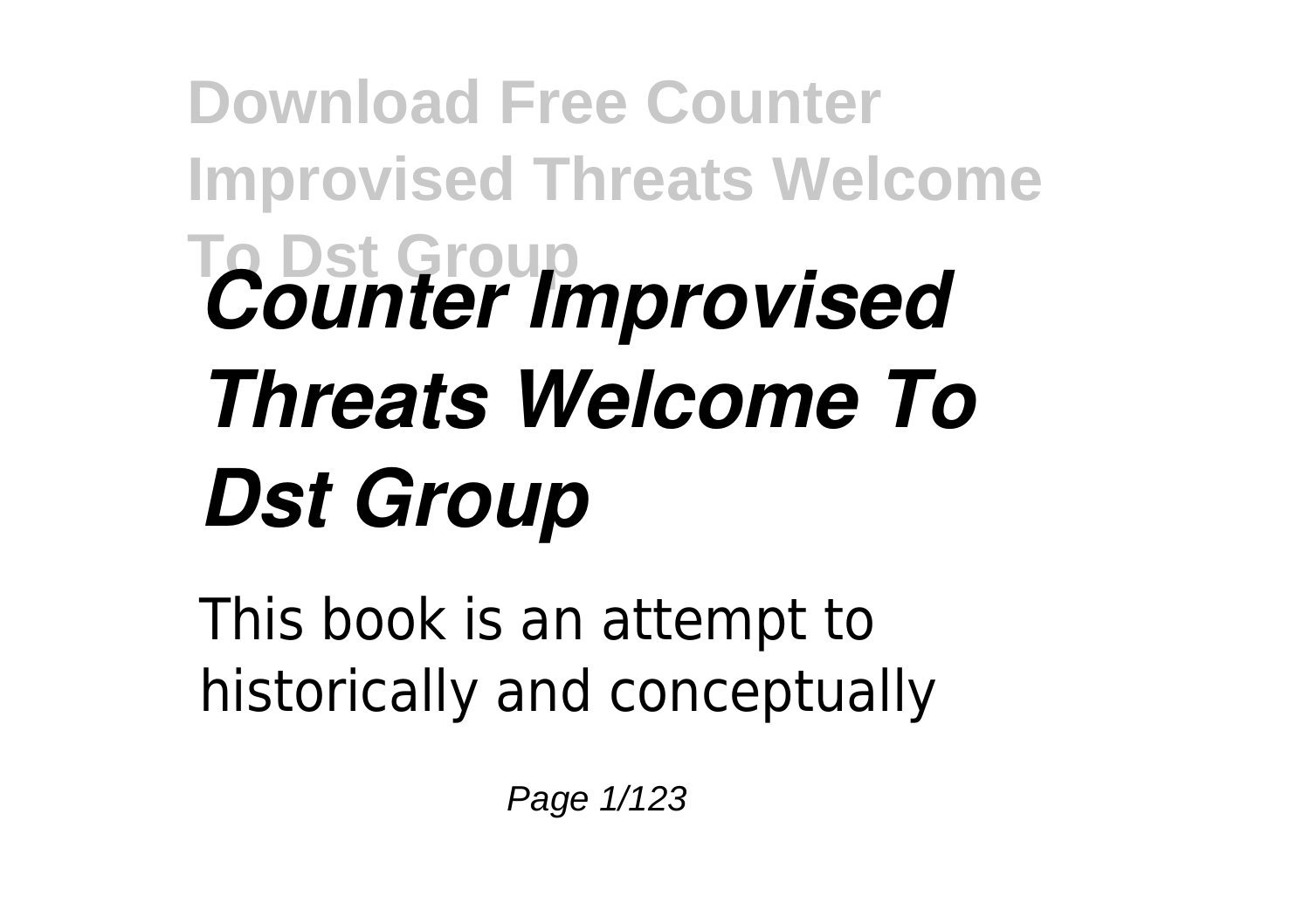**Download Free Counter Improvised Threats Welcome To Dst Group** address the present human condition and the current specific role of education as a distinctively creative symbolic violence. In doing so, the book reevaluates the various manifestations and conflicting alternatives to

Page 2/123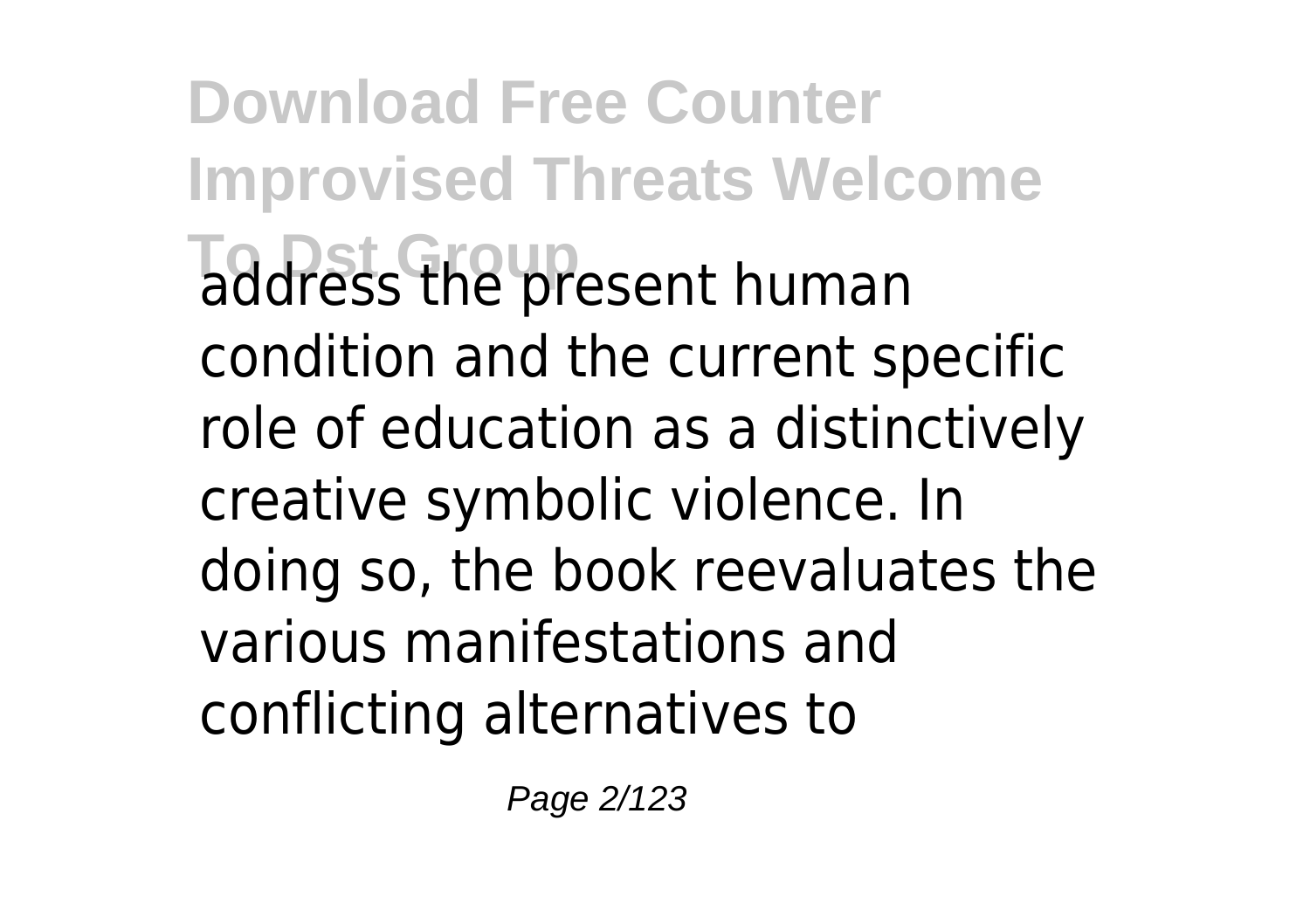**Download Free Counter Improvised Threats Welcome The mailsing education.** United Nations Disarmament Yearbook 2019: Part IIUnited Nations The United Nations Disarmament Yearbook, volume 40 (Part II): 2015, with a foreword by the High

Page 3/123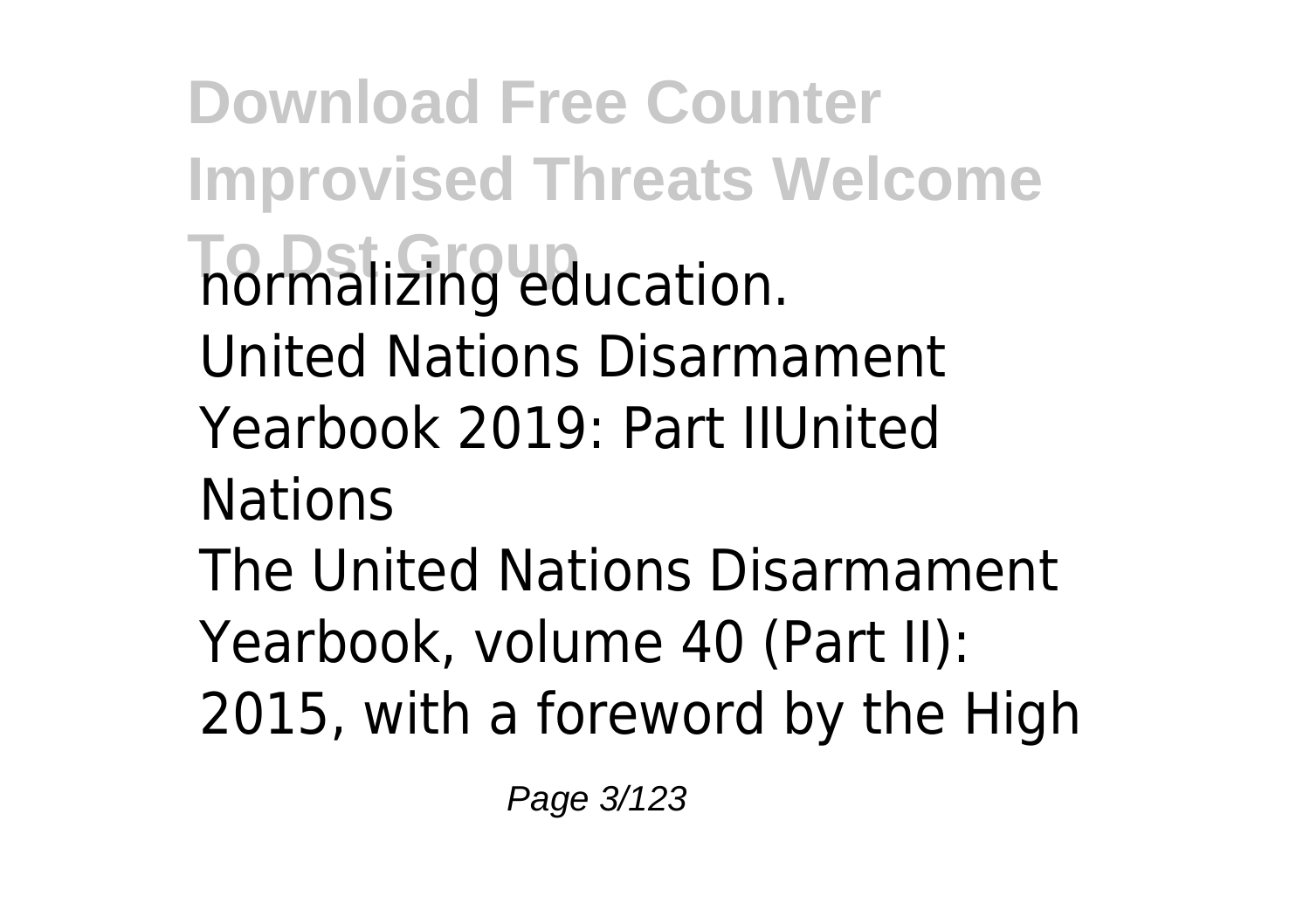**Download Free Counter Improvised Threats Welcome To Dst Group** Representative for Disarmament Affairs, summarizes developments and trends in 2015 on key issues of multilateral consideration at the international and regional levels; reviews the activity of the General Assembly, the Conference on

Page 4/123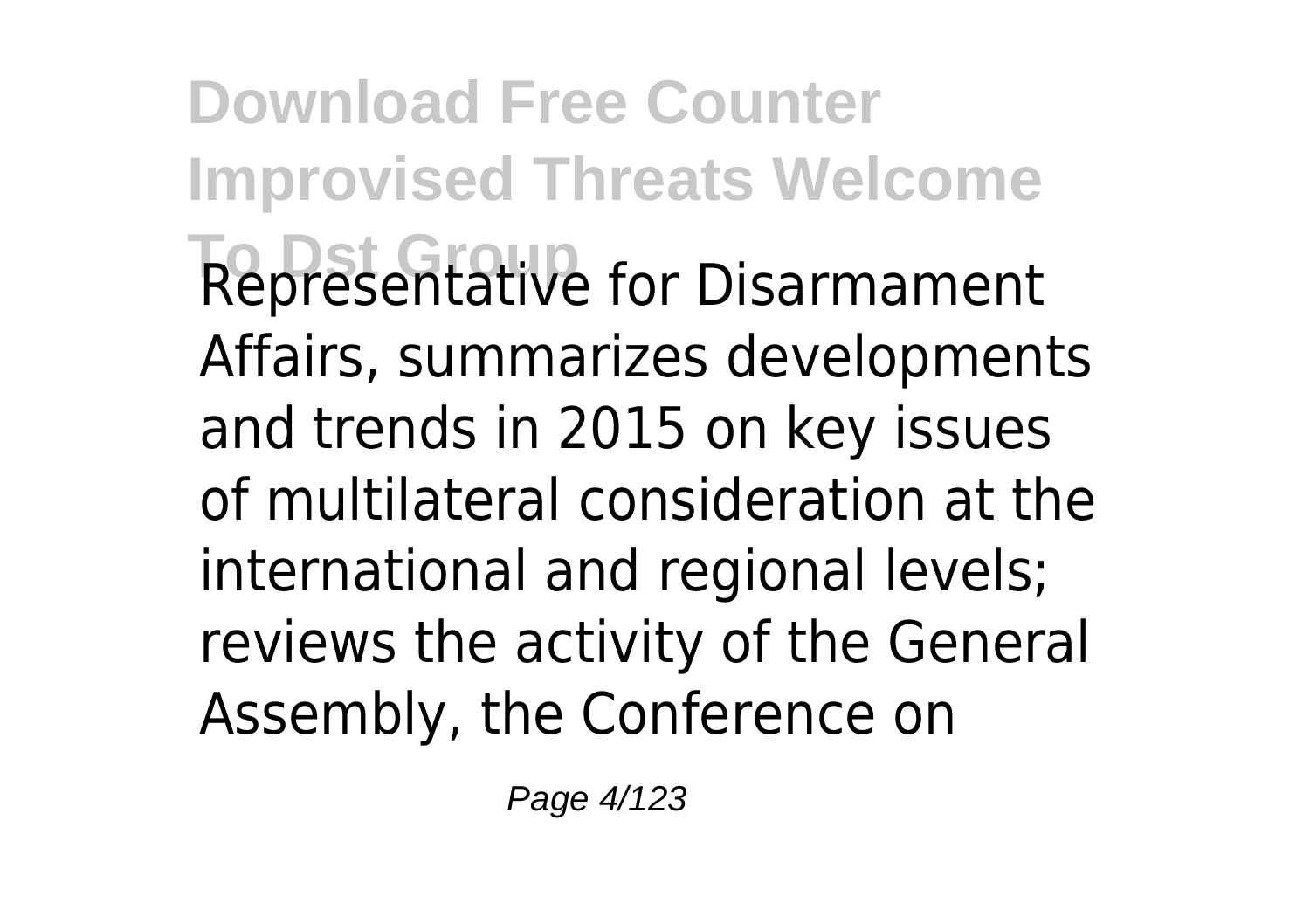**Download Free Counter Improvised Threats Welcome Disarmament and the** Disarmament Commission; and contains a handy timeline of highlights of multilateral disarmament in 2015. Countering Hybrid Threats: Lessons Learned from Ukraine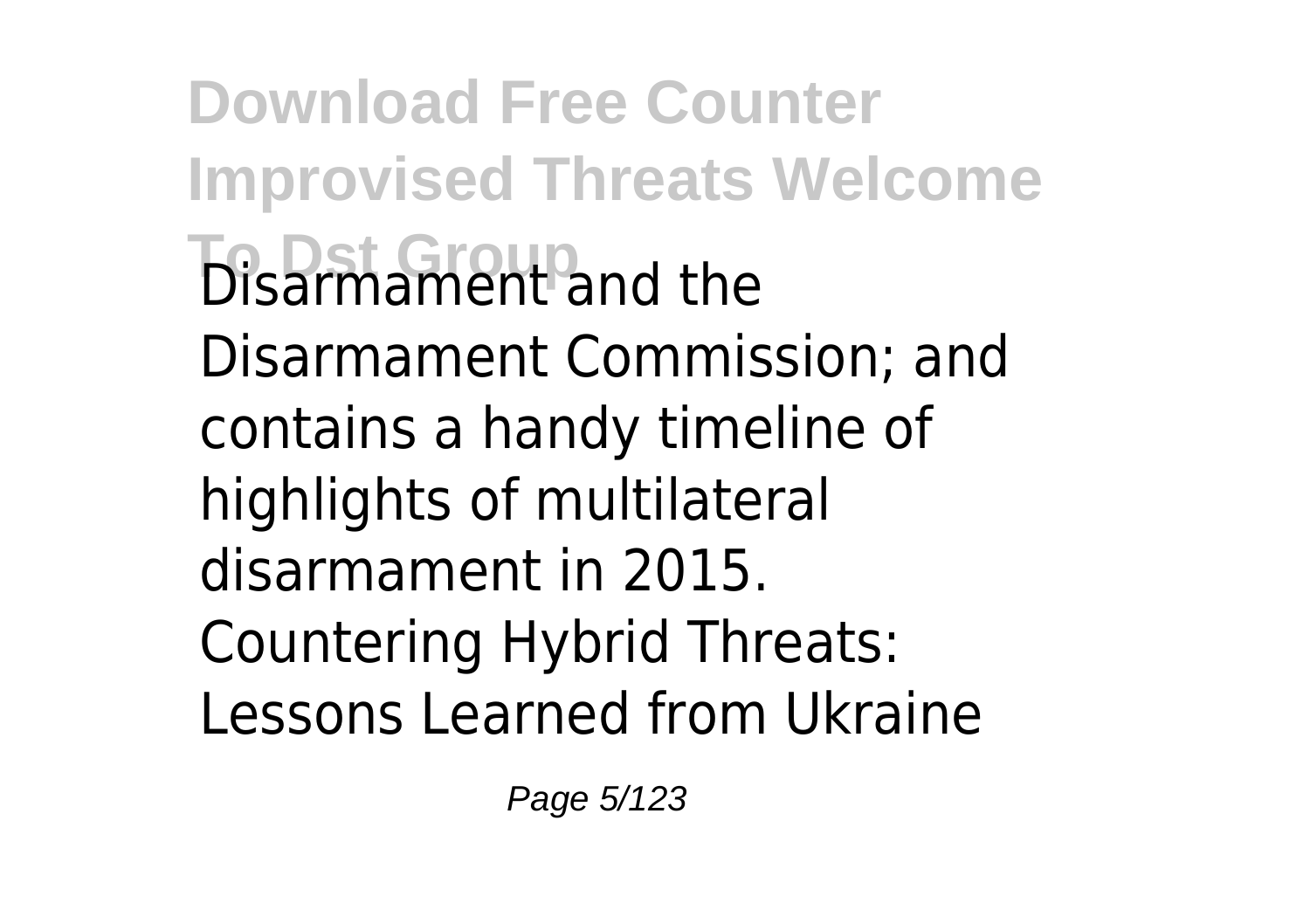**Download Free Counter Improvised Threats Welcome United Nations Disarmament** Yearbook 2017 Hearing Before the Committee on Armed Services, United States Senate, One Hundred Ninth Congress, First Session, June 30, 2005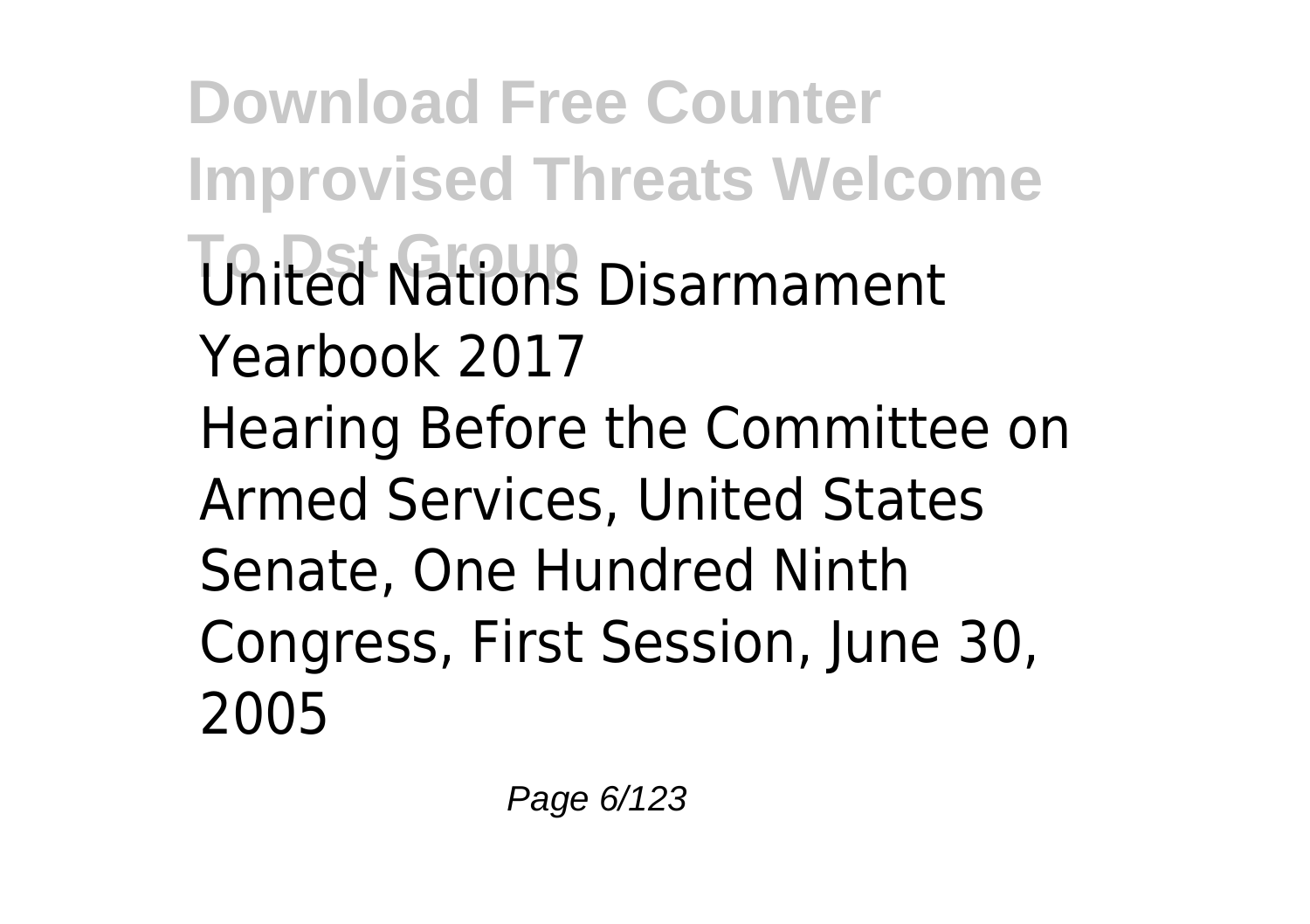**Download Free Counter Improvised Threats Welcome To Dst Group** United Nations Disarmament Yearbook 2015. Part I Enlargement and Effectiveness : Hearing Before the Committee on Foreign Relations, United States Senate, One Hundred Tenth Congress, Second Session, March

Page 7/123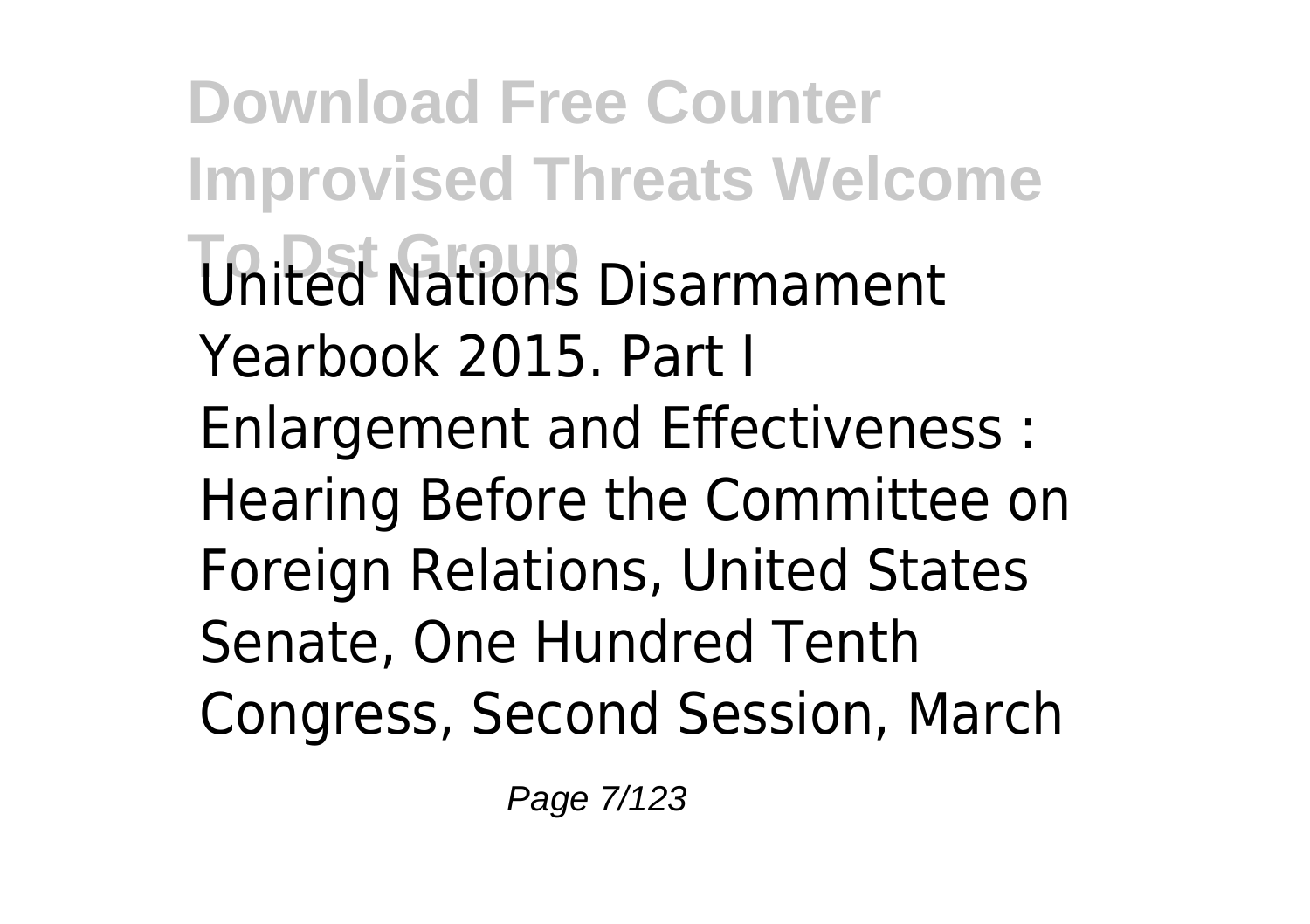**Download Free Counter Improvised Threats Welcome To Dst Group** 11, 2008 H.R. 3916 : Hearing Before the Subcommittee on Technology and Innovation, Committee on Science and Technology, House of Representatives, One Hundred Tenth Congress, First Session,

Page 8/123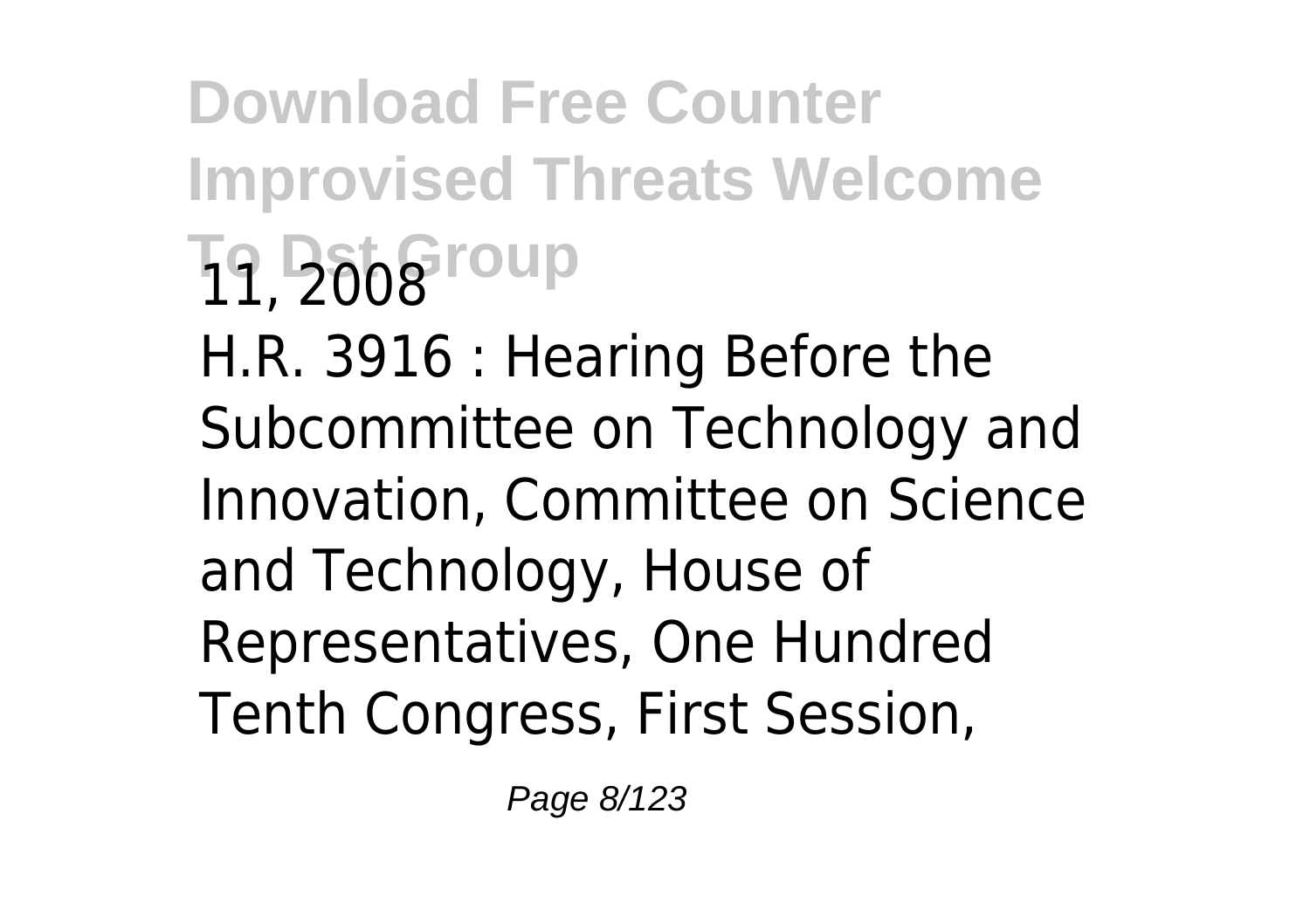**Download Free Counter Improvised Threats Welcome To Dst Group** November 15, 2007 Combat Vehicle Active Protection Systems An Eastern European research institute has developed the power to attack and destroy the Page 9/123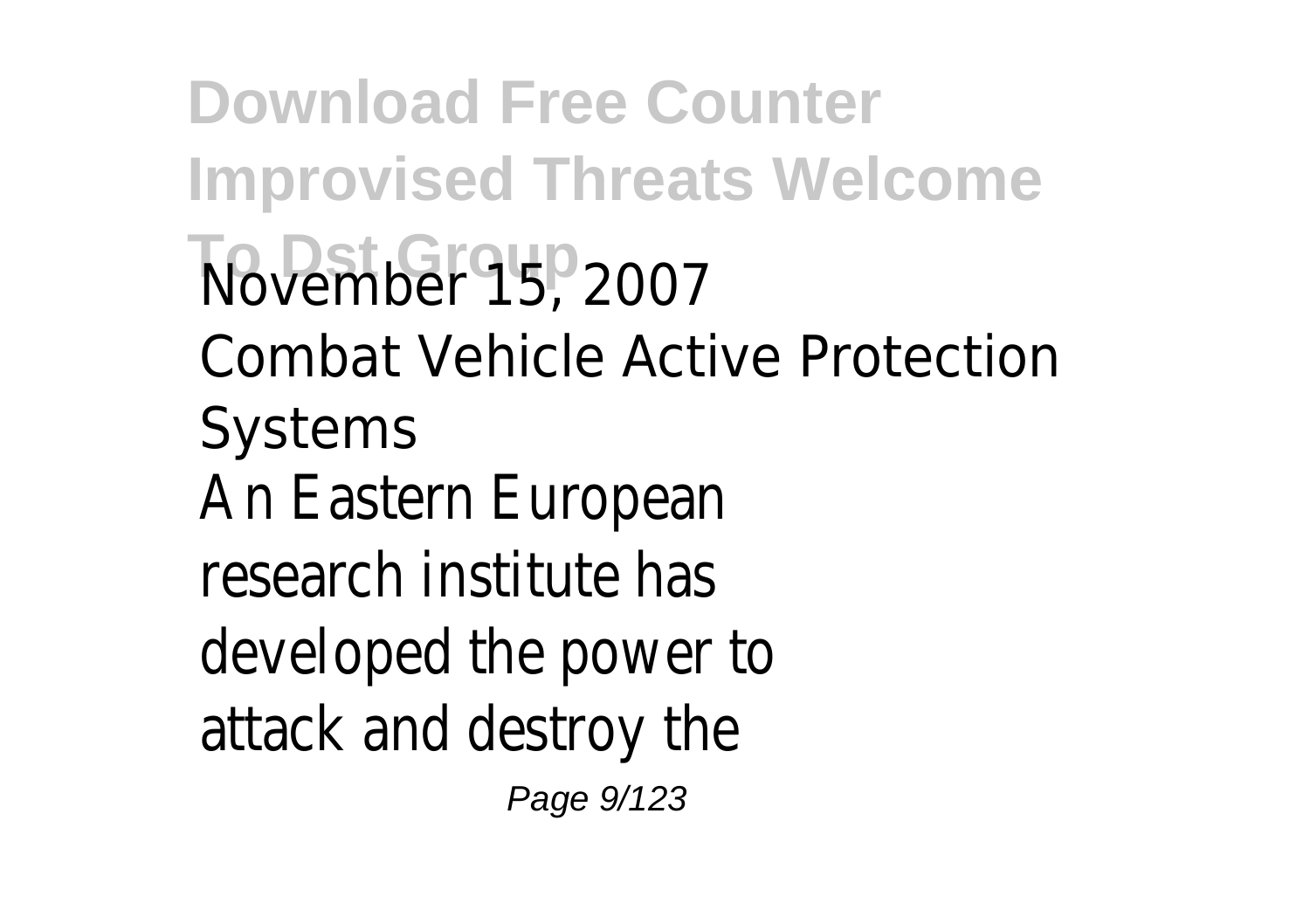**Download Free Counter Improvised Threats Welcome Thental capacity of** American teenagers through the insidious use of cell towers popping up all over the United States like mushrooms. Seven Page 10/123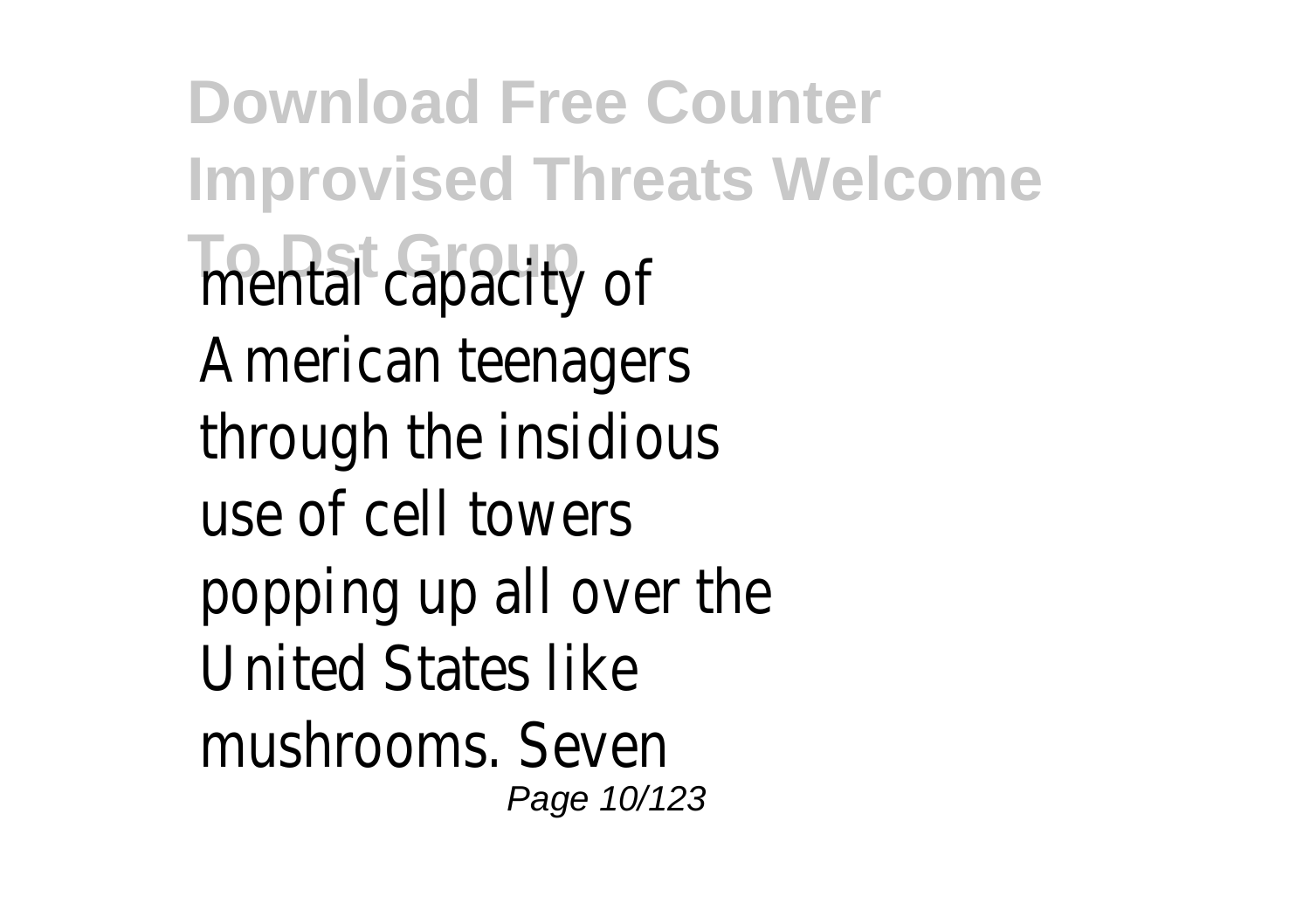**Download Free Counter Improvised Threats Welcome** teenaged high school classmates with extraordinary powers ultimately put an end to that threat . . . for now. This volume illustrates

Page 11/123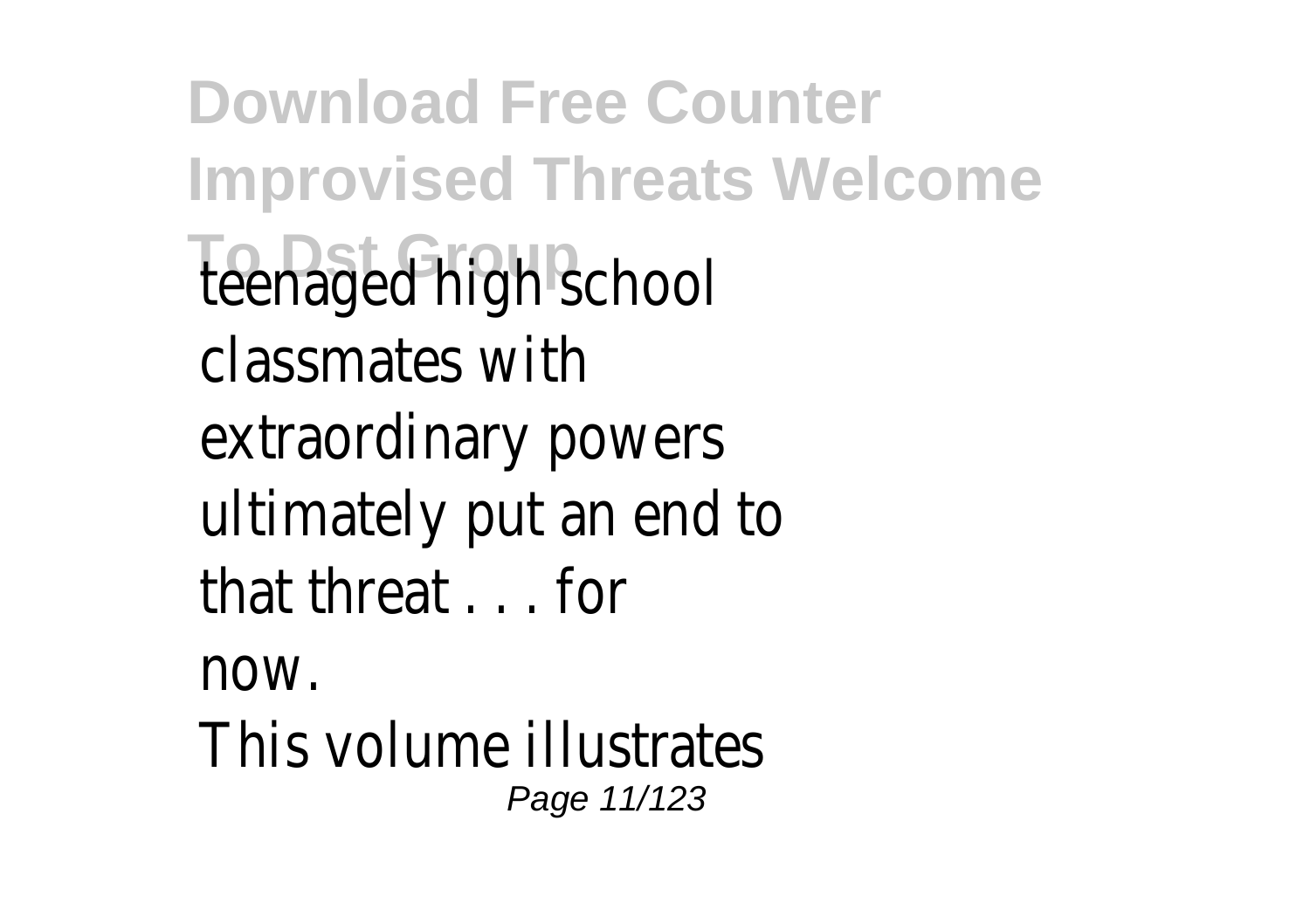**Download Free Counter Improvised Threats Welcome To Dst Group** and describes all known anti-personnel landmines that have been produced, are available or have been used in battlefields and areas of conflict worldwide. Page 12/123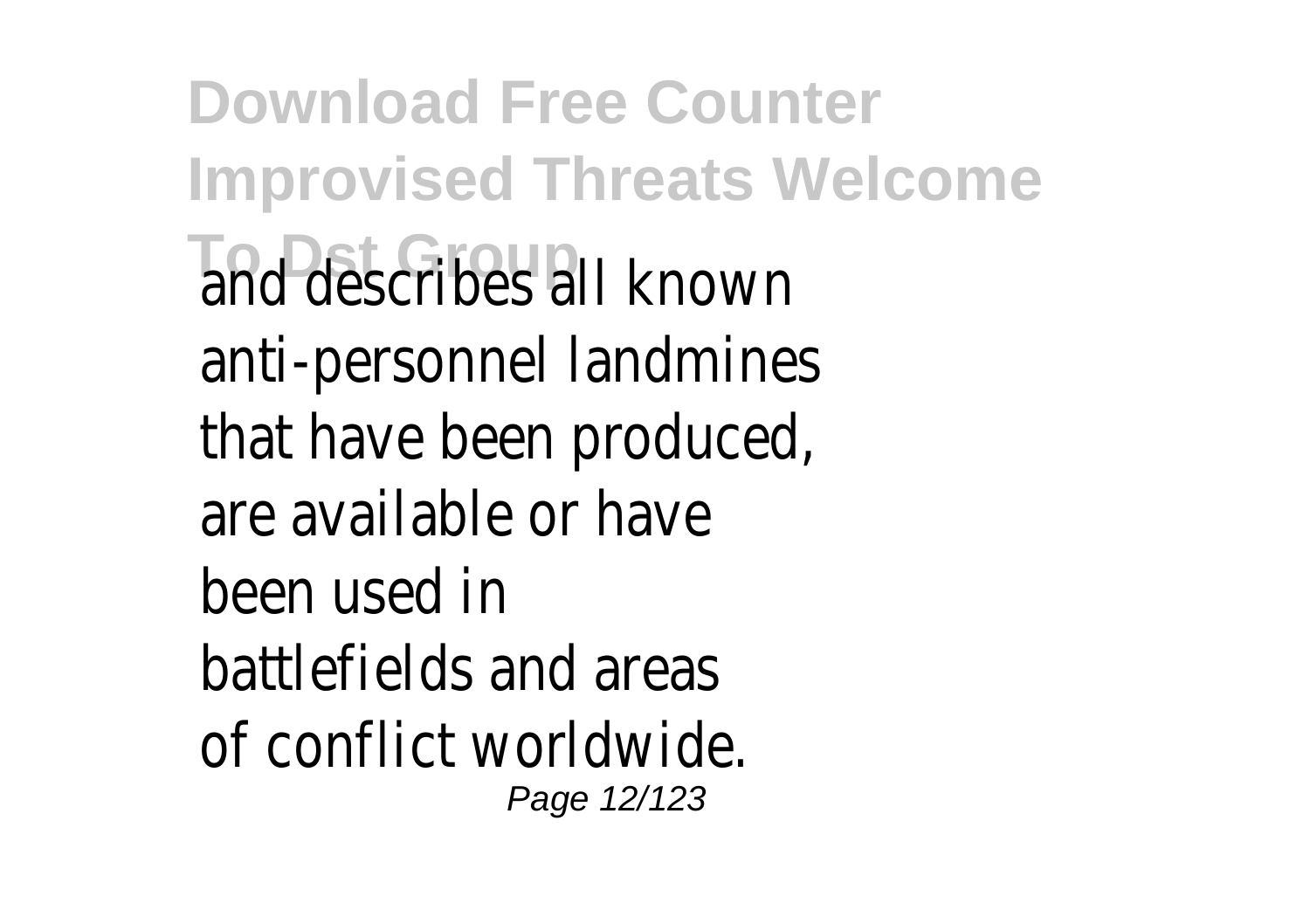**Download Free Counter Improvised Threats Welcome It should be of interest** to to both military and civilian mine-clearance specialists. Improvised explosive devices (IEDs) are a type of unconventional Page 13/123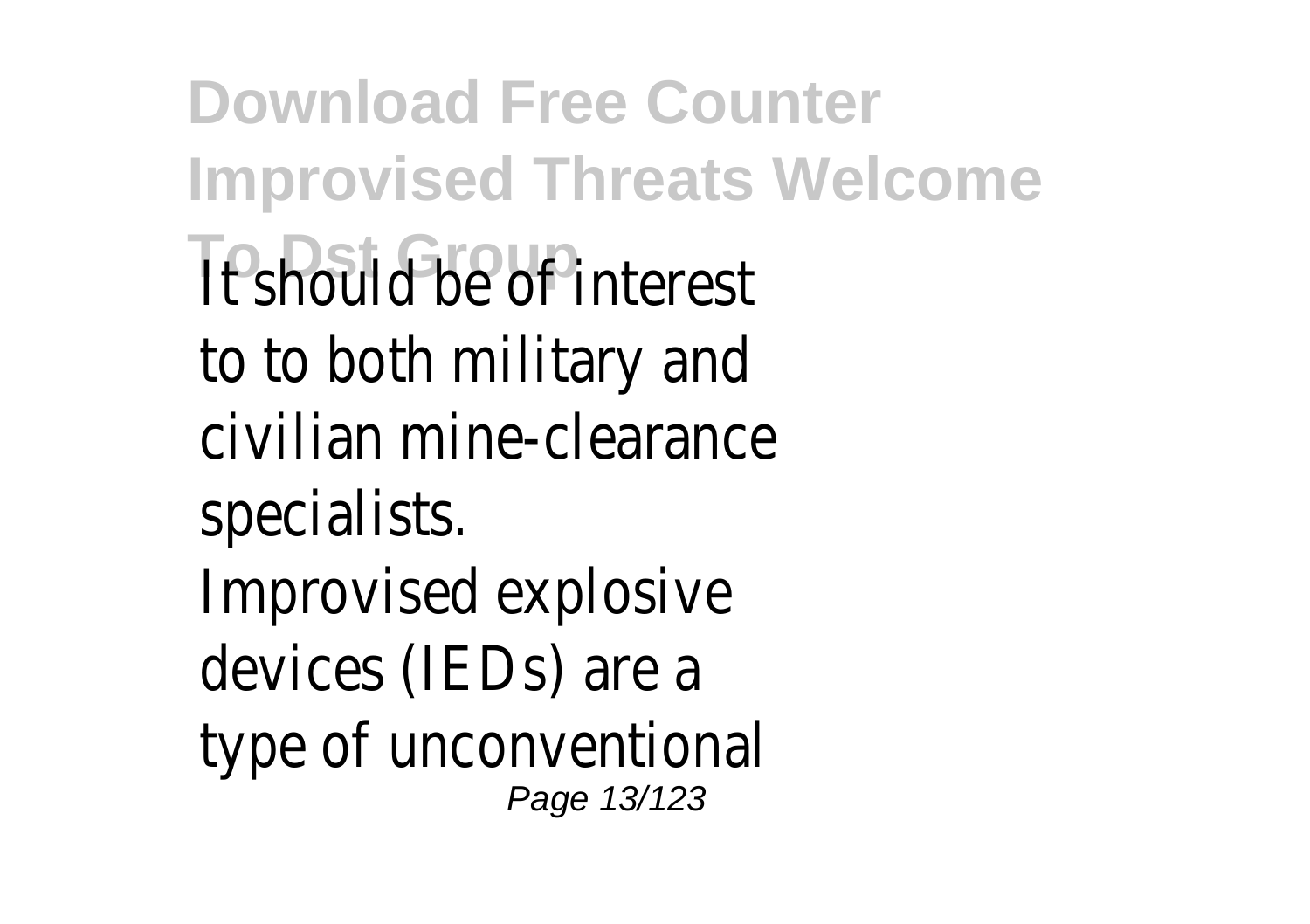**Download Free Counter Improvised Threats Welcome** explosive weapon that can be deployed in a variety of ways, and can cause loss of life, injury, and property damage in both military and civilian

Page 14/123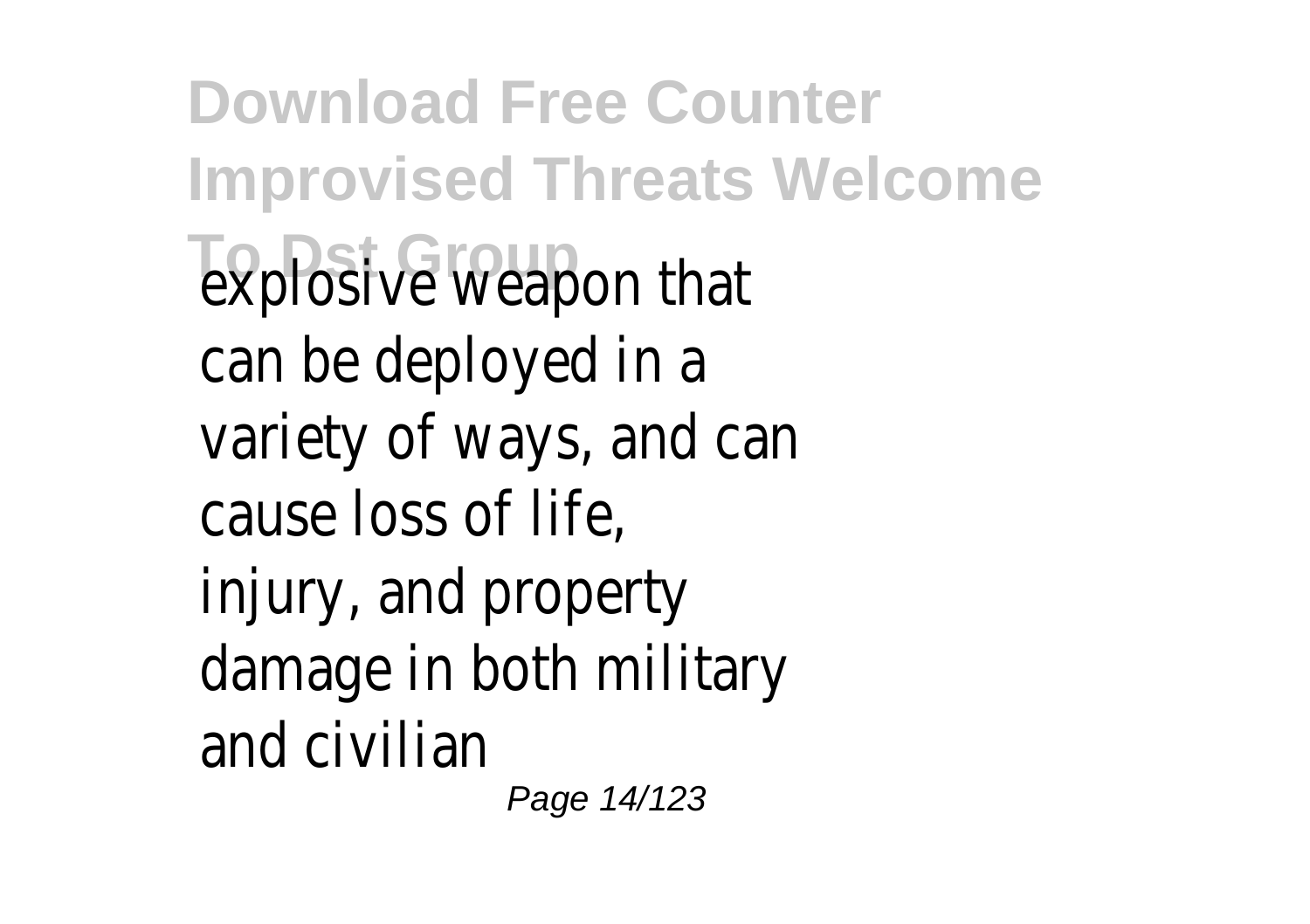**Download Free Counter Improvised Threats Welcome To Doments**. Terrorists, violent extremists, and criminals often choose IEDs because the ingredients, components, and instructions Page 15/123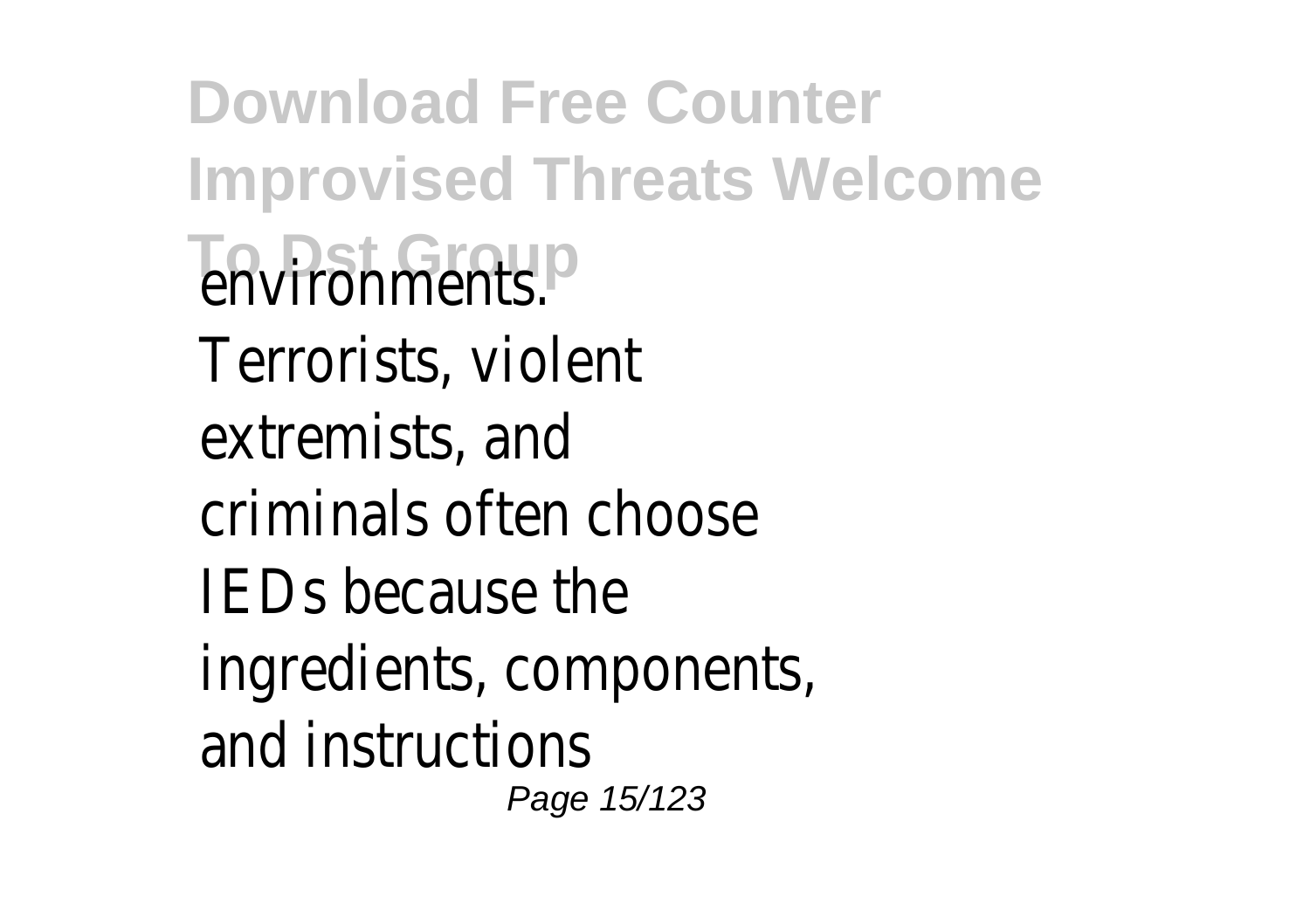**Download Free Counter Improvised Threats Welcome Tequired to make IEDs** are highly accessible. In many cases, precursor chemicals enable this criminal use of IEDs because they are used in the manufacture of Page 16/123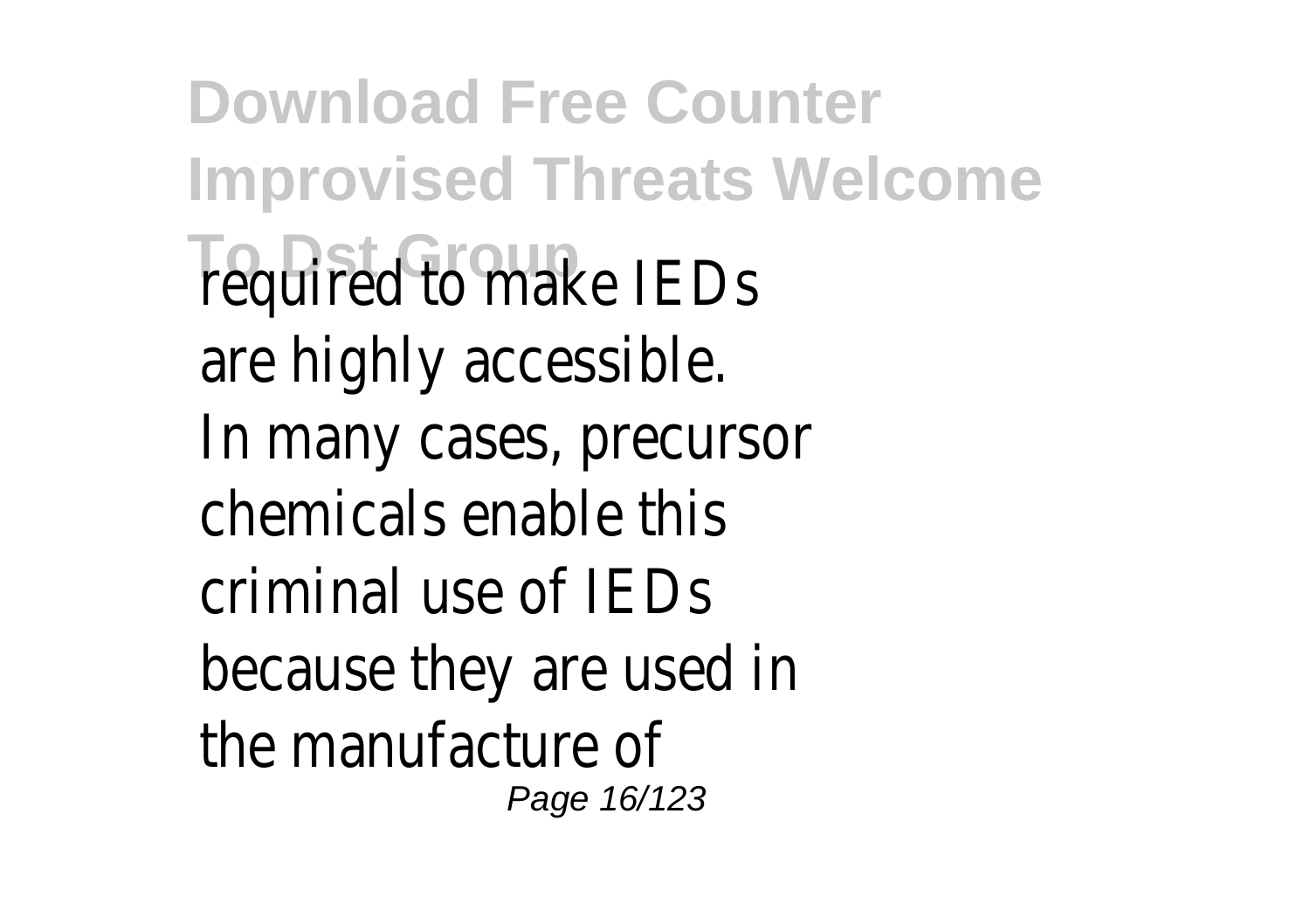**Download Free Counter Improvised Threats Welcome homemade explosives** (HMEs), which are often used as a component of IEDs. Many precursor chemicals are frequently used in industrial manufacturing and may be Page 17/123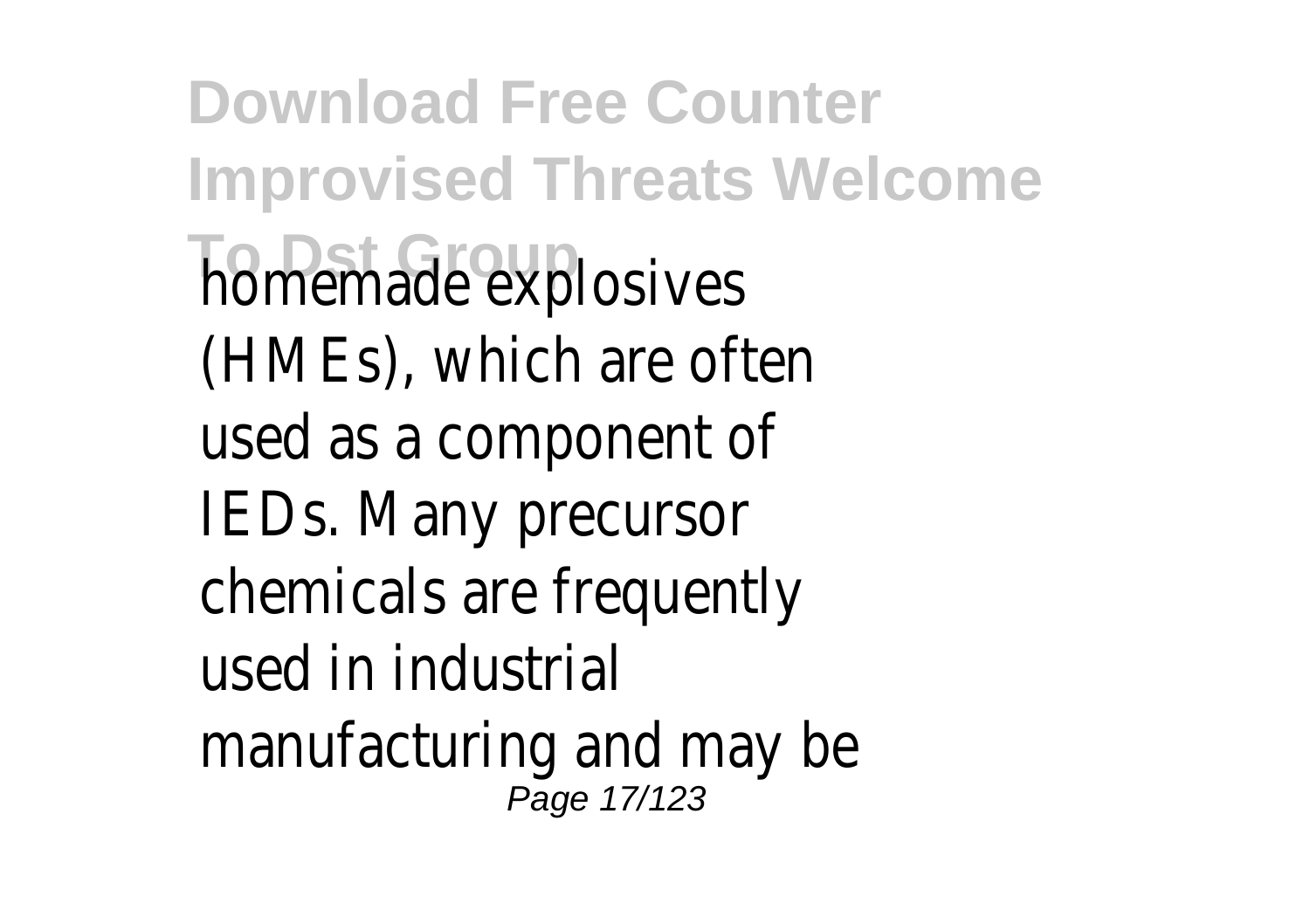**Download Free Counter Improvised Threats Welcome To Dst Group** available as commercial products for personal use. Guides for making HMEs and instructions for constructing IEDs are widely available and can be easily found on Page 18/123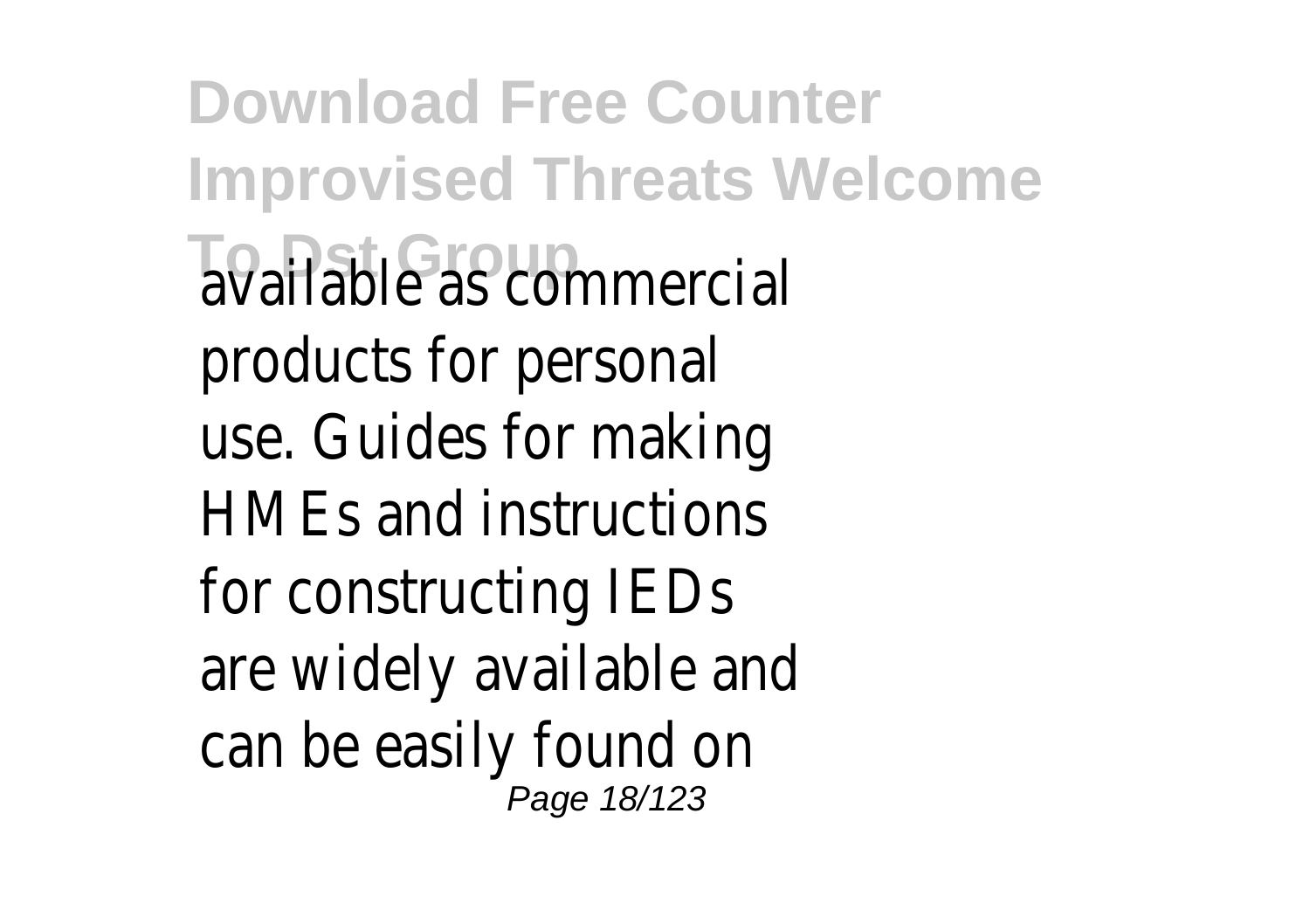**Download Free Counter Improvised Threats Welcome The internet. Other** countries restrict access to precursor chemicals in an effort to reduce the opportunity for HMEs to be used in IEDs. Page 19/123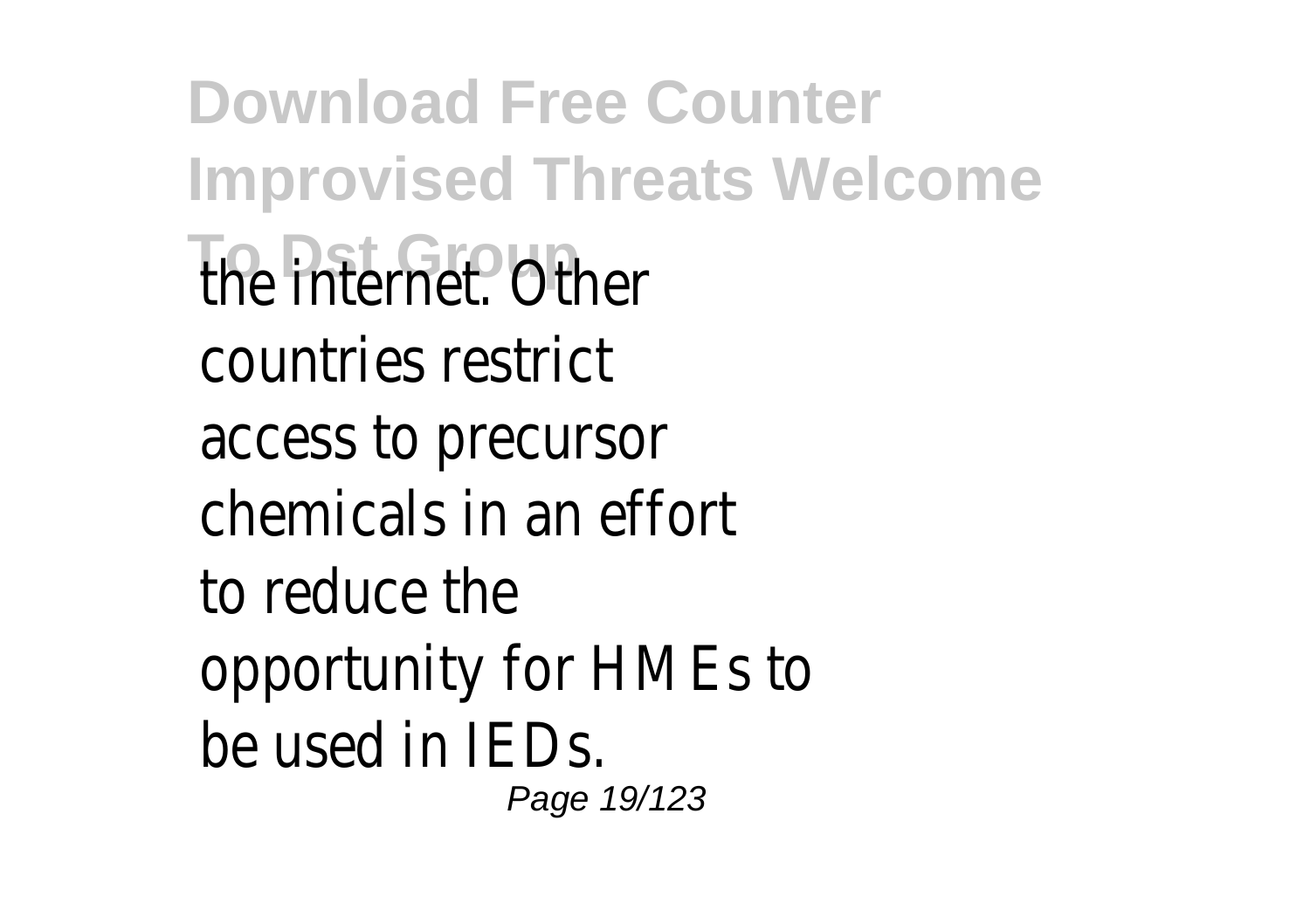**Download Free Counter Improvised Threats Welcome Although IED attacks** have been less frequent in the United States than in other countries, IEDs remain a persistent domestic threat. Restricting access to Page 20/123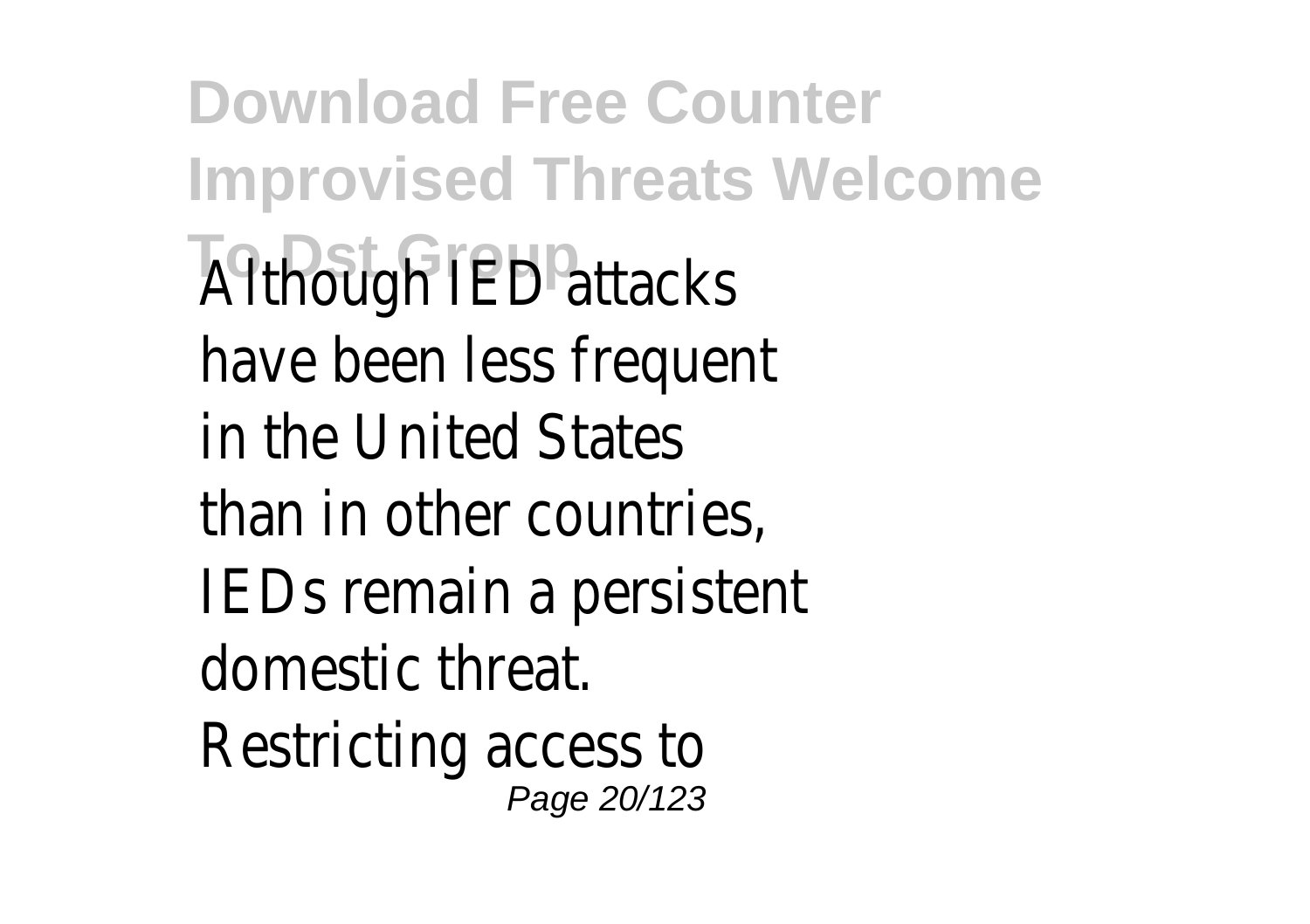**Download Free Counter Improvised Threats Welcome The District Precursor chemicals** might contribute to reducing the threat of IED attacks and in turn prevent potentially devastating bombings, save lives, and reduce Page 21/123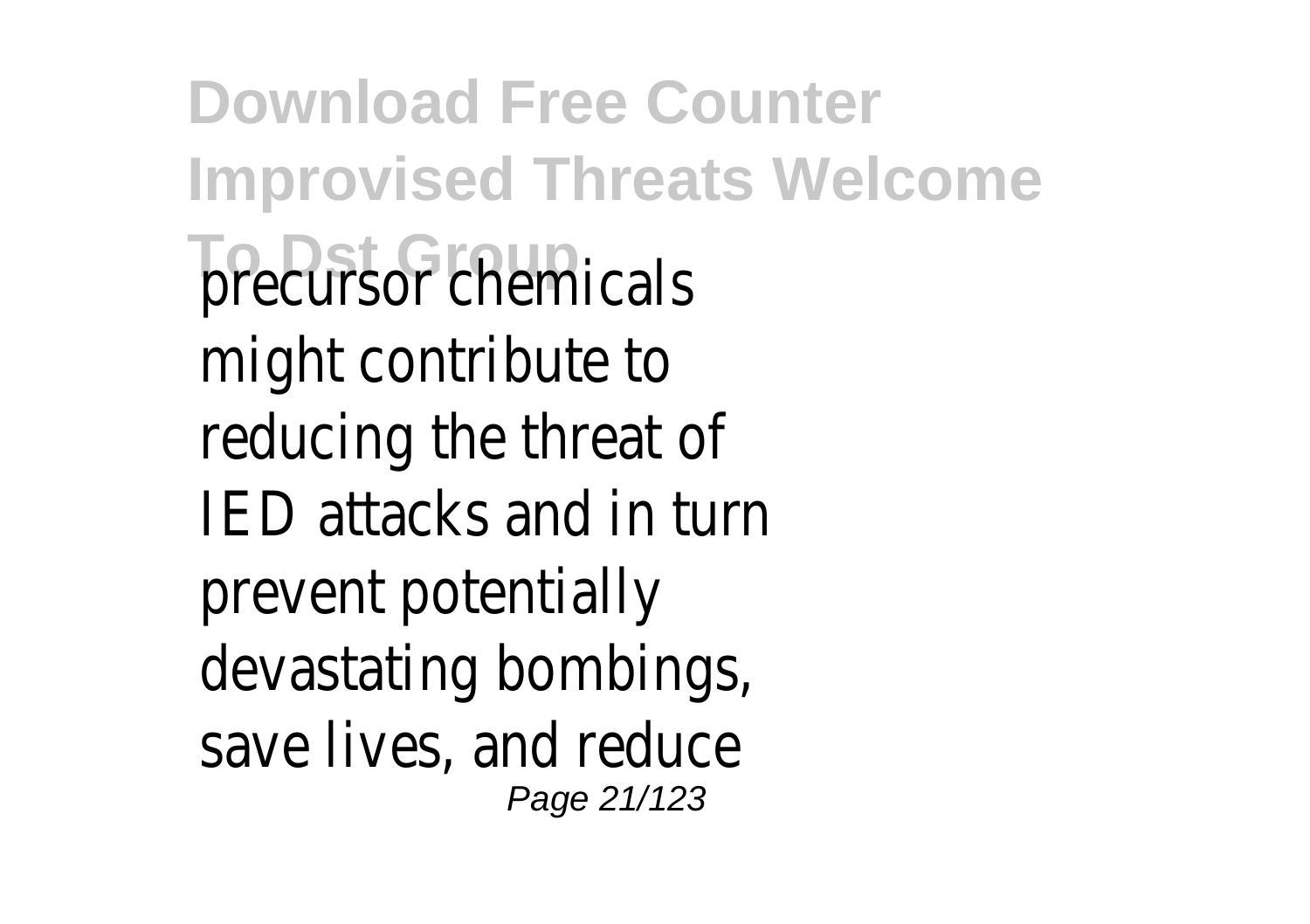**Download Free Counter Improvised Threats Welcome Tinancial impacts.** Reducing the Threat of Improvised Explosive Device Attacks by Restricting Access to Explosive Precursor Chemicals prioritizes Page 22/123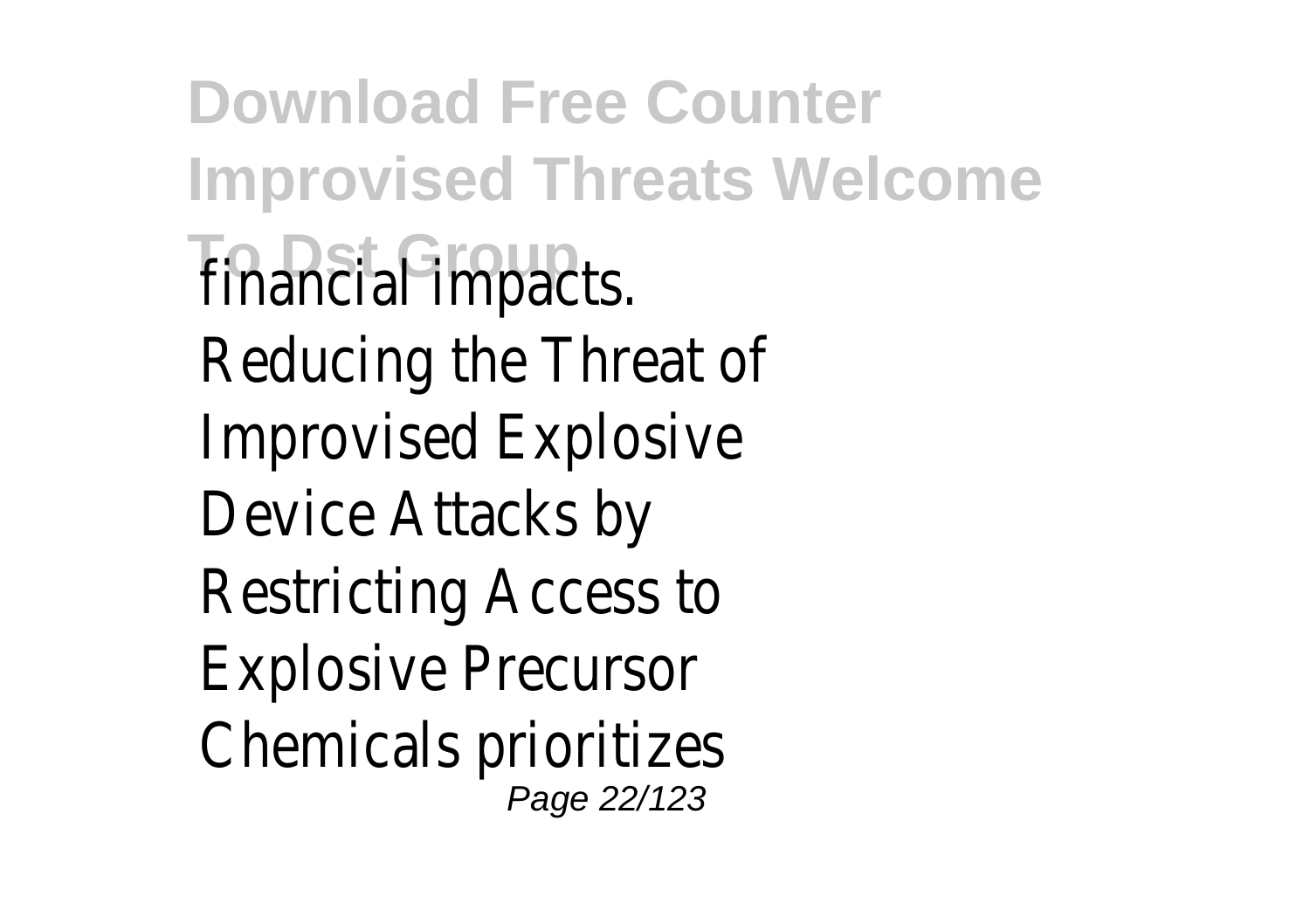**Download Free Counter Improvised Threats Welcome The District Precursor chemicals that** can be used to make HMEs and analyzes the movement of those chemicals through United States commercial supply chains and identifies Page 23/123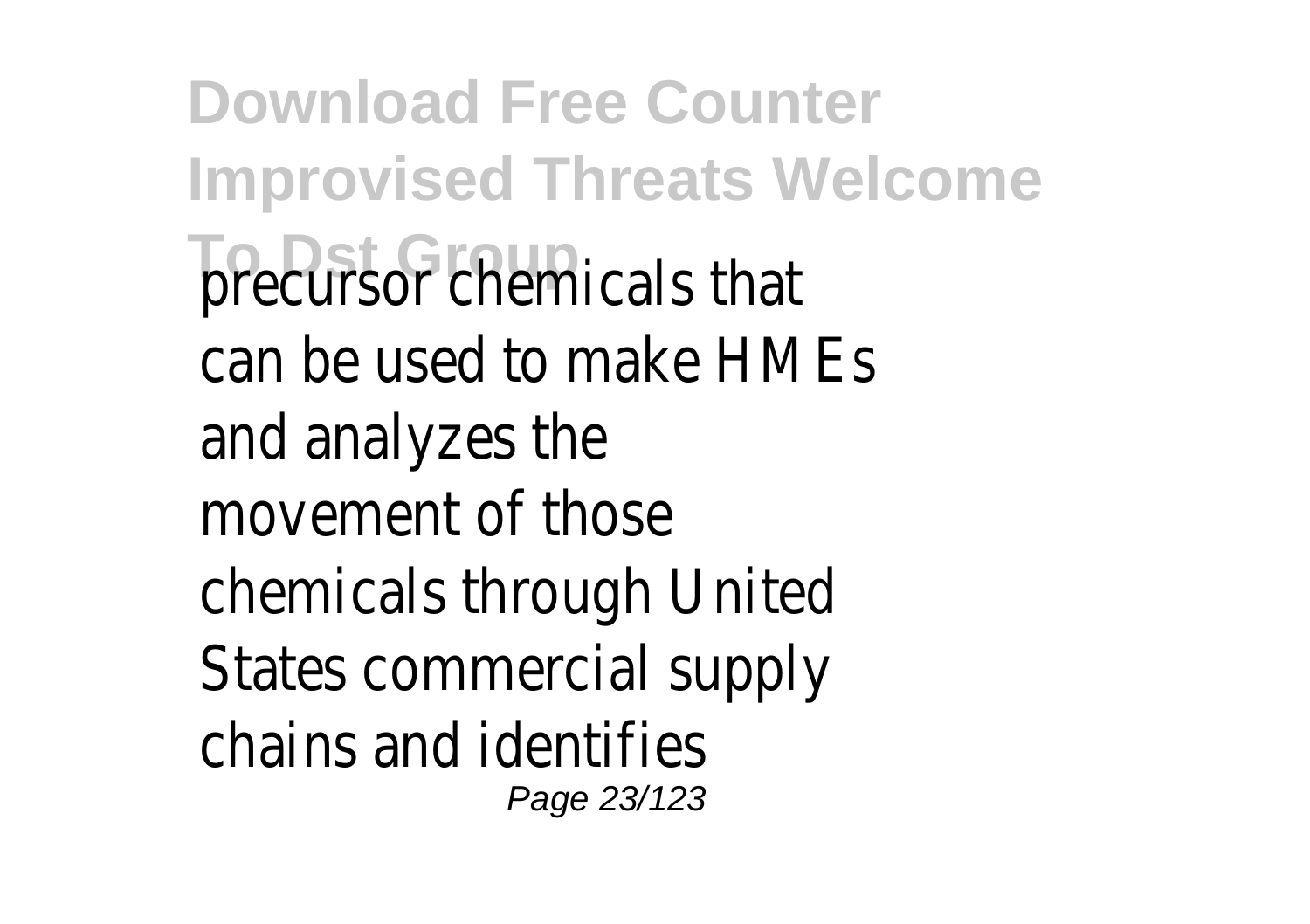**Download Free Counter Improvised Threats Welcome Totential Group** vulnerabilities. This report examines current United States and international regulation of the chemicals, and compares the economic, Page 24/123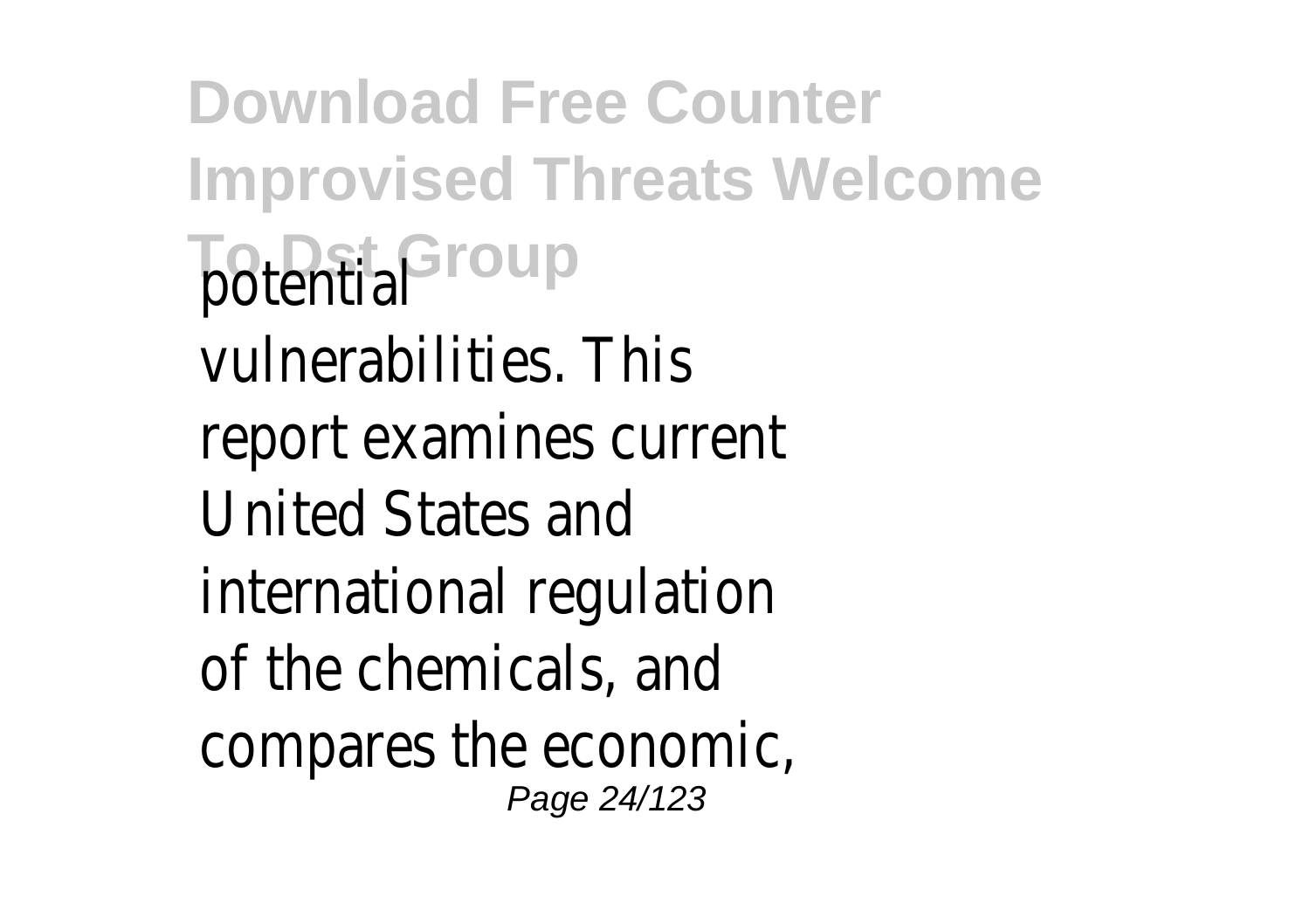**Download Free Counter Improvised Threats Welcome** security, and other tradeoffs among potential control strategies. Protecting Against Weapons of Mass Destruction : Hearing Page 25/123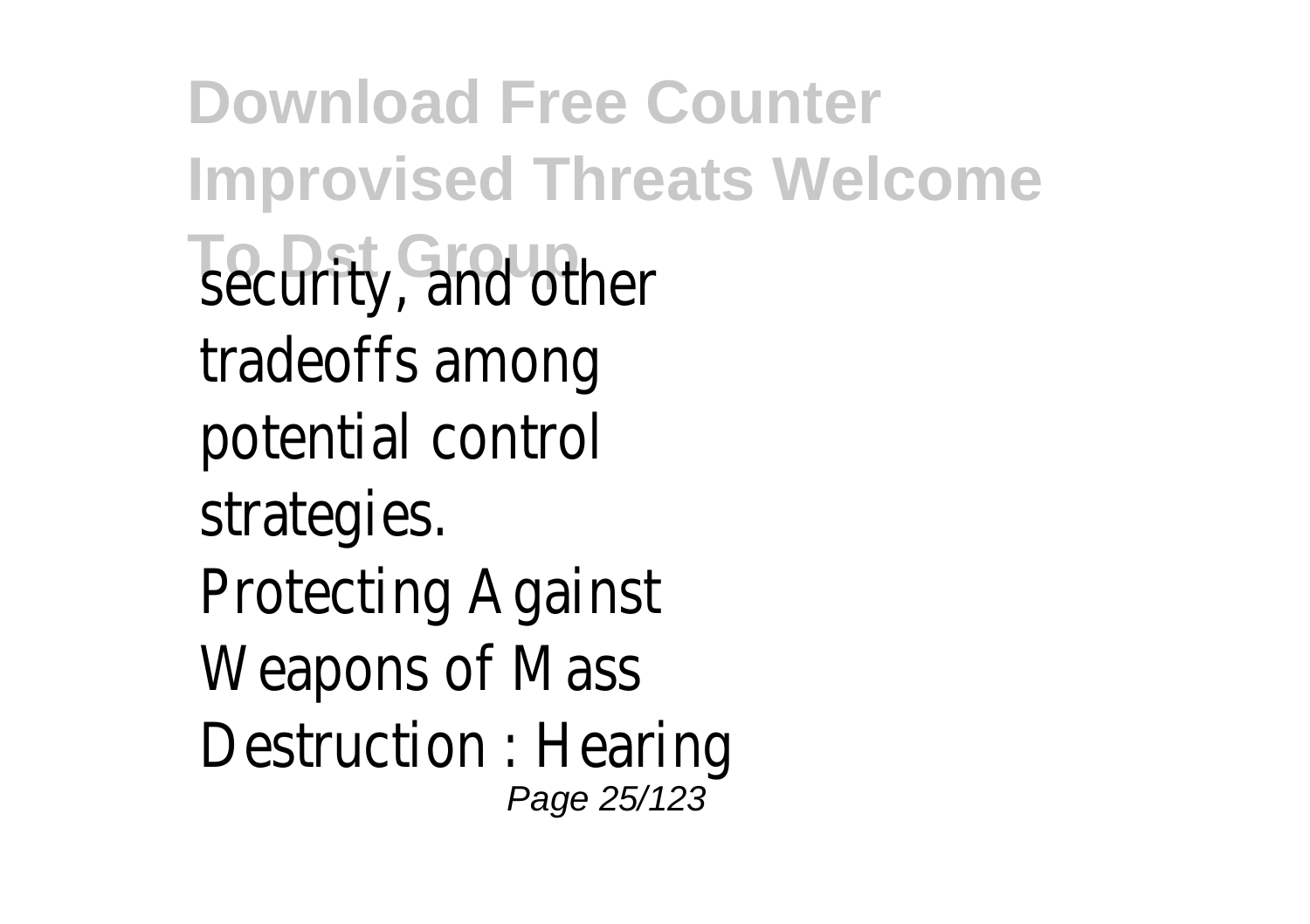**Download Free Counter Improvised Threats Welcome Before the Committee on** Governmental Affairs, United States Senate, One Hundred Seventh Congress, Second Session, June 28, 2002 Hearing Before the Page 26/123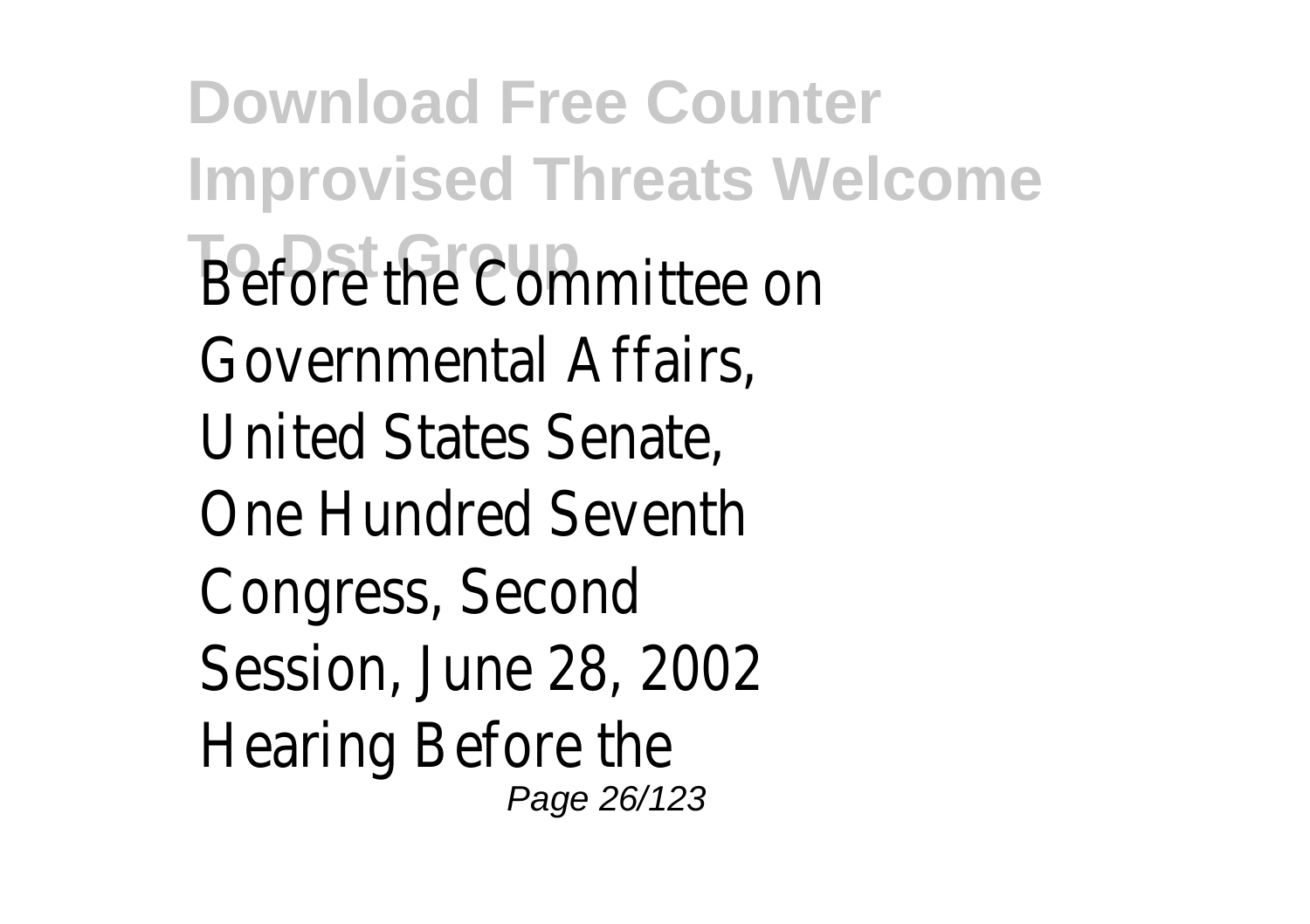**Download Free Counter Improvised Threats Welcome Subcommittee on Emerging** Threats and Capabilities of the Committee on Armed Services, United States Senate, One Hundred Twelfth Congress, First Session, Page 27/123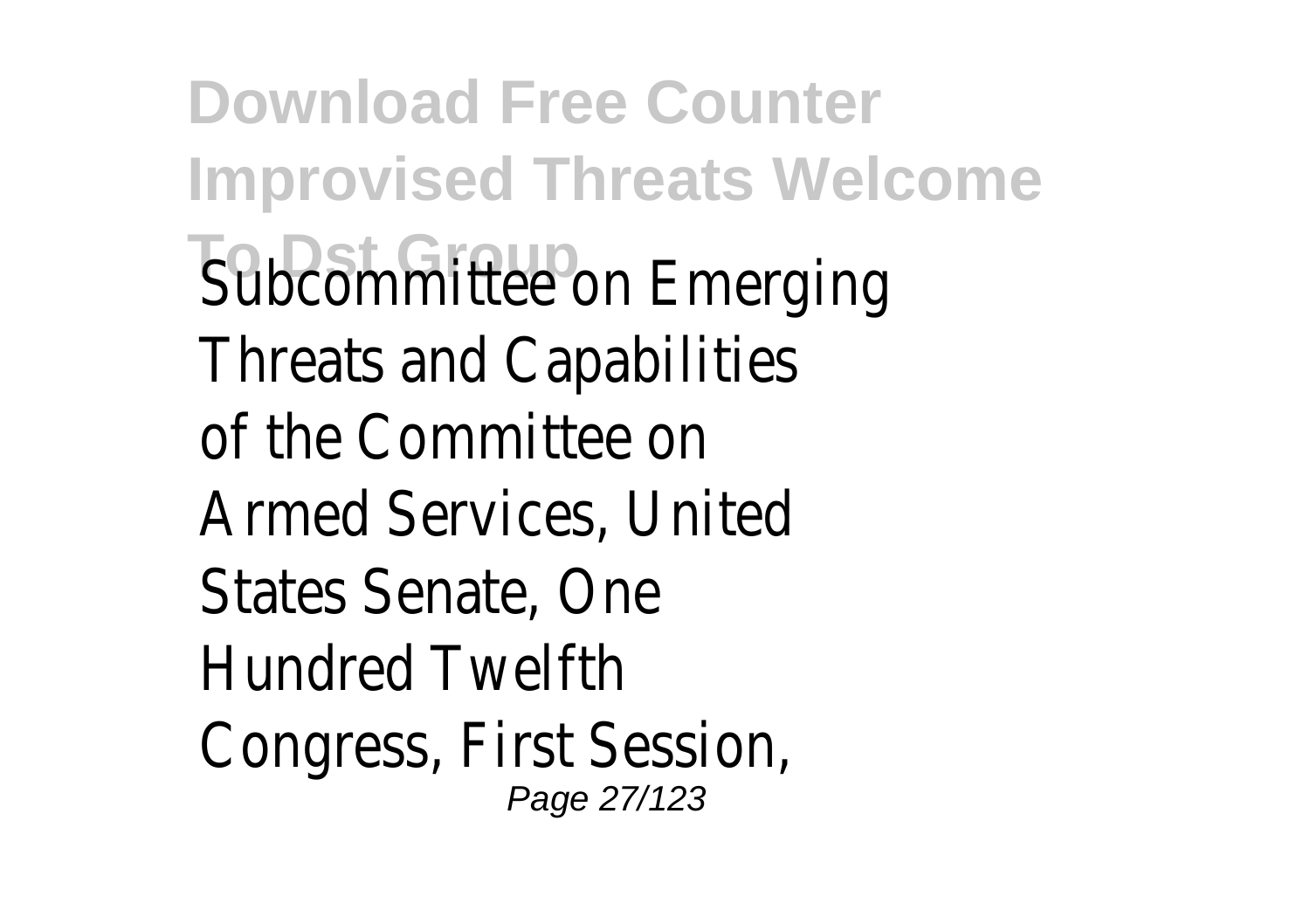**Download Free Counter Improvised Threats Welcome April 12, 2011** up The Homeland Security Department's Budget Submission for Fiscal Year 2009 Defeating the Improvised Explosive Device (IED) Page 28/123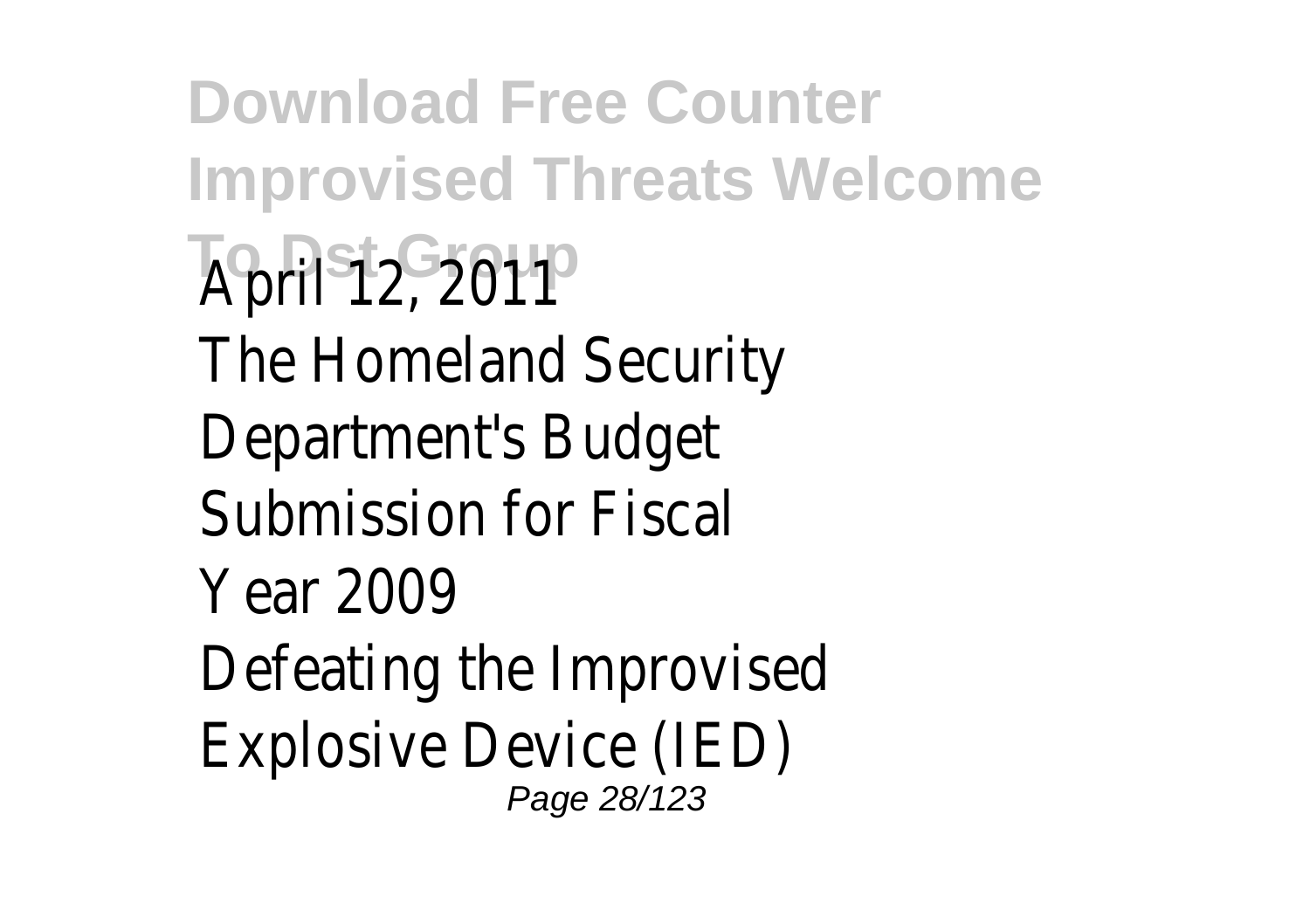**Download Free Counter Improvised Threats Welcome** and Other Asymmetric **Threats** Black Belt Reviewing the Performance and Oversight of the Joint IED Defeat Organization Page 29/123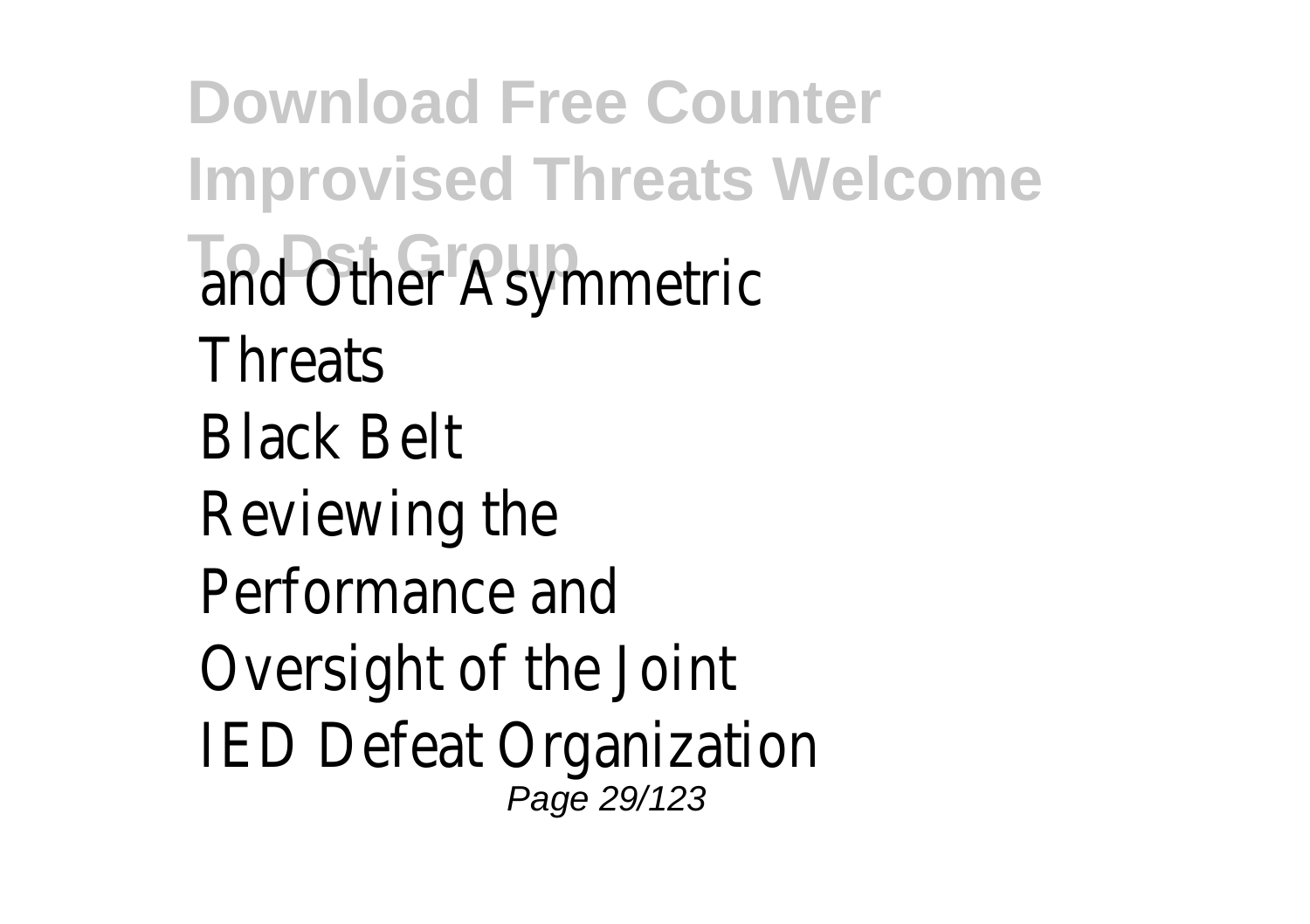**Download Free Counter Improvised Threats Welcome** (JIEDDO) : Hearing<sup>o</sup> Before the Oversight and Investigations Subcommittee of the Committee on Armed Services, House of Representatives, One Page 30/123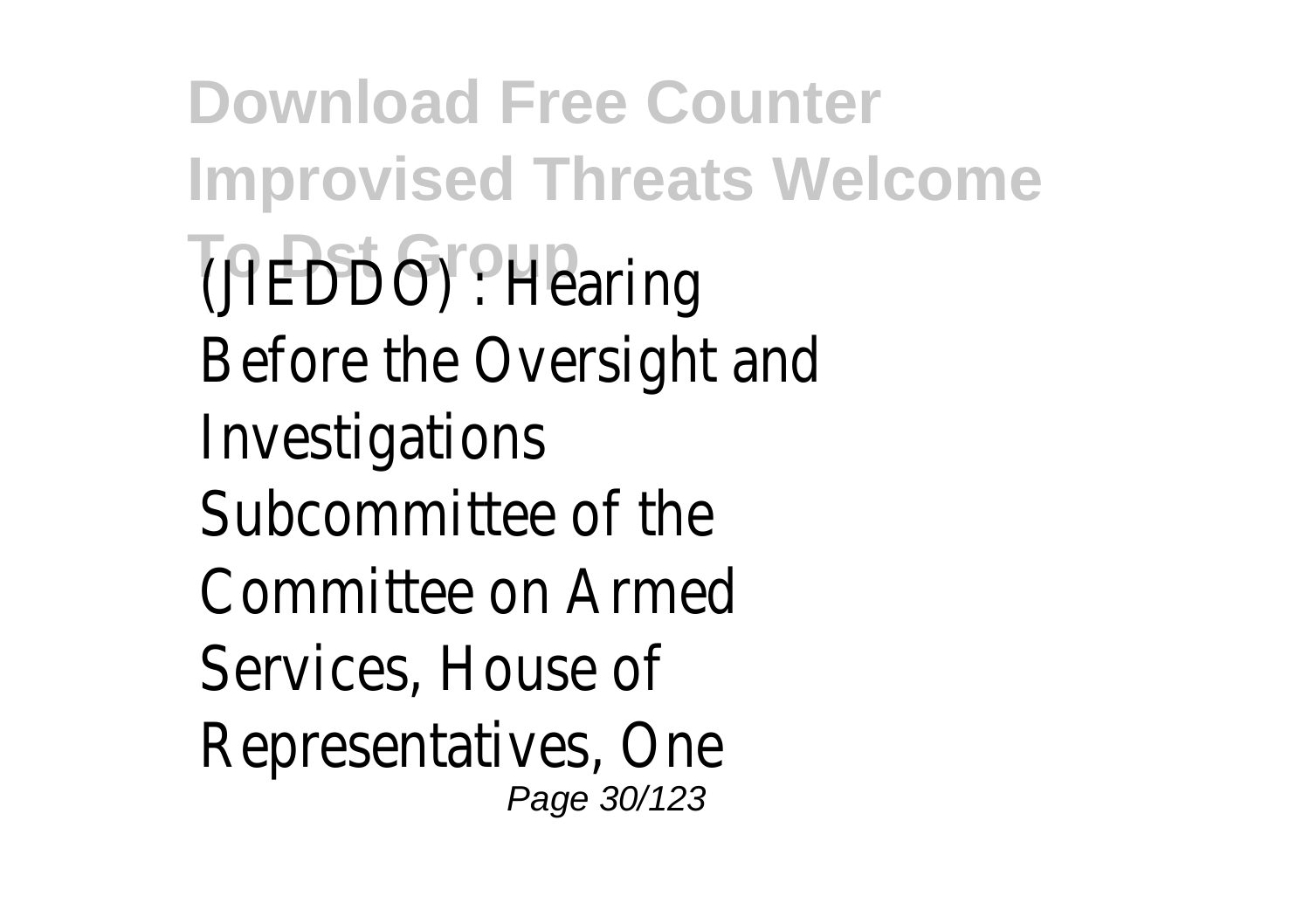**Download Free Counter Improvised Threats Welcome Hundred Fleventh** Congress, First Session, Hearing Held October 29, 2009 Toward Counter-Education and Enduring Improvisation Page 31/123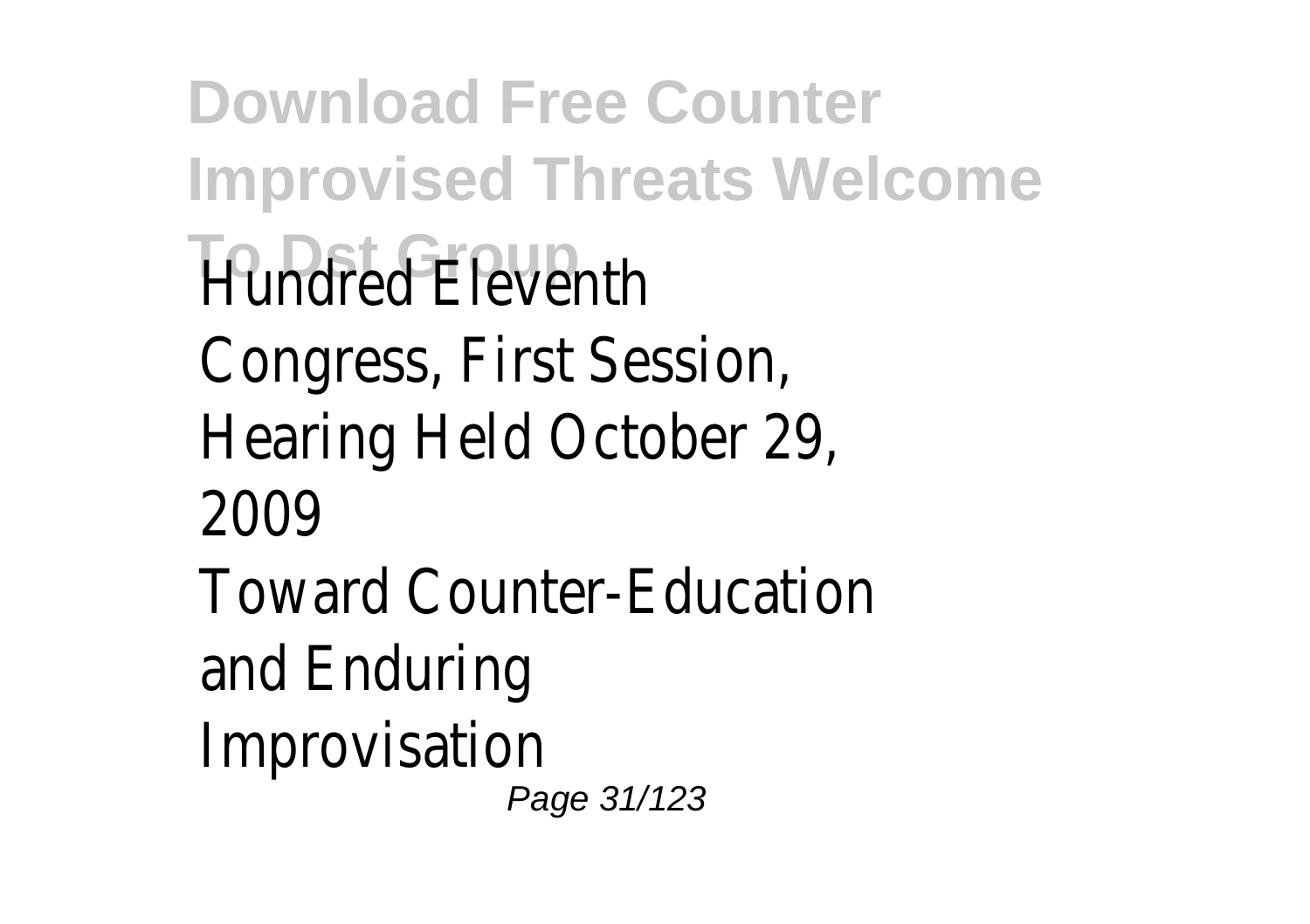**Download Free Counter Improvised Threats Welcome To Dst Group** *The oldest and most respected martial arts title in the industry, this popular monthly magazine addresses the needs of martial artists of all levels by providing them with information about* Page 32/123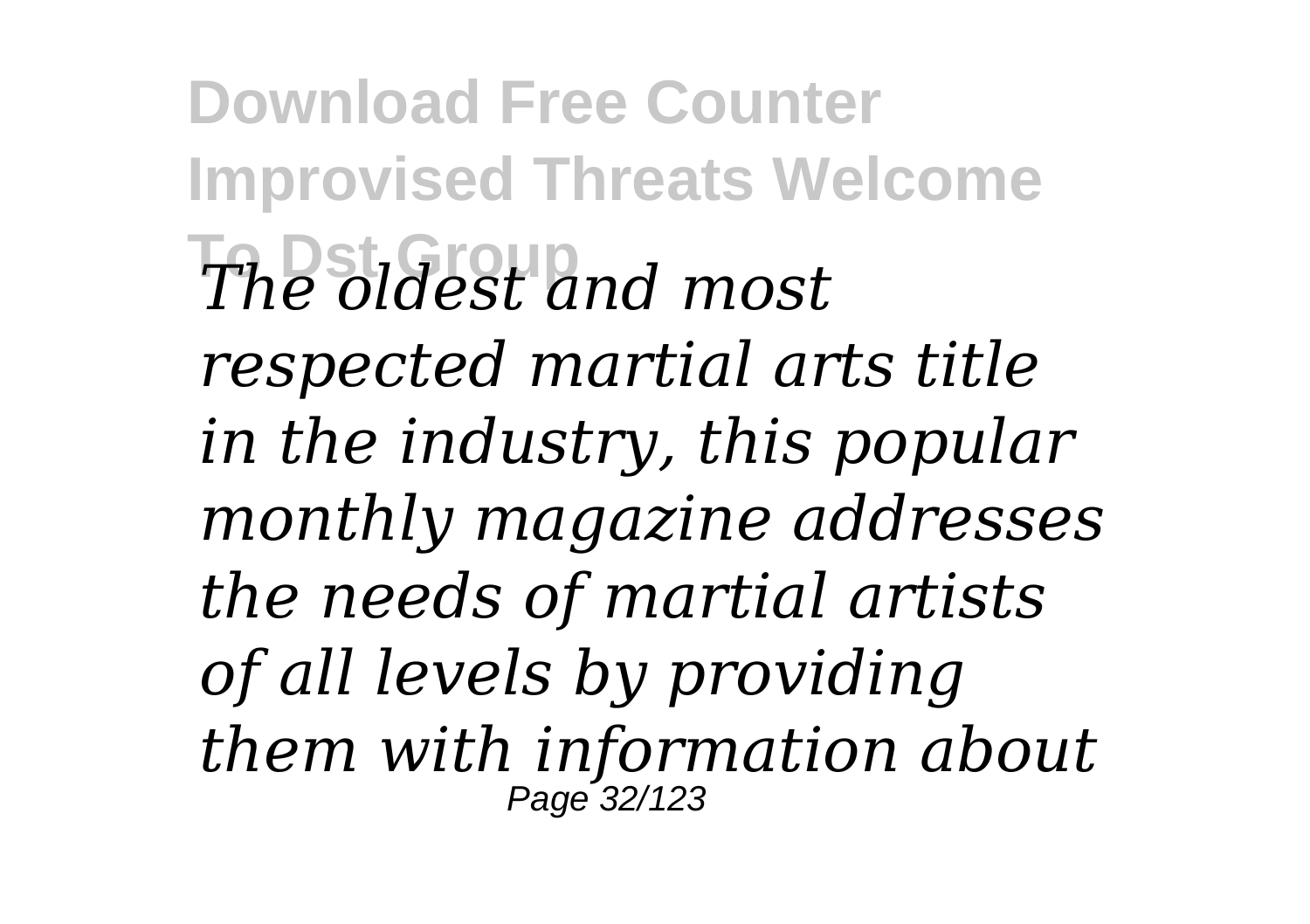**Download Free Counter Improvised Threats Welcome To Dst Group** *every style of self-defense in the world - including techniques and strategies. In addition, Black Belt produces and markets over 75 martial arts-oriented books and videos including* Page 33/123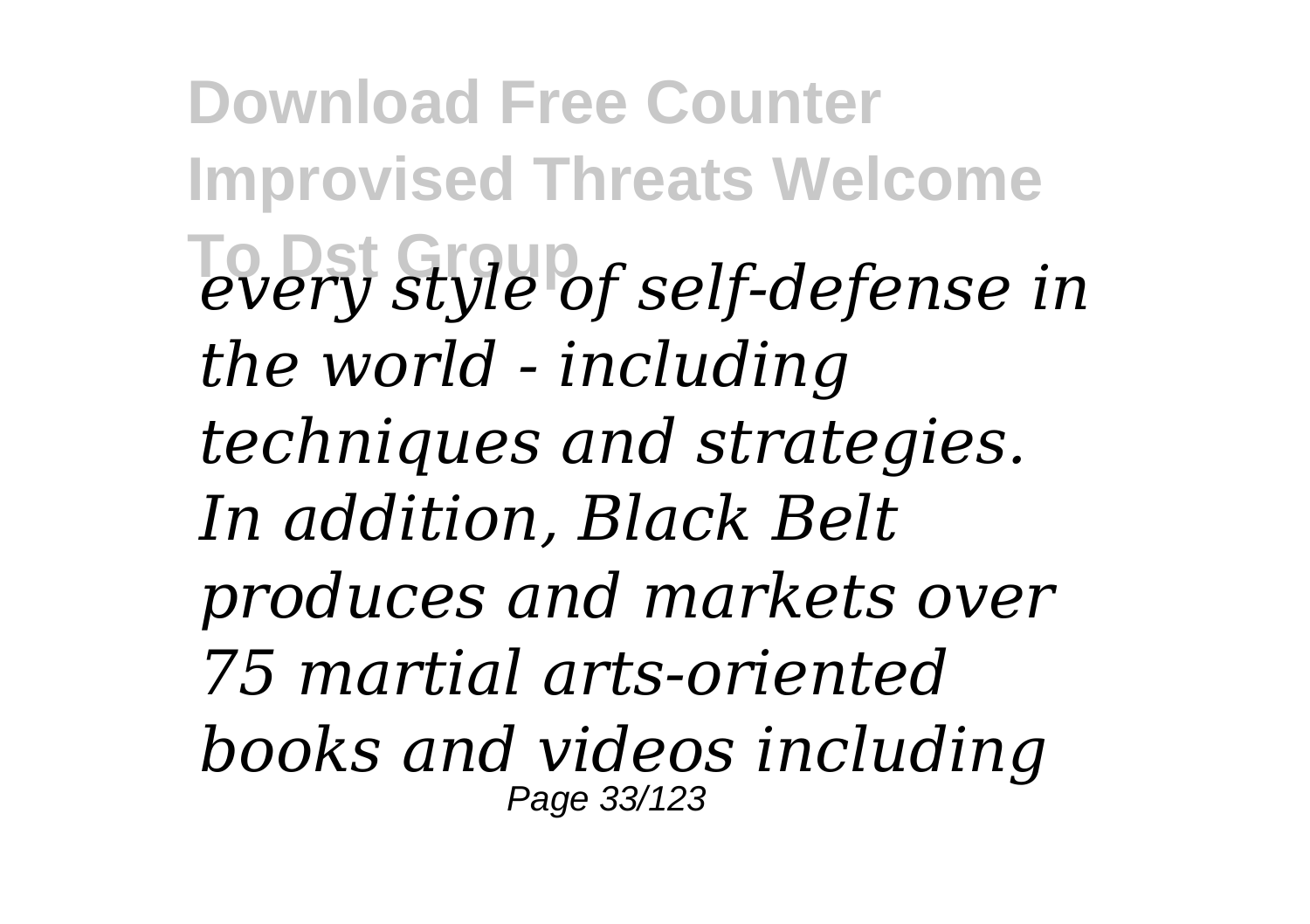**Download Free Counter Improvised Threats Welcome To Dst Group** *many about the works of Bruce Lee, the best-known marital arts figure in the world. While written under the*

*auspices of the Trustees of the Military Intelligence* Page 34/123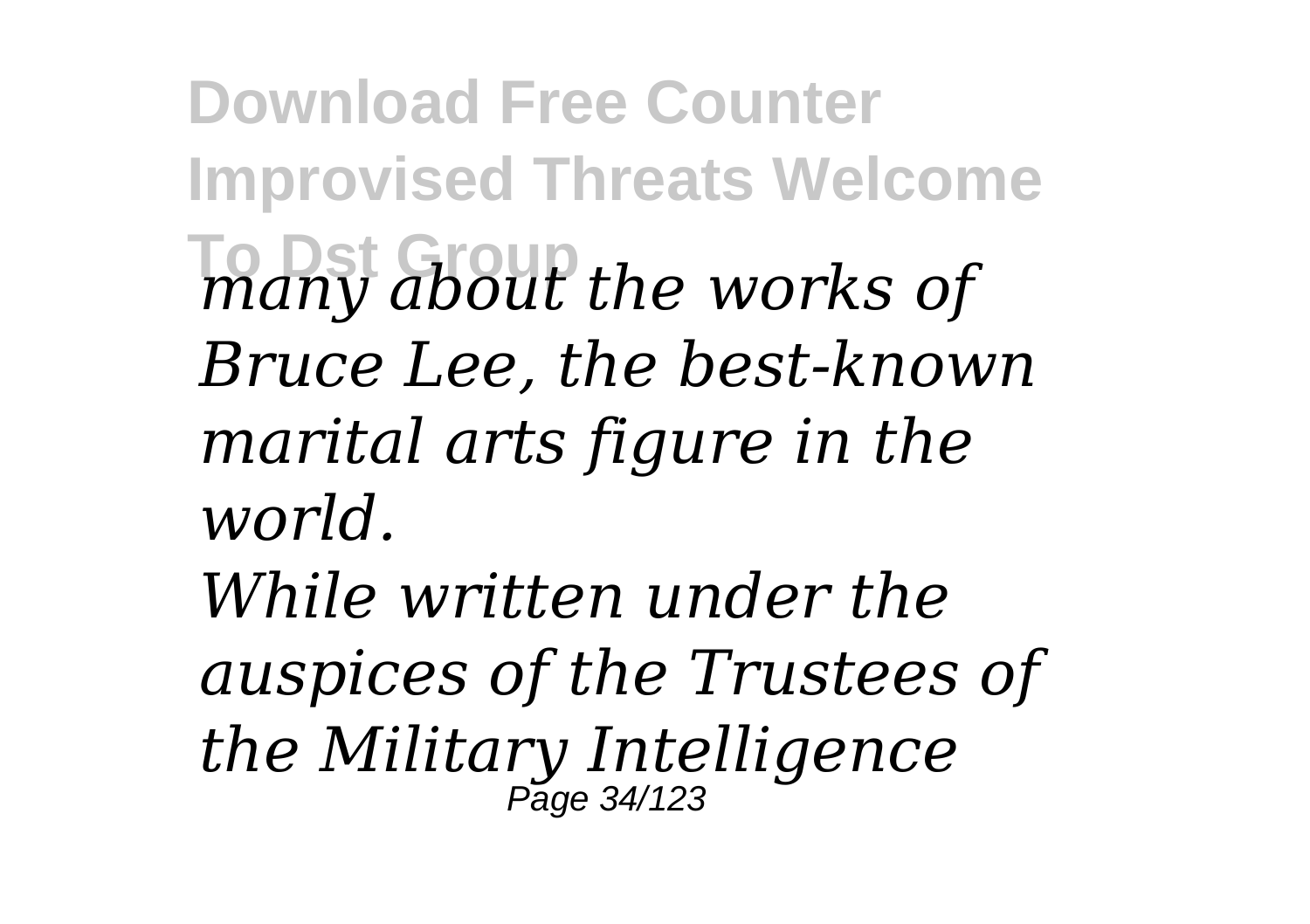**Download Free Counter Improvised Threats Welcome To Dst Group** *Museum, Sharing the Secret is not an academic regimental history. Rather it gives a privileged glimpse into a necessarily publicityshy organization that has been deeply involved in* Page 35/123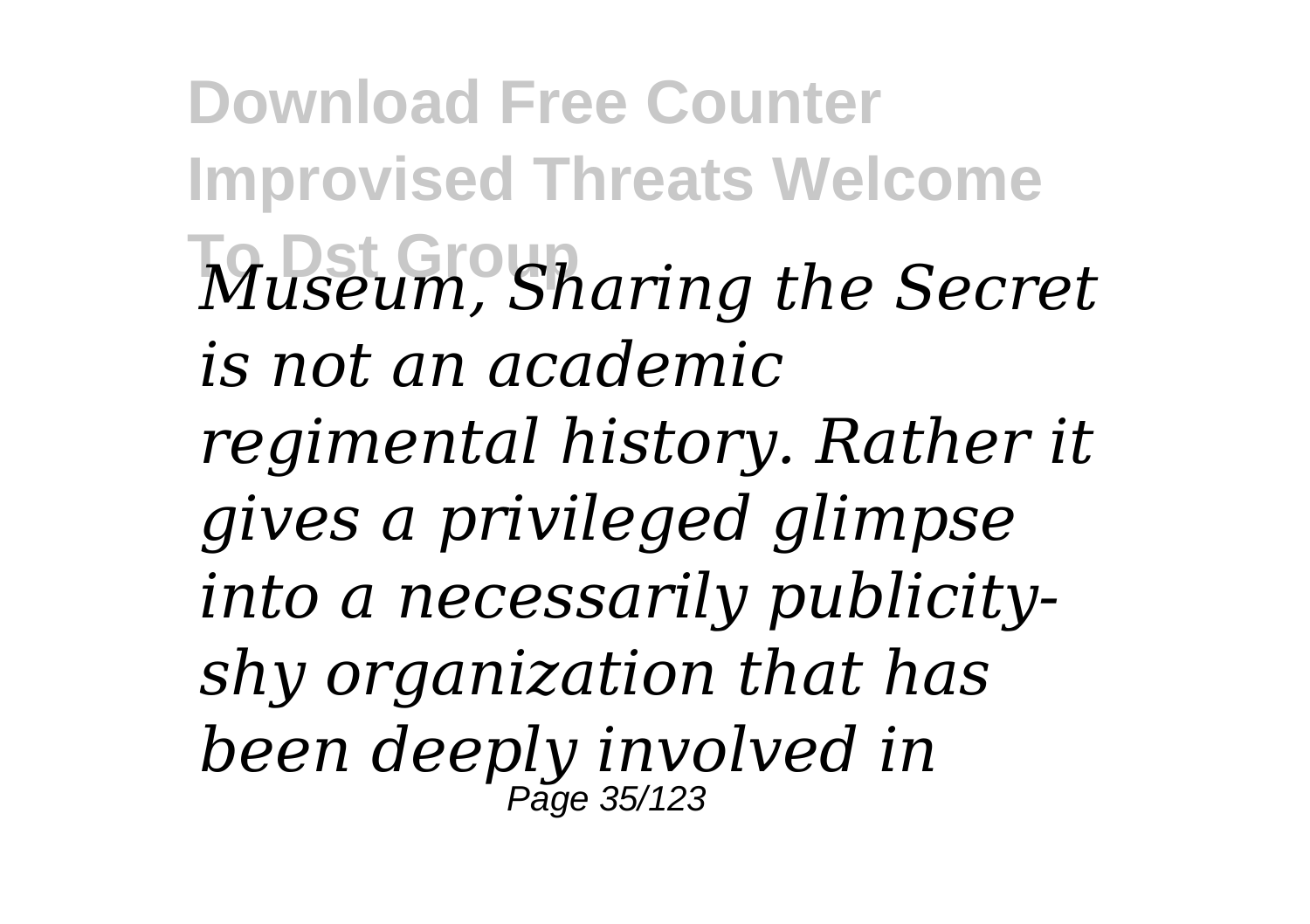**Download Free Counter Improvised Threats Welcome To Dst Group** *military intelligence operations since its inception in 1940 through to 2010. Understandably, little has been written about the Corps' work for Official Secret reasons.??The* Page 36/123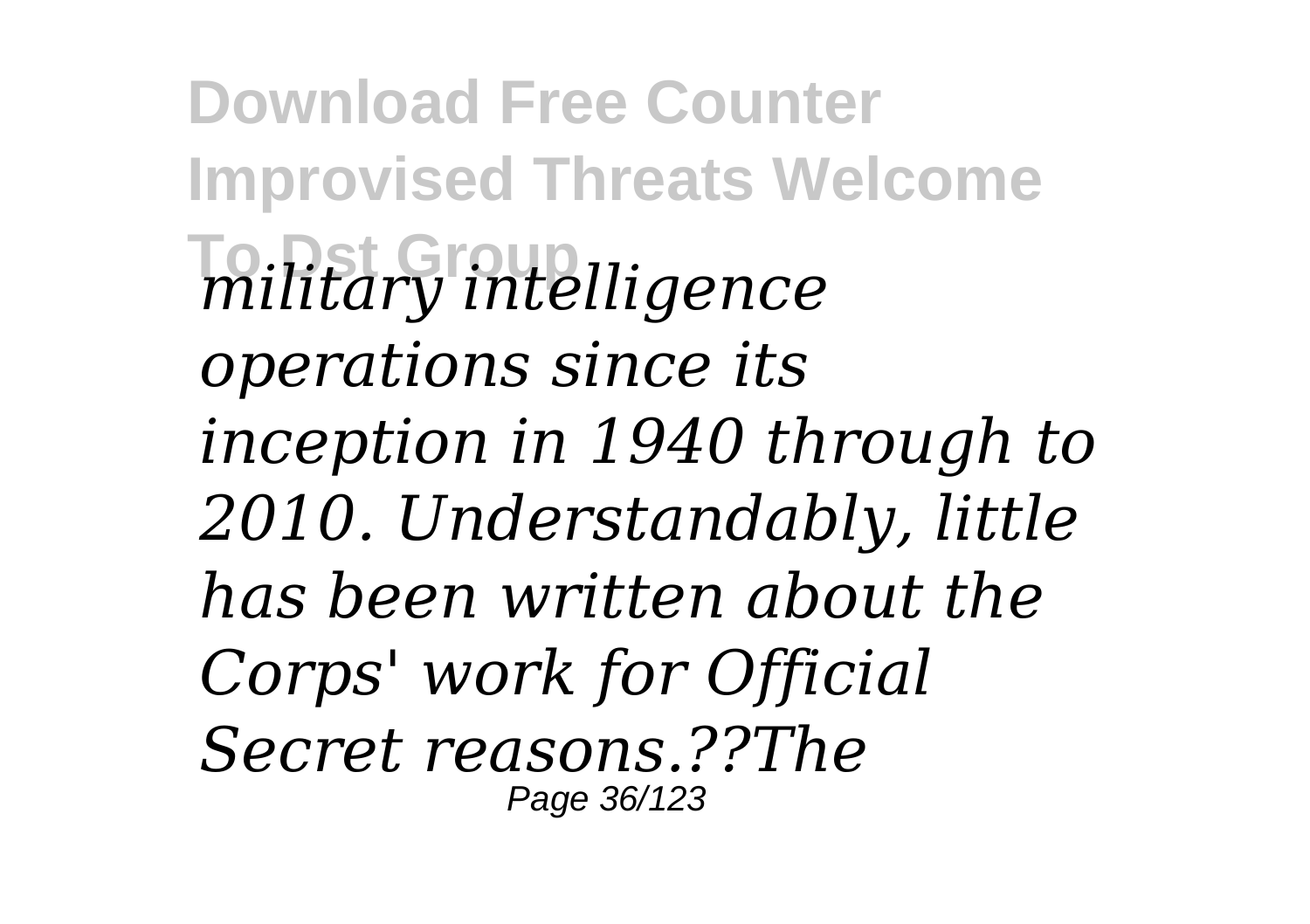**Download Free Counter Improvised Threats Welcome To Dst Group** *development of Field Security and Protective Security and measures taken to protect the Army for espionage, sabotage, subversion and terrorism in peace and war are* Page 37/123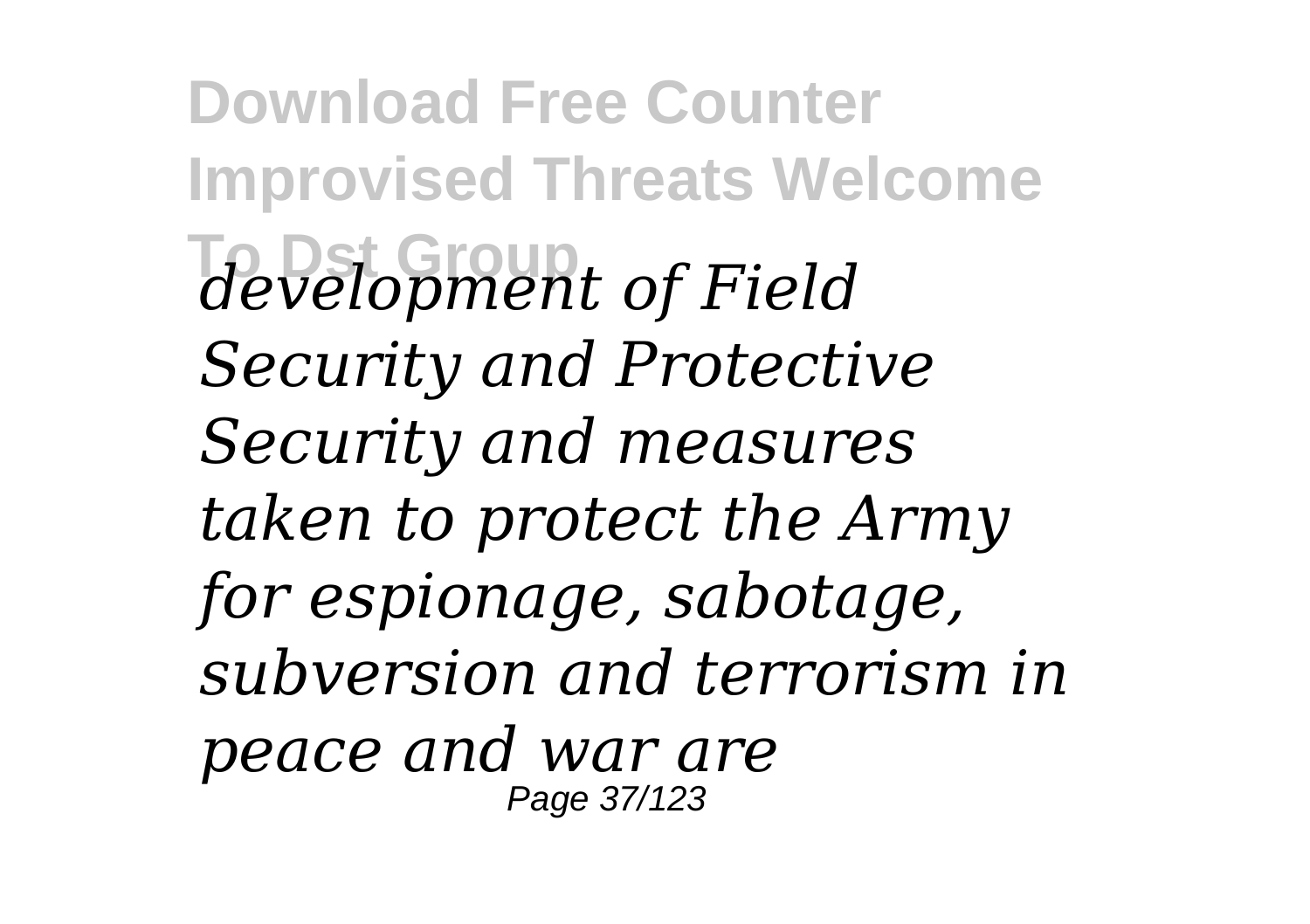**Download Free Counter Improvised Threats Welcome To Dst Group** *examined. These tasks were particularly important during the de-Nazification of Germany during the aftermath of the Second World War. Field Security led to the successful arrest* Page 38/123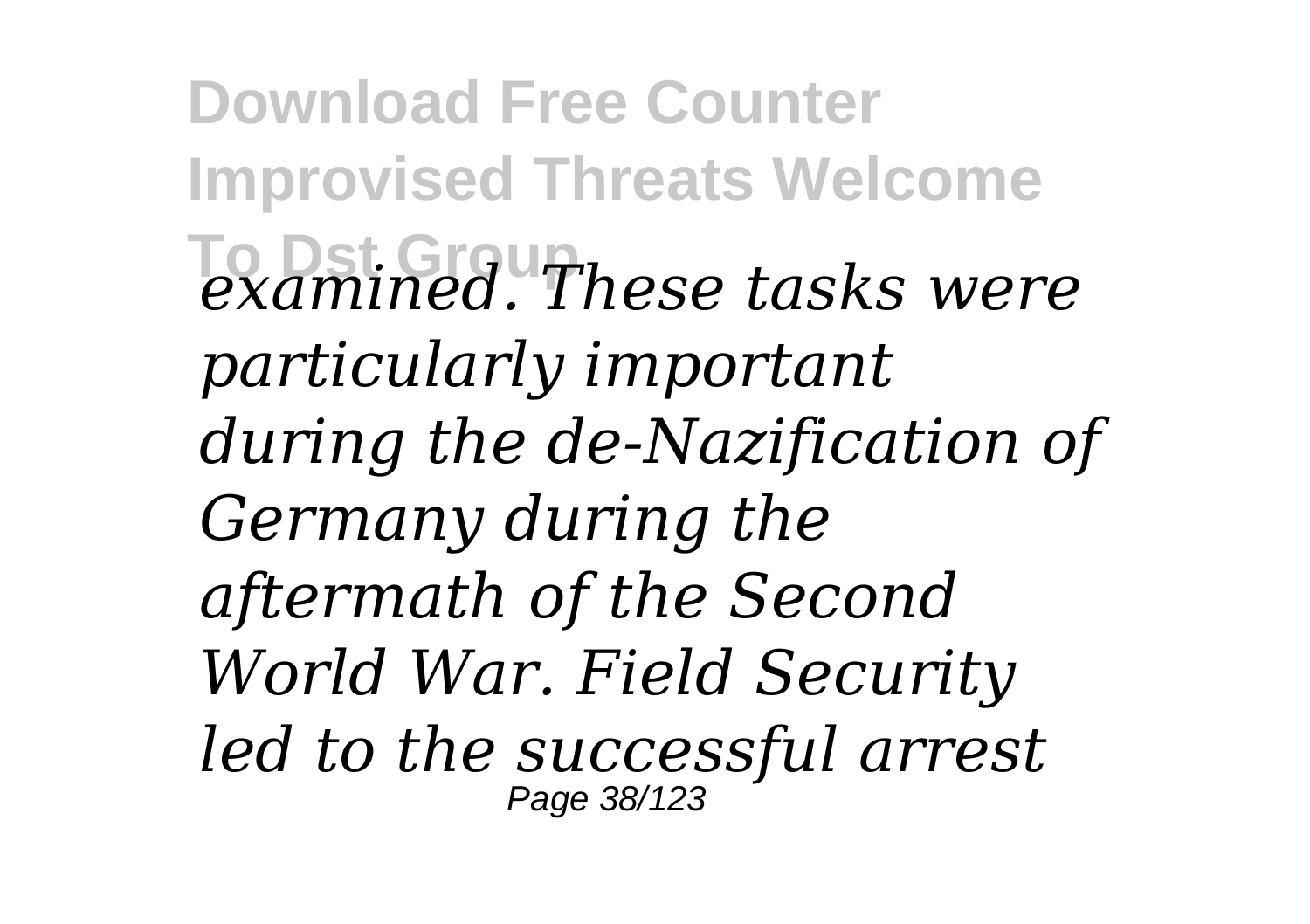**Download Free Counter Improvised Threats Welcome**  $\overline{C}$  *of leading Nazis, including Himmler and Doenitz.??The author, who served in the Corps for over 20 years and saw active service in Northern Ireland and the Falklands, gives fascinating* Page 39/123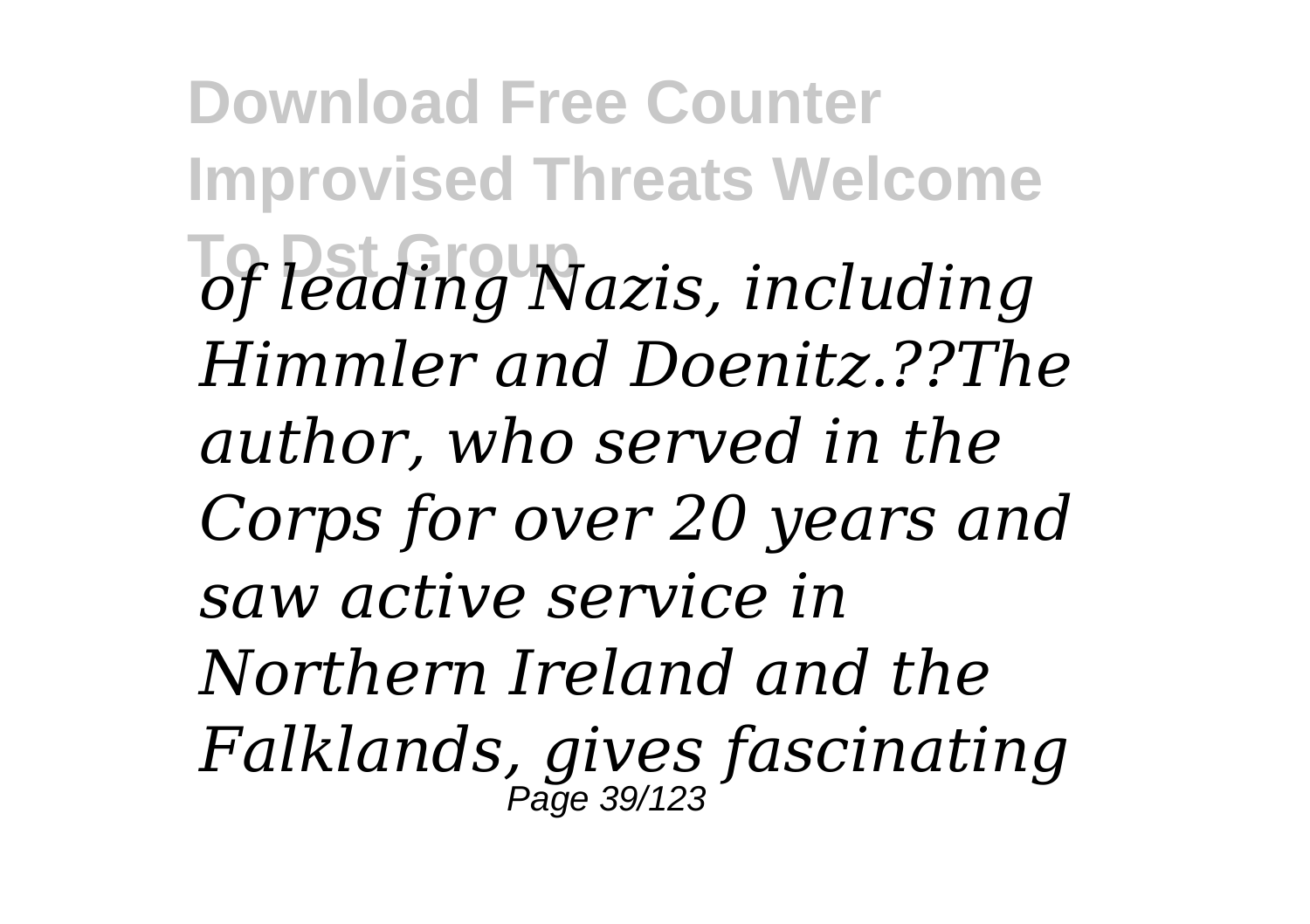**Download Free Counter Improvised Threats Welcome To Dst Group** *examples of differing Intelligence techniques in action. These include the exploitation of Imagery Interpretation, Human Intelligence, including the interrogation of prisoners of* Page 40/123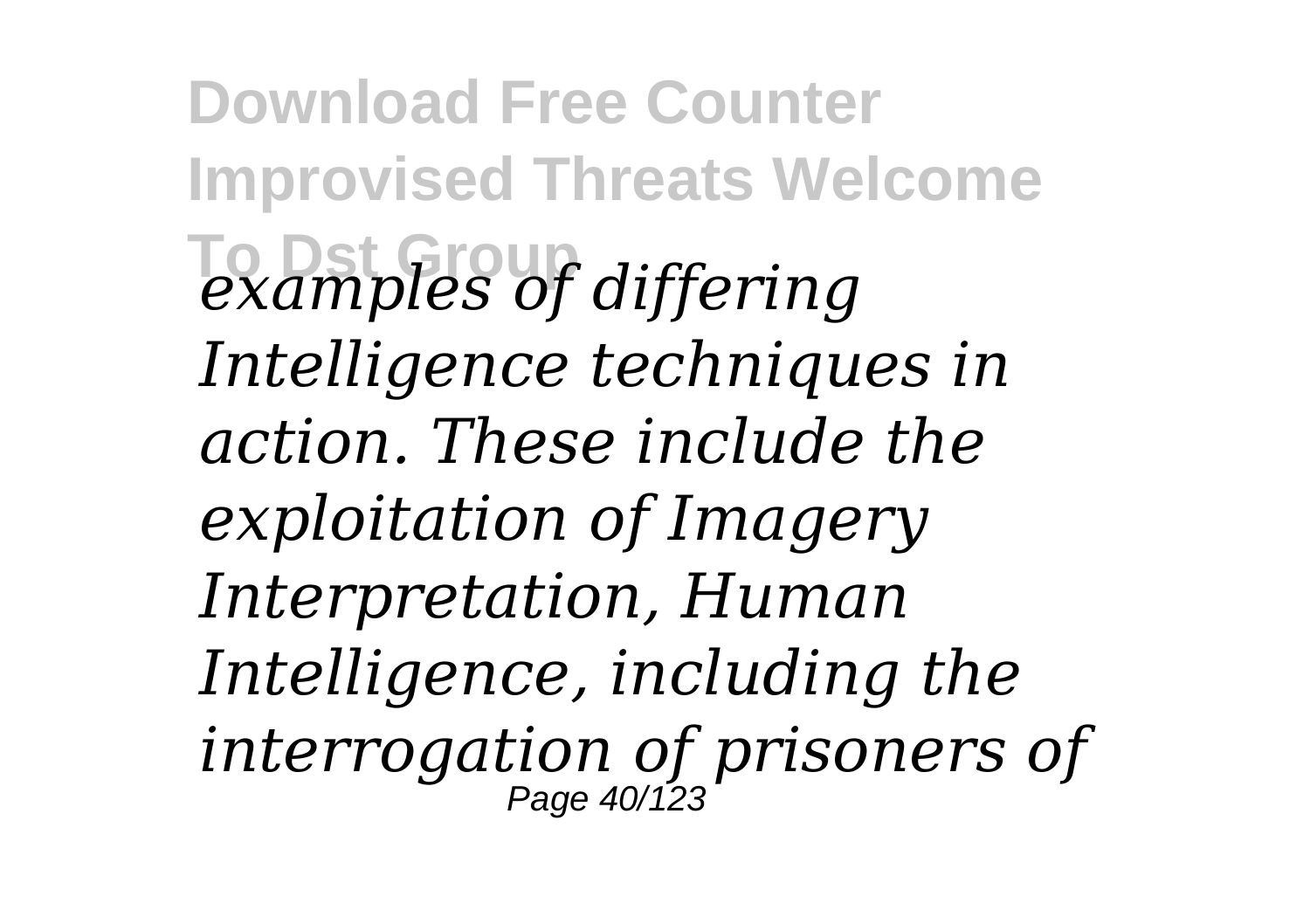**Download Free Counter Improvised Threats Welcome To Dst Group** *war, the examination of enemy documents and the deployment of Signals Intelligence so that commanders have enough information to fight the battles. The support the* Page 41/123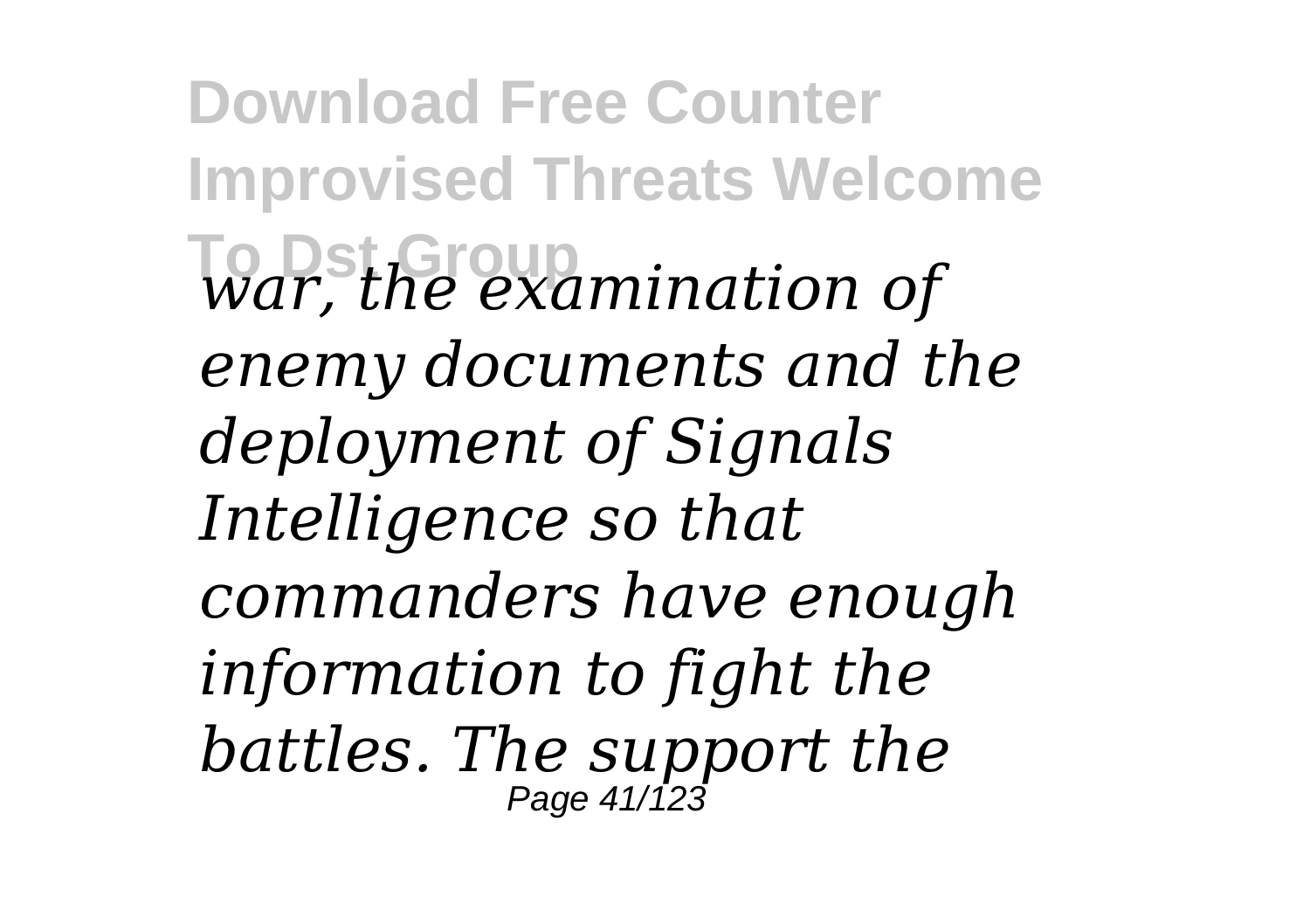**Download Free Counter Improvised Threats Welcome To Dst Group** *Intelligence Corps gave to the Special Operations Executive during the Second World War is well covered, as are examples of Special Duties since 1945.??The reader will appreciate that,* Page 42/123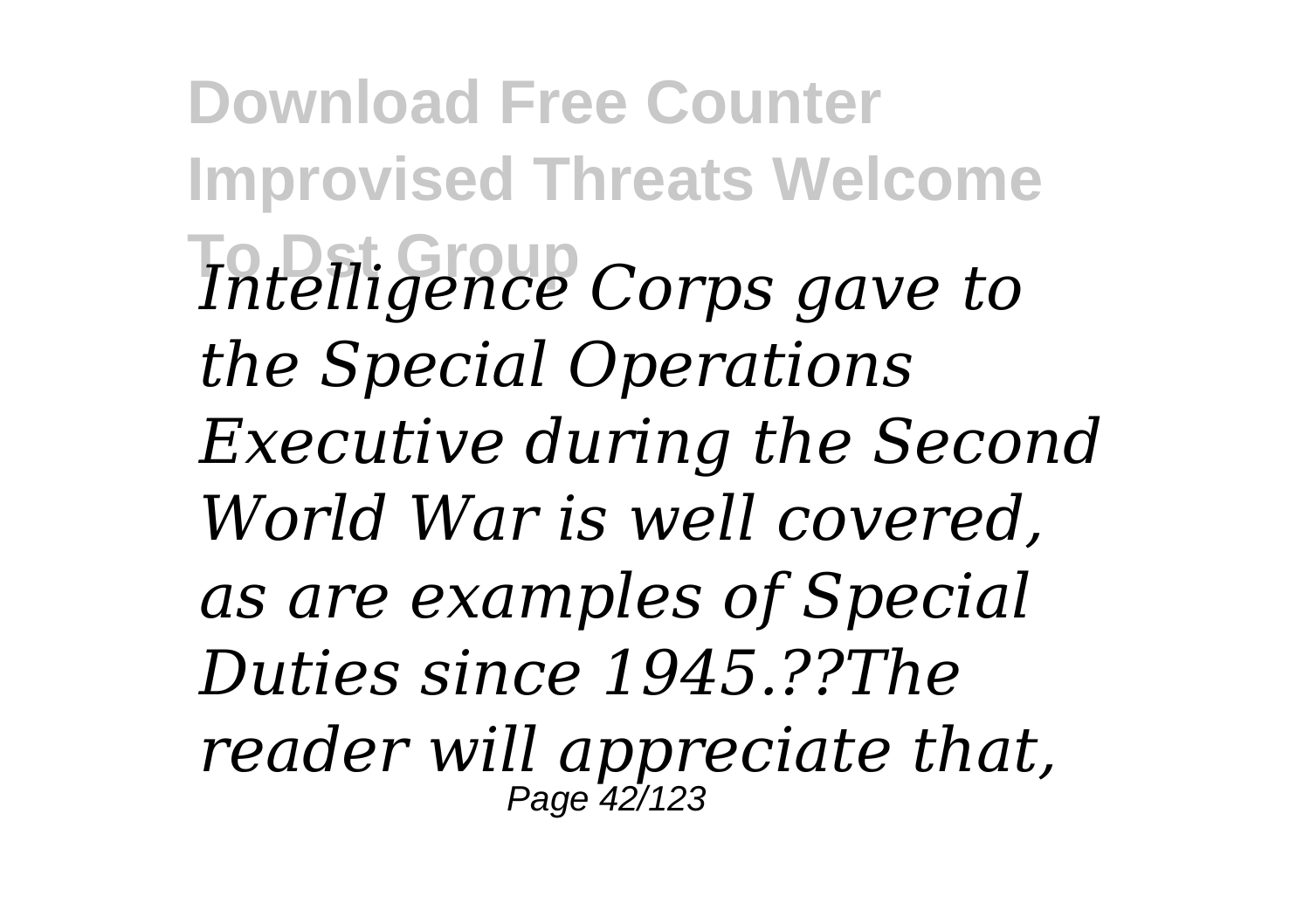**Download Free Counter Improvised Threats Welcome To Dst Group** *as with any work relating to national intelligence and security, Sharing the Secret has been written under the restrictions of the era. That said, it provides a longoverdue insight into the* Page 43/123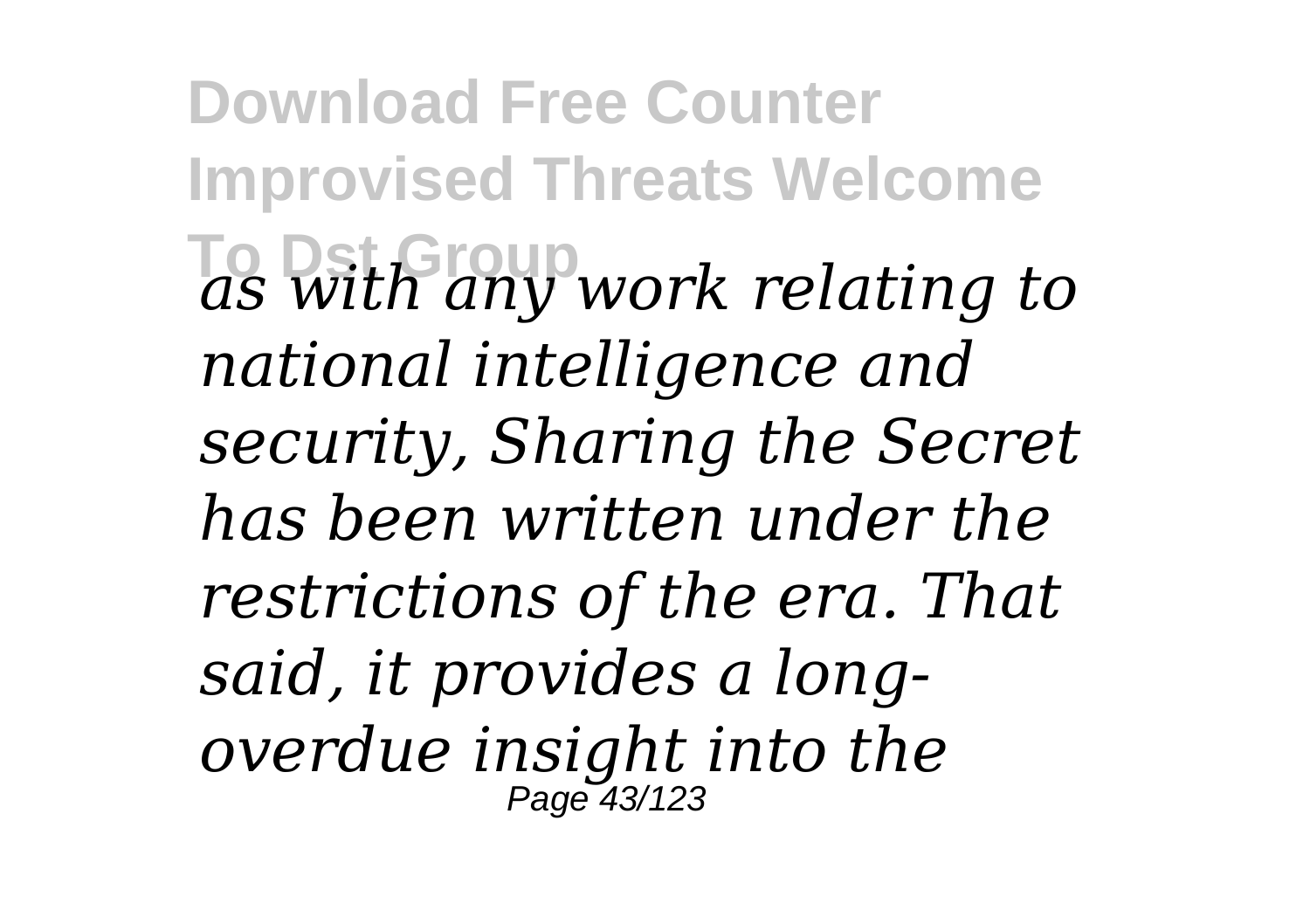**Download Free Counter Improvised Threats Welcome To Dst Group** *contribution of members of the Intelligence Corps over seventy years of war and peace.??As featured in Burnham & Highbridge News There's a secret to success.* Page 44/123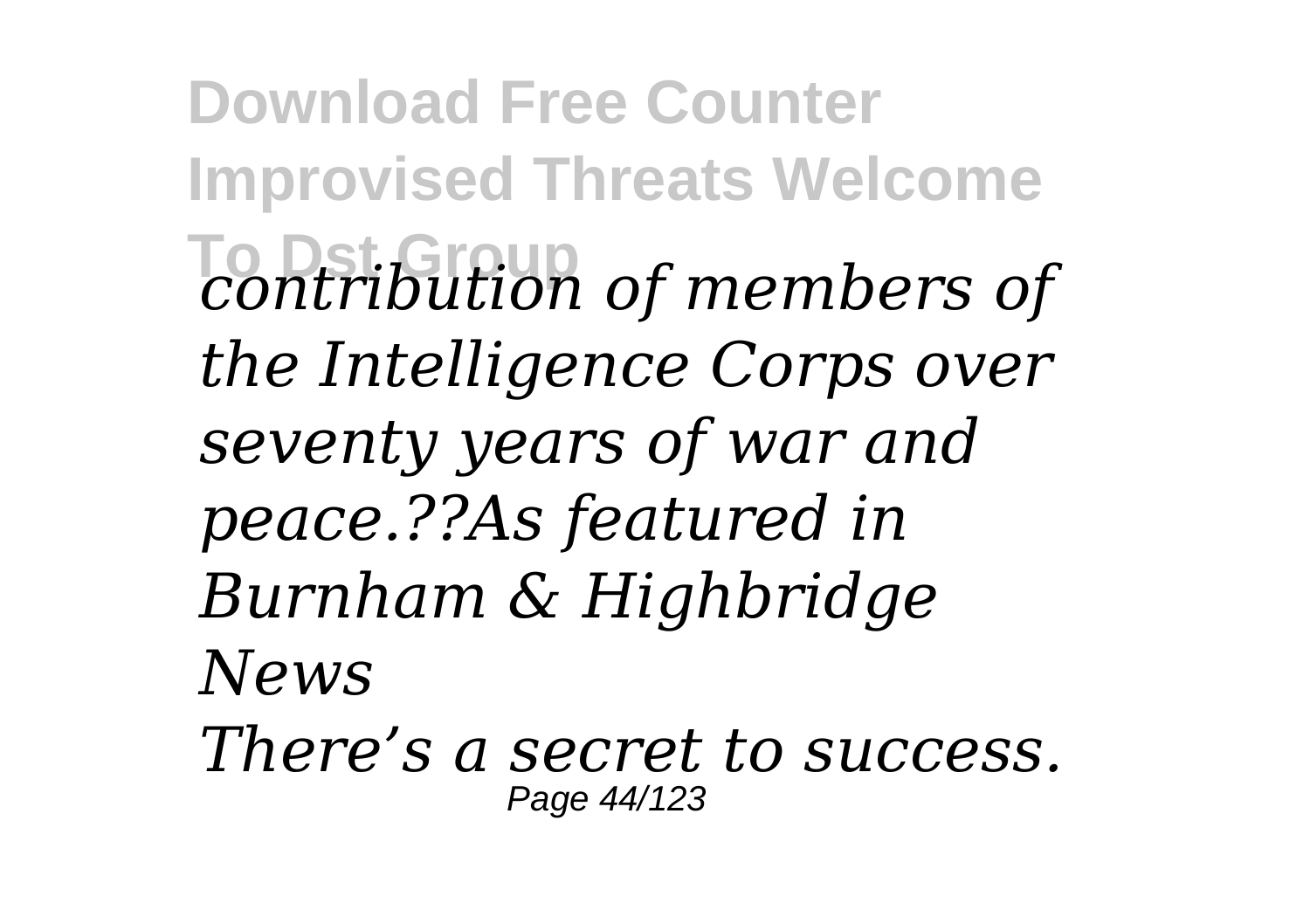**Download Free Counter Improvised Threats Welcome To Dst Group** *Be ready for your opportunity when it arrives. Drew Stratton has spent his adult life pursuing one thing: acceptance from his father. As an attorney at the family firm in Texas, every* Page 45/123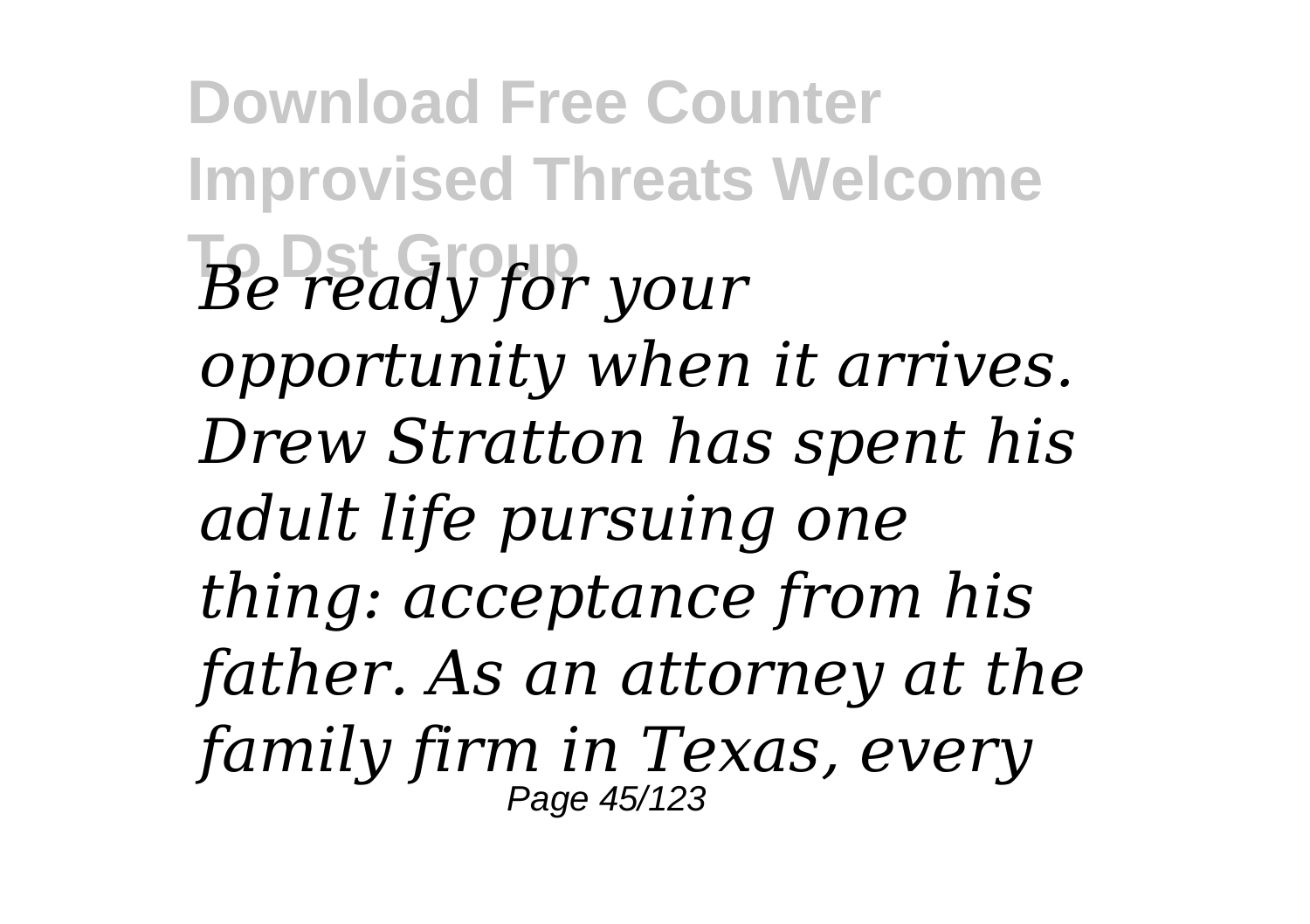**Download Free Counter Improvised Threats Welcome To Dst Group** *move Drew makes must pass the critical judgment of Lyle Stratton. When finally presented with a high-profile case to prove himself, fate intervenes. A hurricane approaches the east coast.* Page 46/123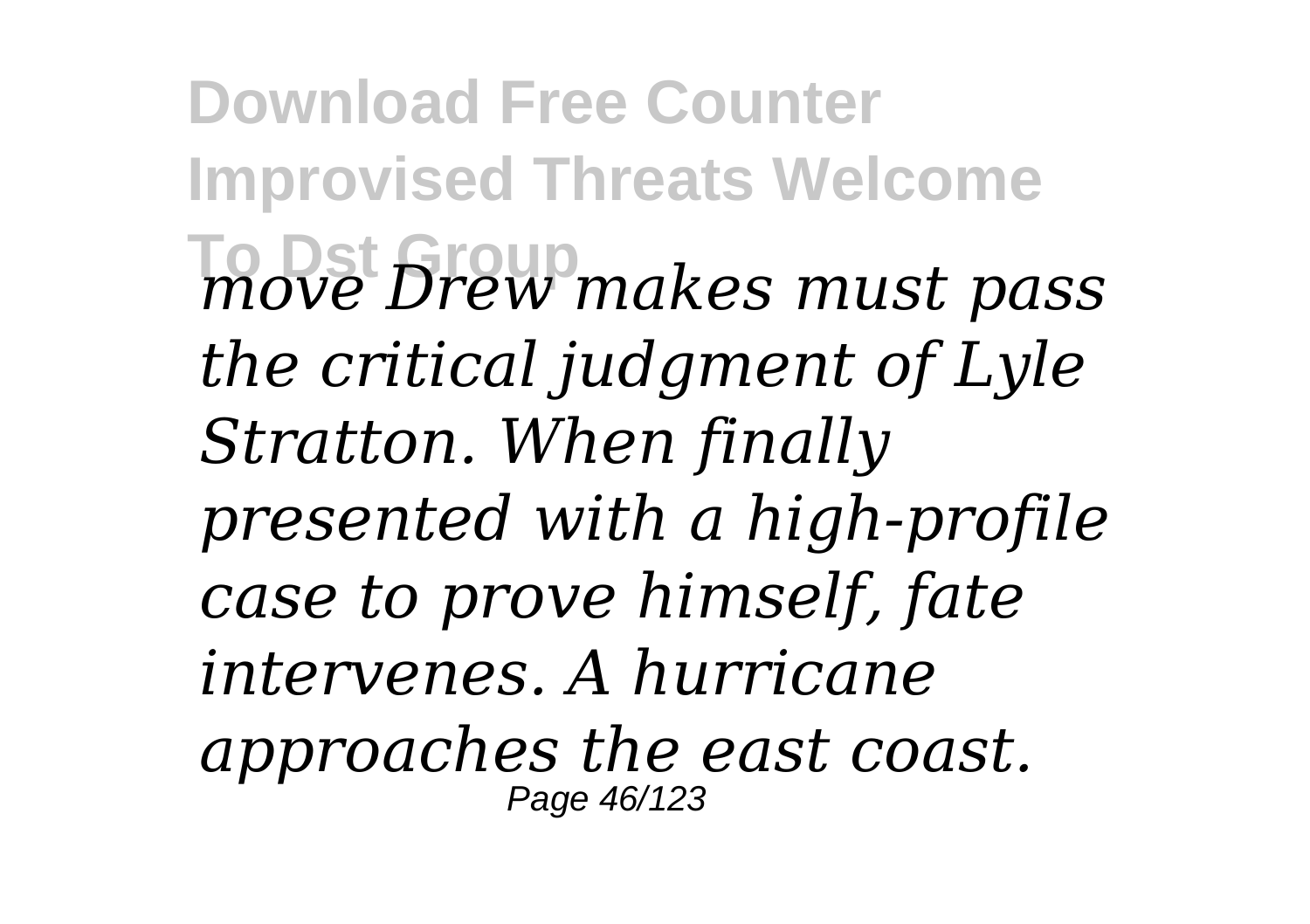**Download Free Counter Improvised Threats Welcome To Dst Group** *An unexpected phone call arrives from the mother who abandoned him as a child. It sends Drew's well-planned life spiraling out of control. He faces an impossible choice: Seize the* Page 47/123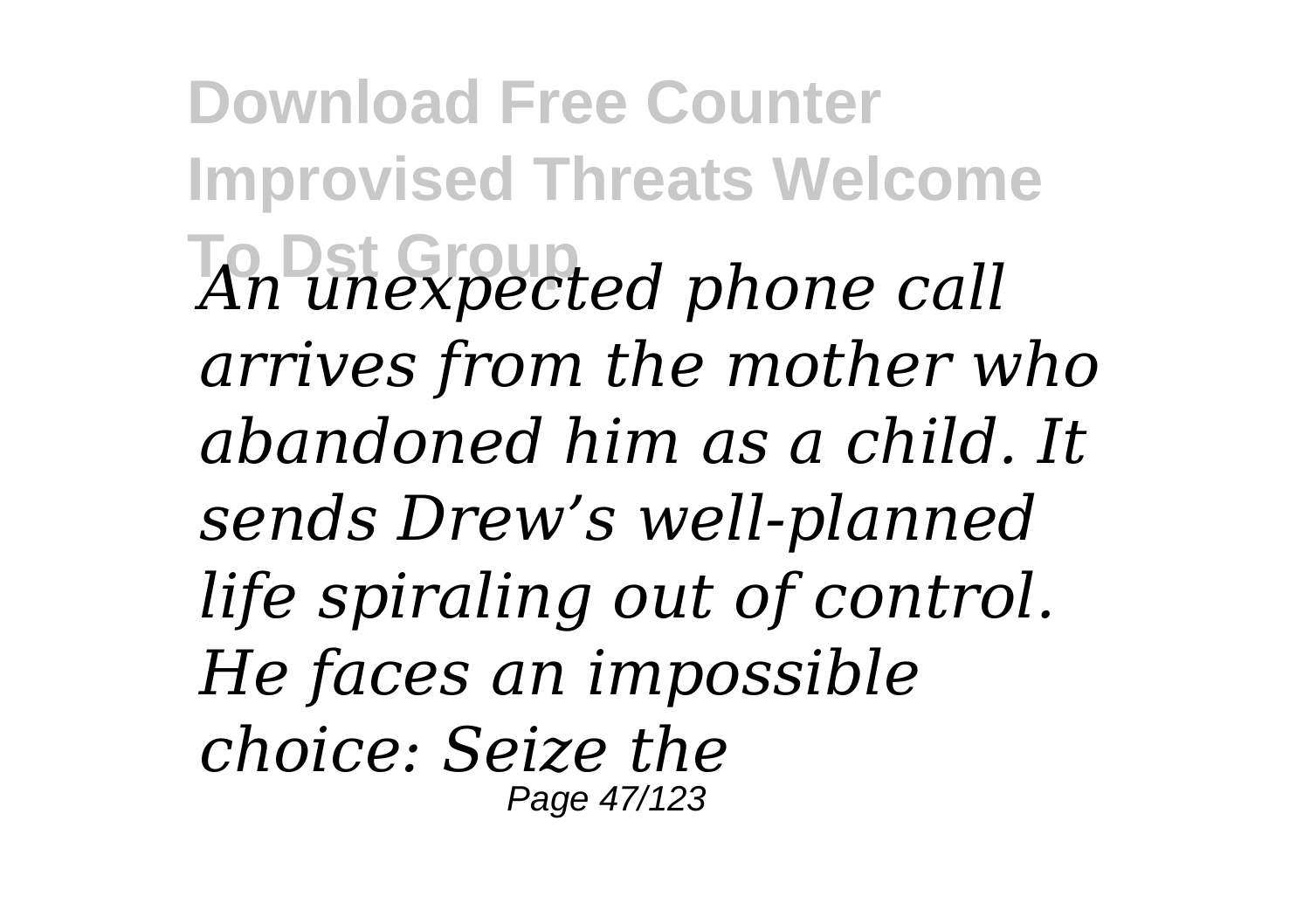**Download Free Counter Improvised Threats Welcome To Dst Group** *opportunity to impress a tough-love father who has always been there for him? Or rescue a mother shrouded in secrets who disappeared when he needed her most? The* Page 48/123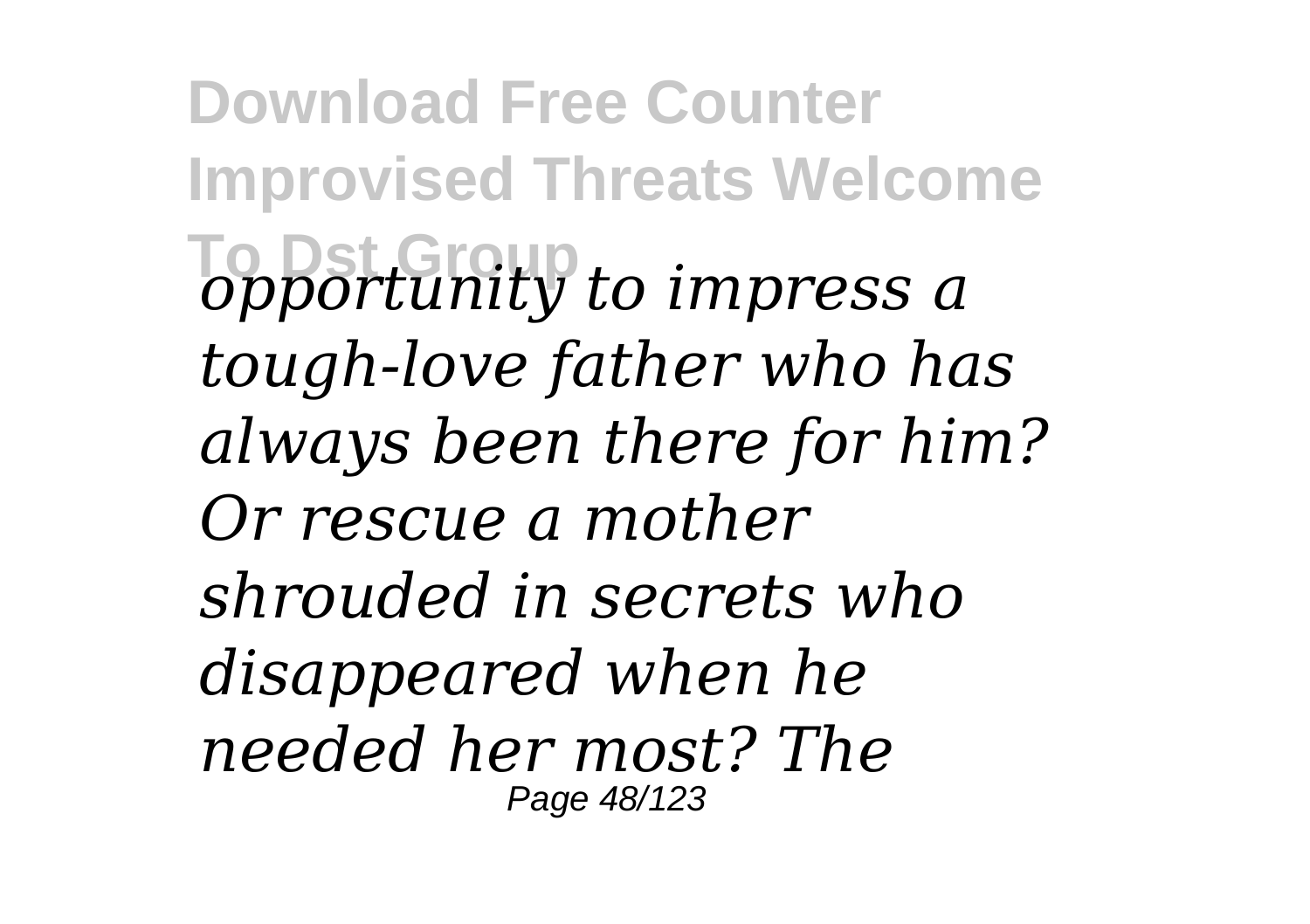**Download Free Counter Improvised Threats Welcome To Dst Group** *secrets we keep often hide the most important part of ourselves. Maria Caldwell runs Pigeon Grove's coffee shop in north Georgia since her parents retired to Florida. Longing to explore* Page 49/123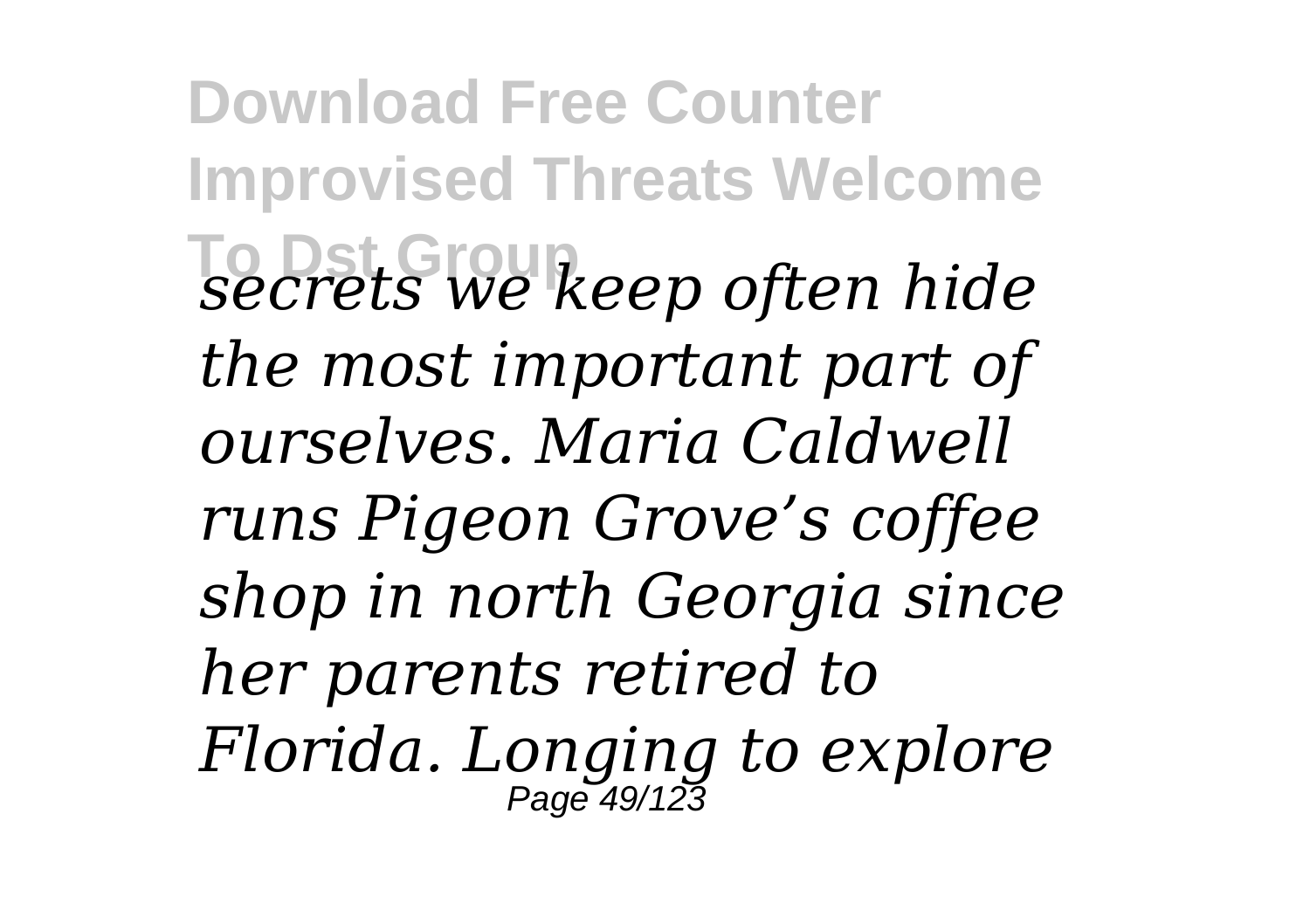**Download Free Counter Improvised Threats Welcome To Dst Group** *her passion for flowers, Maria is drowning in espresso and self-doubt that has influenced every decision she's made since high school. When an out-oftown, hotshot attorney* Page 50/123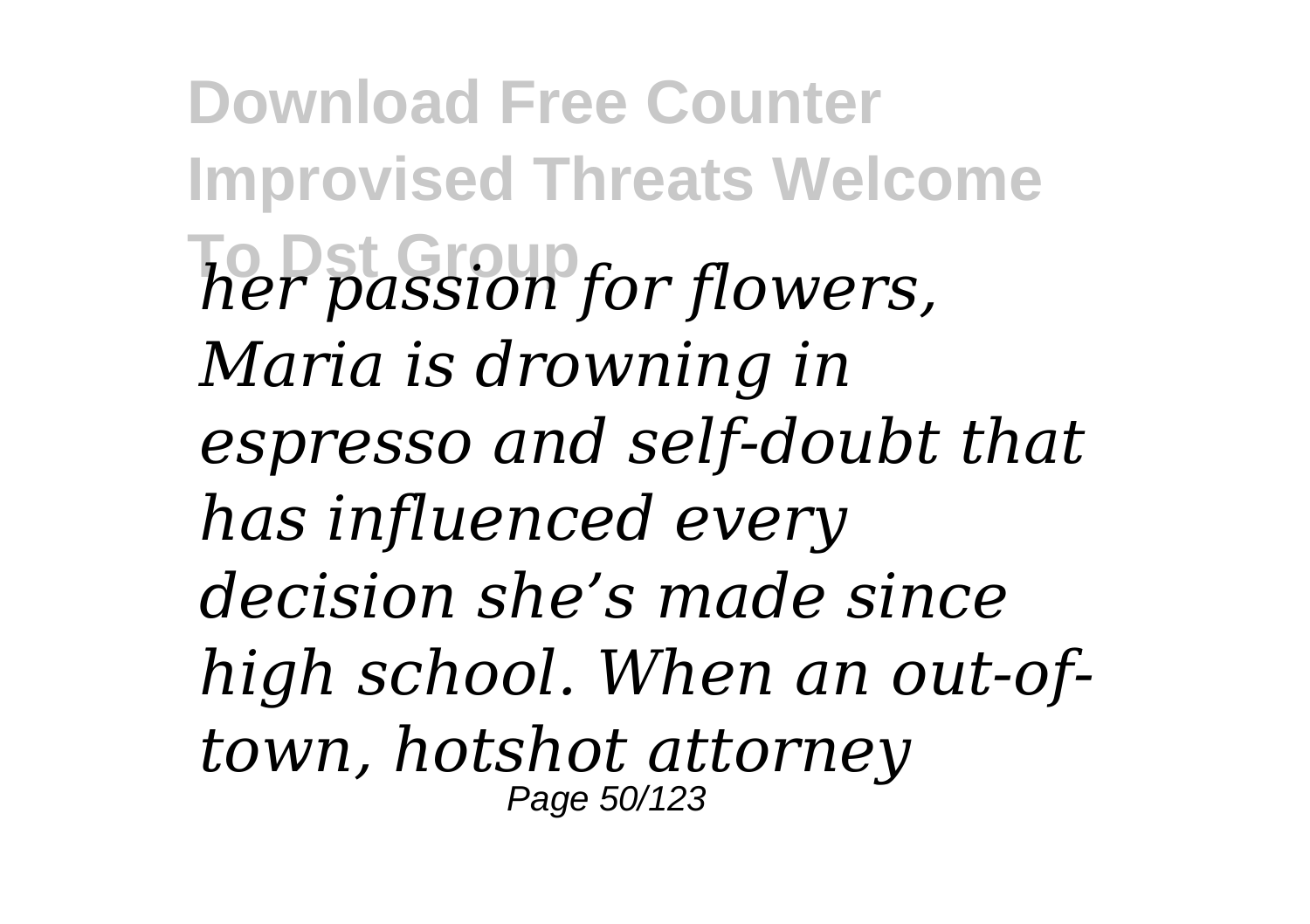**Download Free Counter Improvised Threats Welcome To Dst Group** *arrives at the most inopportune time, Maria sees him as another city dweller invading her hometown. Everything changes when she develops an unexpected connection* Page 51/123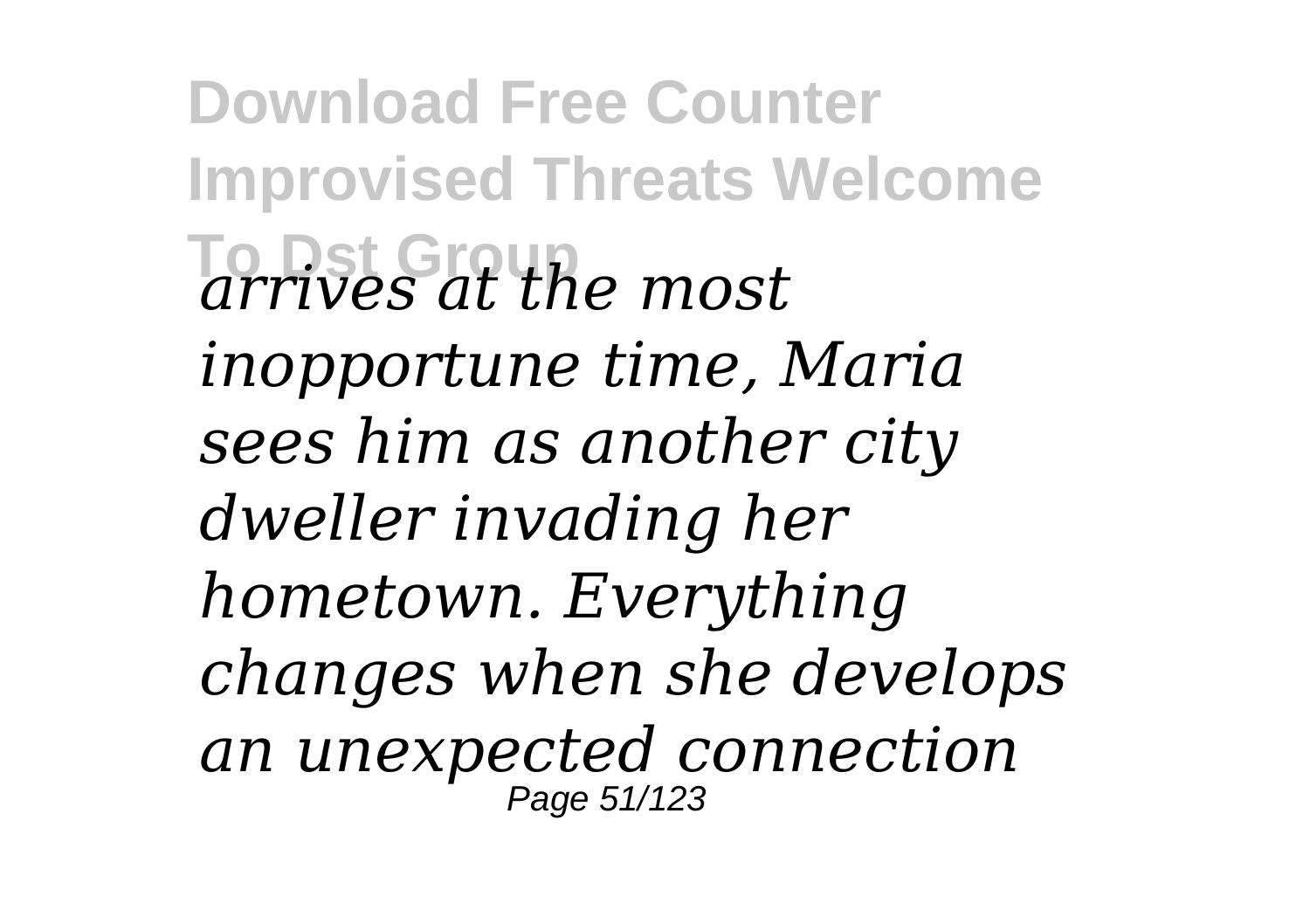**Download Free Counter Improvised Threats Welcome**  $With him, spoken through$ *their mutual appreciation for the language of flowers. Through her budding relationship with Drew, Maria discovers something she thought was lost long* Page 52/123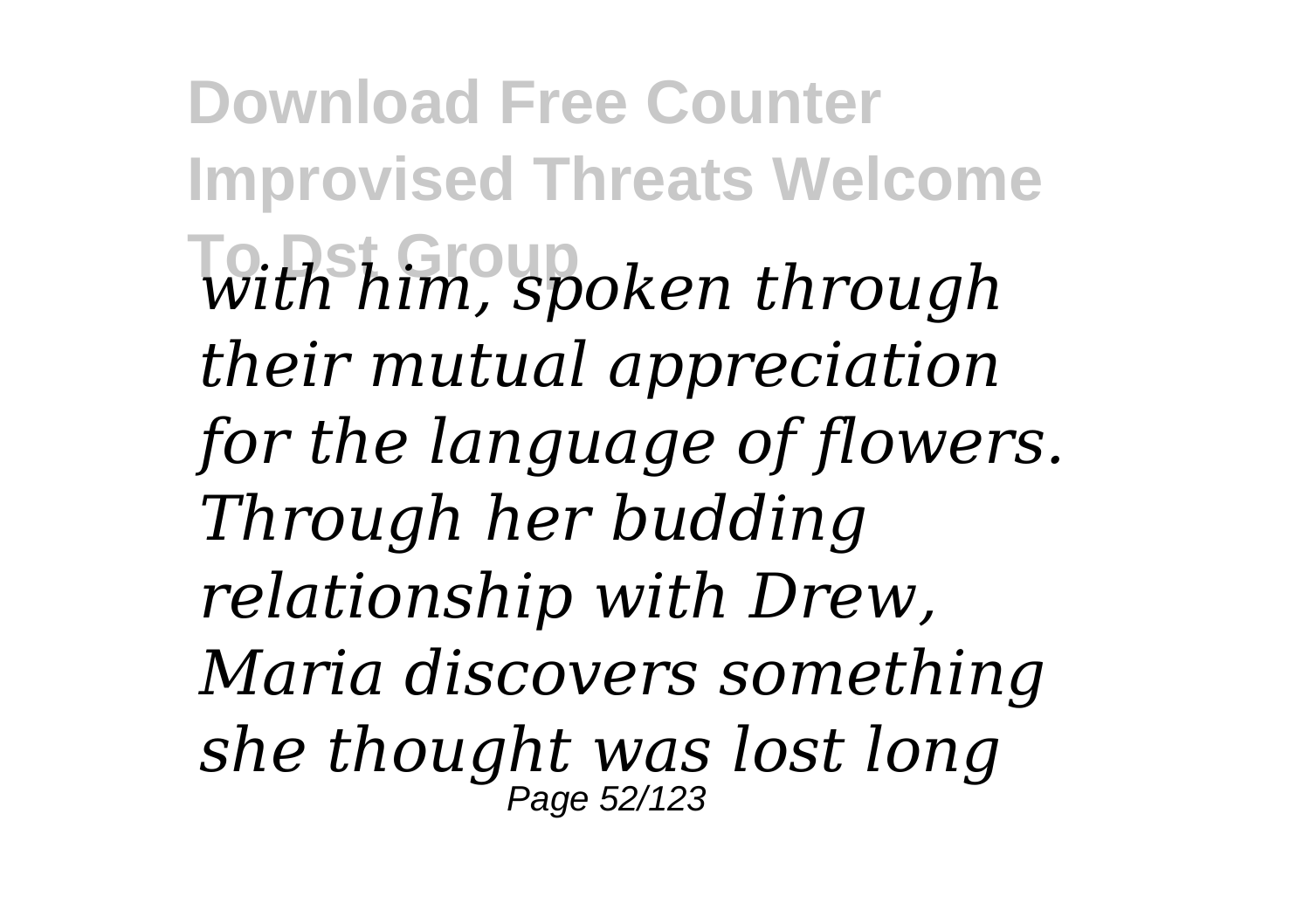**Download Free Counter Improvised Threats Welcome To Dst Group** *ago: trust in herself. All her wildest dreams could come true, if only she embraces vulnerability and the splendid chaos life has thrown her way. We all have secrets. Who we trust with* Page 53/123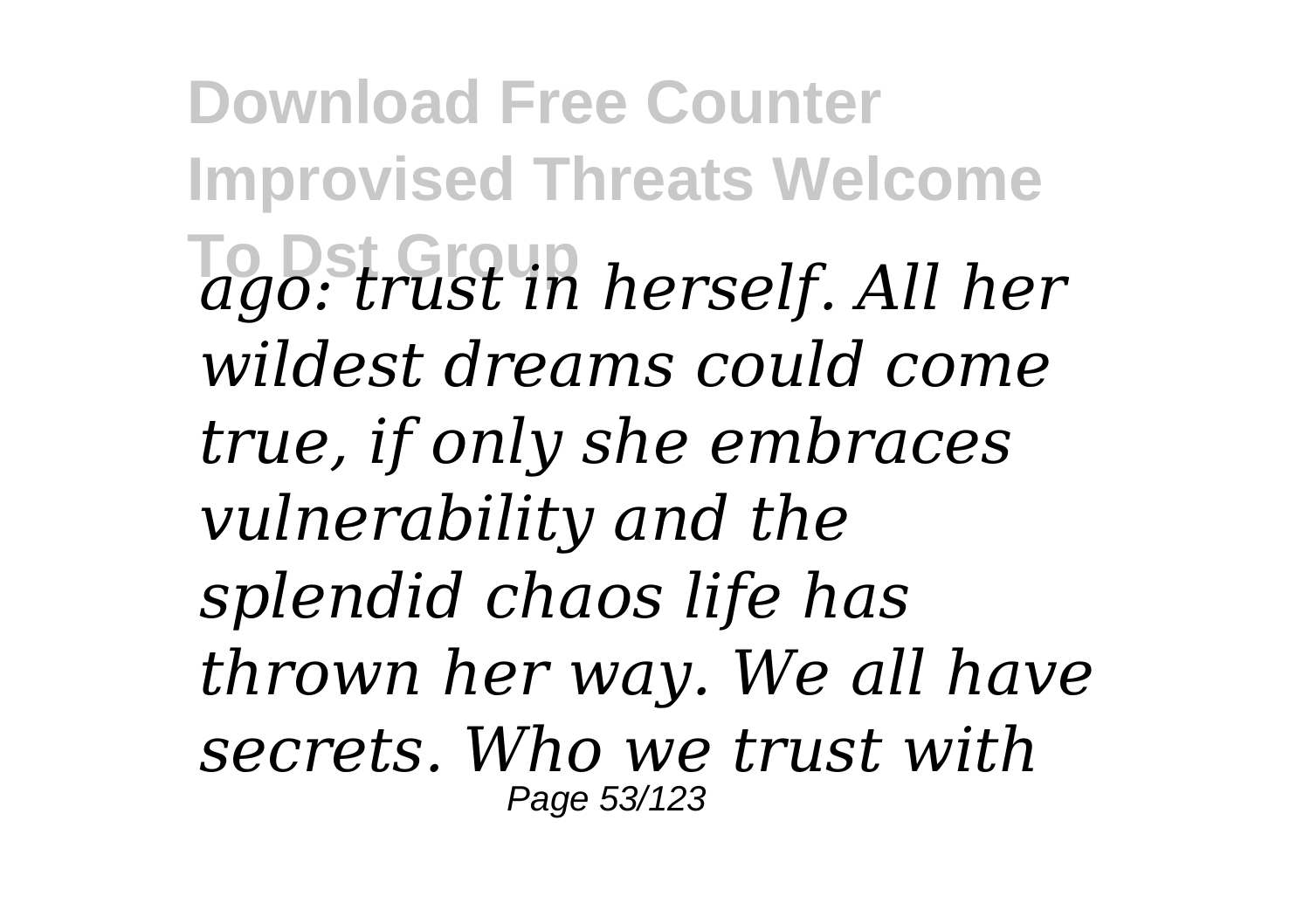**Download Free Counter Improvised Threats Welcome To Dst Group** *them might just set us free. Basic Research Opportunities: A Workshop Report Hearing Before the Committee on Homeland Security and Governmental* Page 54/123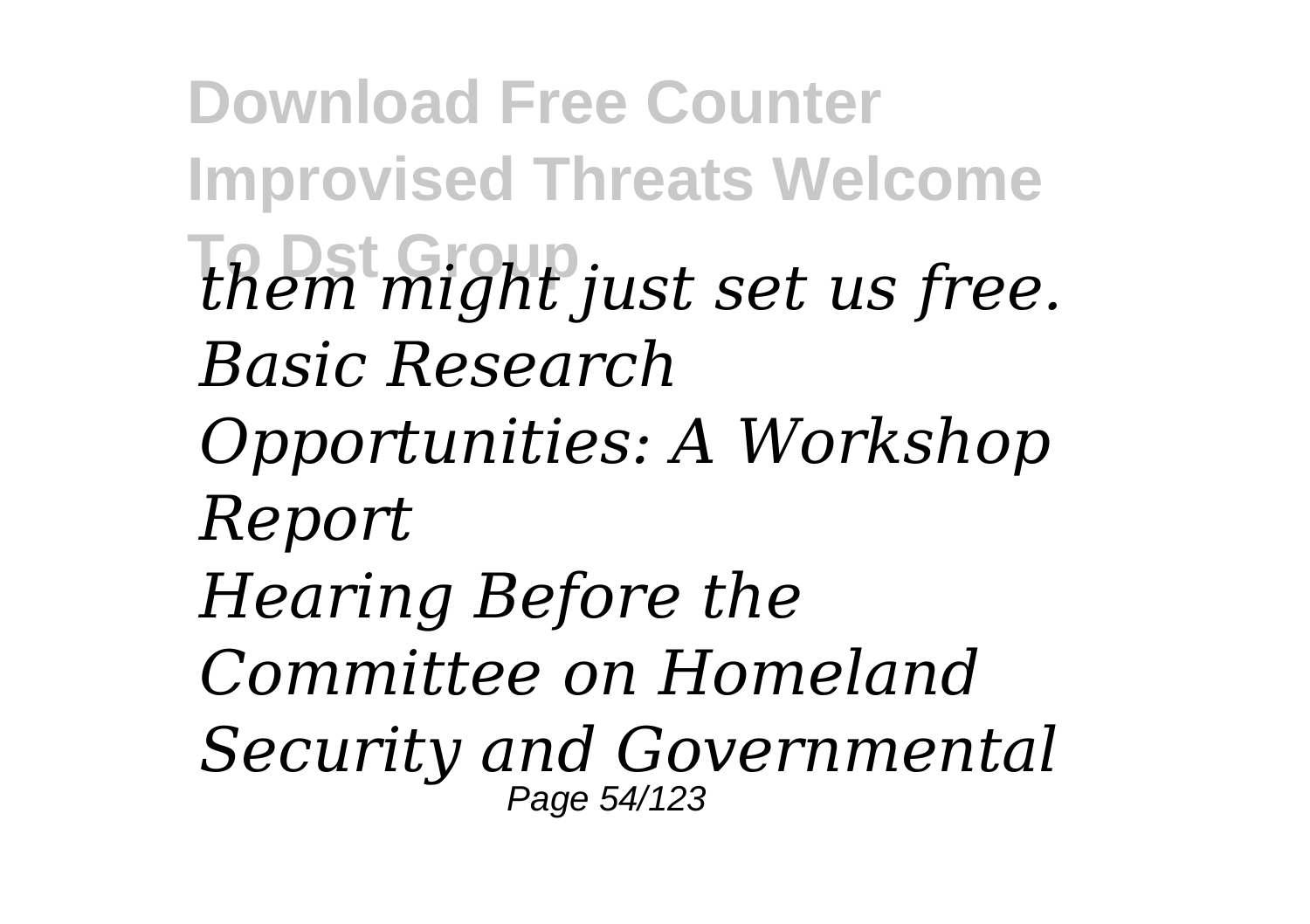**Download Free Counter Improvised Threats Welcome To Dst Group** *Affairs, United States Senate, One Hundred Tenth Congress, Second Session, February 14, 2008 United Nations Disarmament Yearbook 2015. Part II* Page 55/123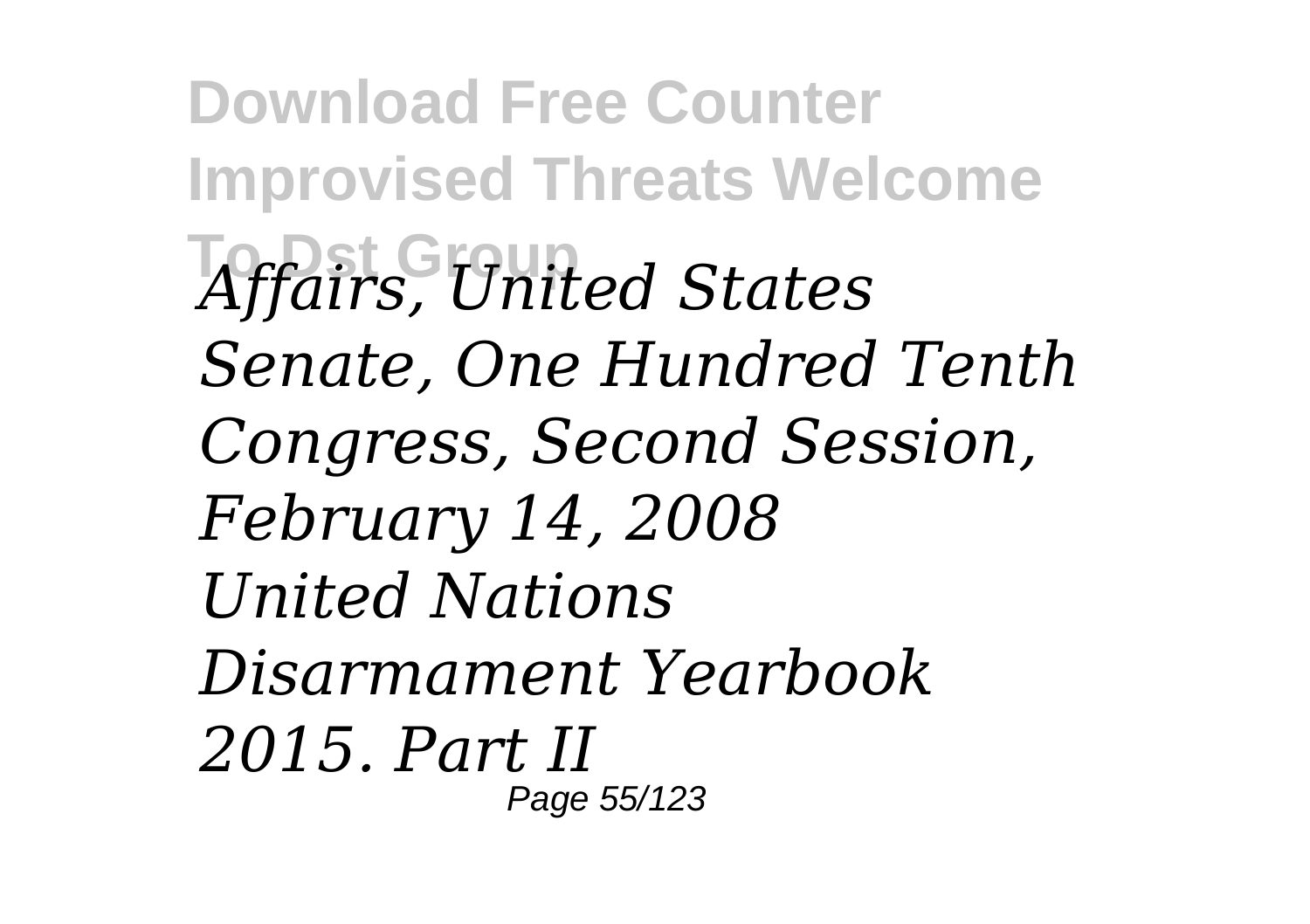**Download Free Counter Improvised Threats Welcome To Dst Group** *Department of Defense Appropriations for 2008 United Nations Disarmament Yearbook 2016. Part I The National Guard and the War on Terror: Operation* Page 56/123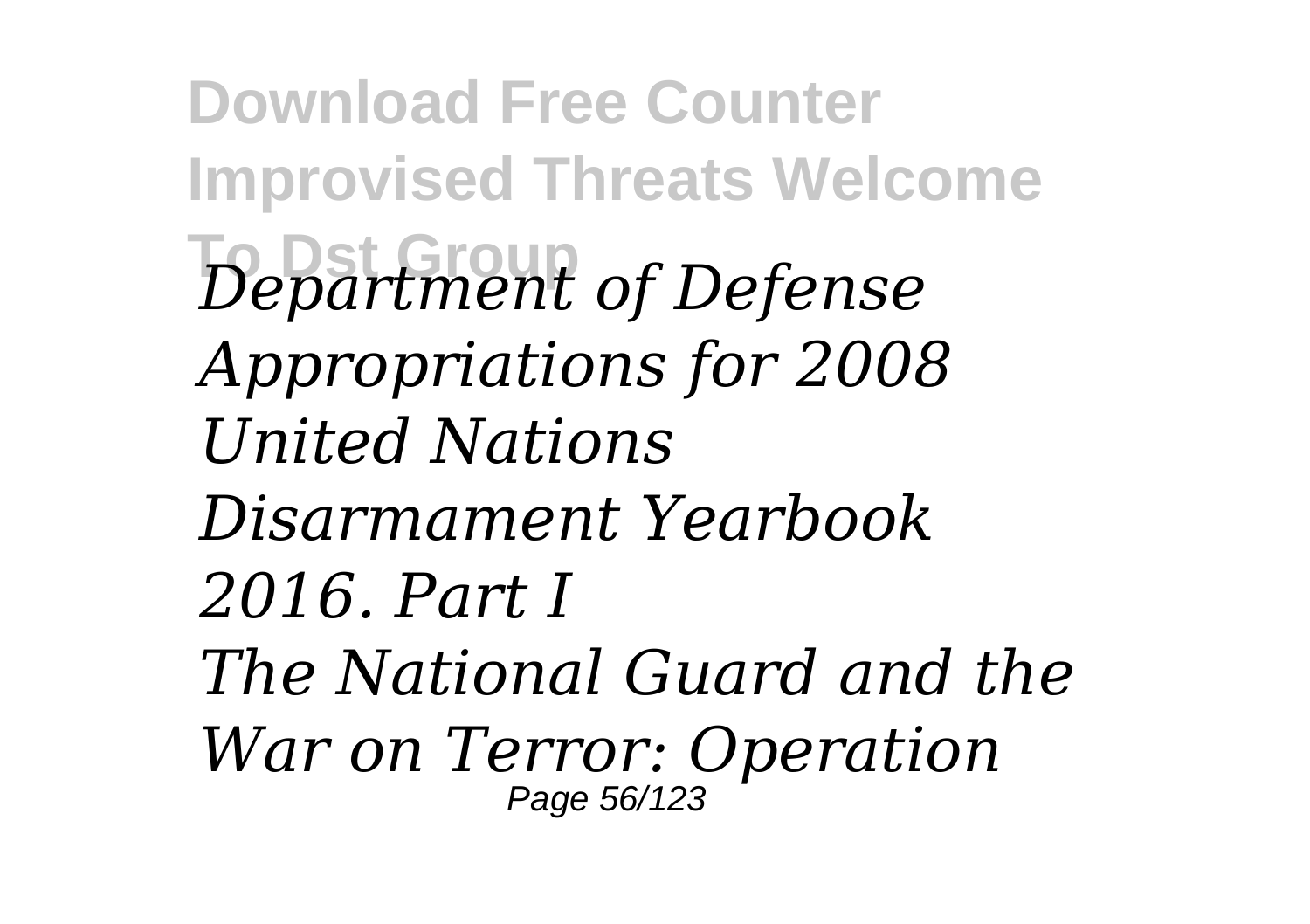**Download Free Counter Improvised Threats Welcome To Dst Group** *Iraqi freedom Department of Defense Appropriations for 2008: Walter Reed infrastructure ... pt. 3. Navy and Marine Corps force posture and acquisition overview* Page 57/123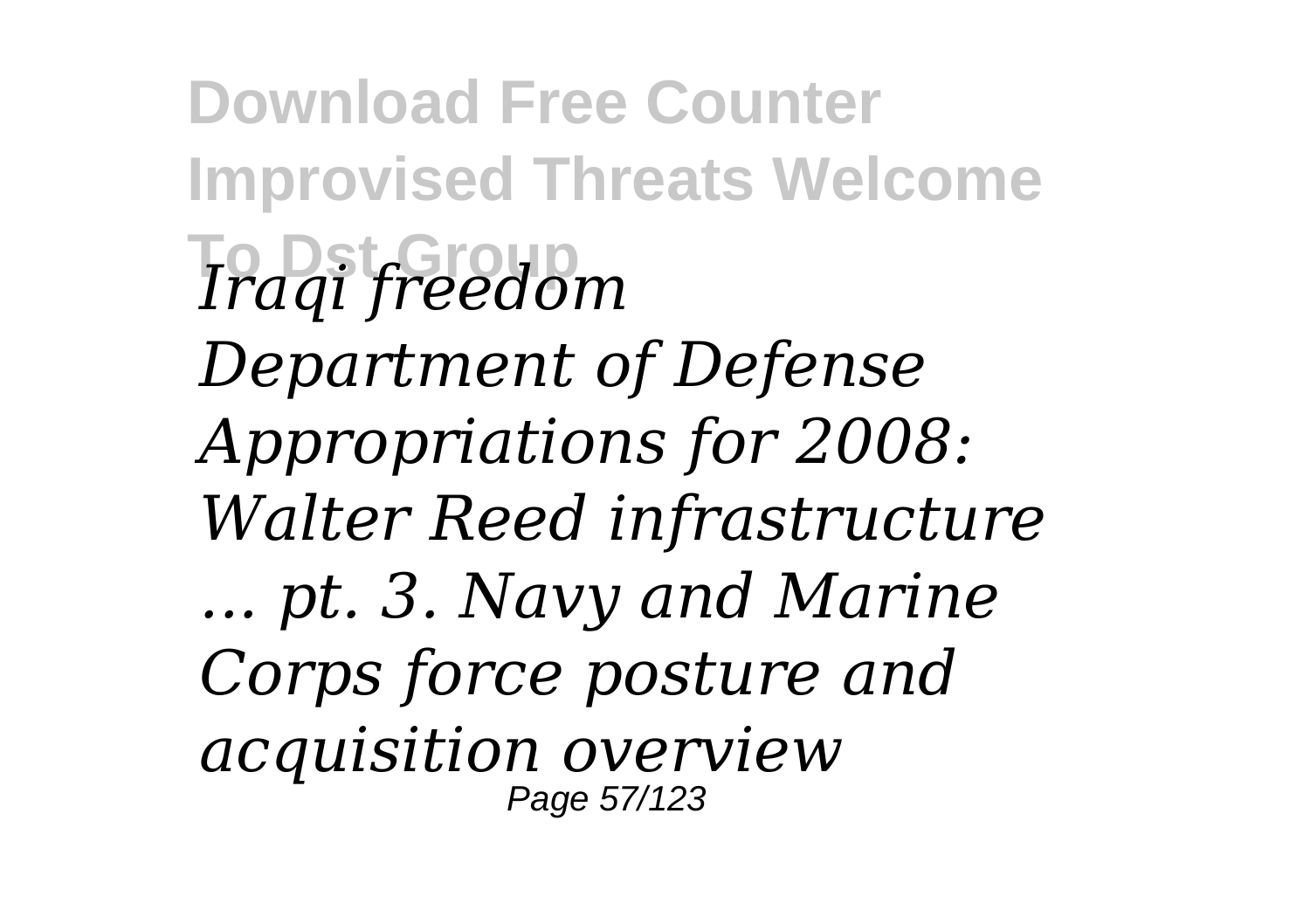**Download Free Counter Improvised Threats Welcome** *The Ukrainian conflict has come to be considered as the most serious geopolitical crisis in Central and Eastern Europe since the end of the Cold War. Its implications extend well beyond the borders of Ukraine, and its impact on the security of the wider*

Page 58/123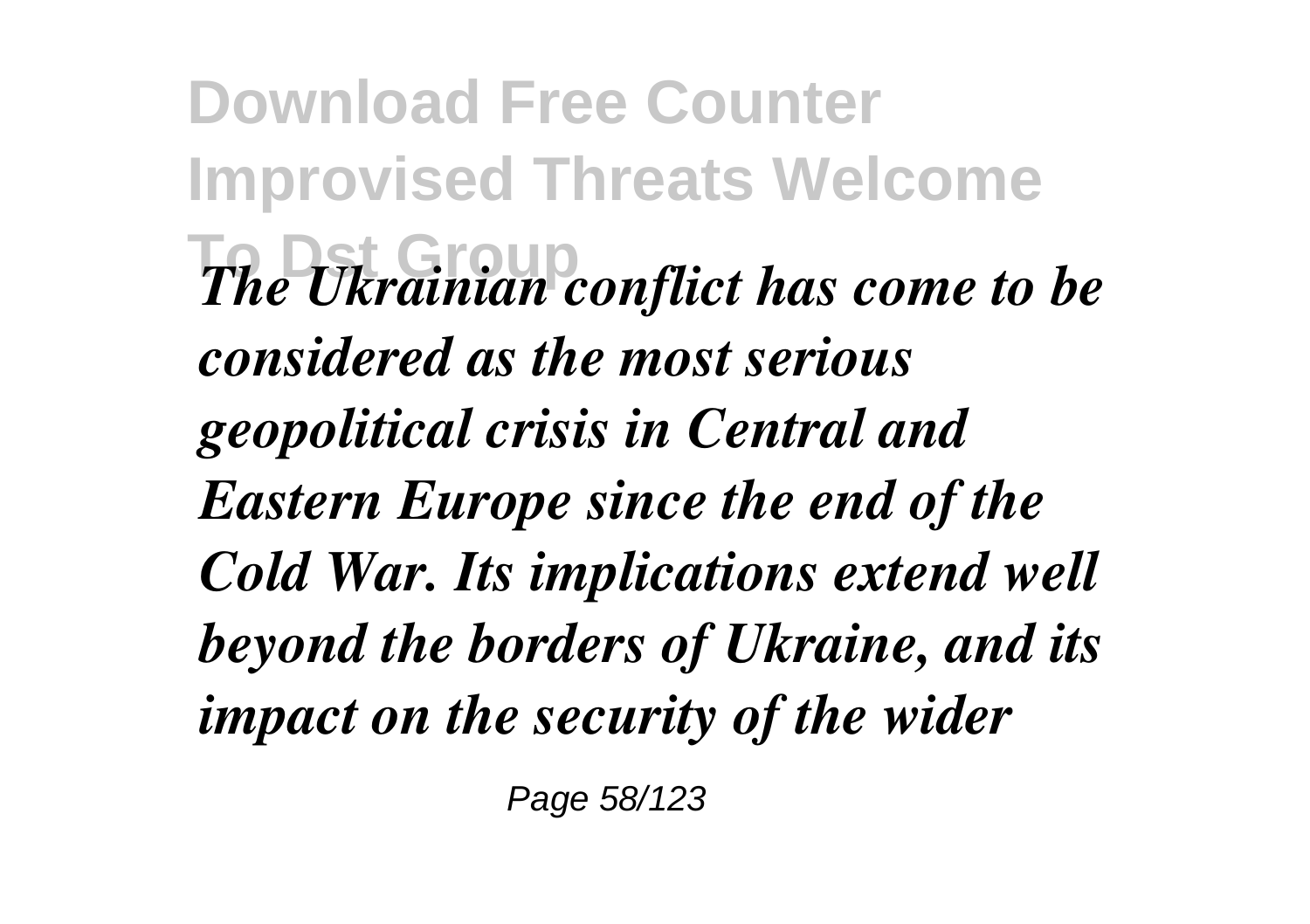**Download Free Counter Improvised Threats Welcome** *Black Sea region is, as yet, neither contained nor fully understood. This book contains 28 articles on the topic of hybrid warfare and related threats, delivered at the NATO Advanced Research Workshop (ARW) 'Countering Hybrid Threats: Lessons*

Page 59/123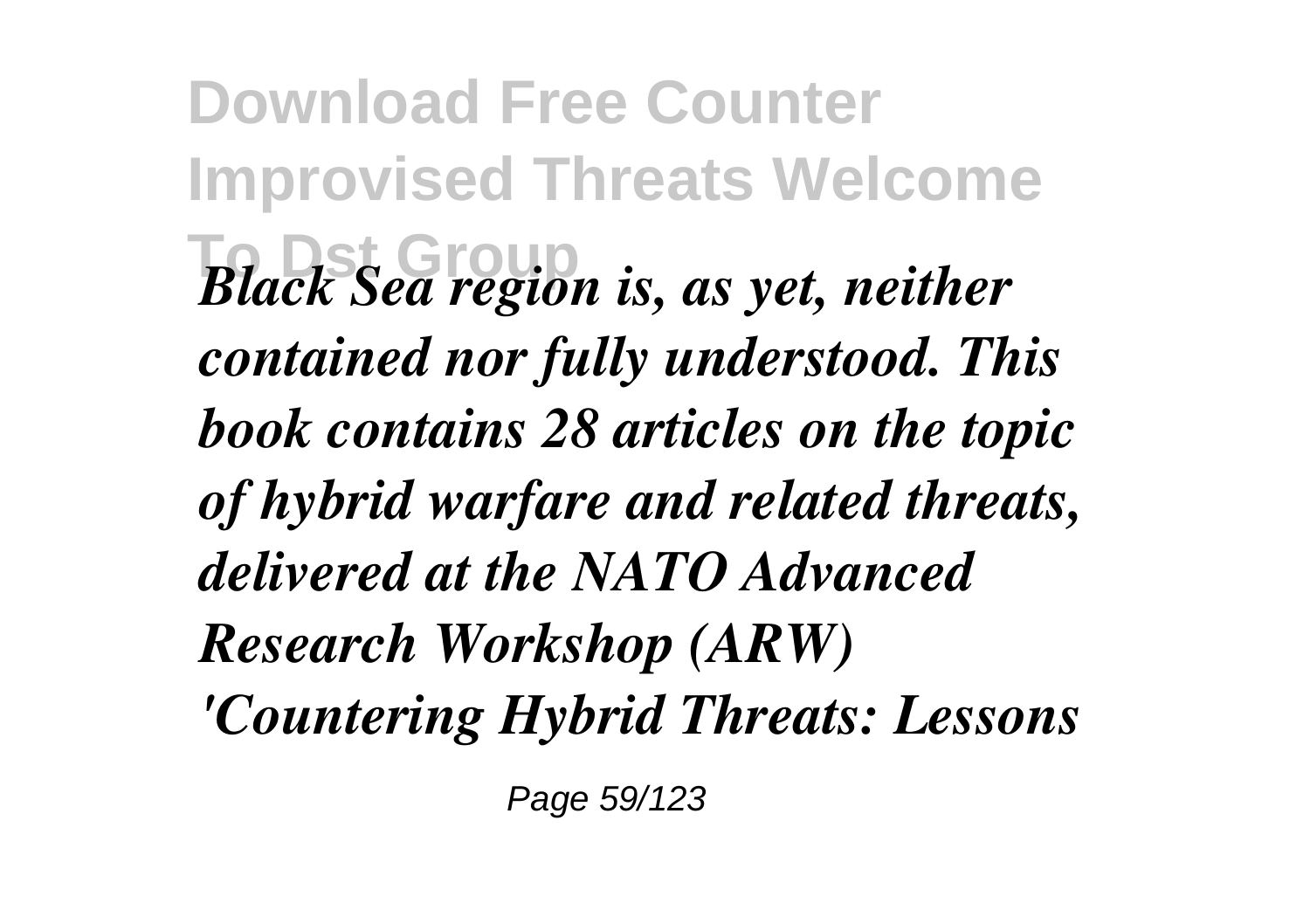**Download Free Counter Improvised Threats Welcome To Dst Group** *Learned from Ukraine', held in Bucharest, Romania, in September 2015. This event brought together 50 experts from different fields and perspectives, including policymakers, security and intelligence practitioners, and academics. The presentations*

Page 60/123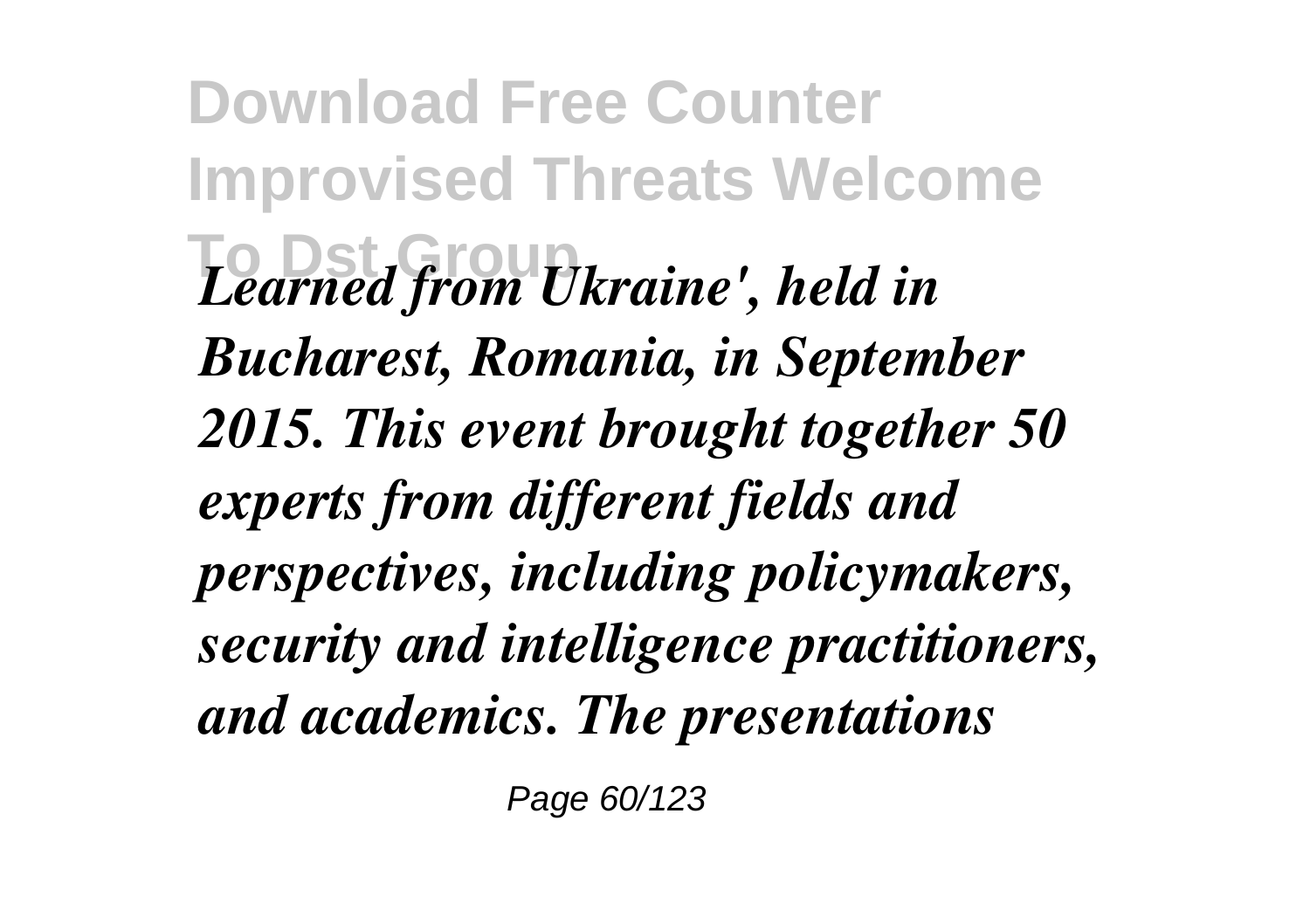**Download Free Counter Improvised Threats Welcome To Dst Group** *explored the nature of the Ukrainian conflict and the dynamic evolution of current security threats in Central and Eastern Europe and the Black Sea region with the aim of identifying the key drivers of the conflict and exploring the most efficient*

Page 61/123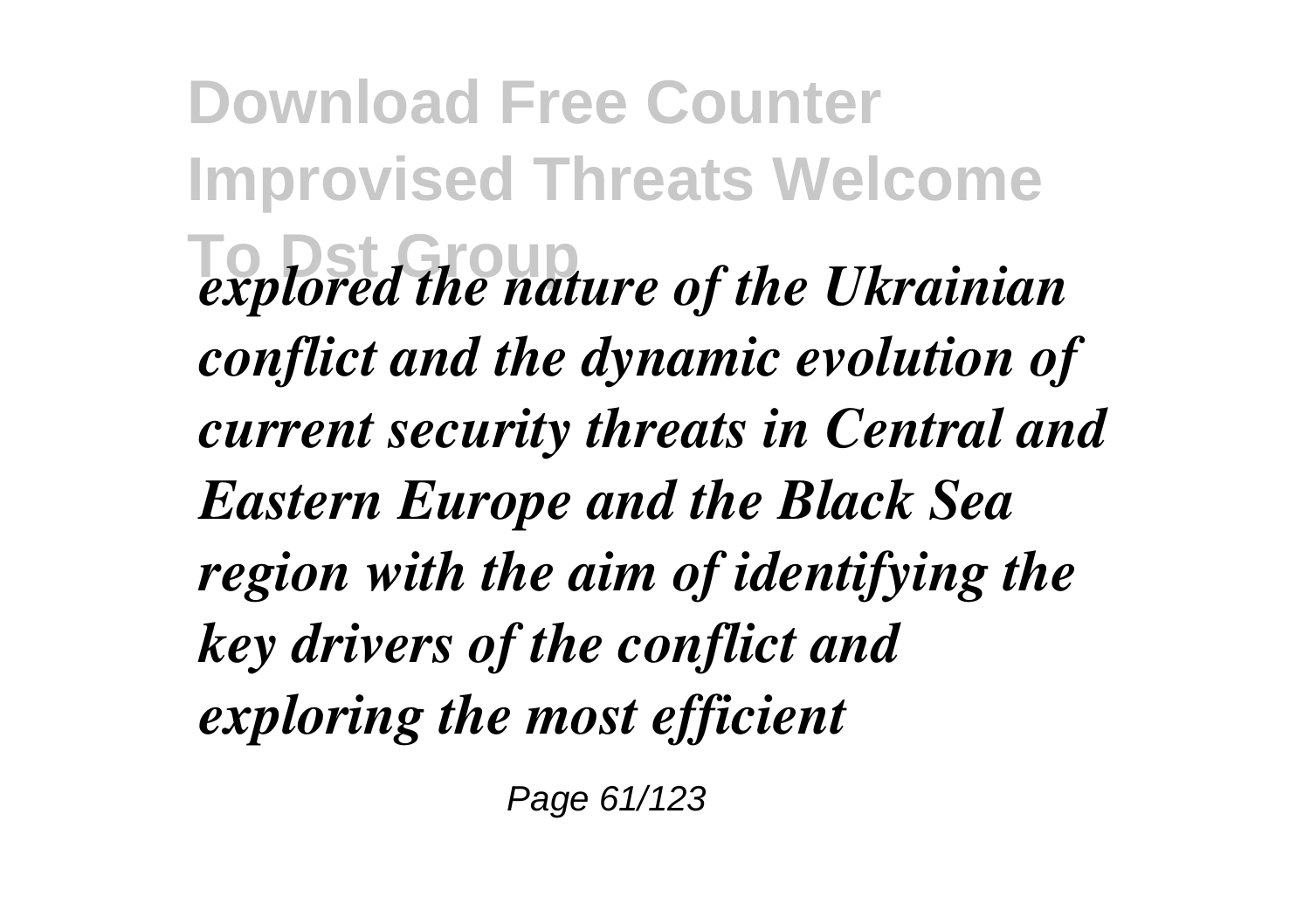**Download Free Counter Improvised Threats Welcome To Dst Group** *instruments and methods for conflict resolution. The book is divided into four sections entitled: challenges of hybrid warfare: multiple perspectives; hybrid war – an old concept with an extensive dimension; counteracting hybrid threats: lessons learned from*

Page 62/123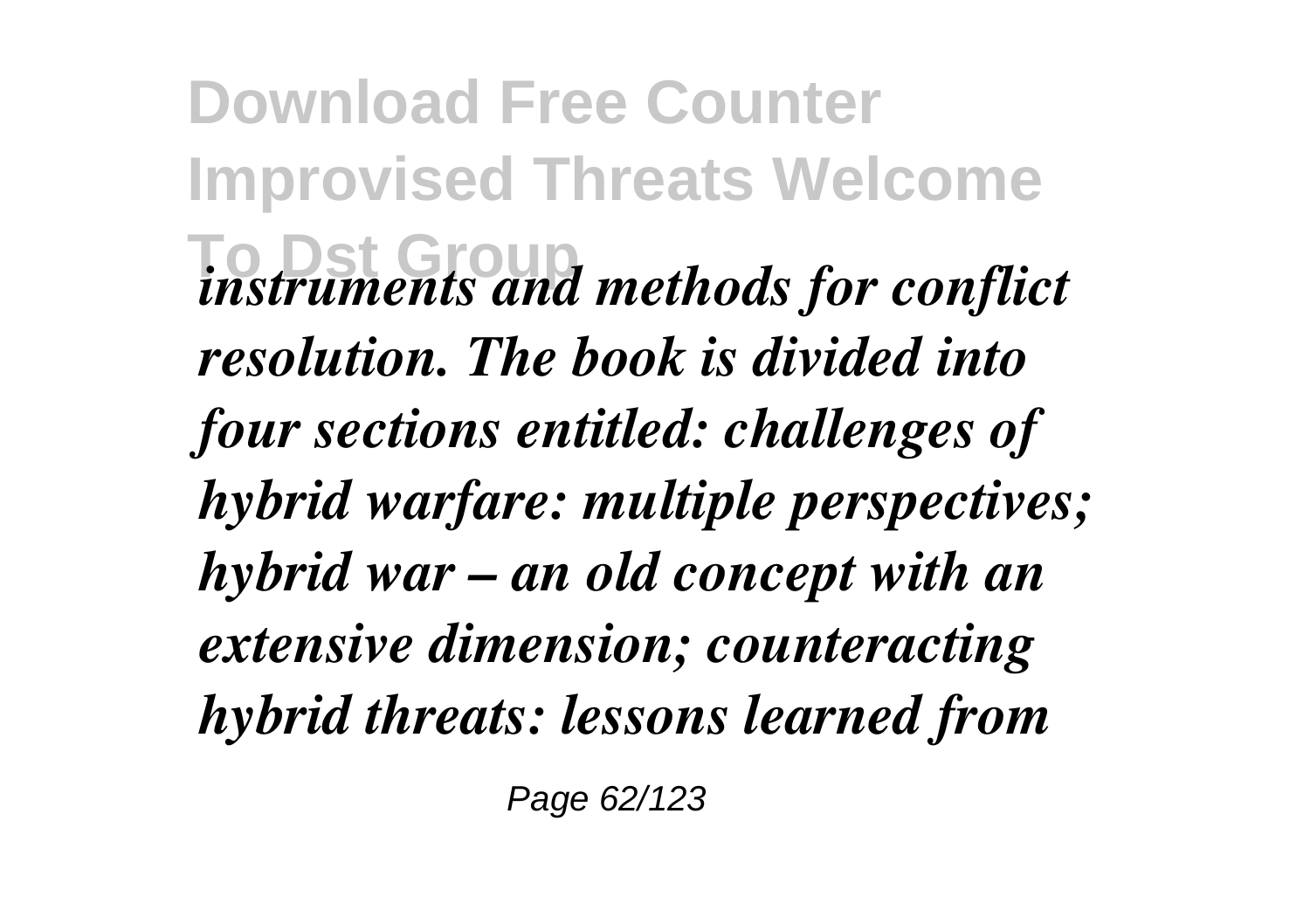**Download Free Counter Improvised Threats Welcome To Dst Group** *Ukraine; and finally, the implications of the Ukrainian conflict for regional and Euro-Atlantic security. The book provides a timely reflection on recent events and will be of interest to all those wishing to improve their understanding of hybrid warfare and*

Page 63/123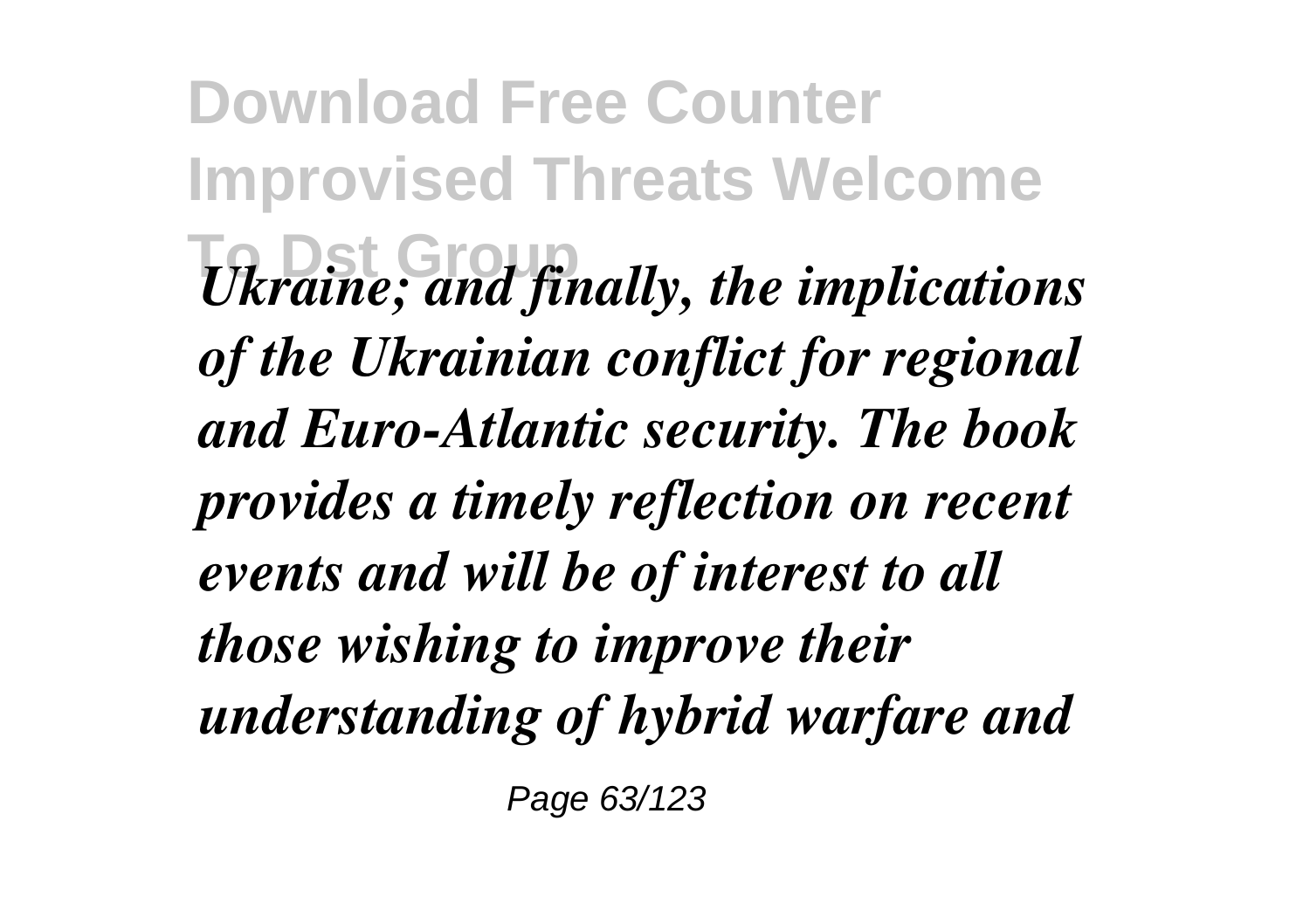**Download Free Counter Improvised Threats Welcome**  $conflict$  *resolution. Vulnerabilities abound in U.S. society. The openness and efficiency of our key infrastructures â€" transportation, information and telecommunications systems, health systems, the electric power grid,*

Page 64/123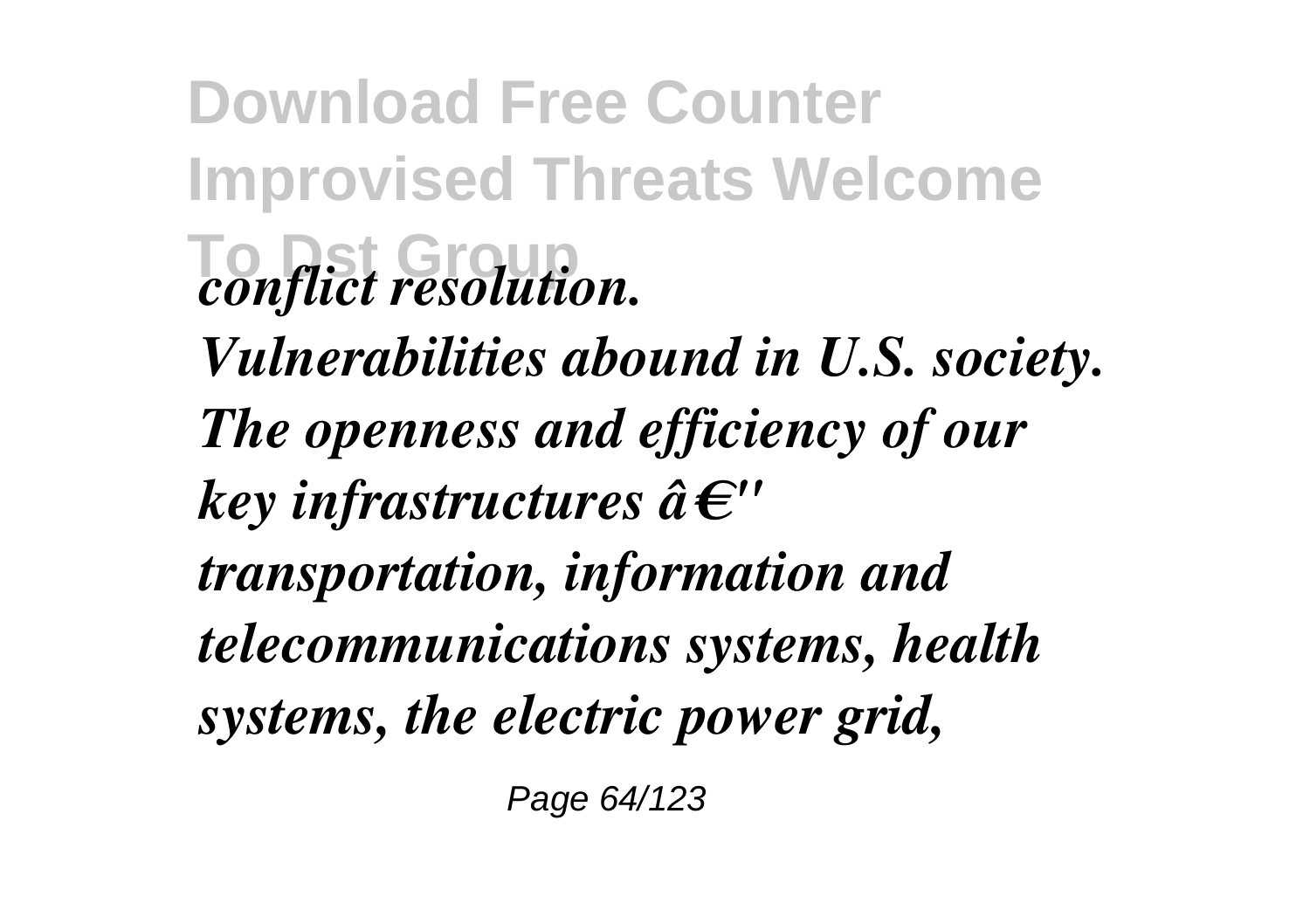**Download Free Counter Improvised Threats Welcome**  $T$ **emergency response units, food and** *water supplies, and others â€" make them susceptible to terrorist attacks. Making the Nation Safer discusses technical approaches to mitigating these vulnerabilities. A broad range of topics are covered in this book,*

Page 65/123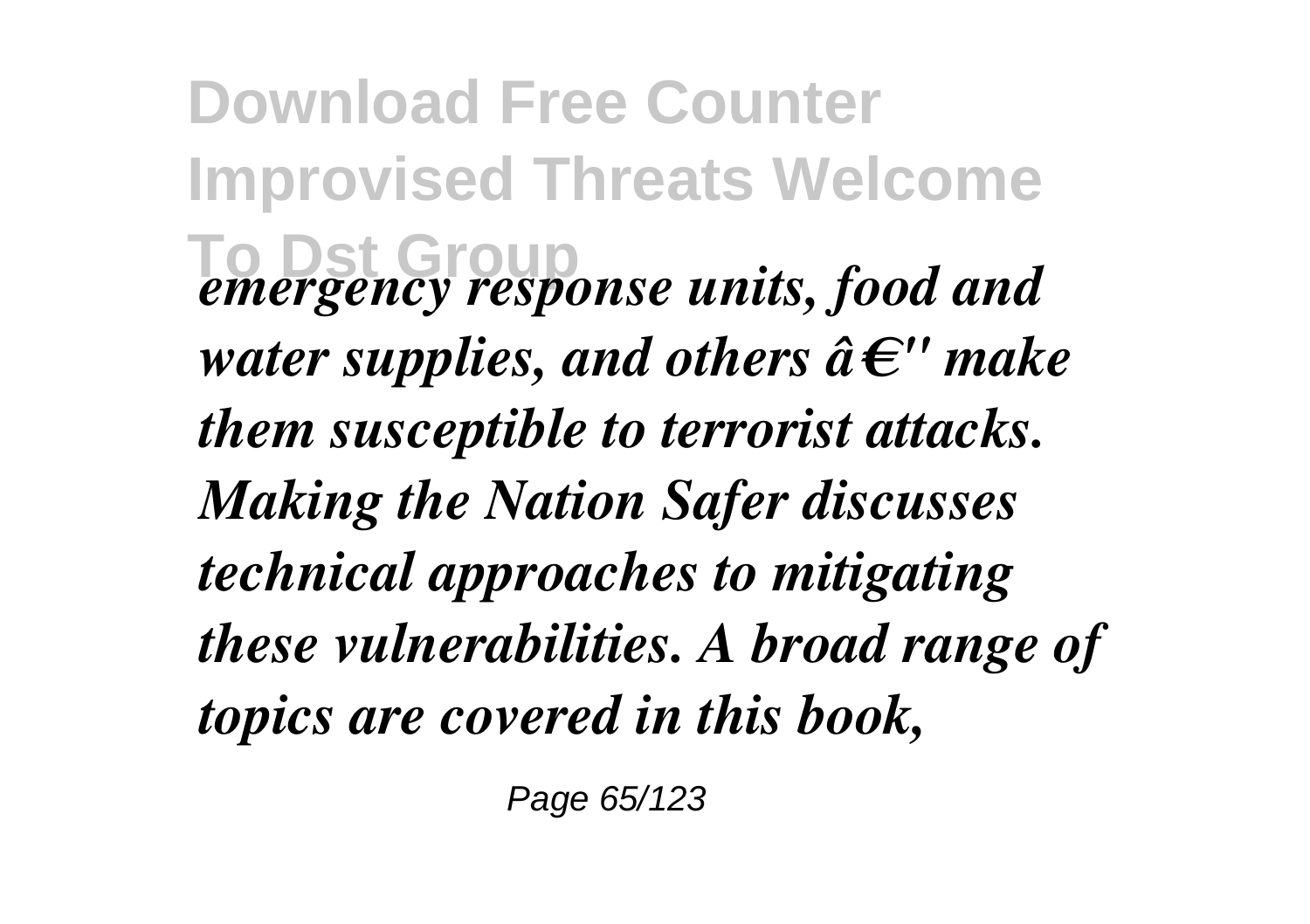**Download Free Counter Improvised Threats Welcome To Dst Group** *including: Nuclear and radiological threats, such as improvised nuclear devices and "dirty bombs;â€ Bioterrorism, medical research, agricultural systems and public health; Toxic chemicals and explosive materials; Information technology,*

Page 66/123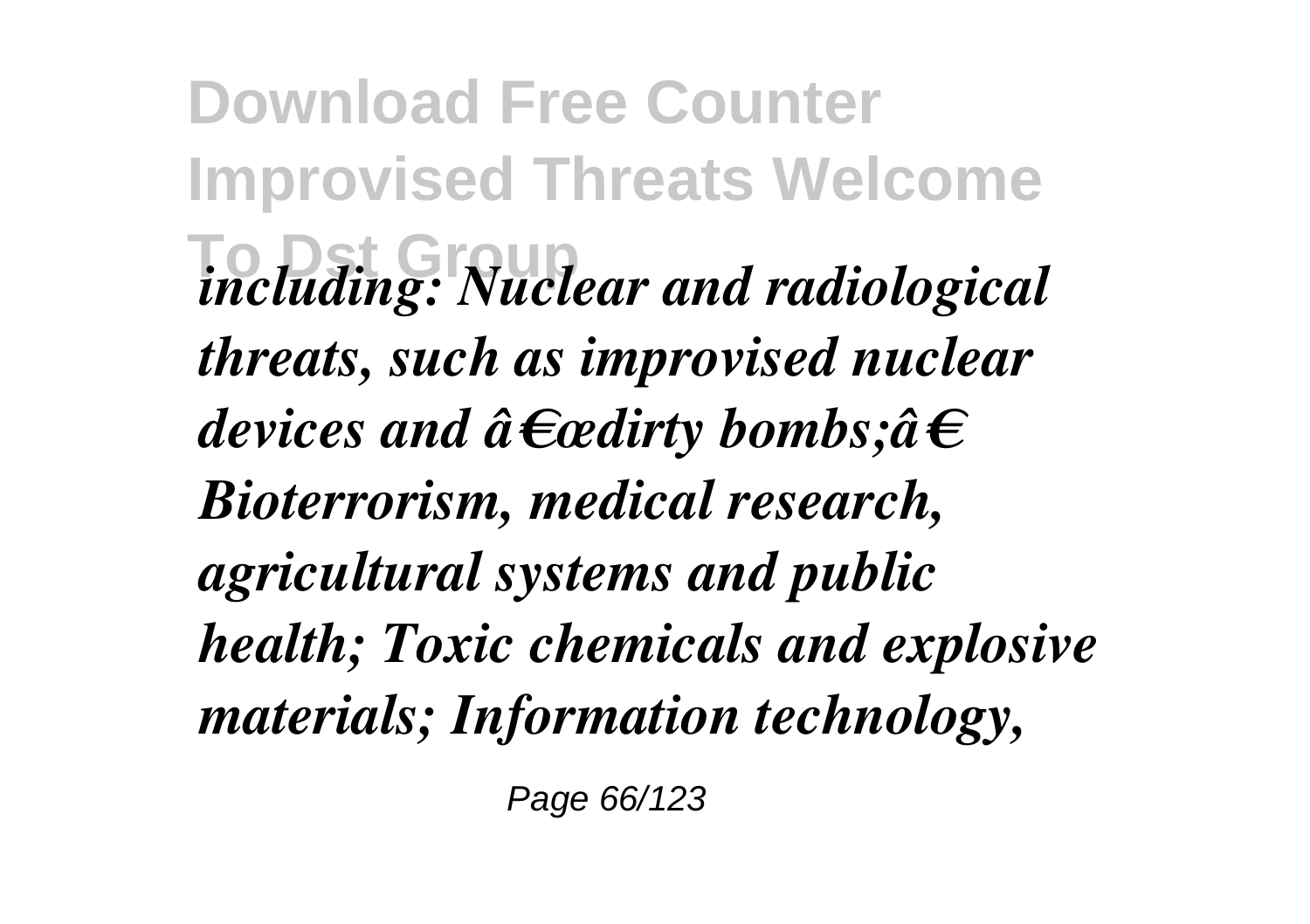**Download Free Counter Improvised Threats Welcome To Dst Group** *such as communications systems, data management, cyber attacks, and identification and authentication systems; Energy systems, such as the electrical power grid and oil and natural gas systems; Transportation systems; Cities and fixed*

Page 67/123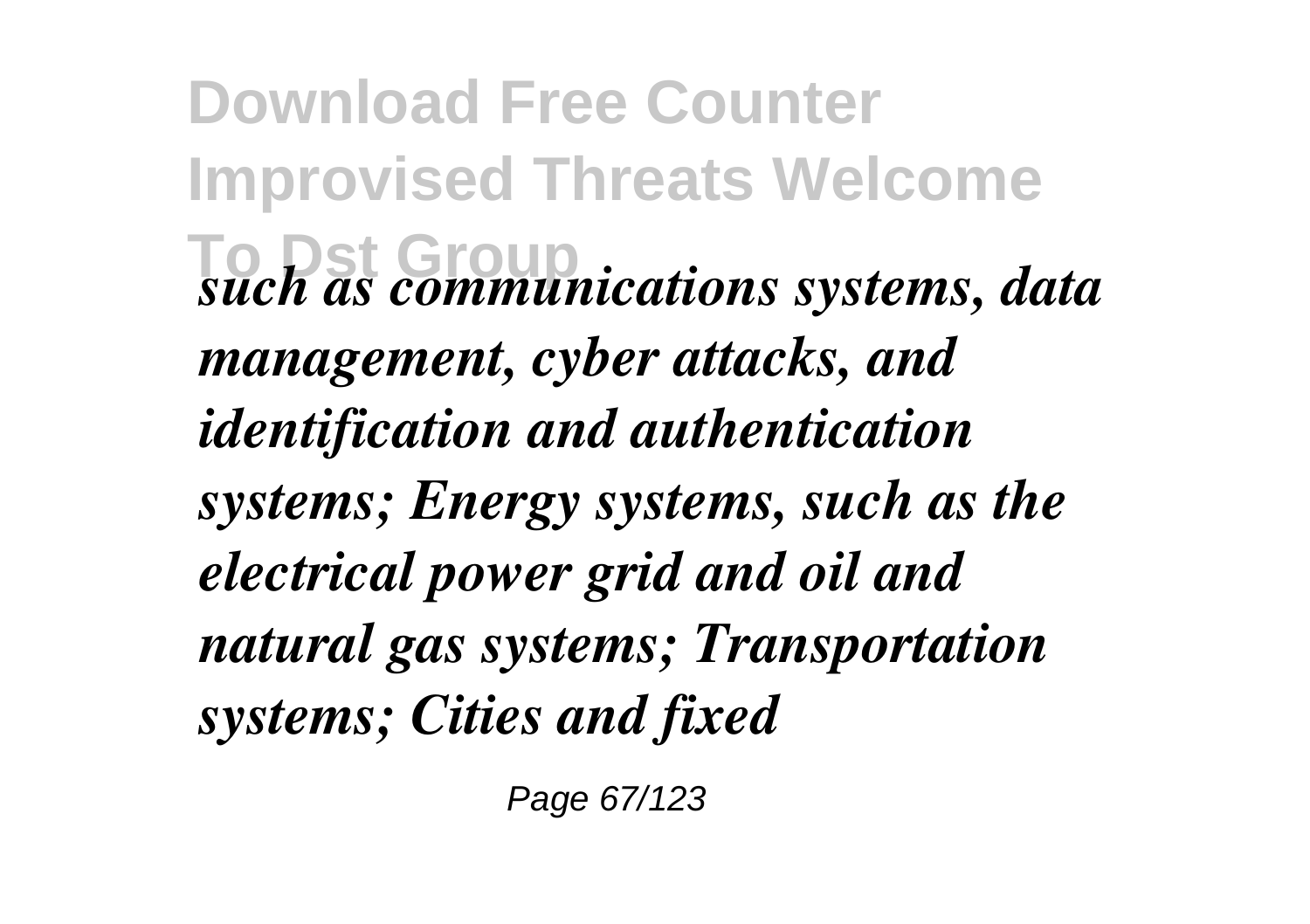**Download Free Counter Improvised Threats Welcome** *infrastructures, such as buildings, emergency operations centers, and tunnels; The response of people to terrorism, such as how quality of life and morale of the population can be a target of terrorists and how people respond to terrorist attacks; and*

Page 68/123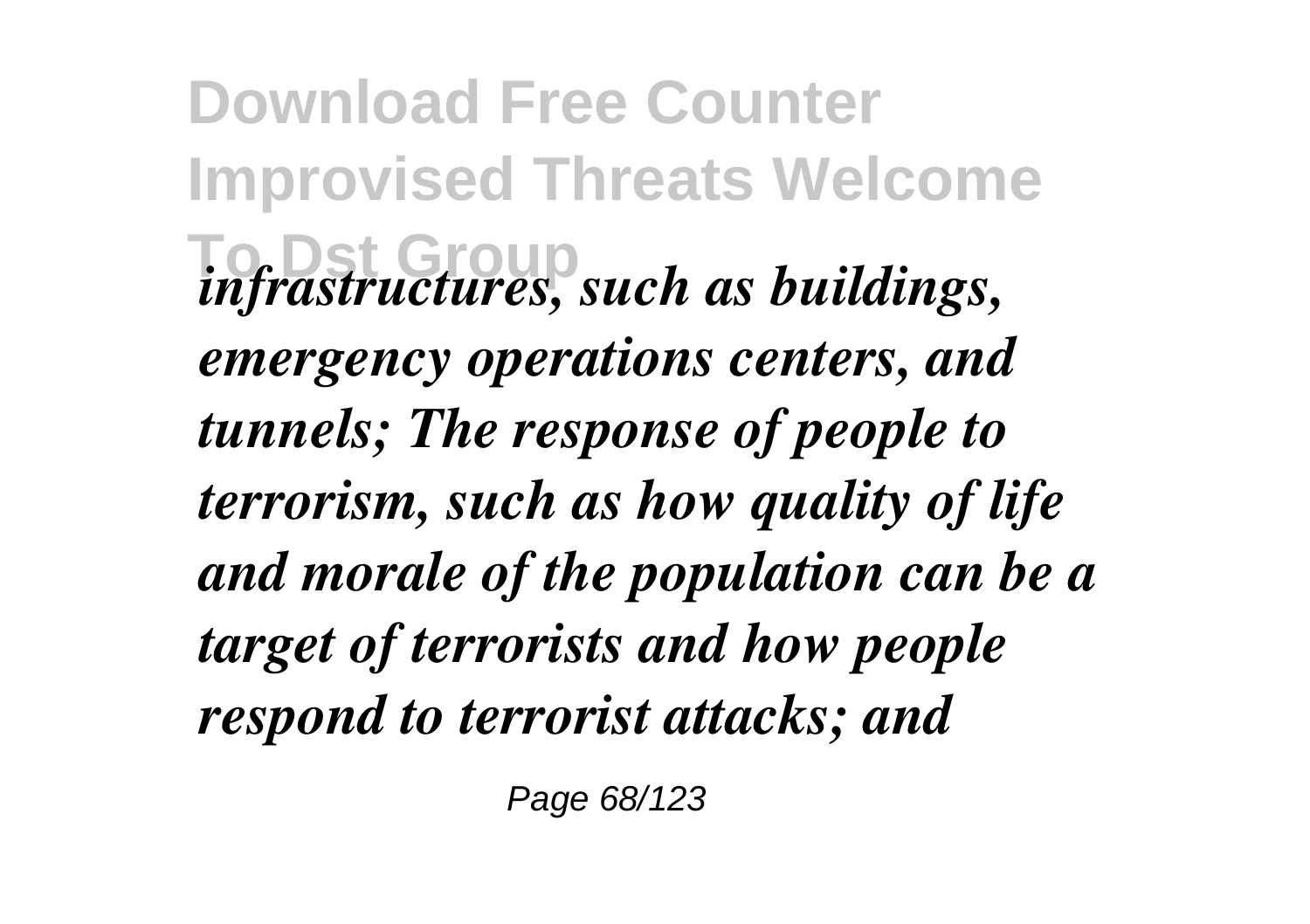**Download Free Counter Improvised Threats Welcome**  $Linked$  *infrastructures, i.e. the vulnerabilities that result from the interdependencies of key systems; In each of these areas, there are recommendations on how to immediately apply existing knowledge and technology to make the nation*

Page 69/123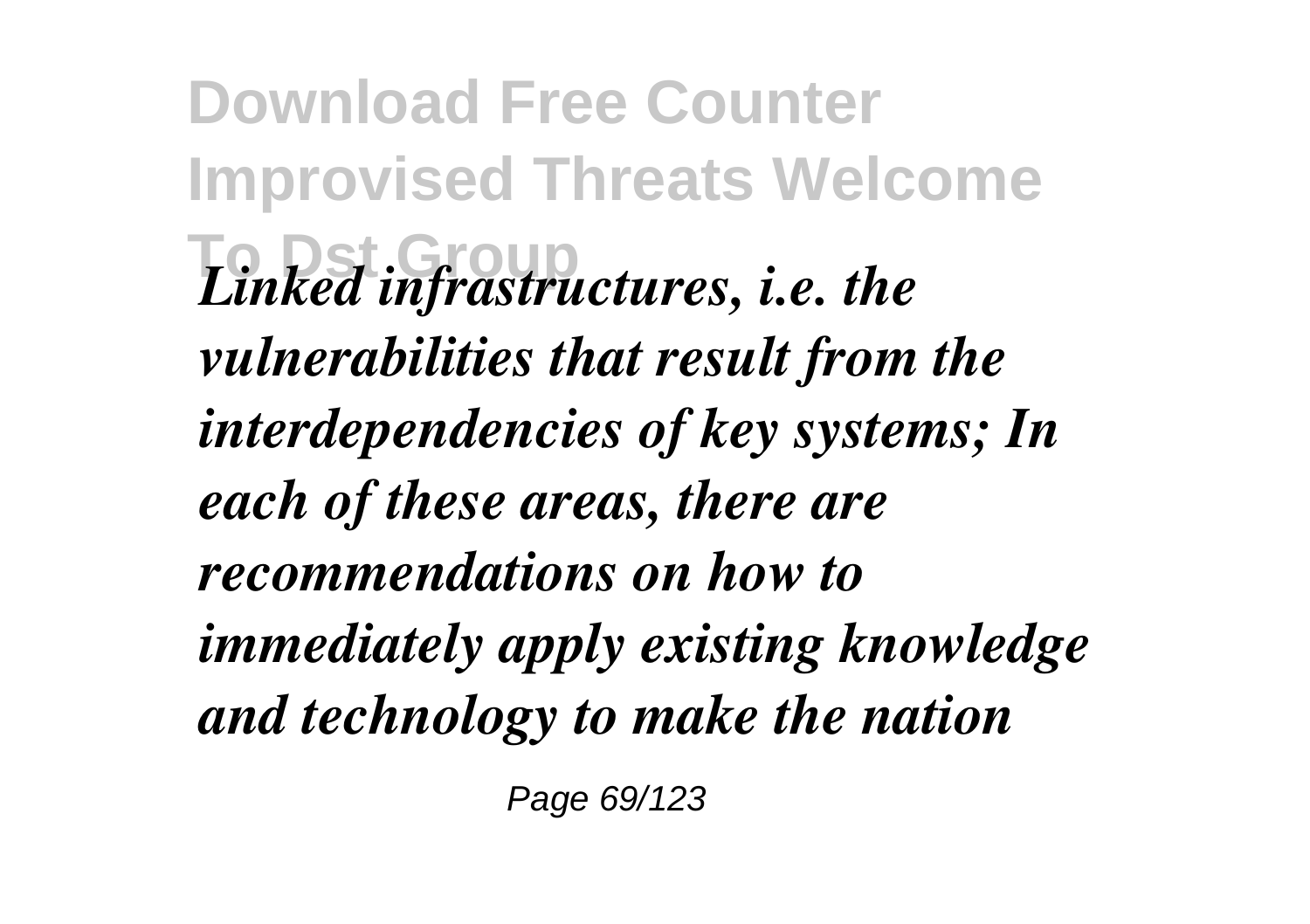**Download Free Counter Improvised Threats Welcome To Dst Group** *safer and on starting research and development programs that could produce innovations that will strengthen key systems and protect us against future threats. The book also discusses issues affecting the governmentâ* $\epsilon^{TM}$ *s ability to carry out* 

Page 70/123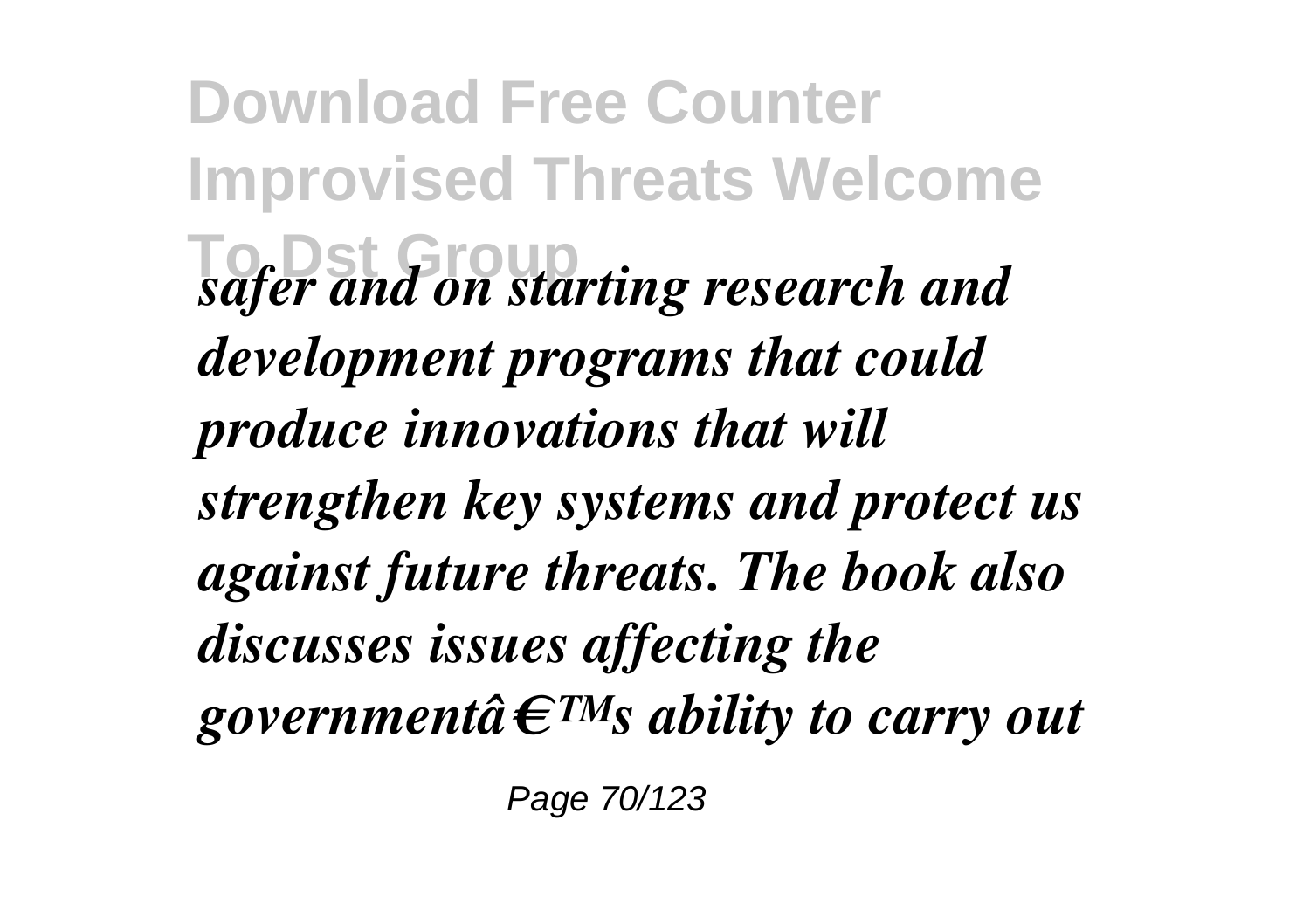**Download Free Counter Improvised Threats Welcome** *The necessary science and engineering programs and the important role of industry, universities, and states, counties, and cities in homeland security efforts. A long term commitment to homeland security is necessary to make the nation safer,*

Page 71/123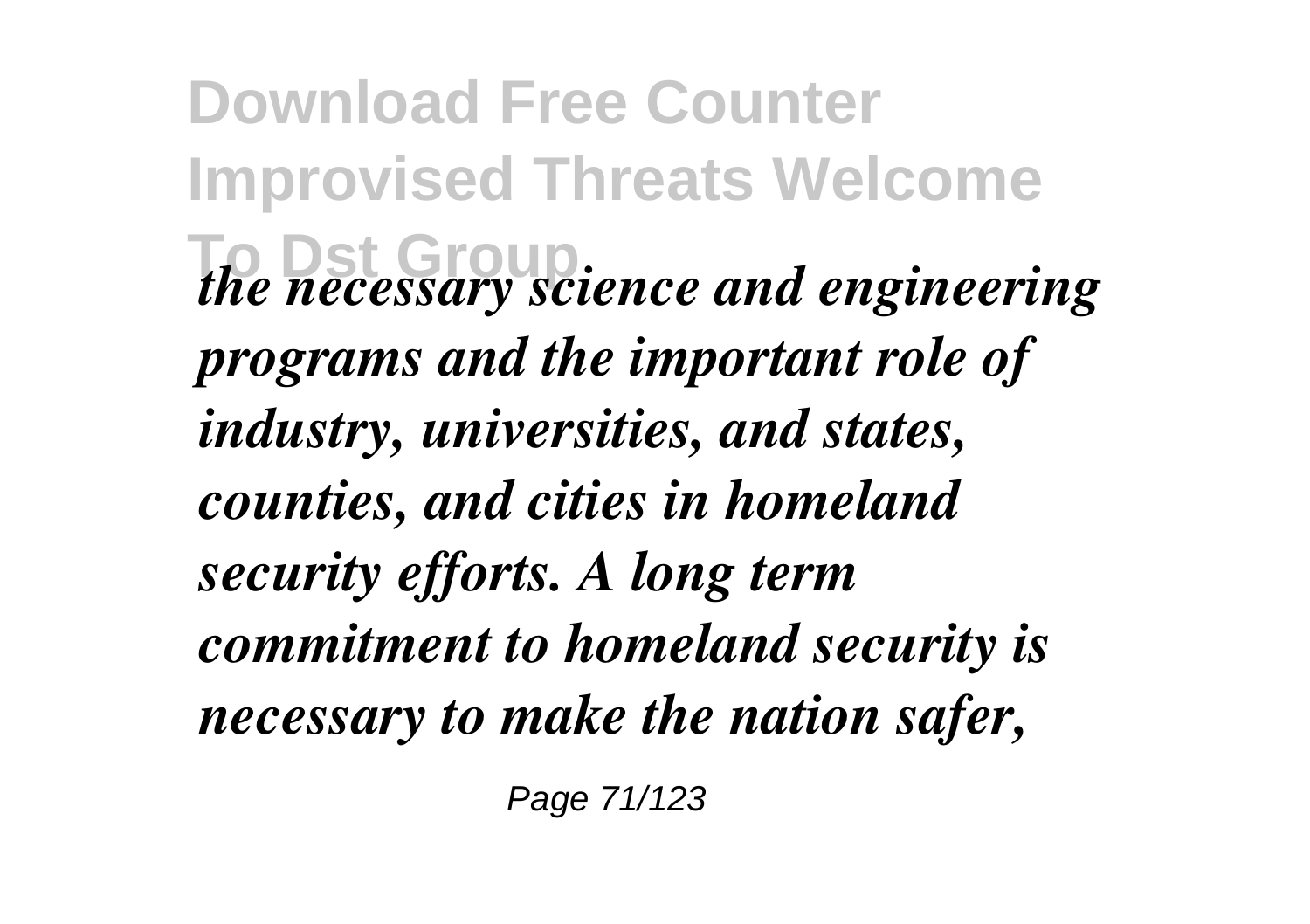**Download Free Counter Improvised Threats Welcome To Dst Group** *and this book lays out a roadmap of how science and engineering can assist in countering terrorism. The volume 41 (Part I) compiles the disarmament resolutions and decisions of the Seventy-first session of the General Assembly, the voting*

Page 72/123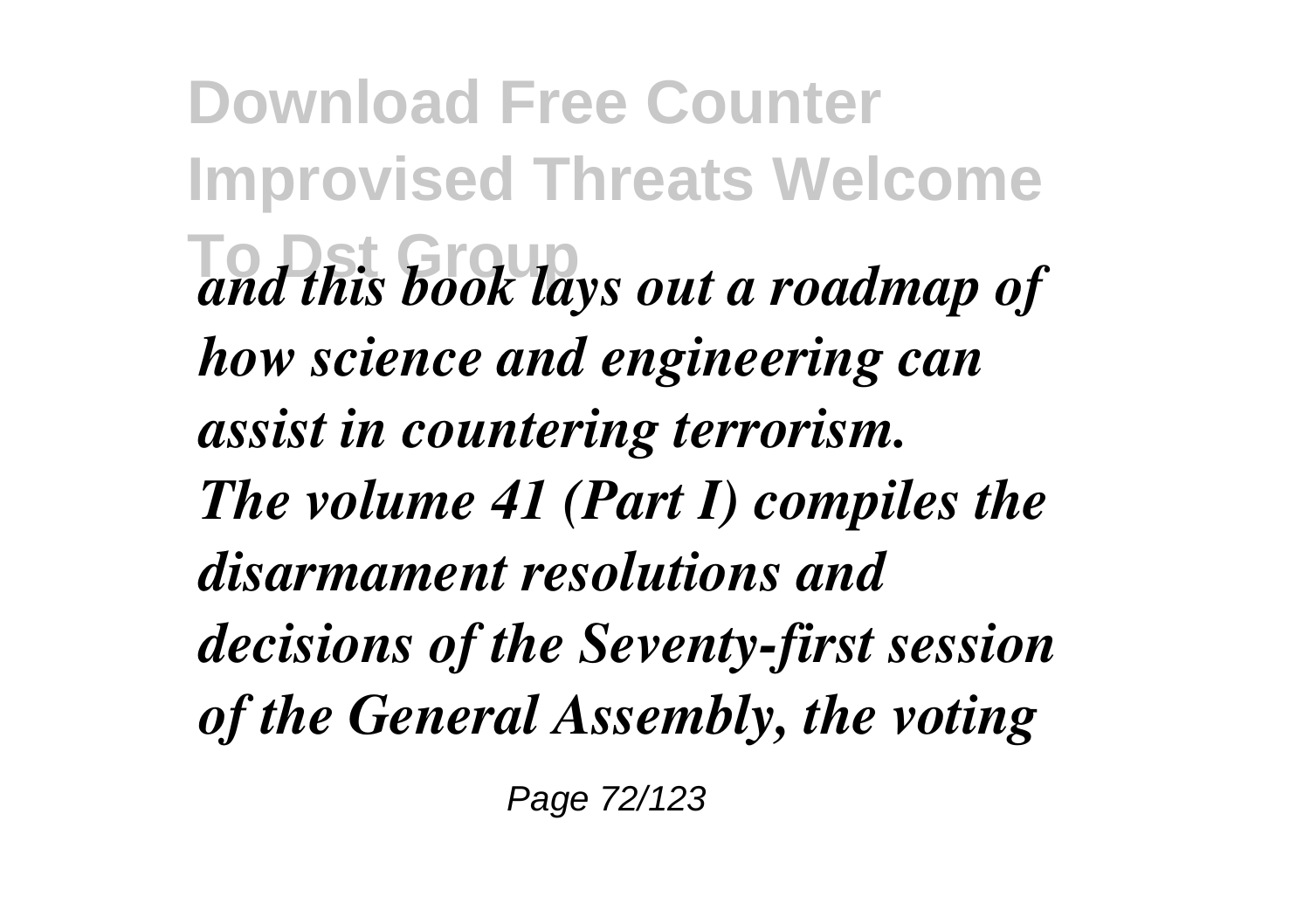**Download Free Counter Improvised Threats Welcome**  $T$ *patterns in the General Assembly and the First Committee report and dates of their adoption. Beyond the Modern-Postmodern Struggle in Education The Threat from Within Hearings Before a Subcommittee of*

Page 73/123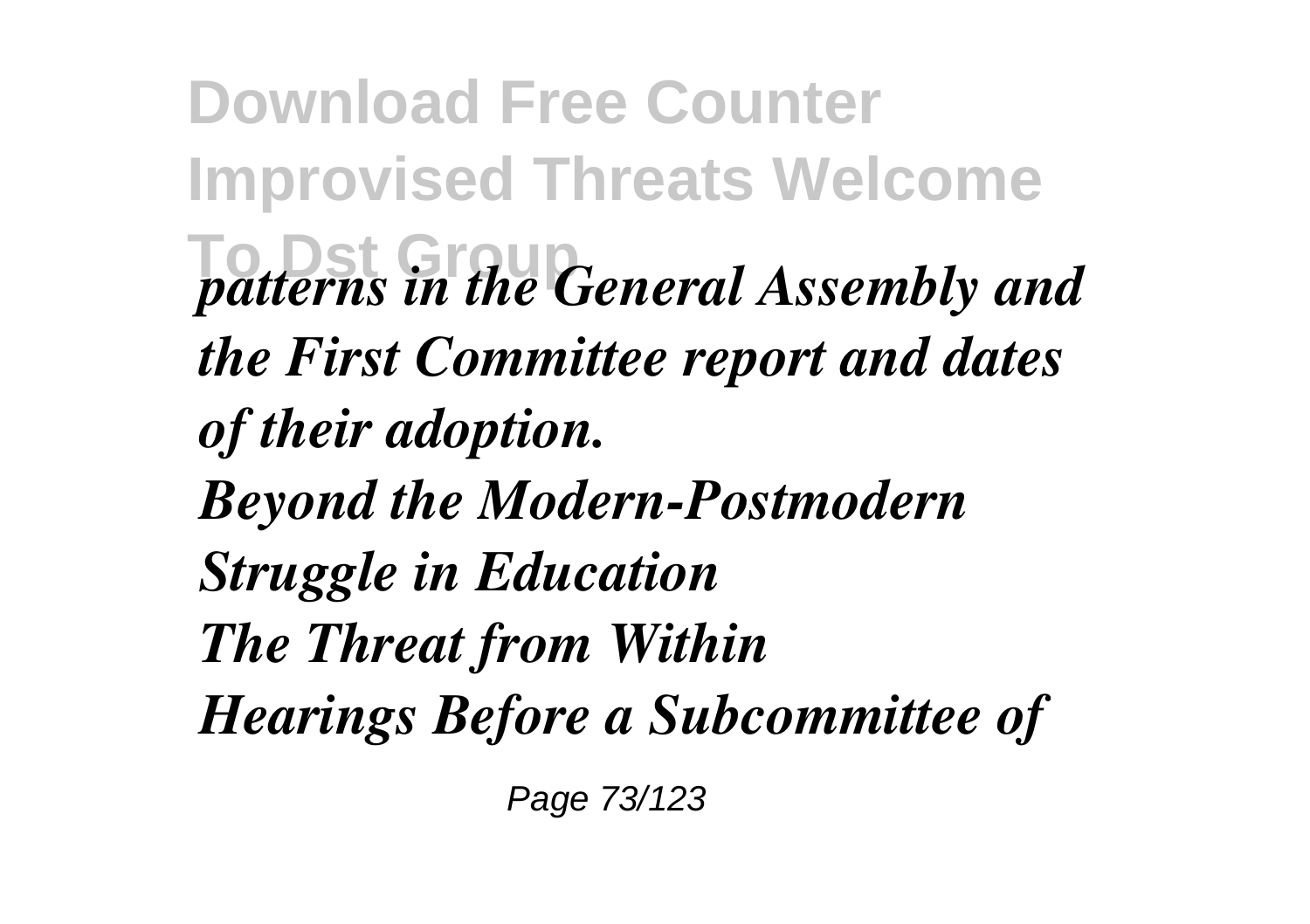**Download Free Counter Improvised Threats Welcome** *the Committee on Appropriations, House of Representatives, One Hundred Tenth Congress, First Session The History of the Intelligence Corps 1940-2010 United Nations Disarmament*

Page 74/123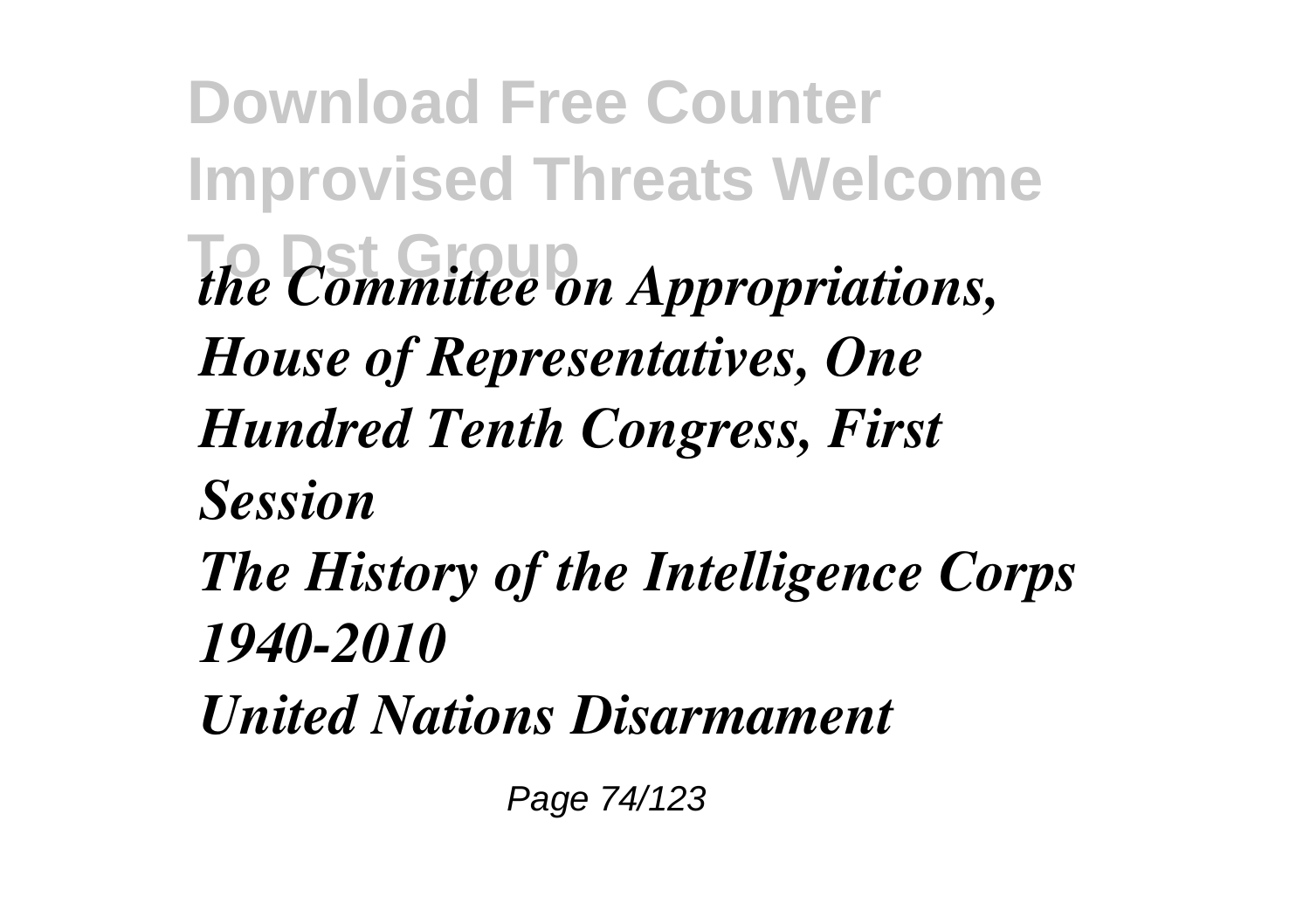**Download Free Counter Improvised Threats Welcome To Dst Group** *Yearbook 2018 United Nations Disarmament Yearbook 2019: Part II Making the Nation Safer* Presents professional information designed to keep Army engineers informed of current and emerging

Page 75/123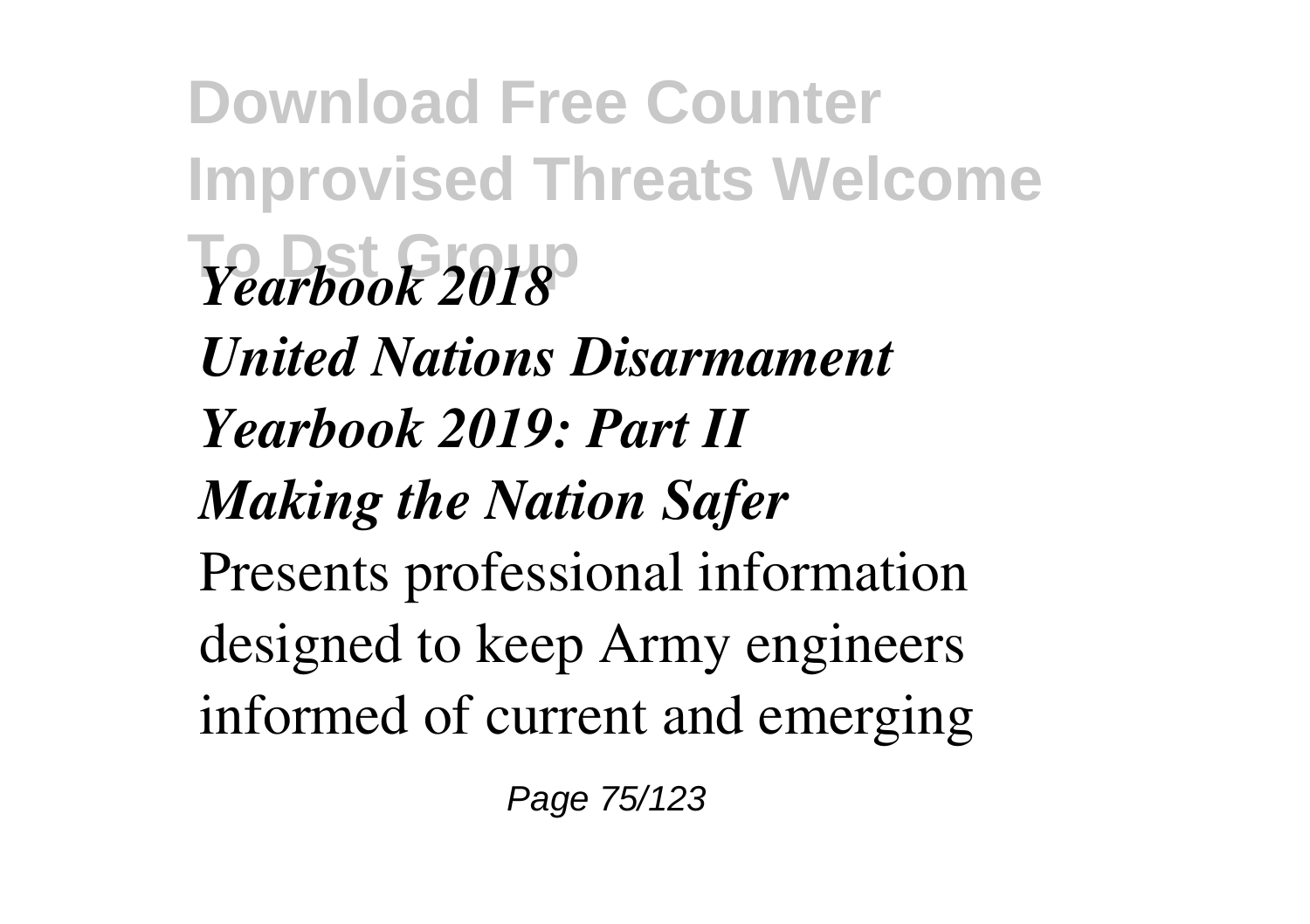**Download Free Counter Improvised Threats Welcome To Dst Group** developments within their areas of expertise for the purpose of enhancing their professional development. Articles cover engineer training, doctrine, operations, strategy, equipment, history, and other areas of interest to the engineering community.

Page 76/123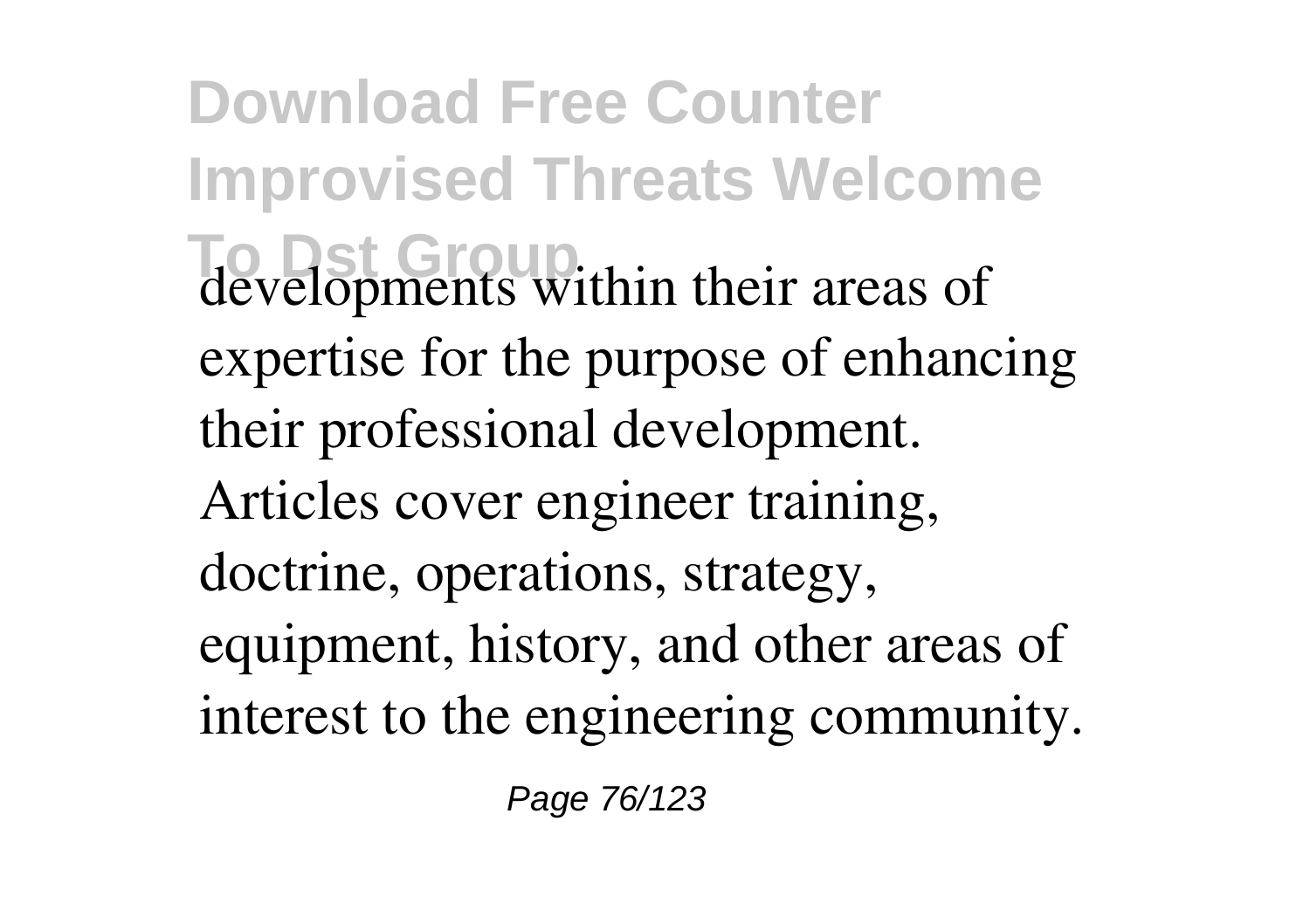**Download Free Counter Improvised Threats Welcome The United Nations Disarmament** Yearbook, volume 43 (Part II): 2018, with a foreword by the High Representative for Disarmament Affairs, summarizes developments and trends in 2018 on key issues of multilateral consideration at the

Page 77/123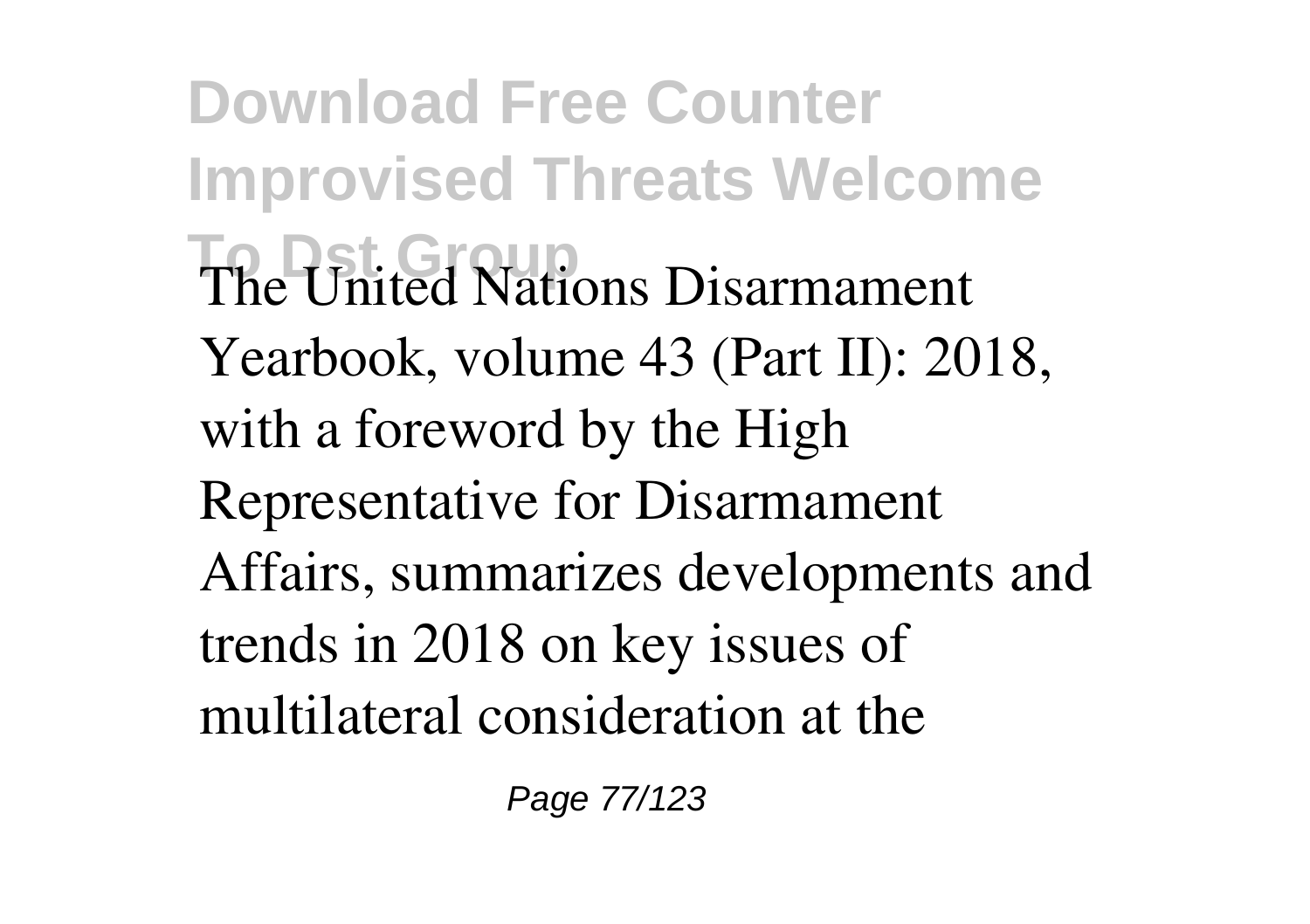**Download Free Counter Improvised Threats Welcome To Dst Group** international and regional levels; reviews the activity of the General Assembly, the Conference on Disarmament and the Disarmament Commission; and contains a handy timeline of highlights of multilateral disarmament in 2018.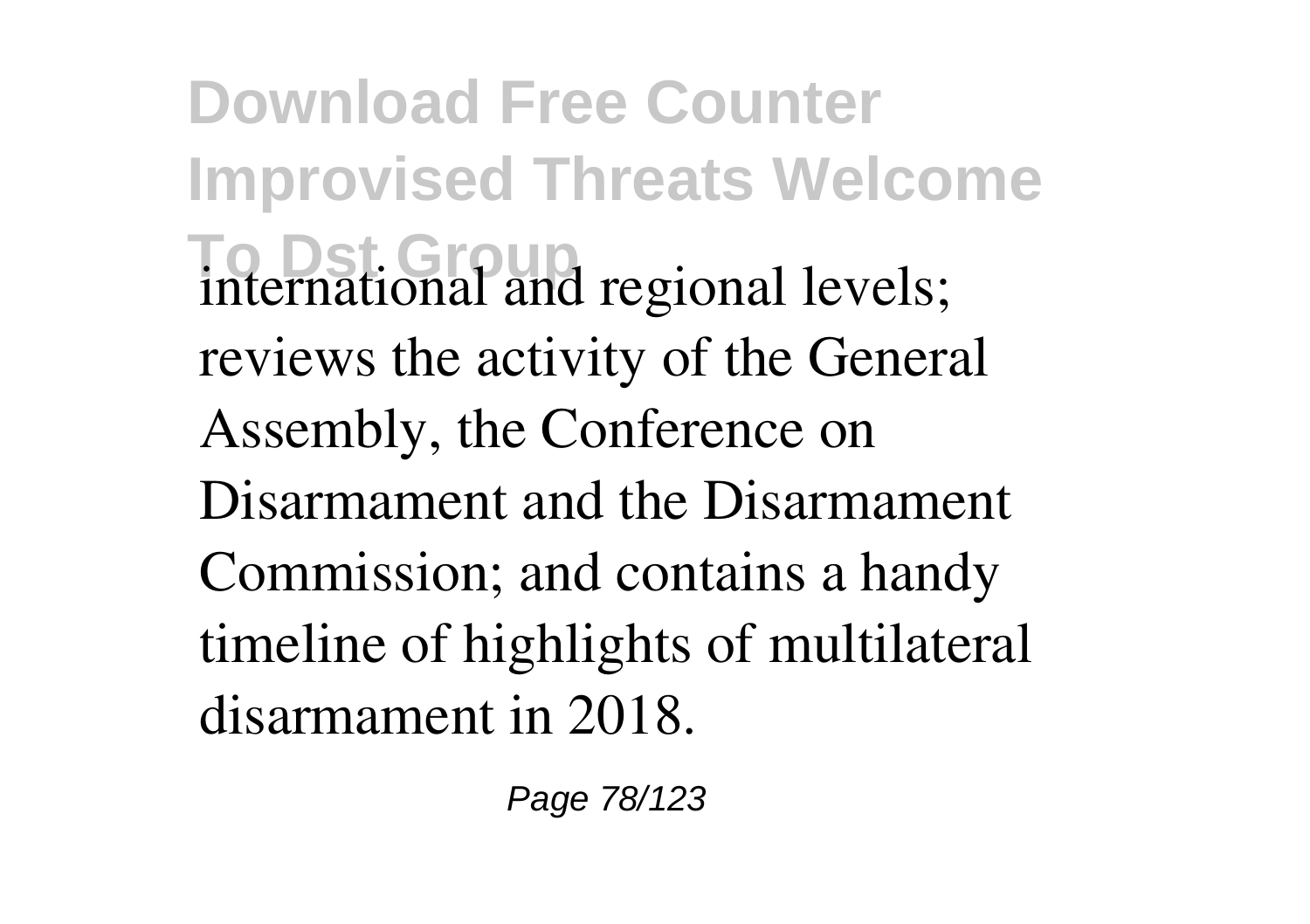**Download Free Counter Improvised Threats Welcome To Dst Group** Diasporic Philosophy and Counter-Education addresses the challenges inflicted by the celebrated "new progressivism". It confronts the current omnipotent progressive anti-humanistic fire and its triumphant anti-Western redemptive crusade at all levels and

Page 79/123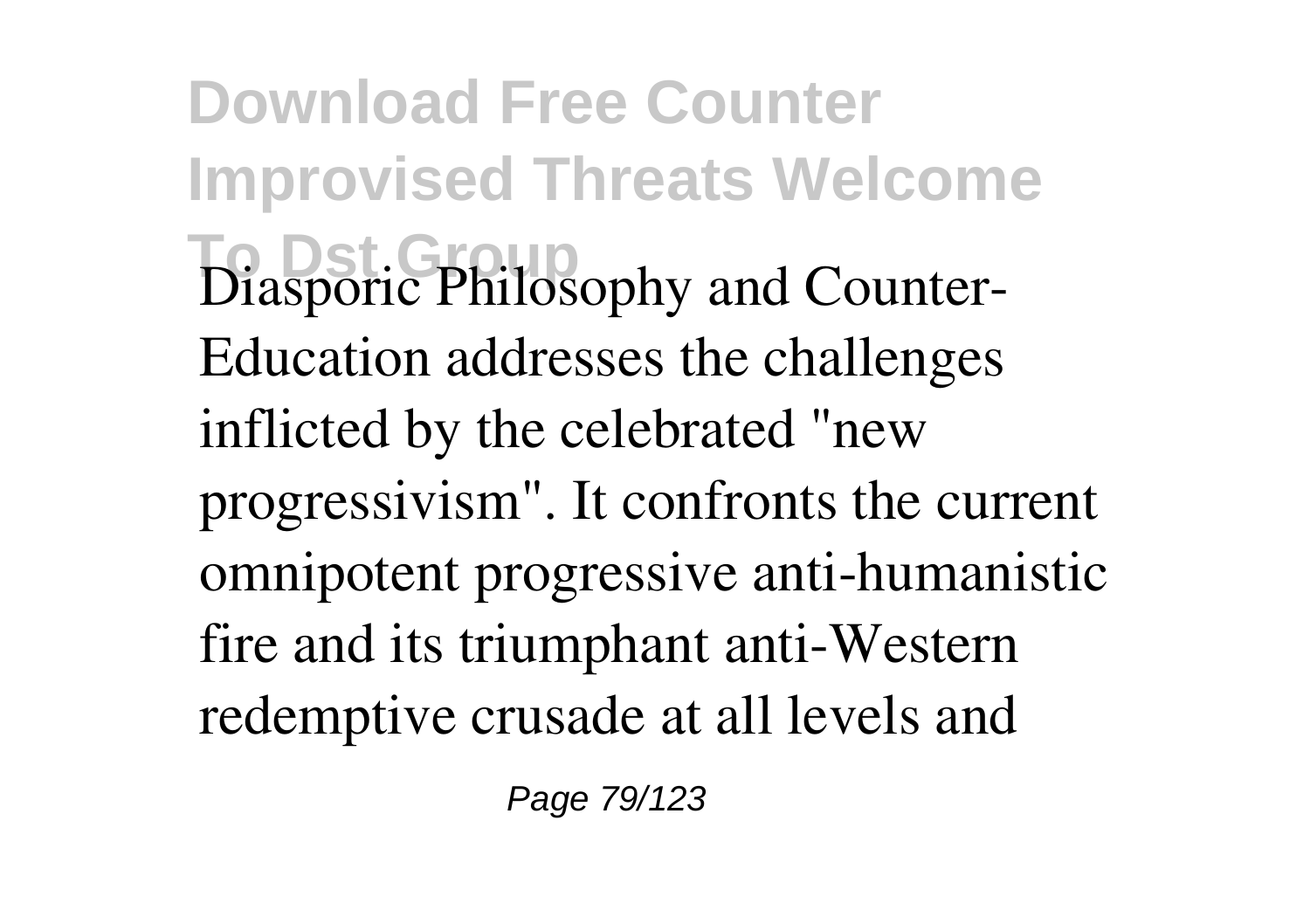**Download Free Counter Improvised Threats Welcome To Dst. Group** dimensions of life under the postmetaphysical sky. In this book Diasporic counter-education does not surrender to the celebrated temptations of new-age nomadism as an alternative to the postmodern pleasure-machine's promise. It attempts to reach beyond

Page 80/123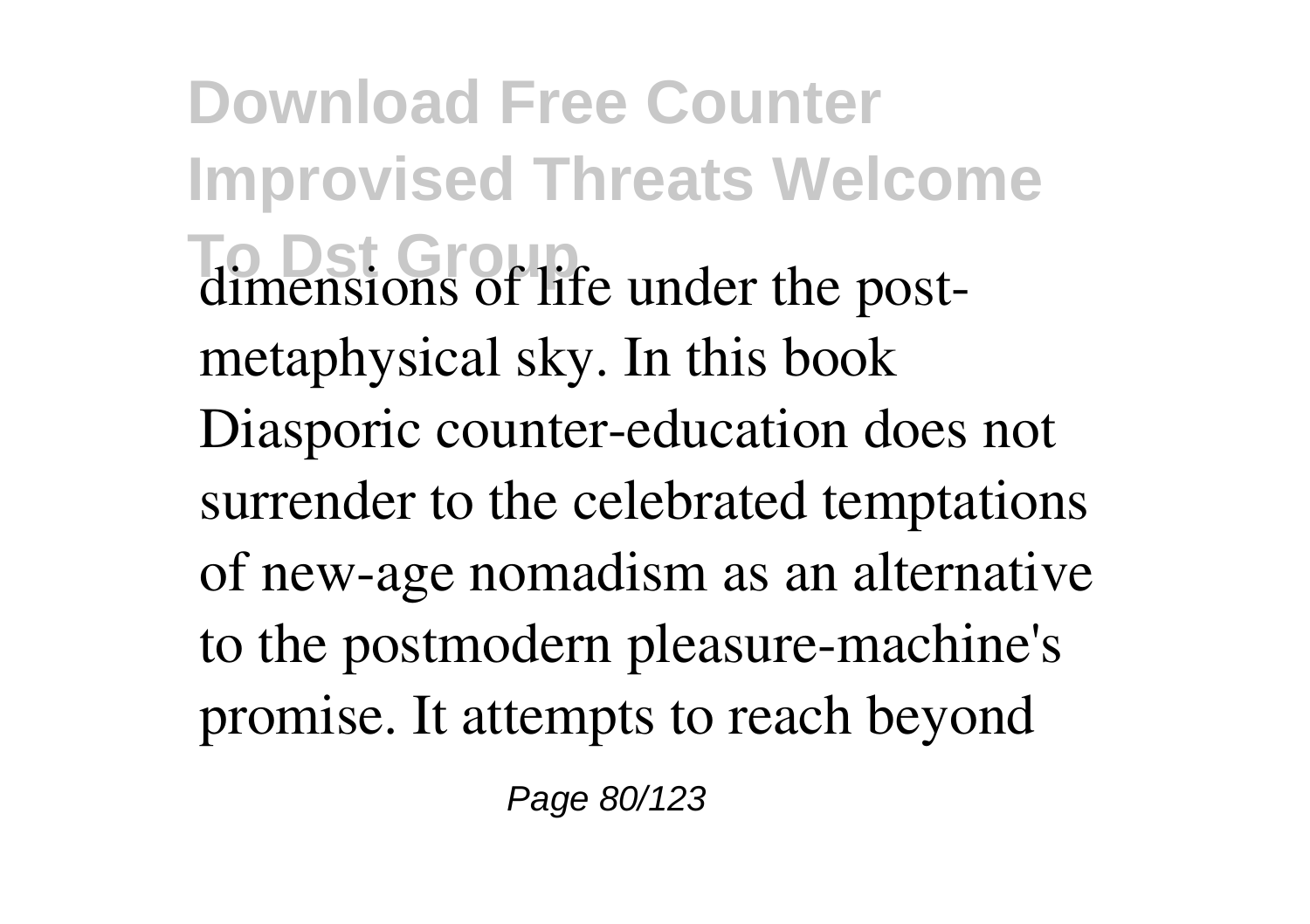**Download Free Counter Improvised Threats Welcome To Dst Group** the total war against the Jewish spirit and its manifestation in Western oppressive identity. It refuses any version of the continuum, "radical" or "conservative" self-indulgence, as well as current nihilist-pragmatic quests for self-forgetfulness. Diasporic

Page 81/123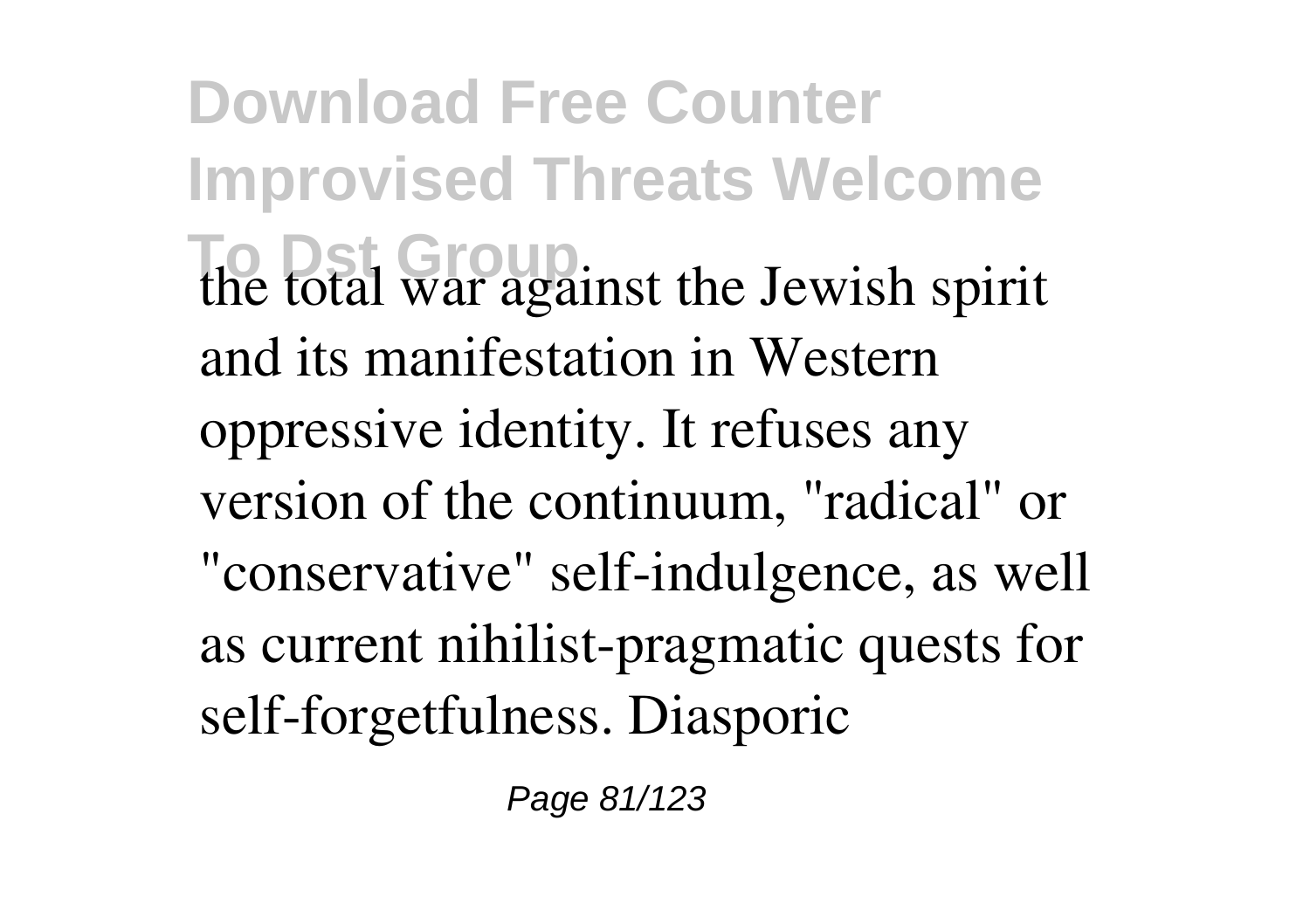**Download Free Counter Improvised Threats Welcome To Dst Group** awakening is a potentially universal and enduring erotic art of a never-to-beconcluded-self-constitution and repositioning. The aim of this book is for it to become part of a new beginning in the face of the new global culture of mega-speeds, the exile of the humanist

Page 82/123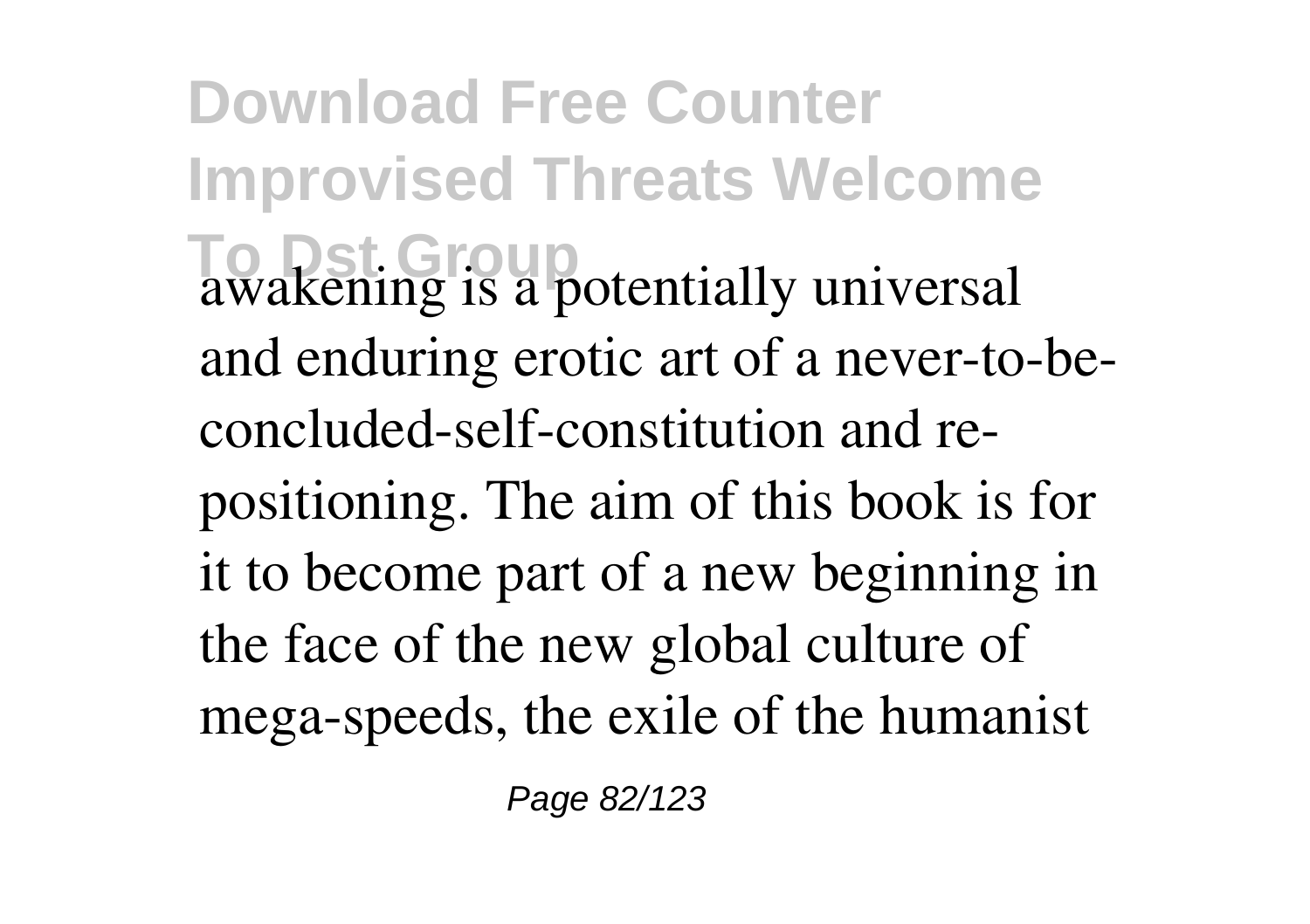**Download Free Counter Improvised Threats Welcome To Dst Group** killer of God, the deconstruction of preconditions for transcendence and the growing probability of bringing to an End of all life on earth. This book seeks to become a waking call for improvisational co-poiesis; a countereducation that will groom us to become

Page 83/123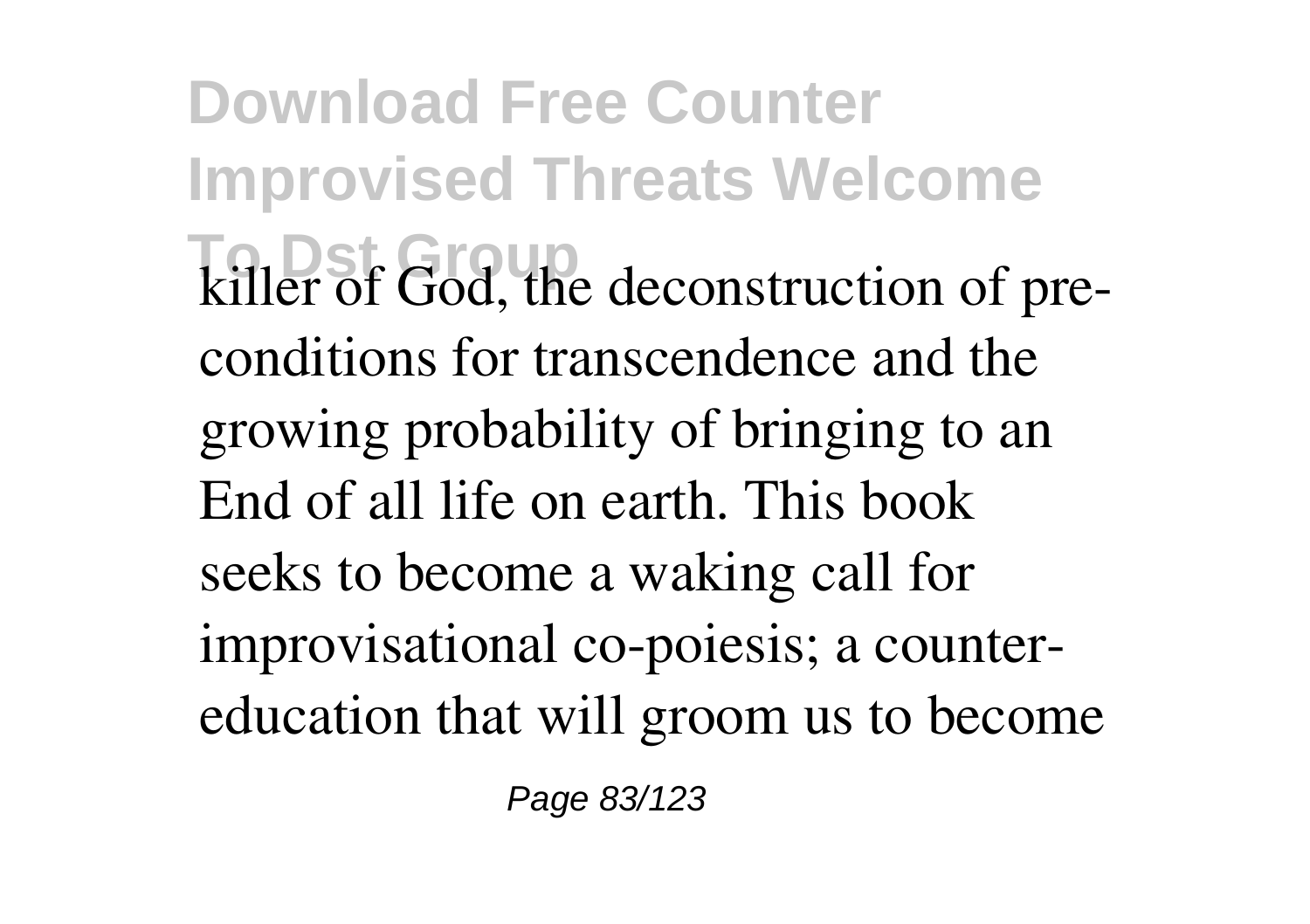**Download Free Counter Improvised Threats Welcome To Dst Group** more courageous in responding to the invitation of hope, making humankind richer in the realization of our responseability to Love of Life. Splendid Chaos Recognising & Disarming The Role of Science and Technology in

Page 84/123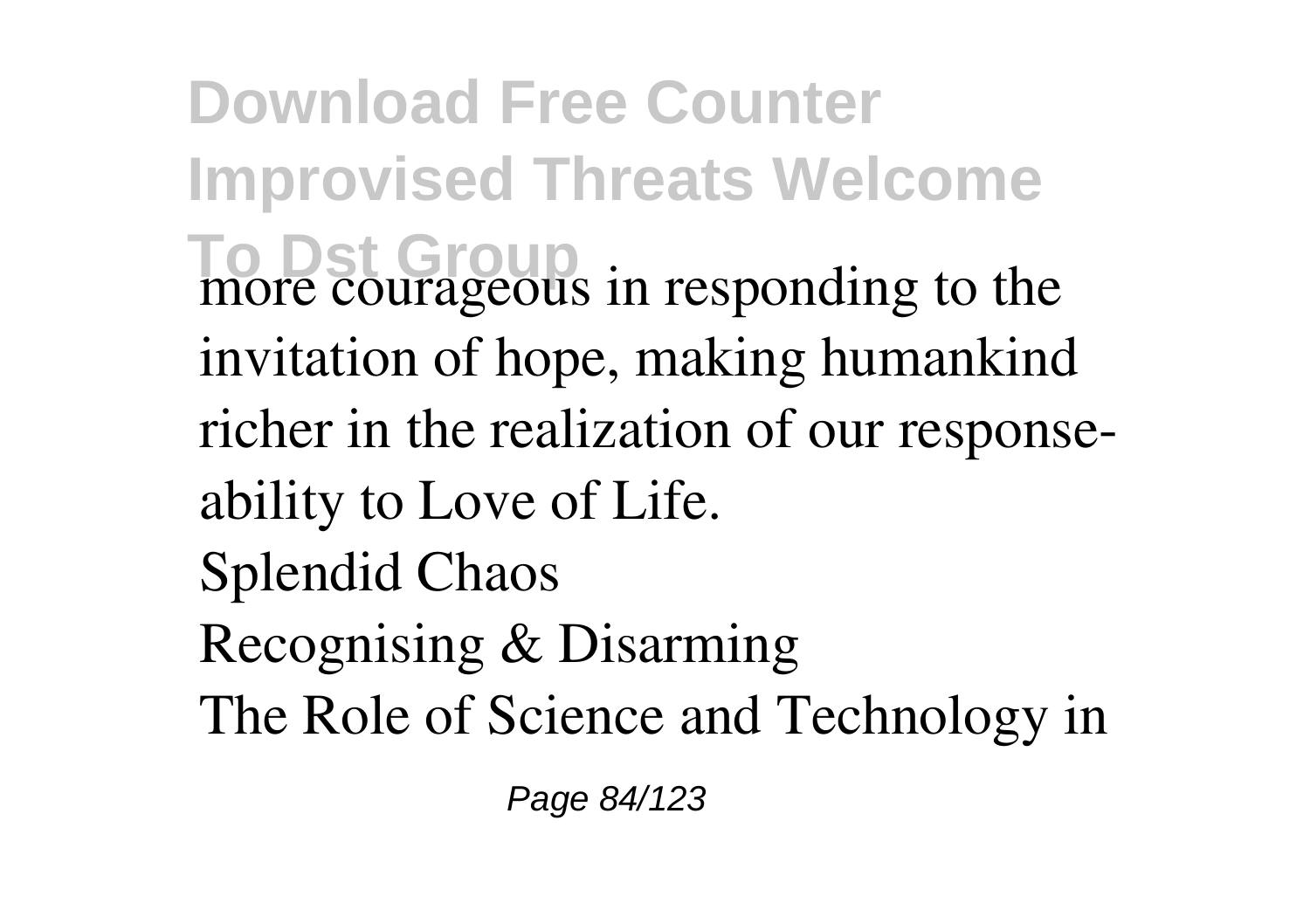**Download Free Counter Improvised Threats Welcome To District Group** Terrorism Operation Iraqi Freedom and Operation Enduring Freedom Ground Forces Vehicle and Personnel Protection and Rotary Wing Safety of Flight Update **NATO**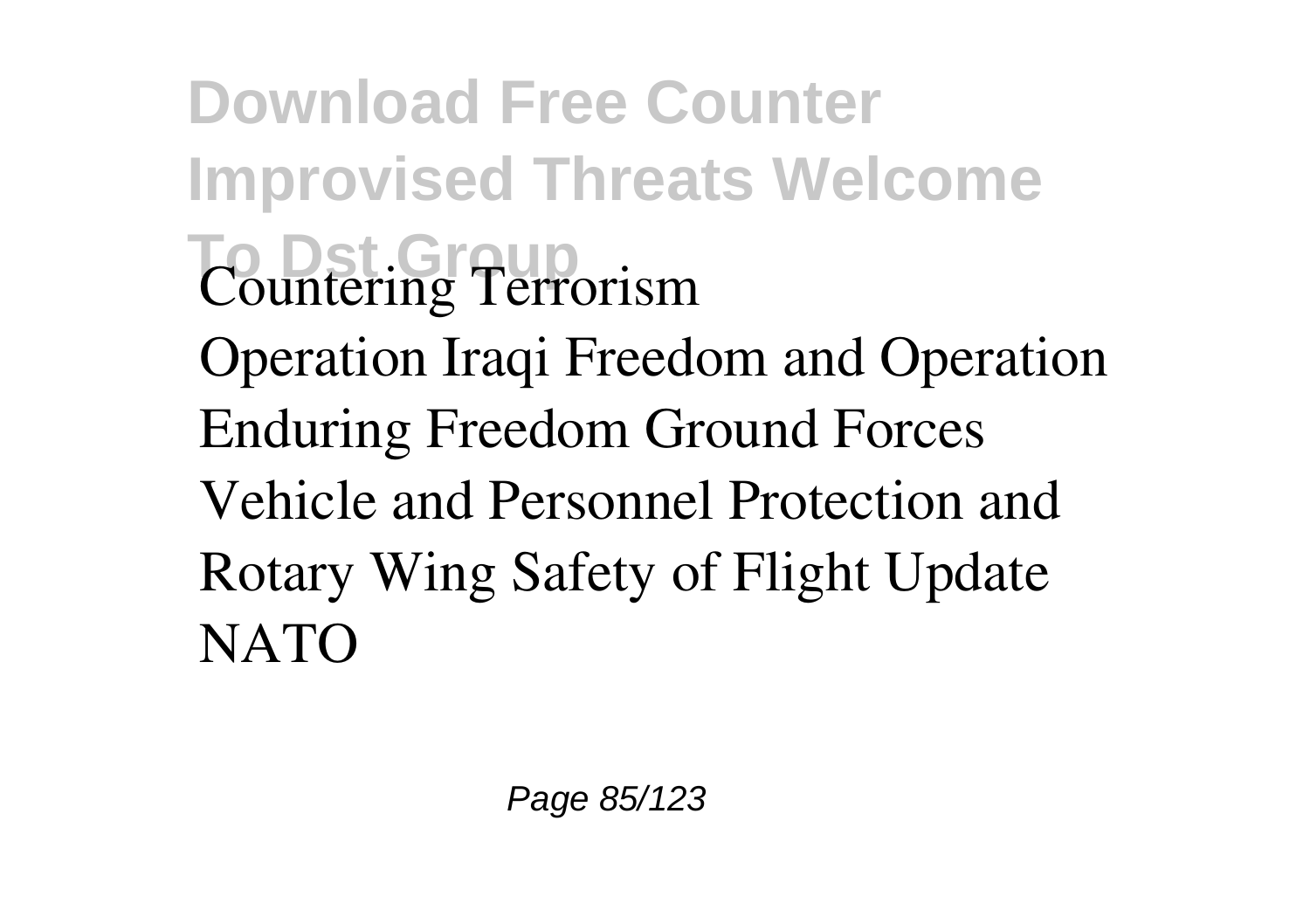**Download Free Counter Improvised Threats Welcome To Dst Group** Hearings Before the Committee on Armed Services, United States Senate, One Hundred Twelfth Congress, First Session, on S. 1253, to Authorize Appropriations for Fiscal Year 2012 for Military Activities of the Department of Defense and for

Page 86/123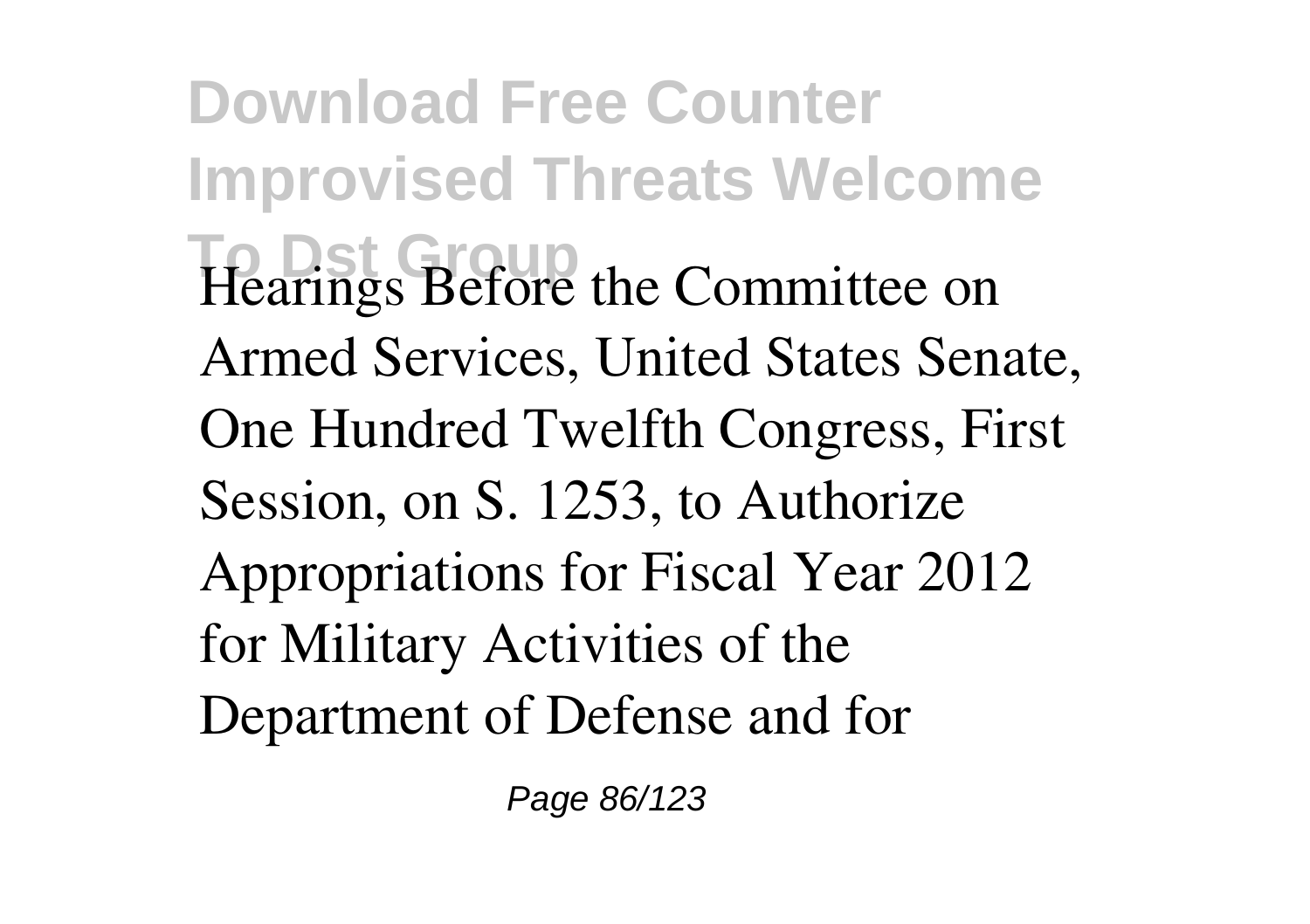**Download Free Counter Improvised Threats Welcome The Droup Military Construction, to Prescribe** Military Personnel Strengths for Fiscal Year 2012, and for Other Purposes *Biblical Prophecy, the predictions of The Hopi Indians, Sir Isaac Newton's calculations for Armageddon, The final WAR described in* Page 87/123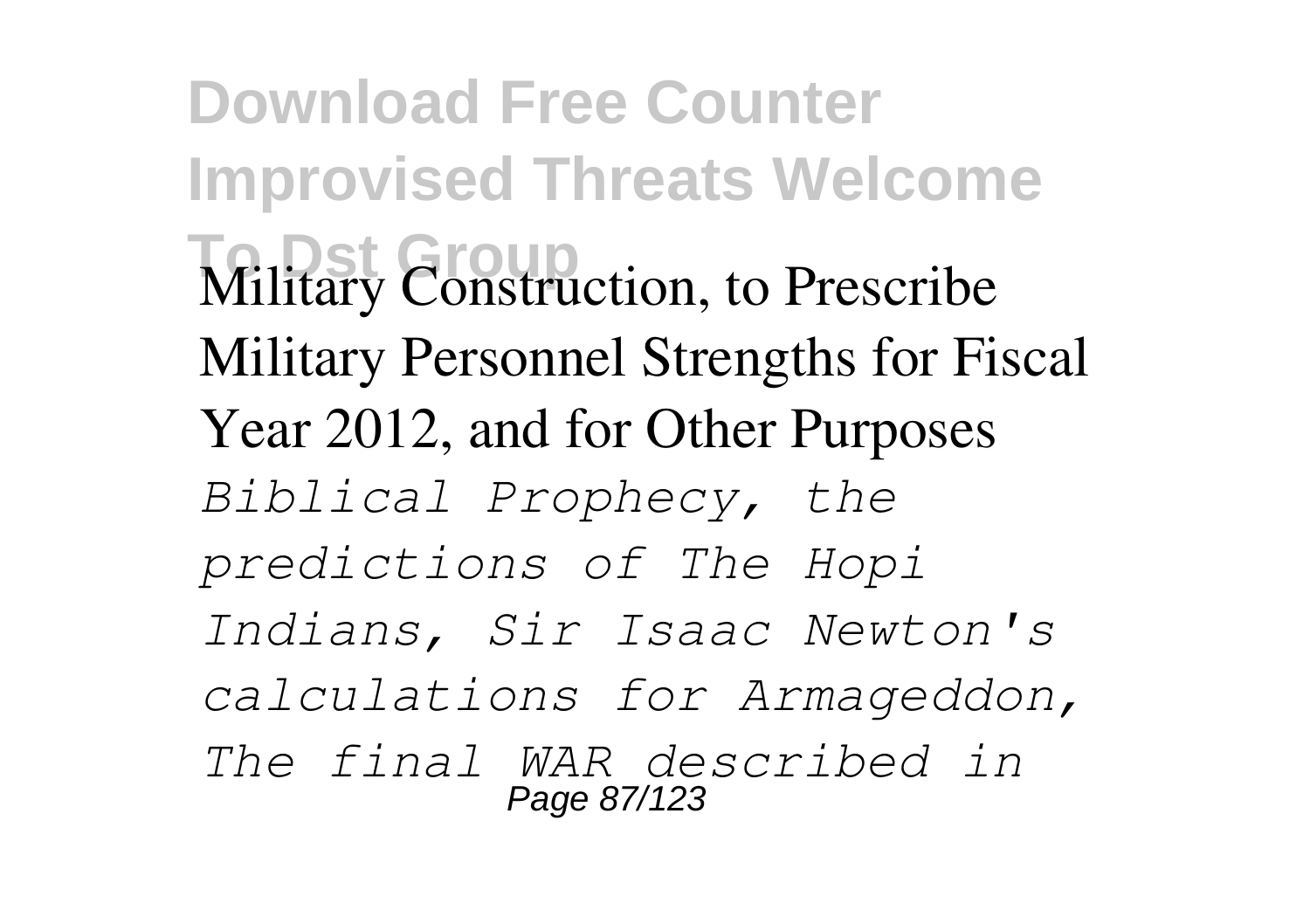**Download Free Counter Improvised Threats Welcome To Dst Group** *The Dead Sea Scrolls, the current unrest on Planet Earth and nuclear proliferation point to WWIII unless Jesus Christ returns. The volume 40 (Part I) compiles the disarmament resolutions and decisions of* Page 88/123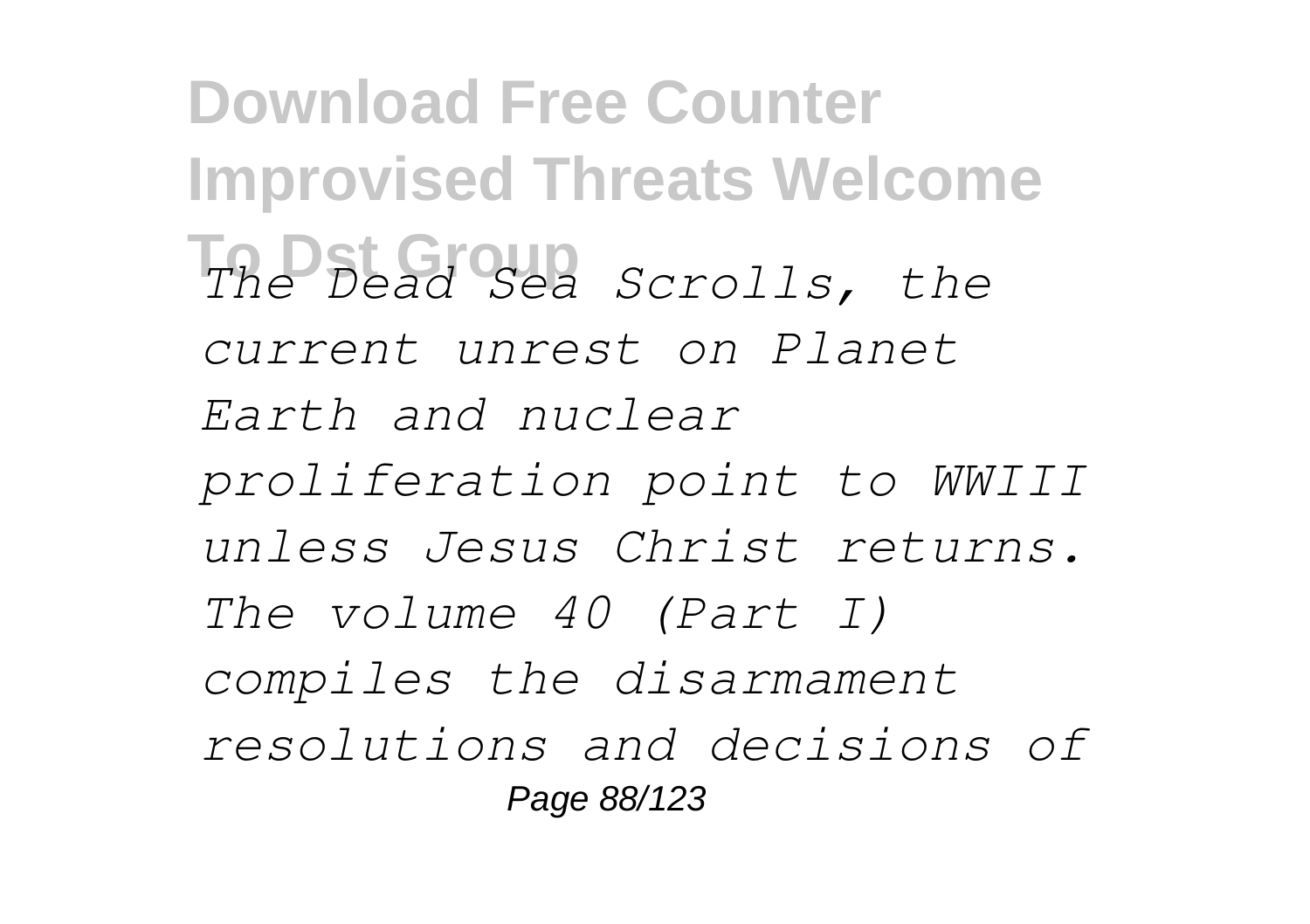**Download Free Counter Improvised Threats Welcome To Dst Group** *the seventieth session of the General Assembly, the voting patterns in the General Assembly and the First Committee report and dates of their adoption. Countering the threat of improvised explosive devices* Page 89/123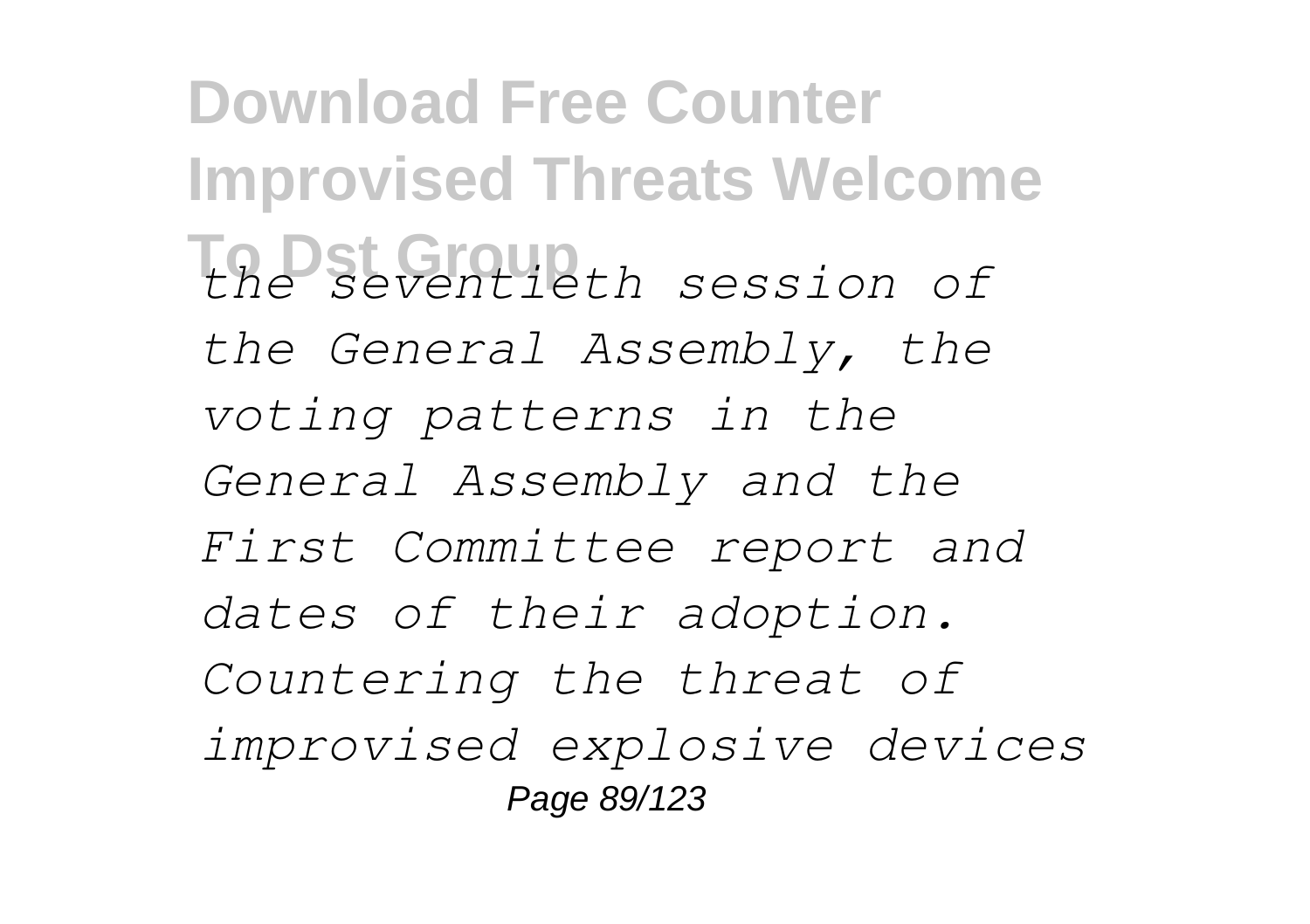**Download Free Counter Improvised Threats Welcome To Dst Group** *(IED)s is a challenging, multilayered problem. The IED itself is just the most publicly visible part of an underlying campaign of violence, the IED threat chain. Improving the technical ability to detect* Page 90/123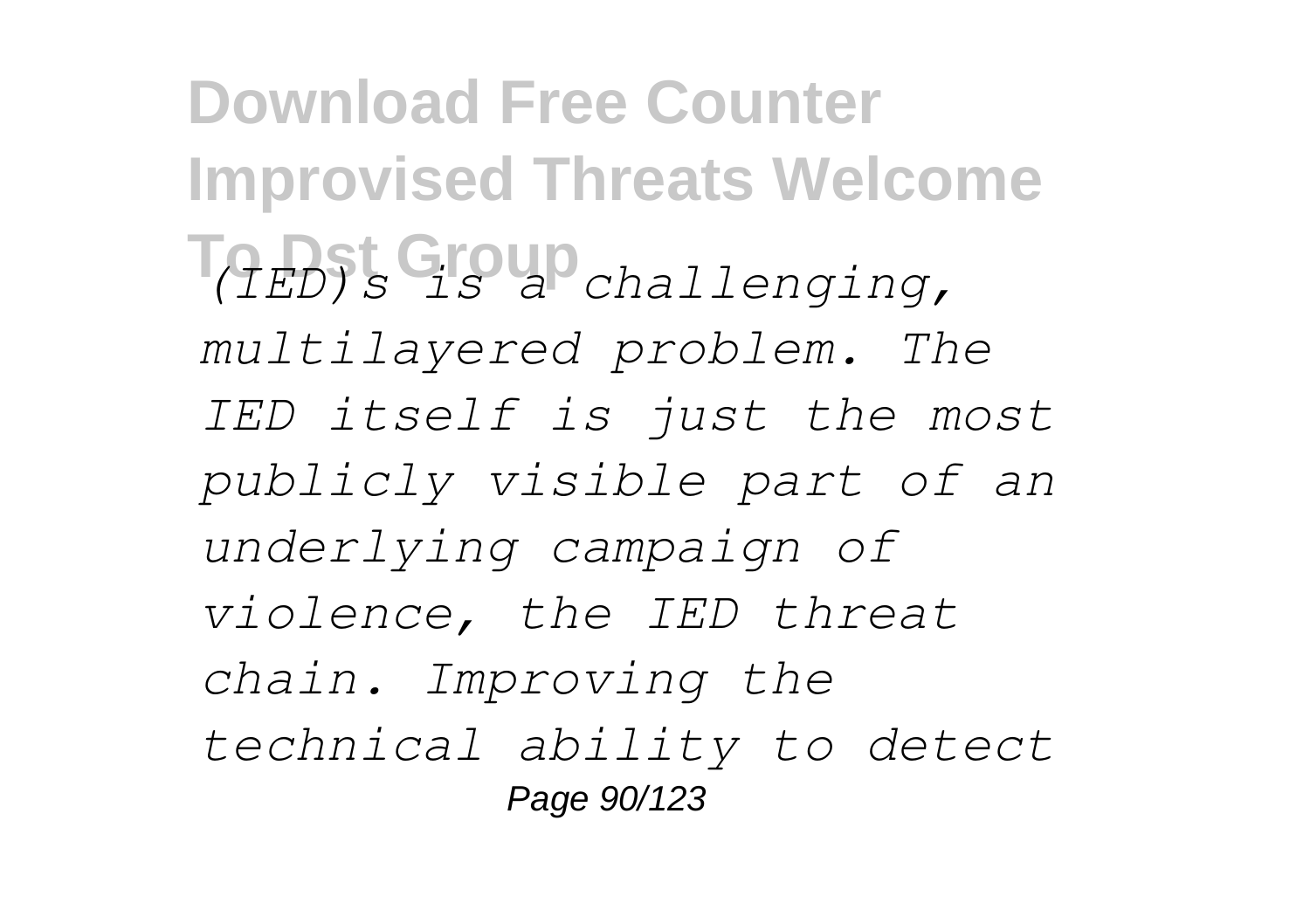**Download Free Counter Improvised Threats Welcome To Dst Group** *the device is a primary objective, but understanding of the goals of the adversary; its sources of materiel, personnel, and money; the sociopolitical environment in which it operates; and other factors,* Page 91/123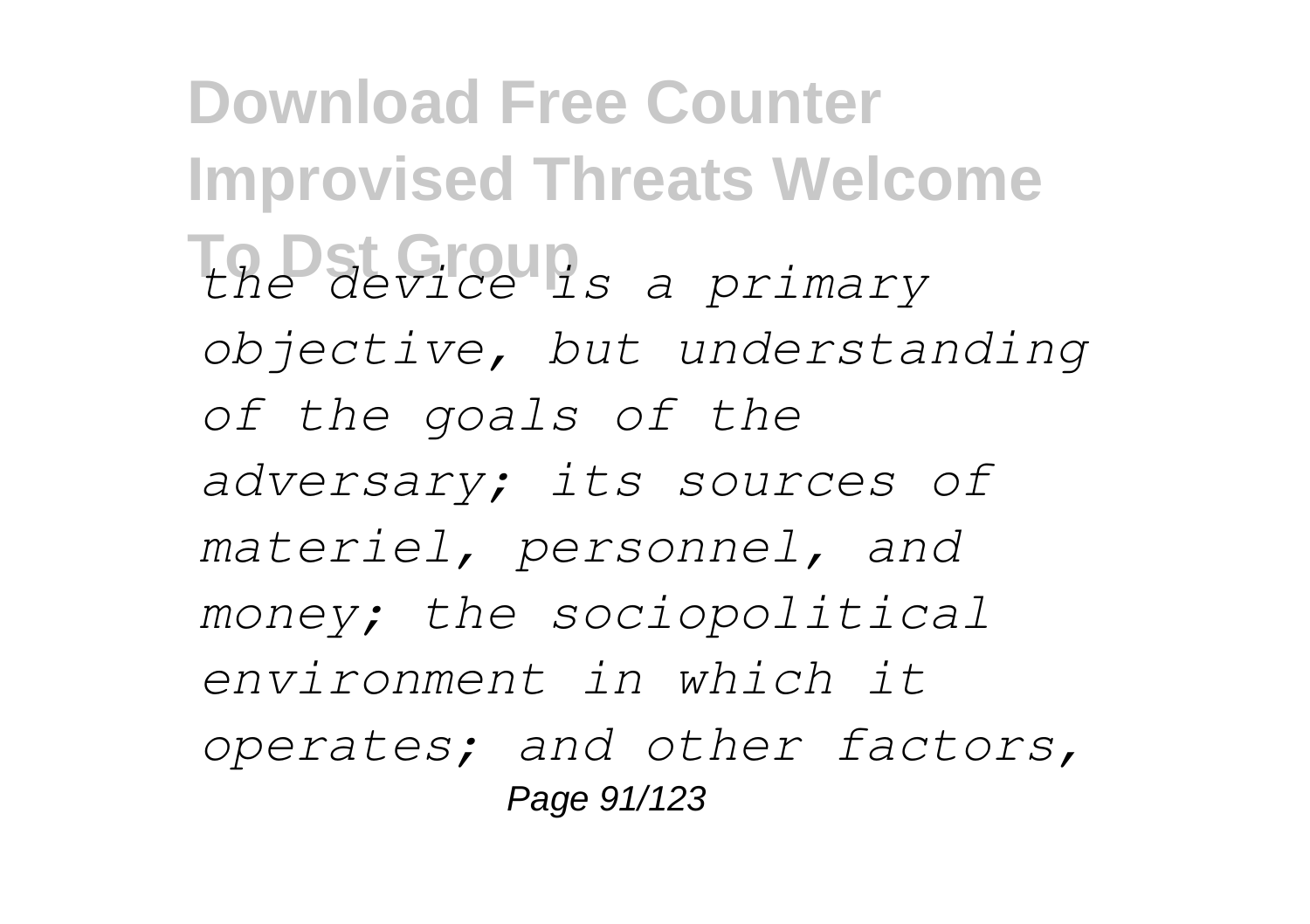**Download Free Counter Improvised Threats Welcome To Dst Group** *such as the cultural mores that it must observe or override for support, may also be critical for impeding or halting the effective use of IEDs. Disrupting Improvised Explosive Device Terror* Page 92/123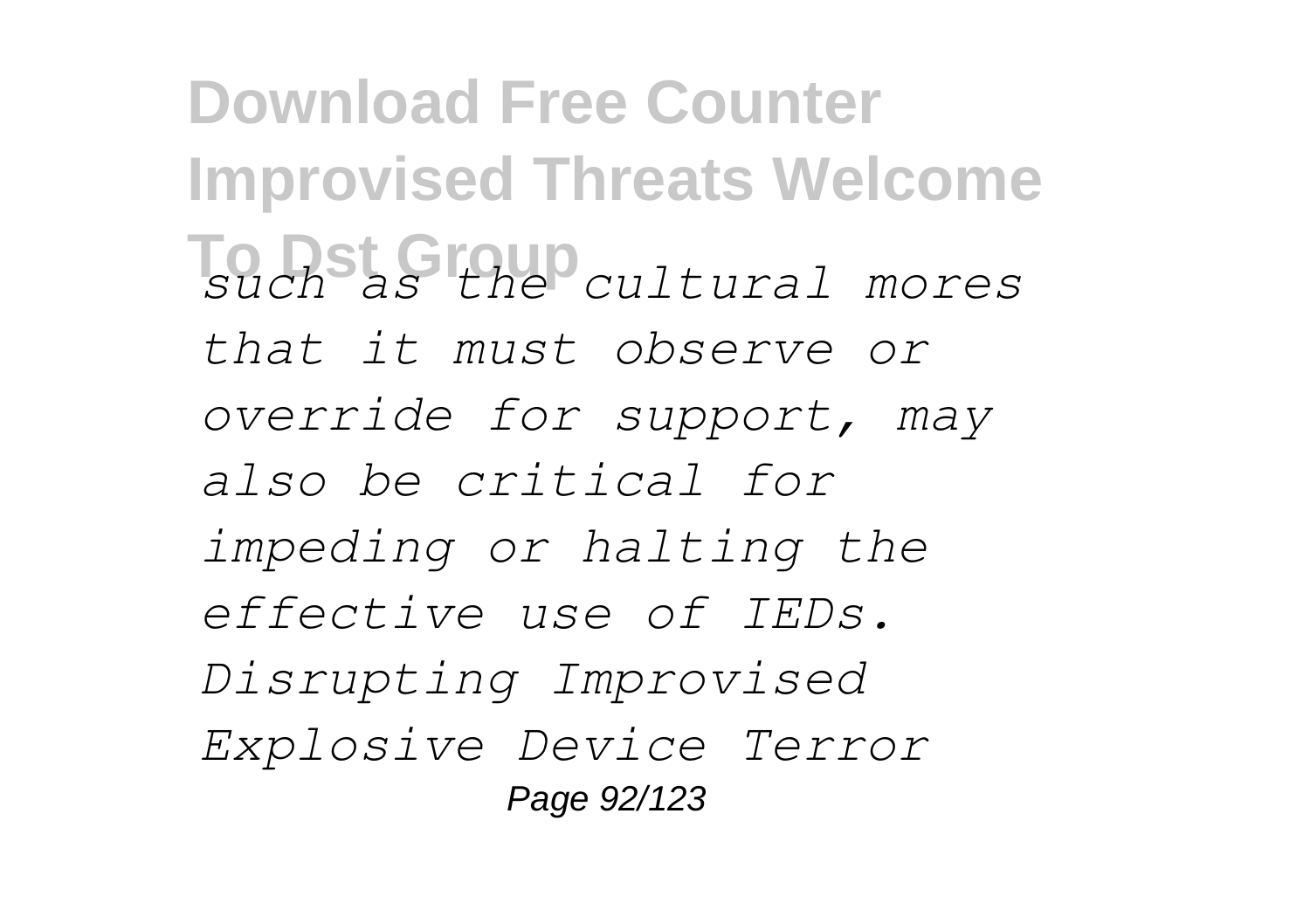**Download Free Counter Improvised Threats Welcome To Dst Group** *Campaigns focuses on the human dimension of terror campaigns and also on improving the ability to predict these activities using collected and interpreted data from a variety of sources. A follow-*Page 93/123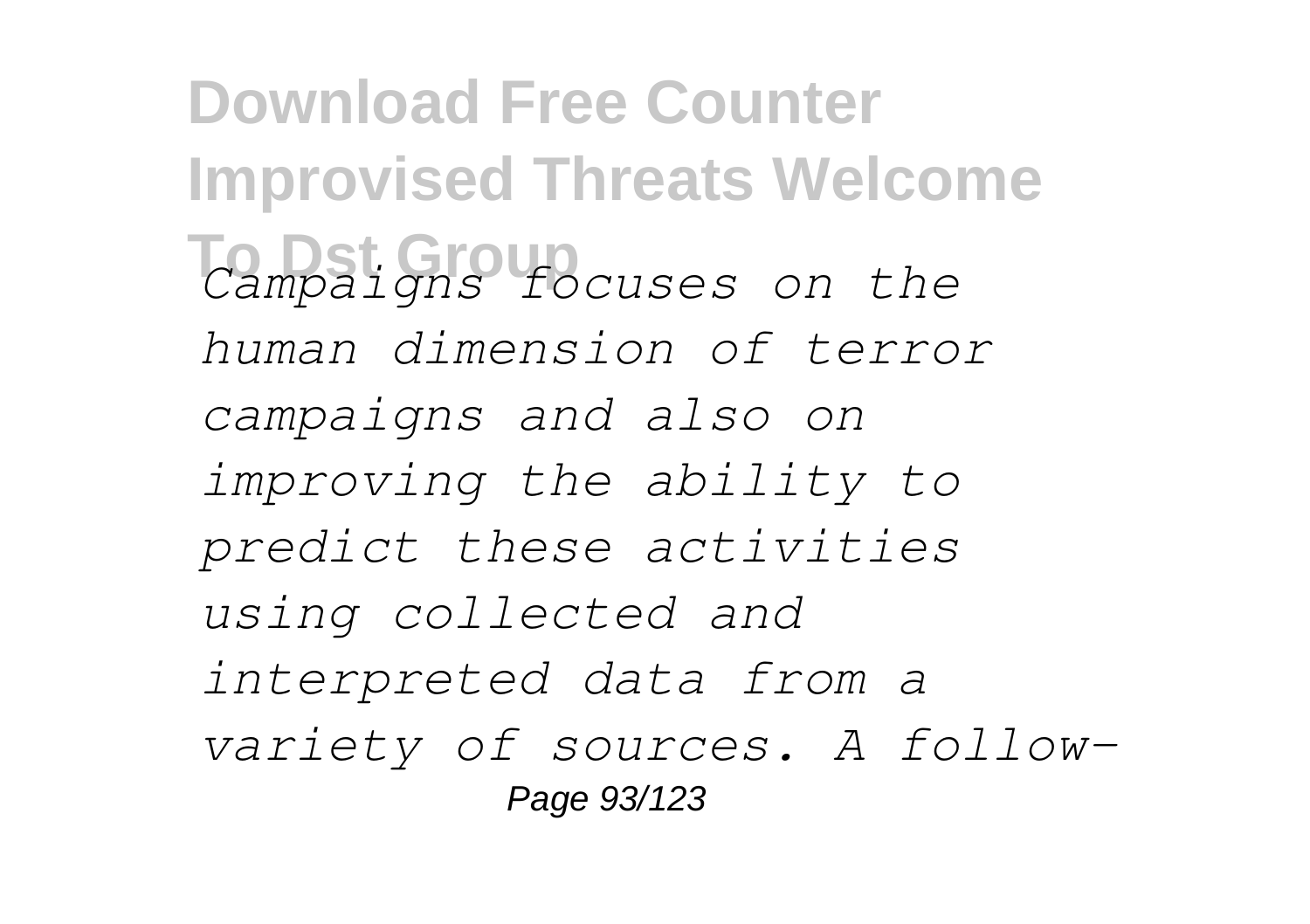**Download Free Counter Improvised Threats Welcome To Dst Group** *up to the 2007 book, Countering the Threat of Improvised Explosive Devices: Basic Research Opportunities, this book summarizes two workshops held in 2008. Reducing the Threat of* Page 94/123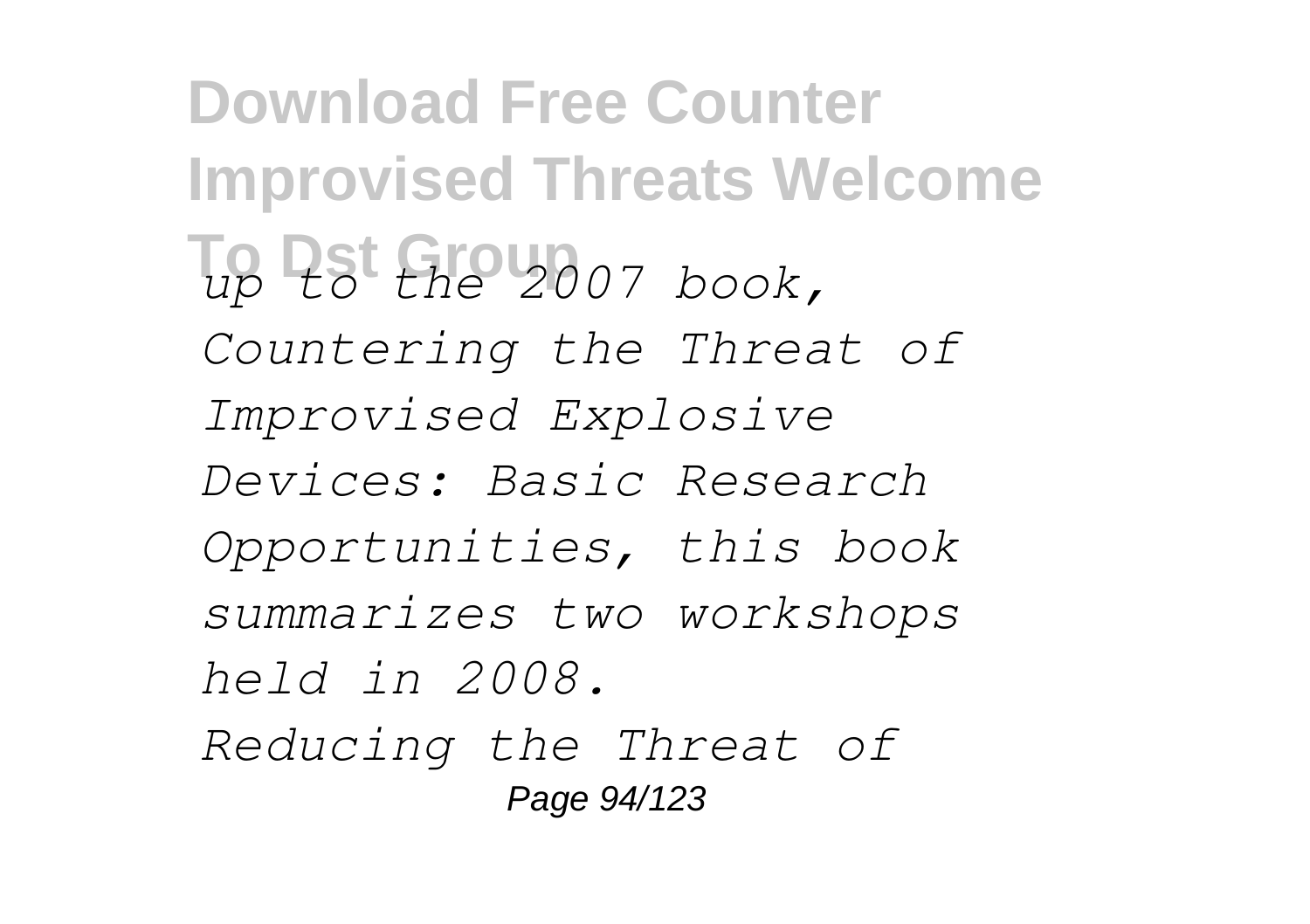**Download Free Counter Improvised Threats Welcome To Dst Group** *Improvised Explosive Device Attacks by Restricting Access to Explosive Precursor Chemicals Dirty Bombs and Basement Nukes Basic Research Opportunities: Abbreviated* Page 95/123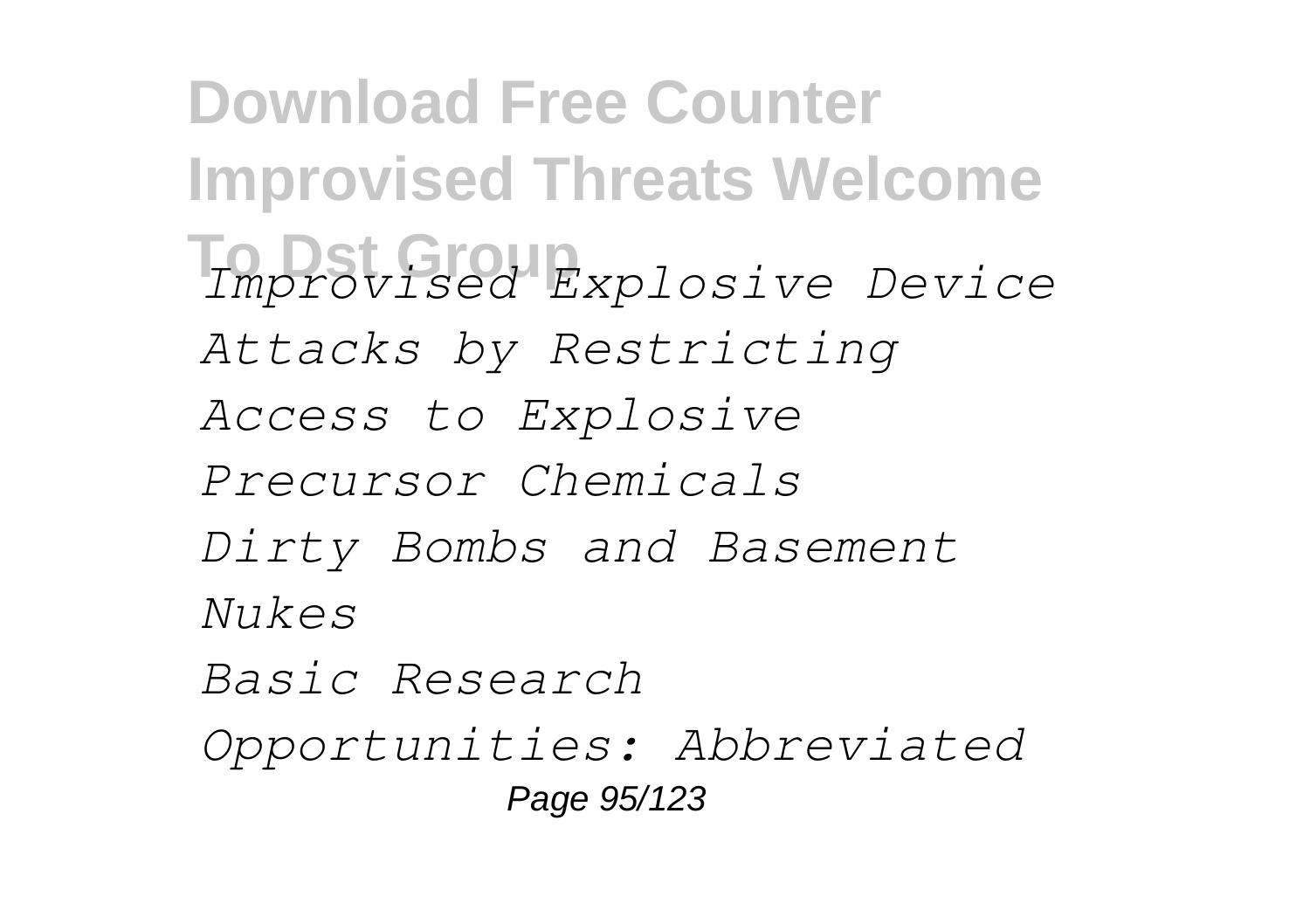**Download Free Counter Improvised Threats Welcome To Dst Group** *Version Countering the Threat of Improvised Explosive Devices Hearing Before the Tactical Air and Land Forces Subcommittee of the Committee on Armed Services, House of Representatives,* Page 96/123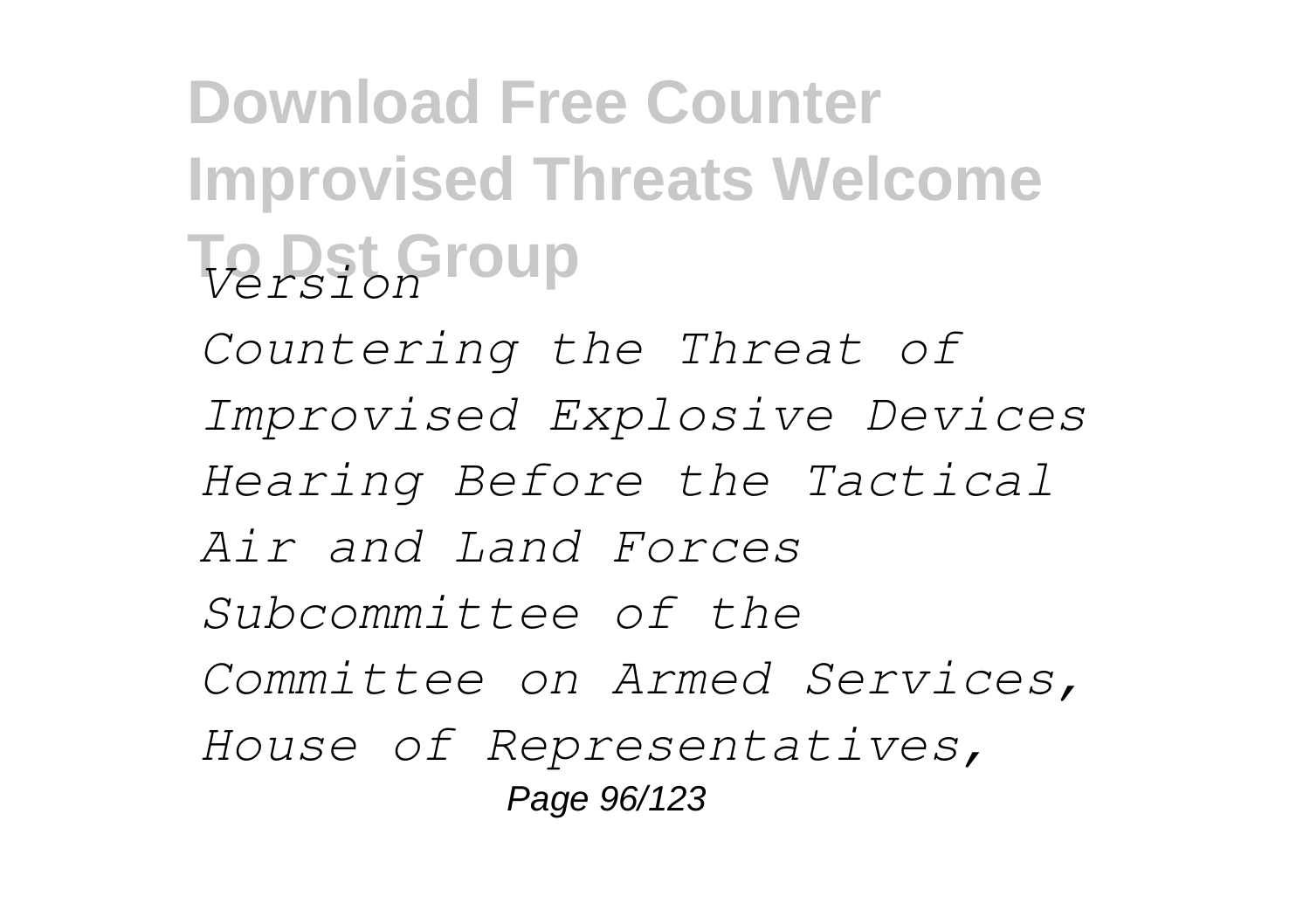**Download Free Counter Improvised Threats Welcome To Dst Group** *One Hundred Ninth Congress, Second Session : Hearing Held, September 1, 2006 Status of the U.S. Army and U.S. Marine Corps in Fighting the Global War on Terrorism Impeding the Flow of* Page 97/123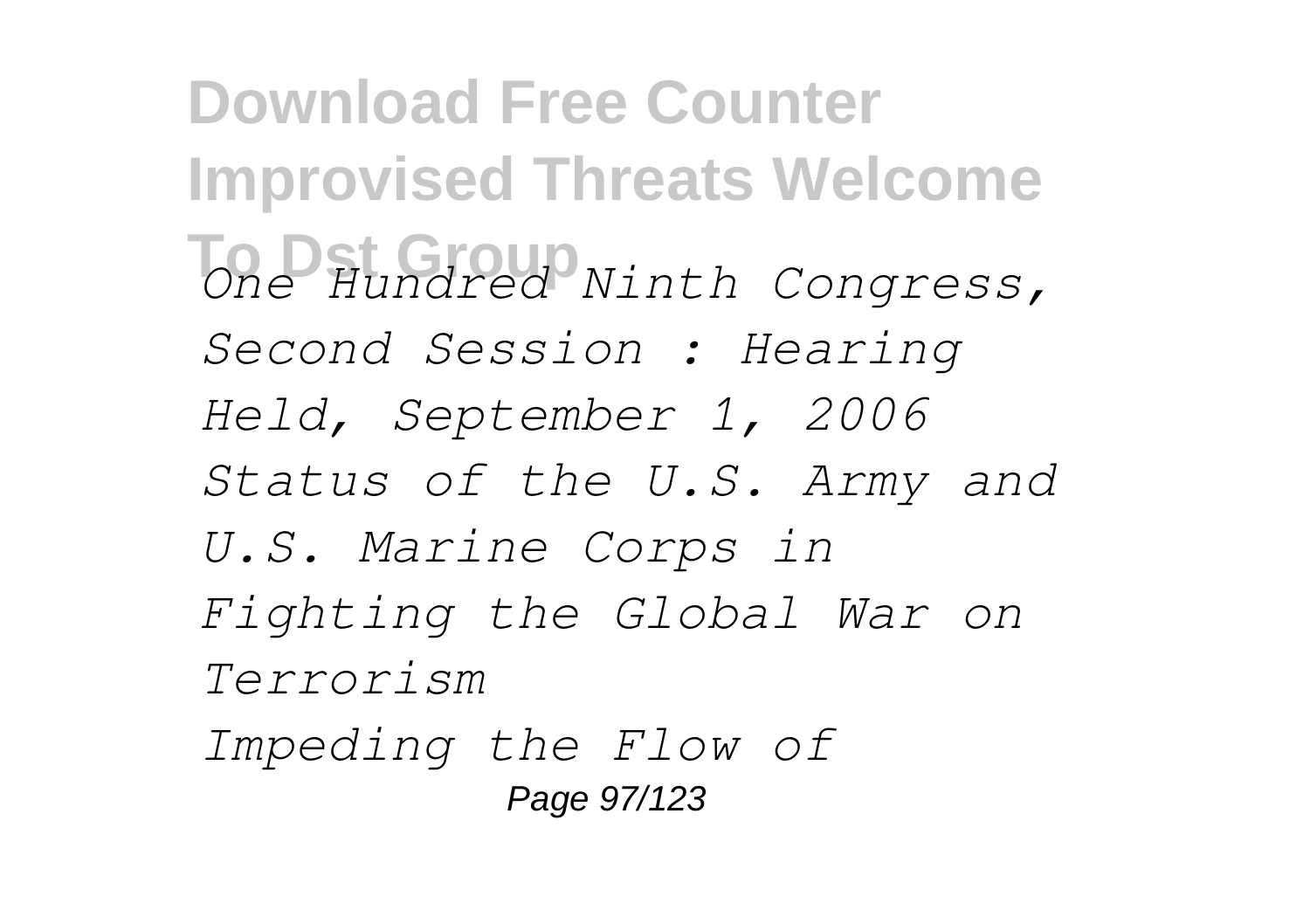**Download Free Counter Improvised Threats Welcome To Dst Group** *Ammonium Nitrate in South and Central Asia : Hearing Before the Subcommittee on Near Eastern and South and Central Asian Affairs of the Committee on Foreign Relations, United States Senate, One Hundred Eleventh* Page 98/123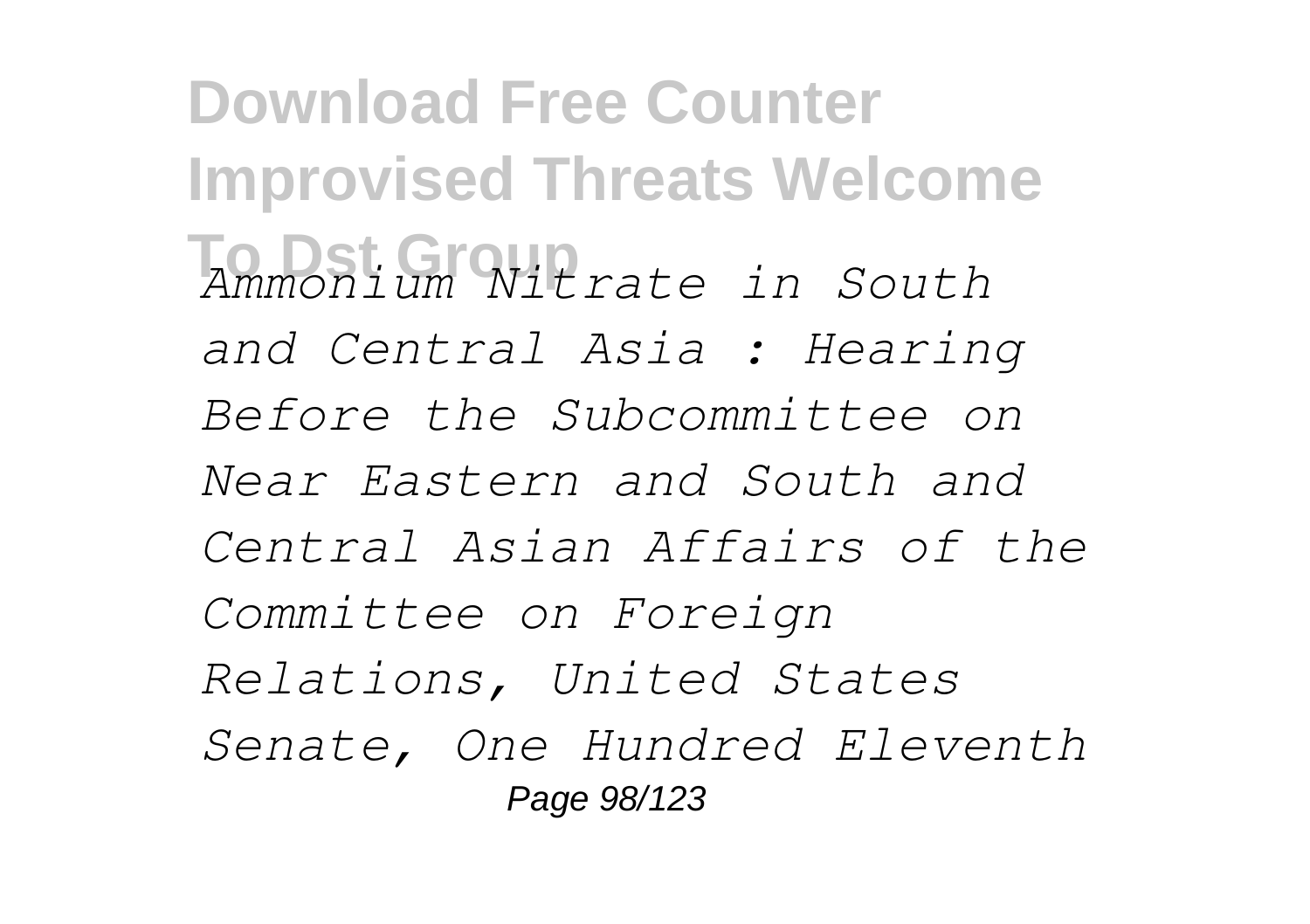**Download Free Counter Improvised Threats Welcome To Dst Group** *Congress, Second Session, November 18, 2010 The United Nations Disarmament Yearbook, volume 42 (Part II): 2017, with a foreword by the High Representative for Disarmament Affairs, summarizes developments and trends in 2017 on key issues of* Page 99/123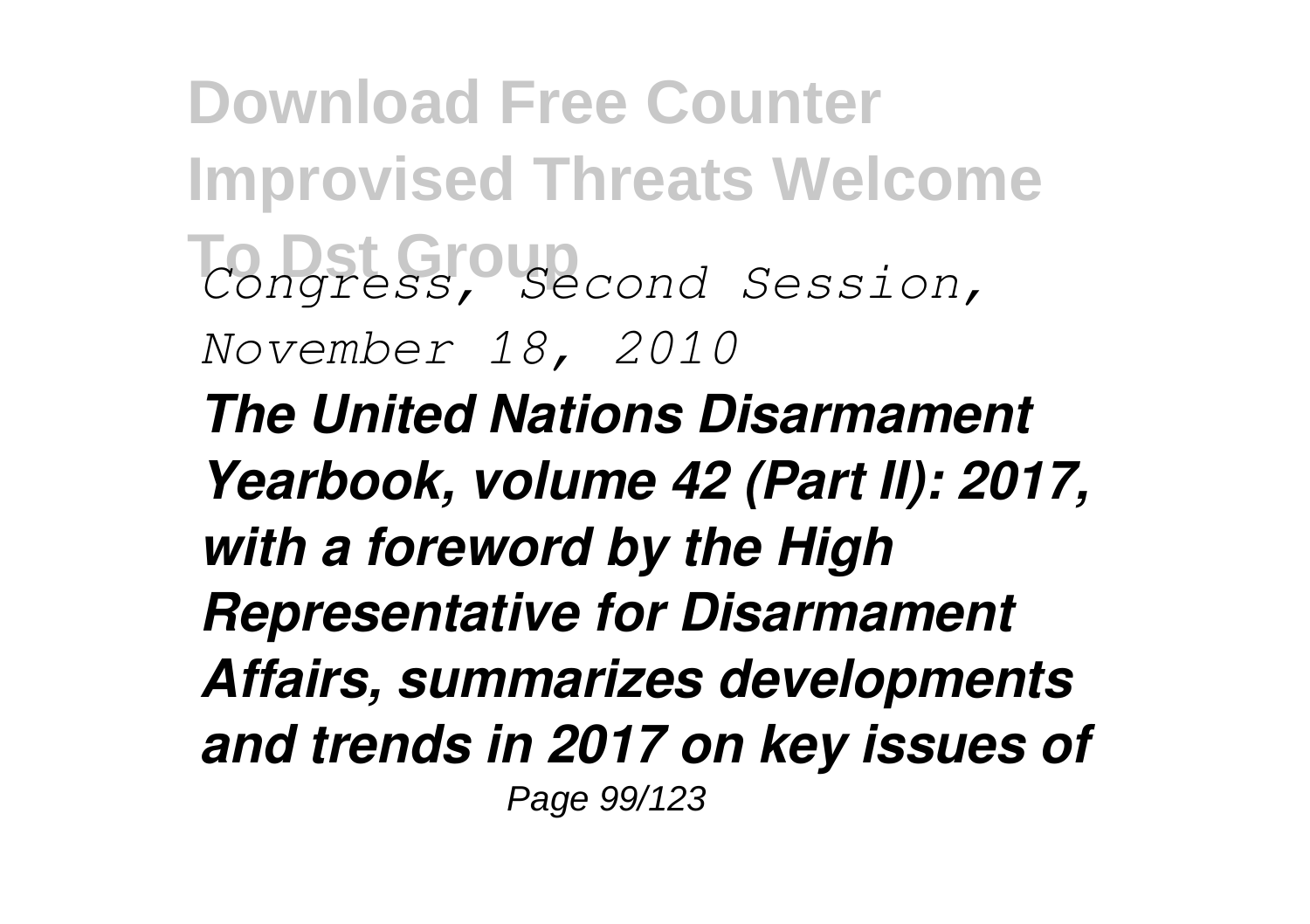**Download Free Counter Improvised Threats Welcome To Dst Group** *multilateral consideration at the international and regional levels; reviews the activity of the General Assembly, the Conference on Disarmament and the Disarmament Commission; and contains a handy timeline of highlights of multilateral disarmament in 2017.* Page 100/123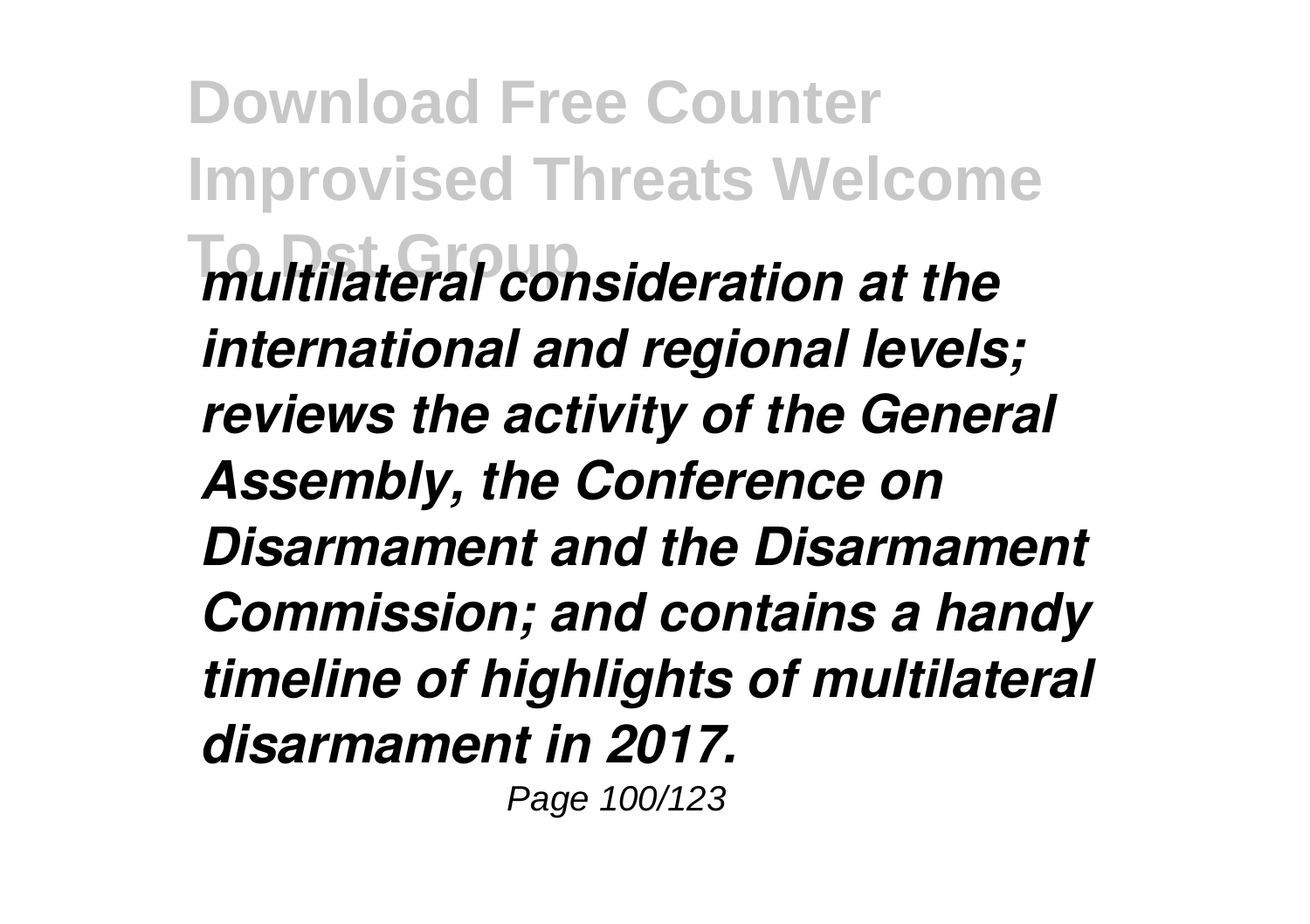**Download Free Counter Improvised Threats Welcome To Dst Group** *This publication summarizes developments and trends in 2019 on key issues of multilateral consideration at the international and regional levels. It reviews the activity of the General Assembly, the Conference on Disarmament and the Disarmament Commission.* Page 101/123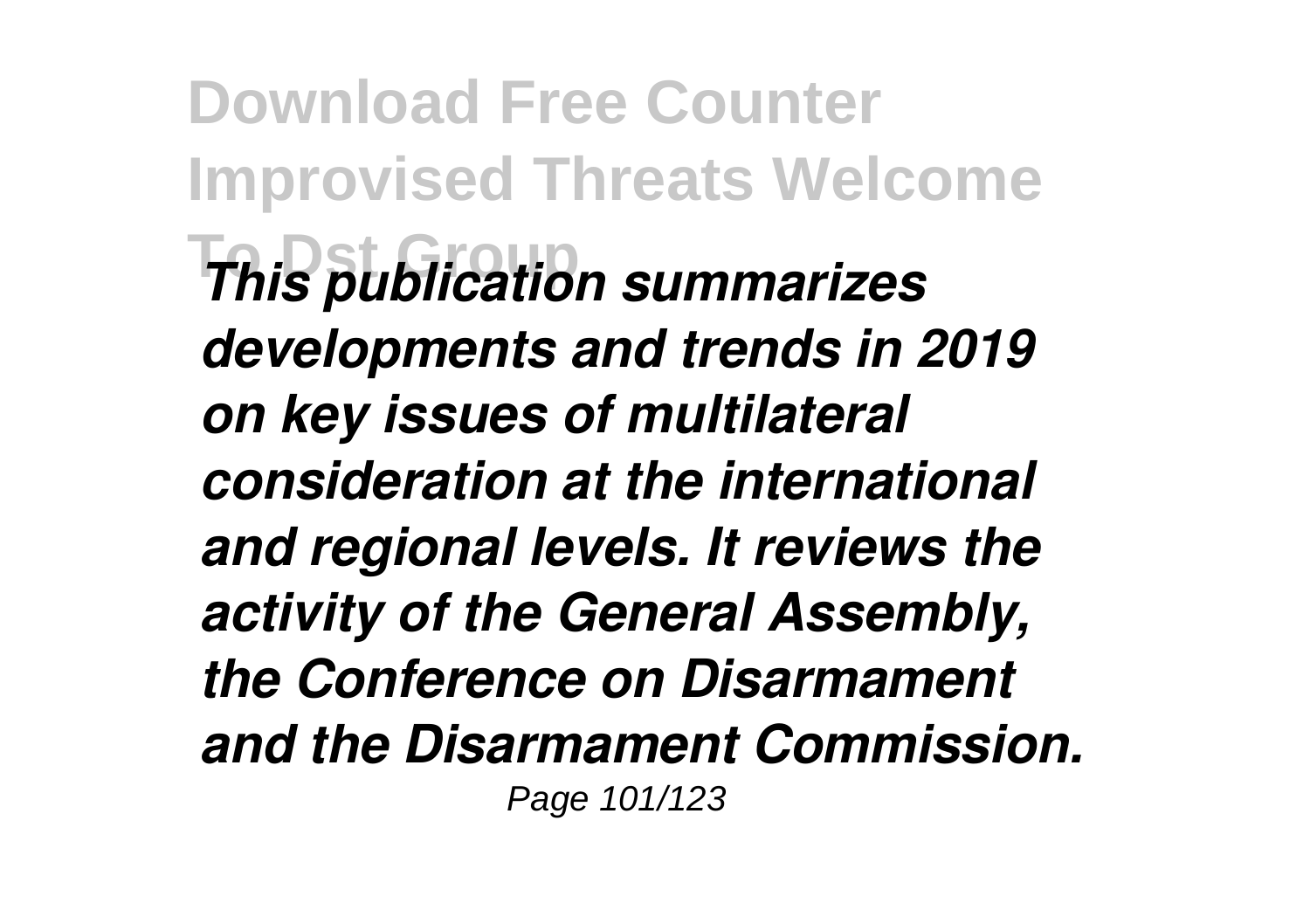**Download Free Counter Improvised Threats Welcome To Dst Group** *It contains a timeline that highlights events in multilateral disarmament in 2019. Comprises a foreword written by the High Representative for Disarmament Affairs. Attacks in London, Madrid, Bali, Oklahoma City and other places indicate that improvised explosive* Page 102/123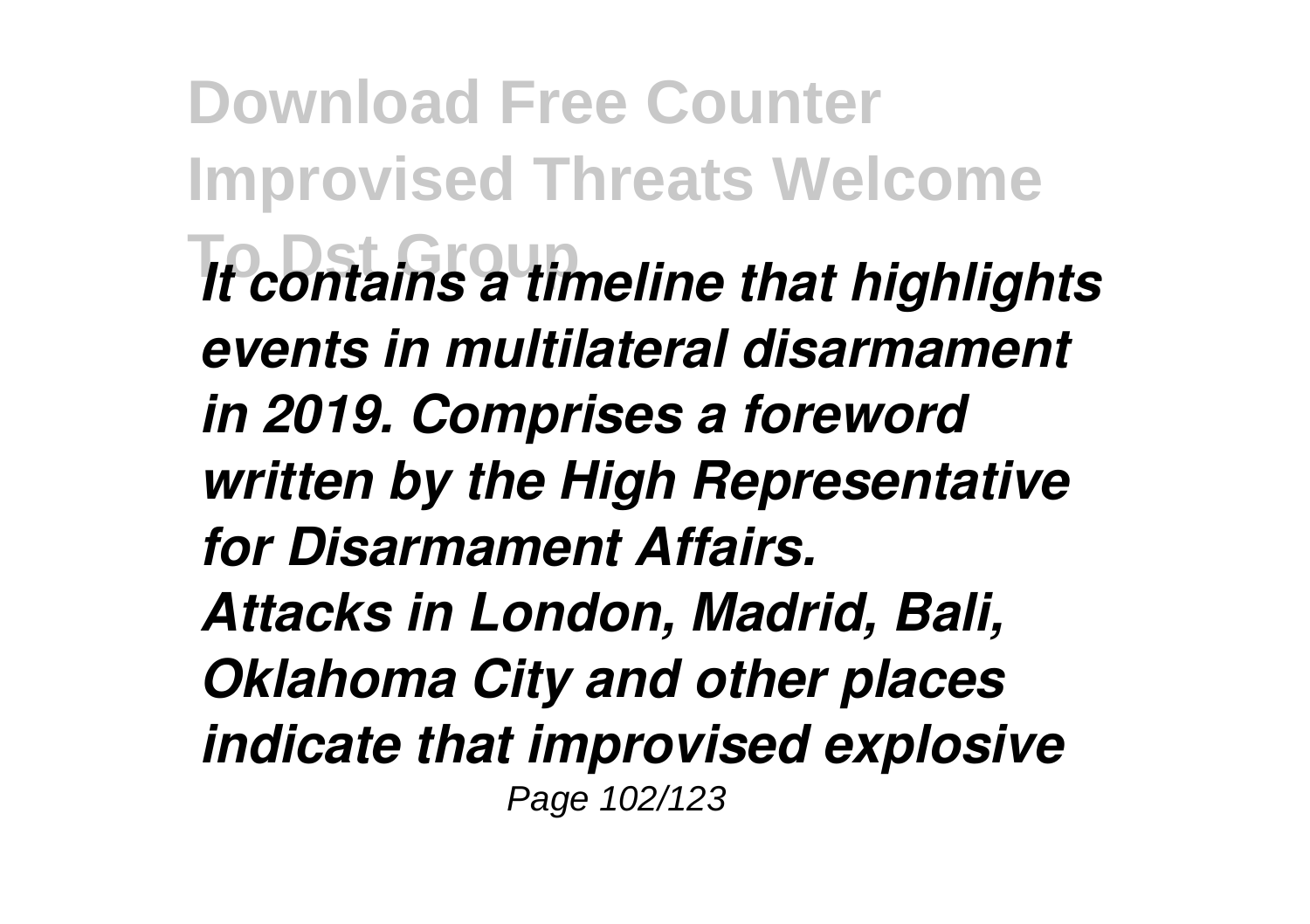**Download Free Counter Improvised Threats Welcome To Dst Group** *devices (IEDs) are among the weapons of choice of terrorists throughout the world. Scientists and engineers have developed various technologies that have been used to counter individual IED attacks, but events in Iraq and elsewhere indicate that the* Page 103/123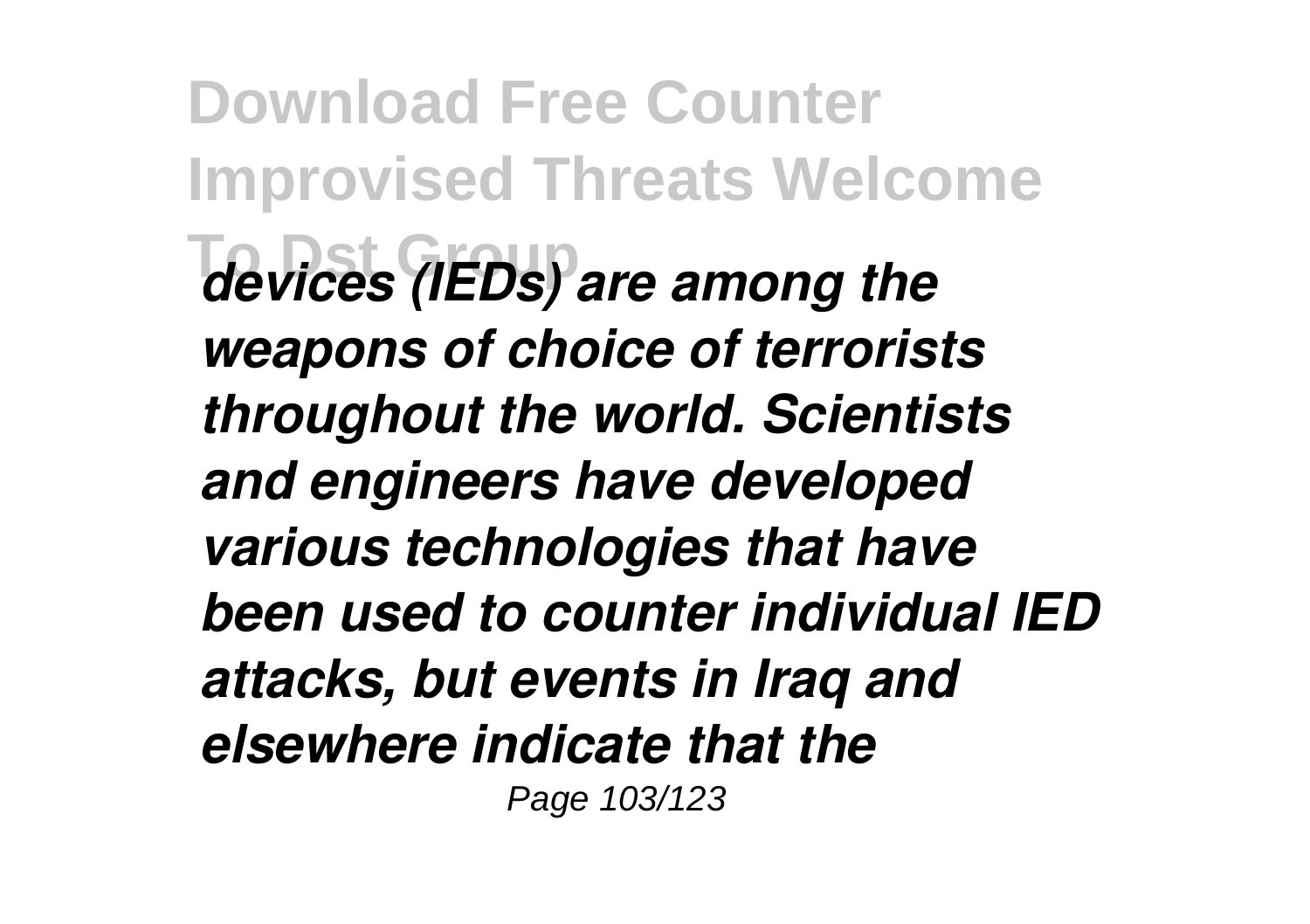**Download Free Counter Improvised Threats Welcome To Dst Group** *effectiveness of IEDs as weapons of asymmetric warfare remains. The Office of Naval Research has asked The National Research Council to examine the current state of knowledge and practice in the prevention, detection, and mitigation of the effects of IEDs and* Page 104/123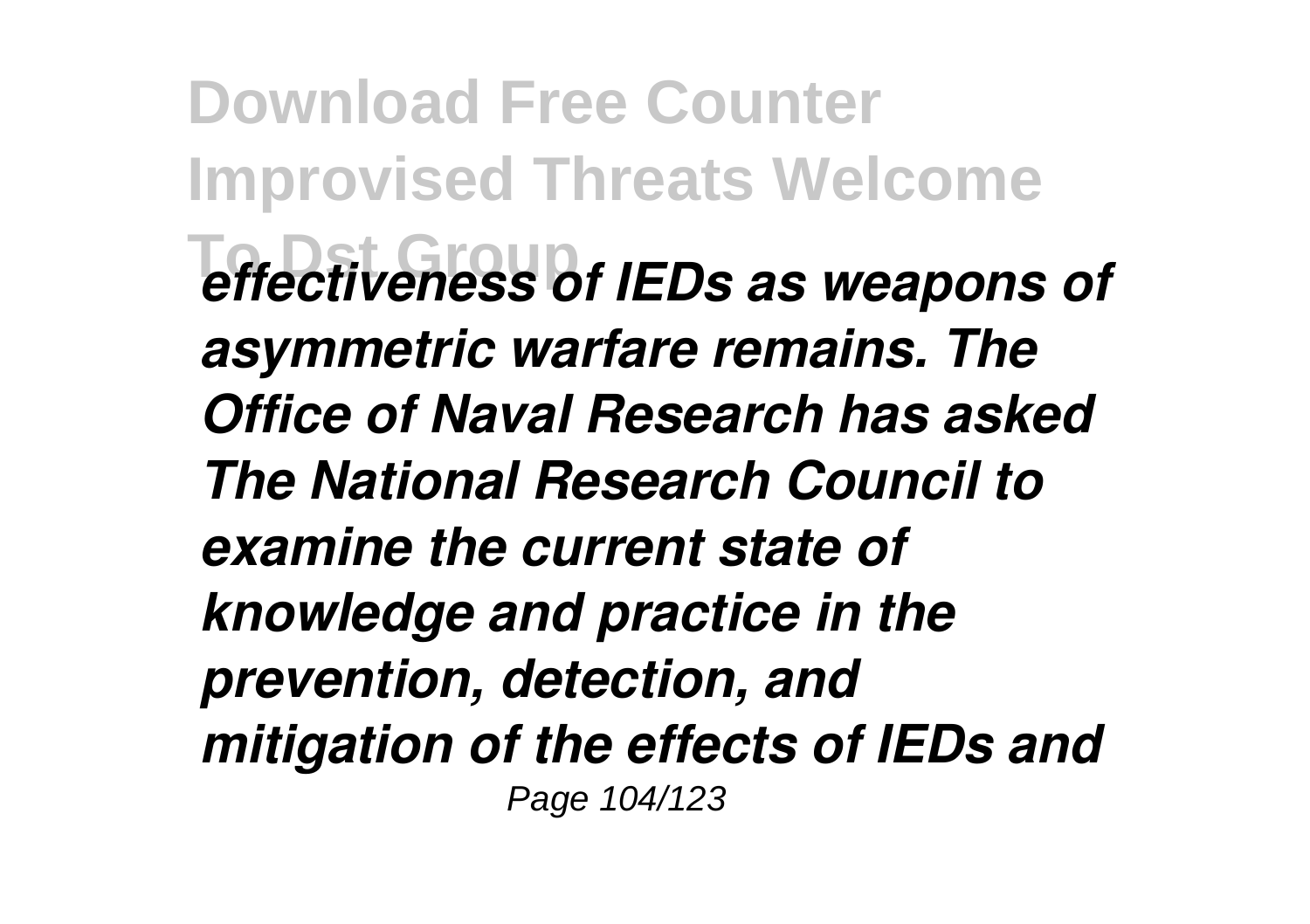**Download Free Counter Improvised Threats Welcome To Dst Group** *make recommendations for avenues of research toward the goal of making these devices an ineffective tool of asymmetric warfare. The book includes recommendations such as identifying the most important and most vulnerable elements in the* Page 105/123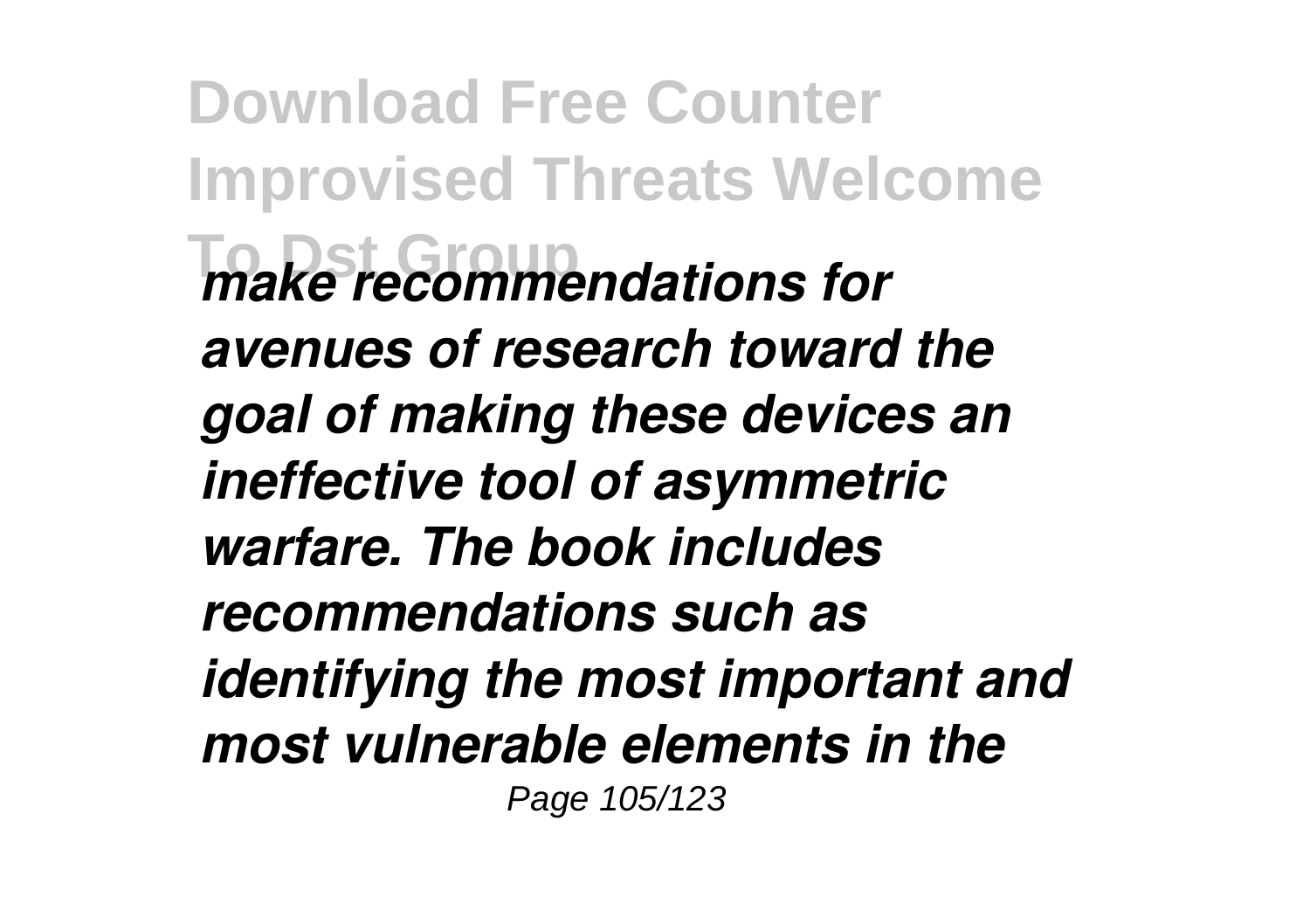**Download Free Counter Improvised Threats Welcome To Dst Group** *chain of events leading up to an IED attack, determining how resources can be controlled in order to prevent the construction of IEDs, new analytical methods and data modeling to predict the everchanging behavior of insurgents/terrorists, a deeper* Page 106/123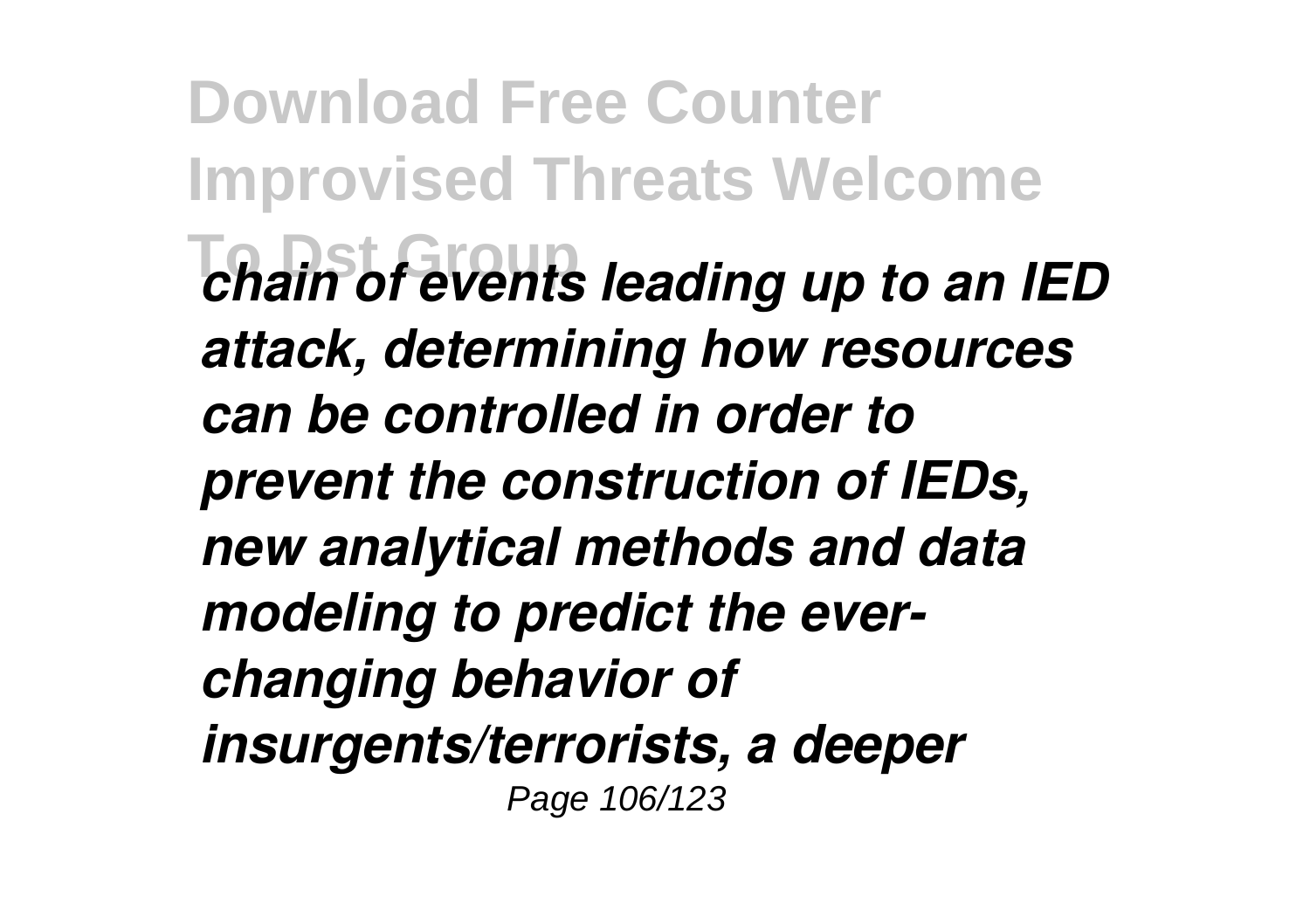**Download Free Counter Improvised Threats Welcome To Dst Group** *understanding of social divisions in societies, enhanced capabilities for persistent surveillance, and improved IED detection capabilities. The Terrorist Nuclear Threat : Hearing Before the Committee on Foreign Relations, United States Senate, One Hundred Seventh* Page 107/123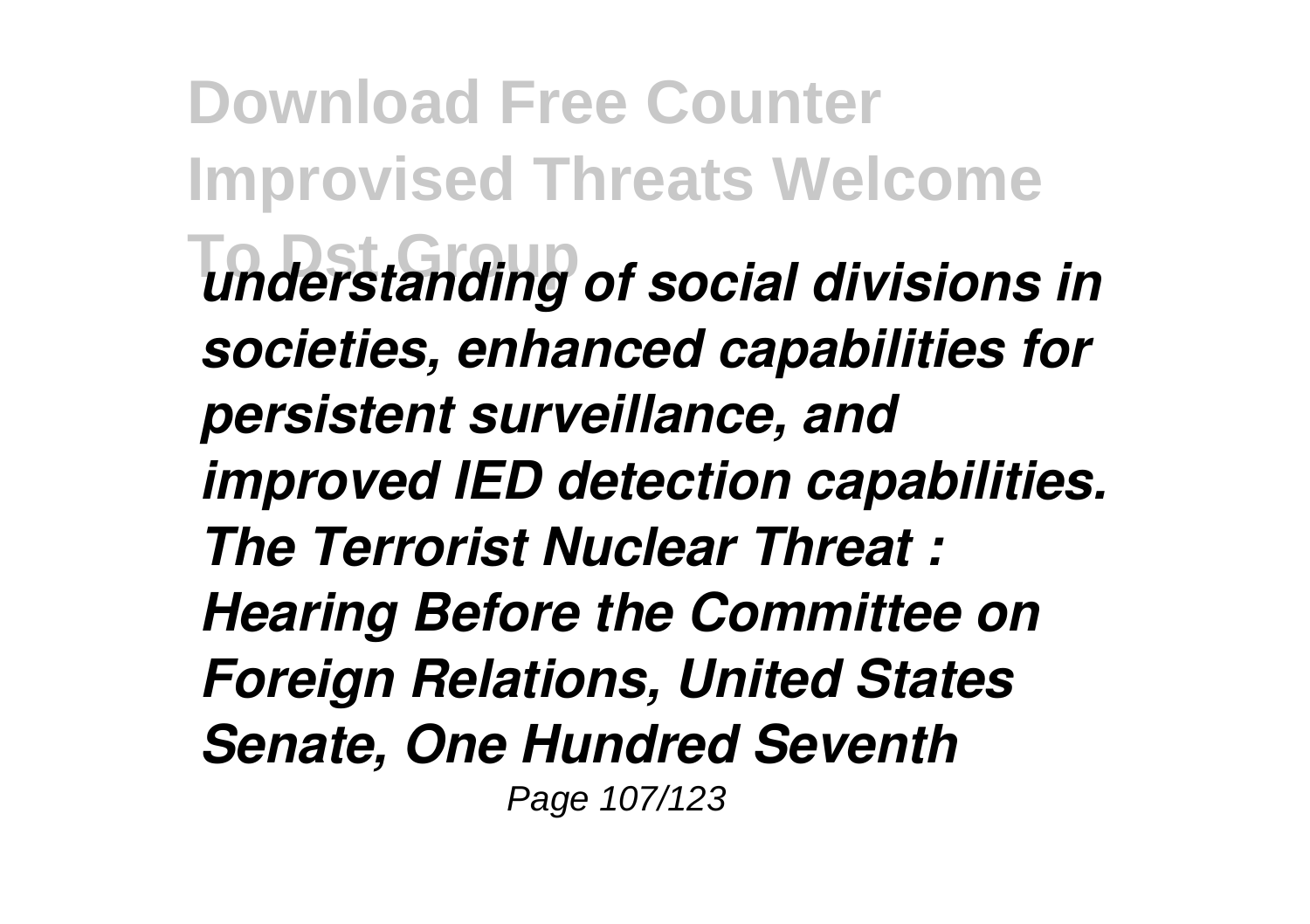**Download Free Counter Improvised Threats Welcome To Dst Group** *Congress, Second Session, March 6, 2002 Disrupting Improvised Explosive Device Terror Campaigns Welcome to Planet Earth - 2050 - Population Zero Preparing for Reality Sharing the Secret* Page 108/123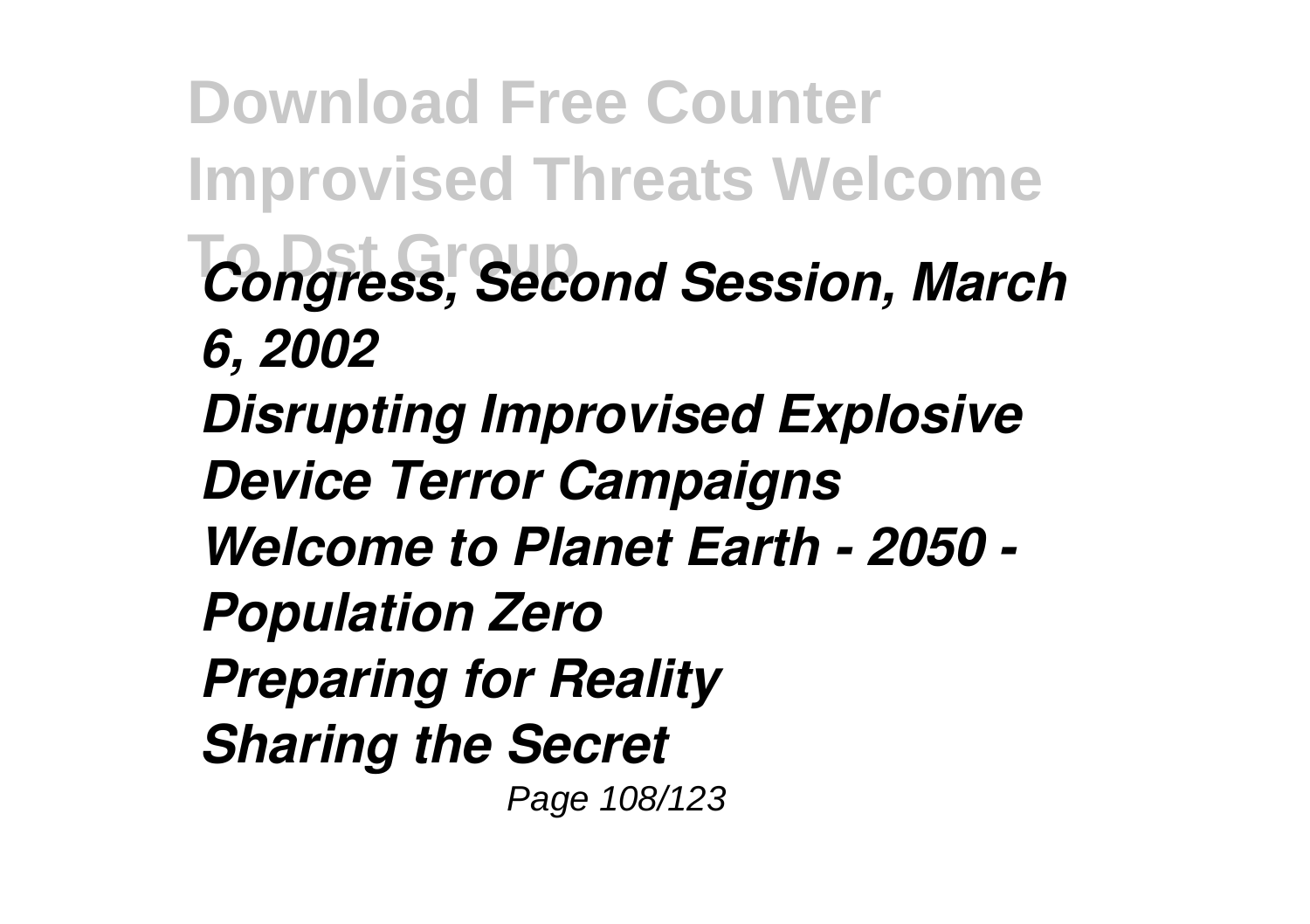**Download Free Counter Improvised Threats Welcome Department of Defense** *Authorization for Appropriations for Fiscal Year 2007, S. Hrg. 109-827, Part 1, February 7, 14, 16; March 2, 7, 9, 14, 15, 16, 2006, 109-2 Hearings, \* Diasporic Philosophy and Counter-Education*

Page 109/123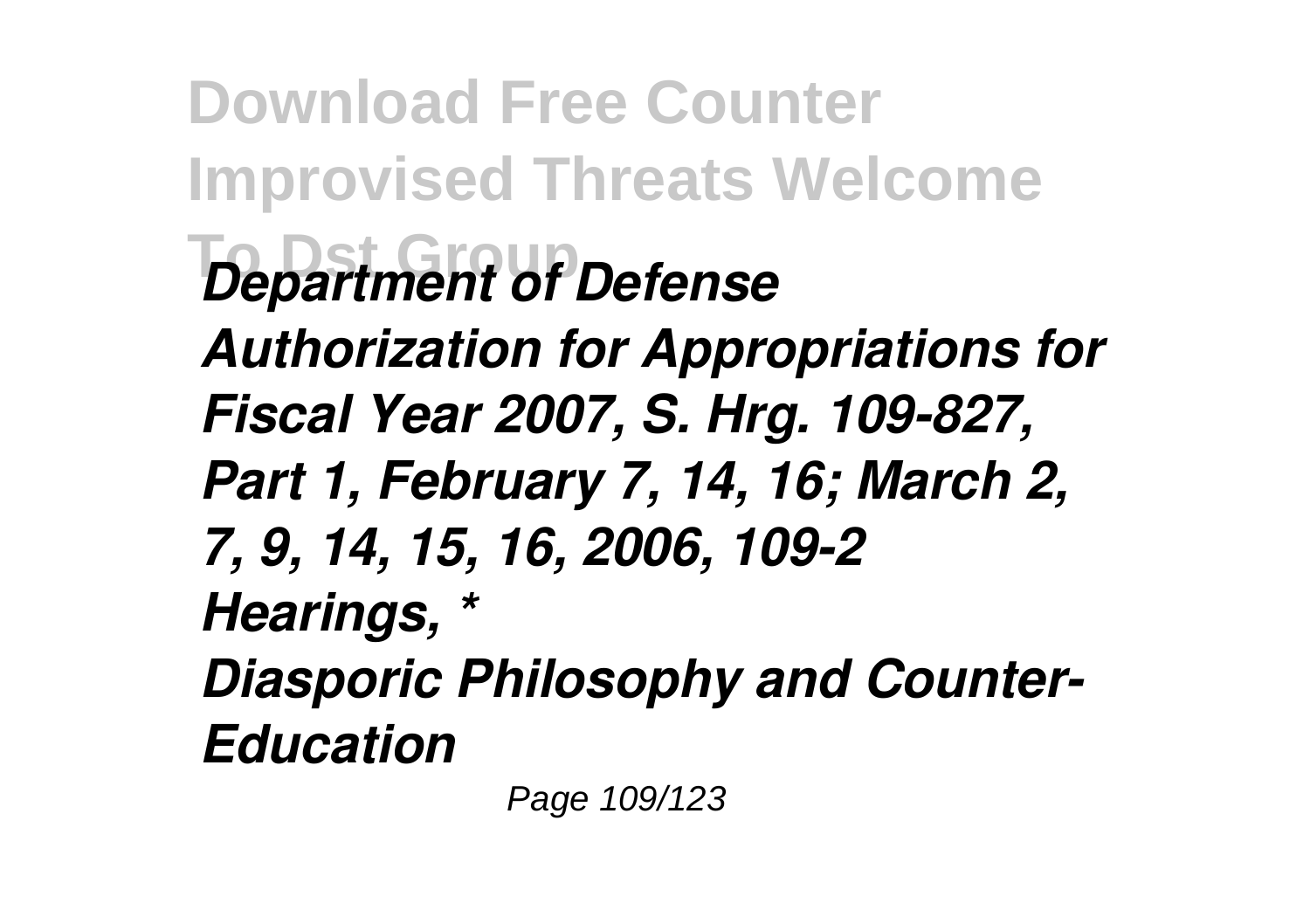**Download Free Counter Improvised Threats Welcome To Dst Group "The National Guard and the War on Terror : the attacks of 9/11 and homeland security is the first volume in a series that records the National Guard's participation in America's first war of the twenty-**Page 110/123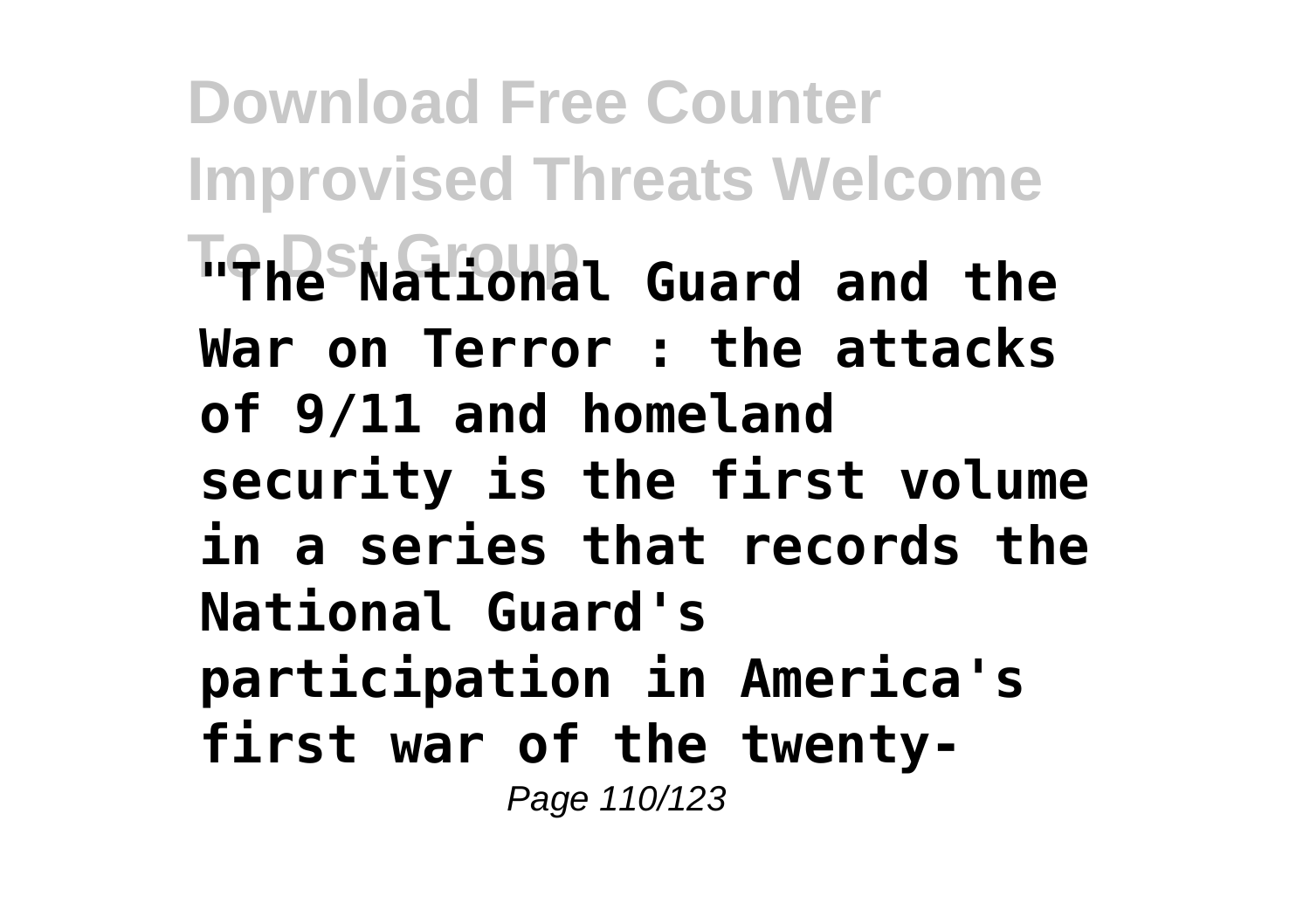**Download Free Counter Improvised Threats Welcome To Dst Group first century. Subsequent volumes will cover National Guard transformation and Operations Enduring Freedom and Iraqi Freedom. This first installment recounts the heroic deeds and dedicated performance of** Page 111/123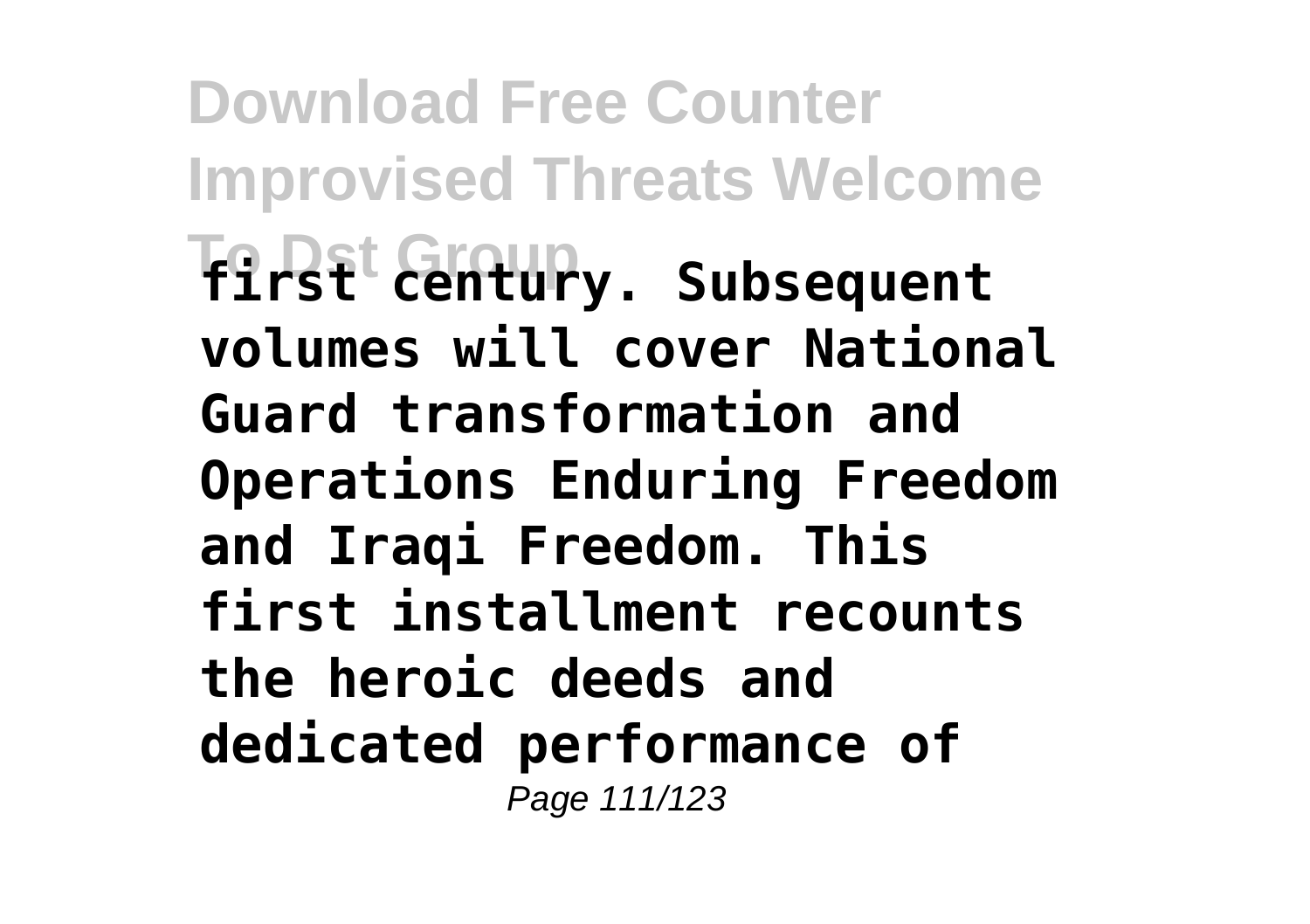**Download Free Counter Improvised Threats Welcome To Dst Group Guard men and women in defending the American homeland from the tragic events of September 11, 2001, through the historic response to Hurricane Katrina. A final, third volume will provide a battle** Page 112/123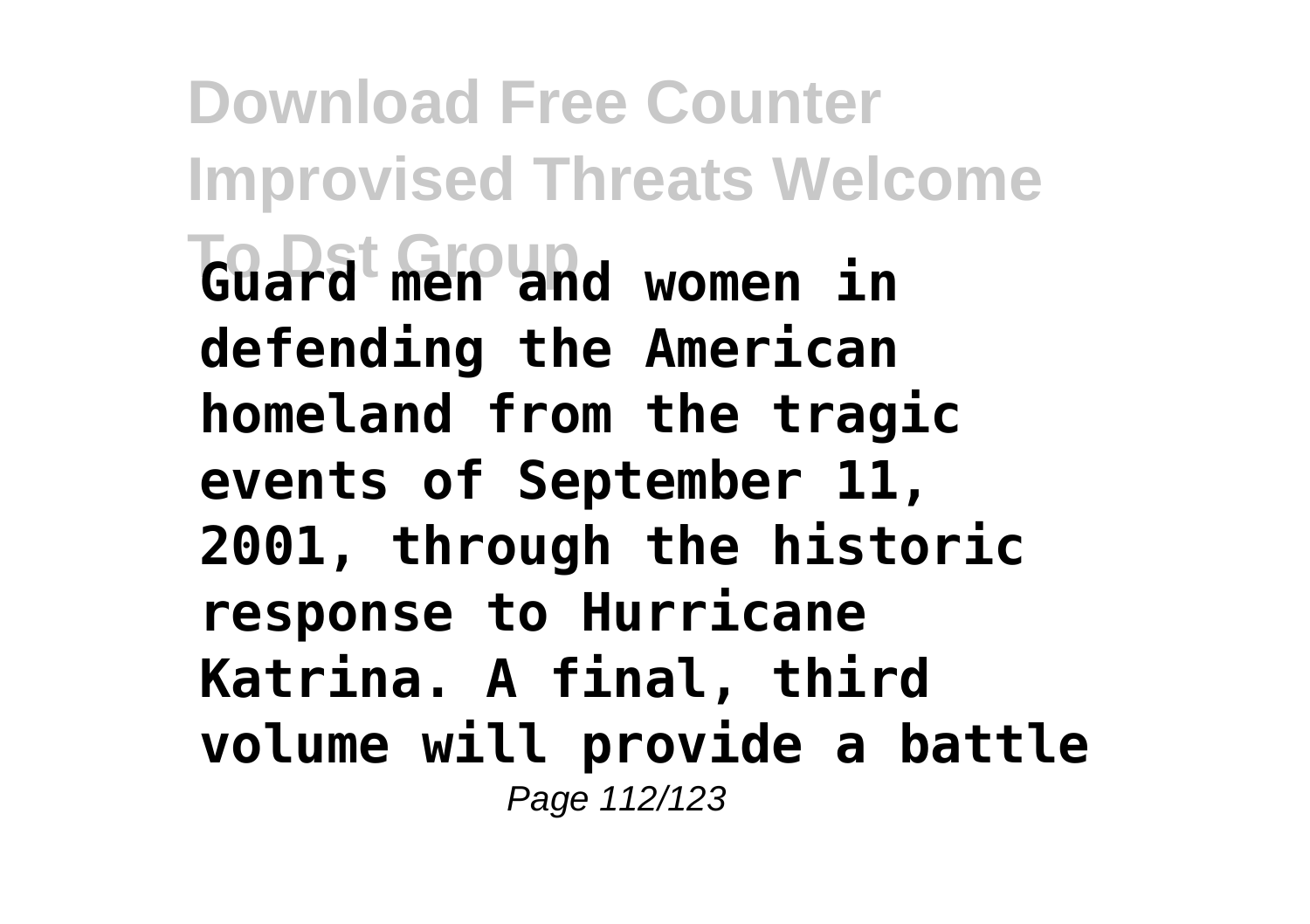**Download Free Counter Improvised Threats Welcome To Dst Group history of the National Guard's role in Operation Iraqi Freedom. In recognition of the dramatic shift toward joint operations in modern warfare, The National Guard and the War on Terror is a** Page 113/123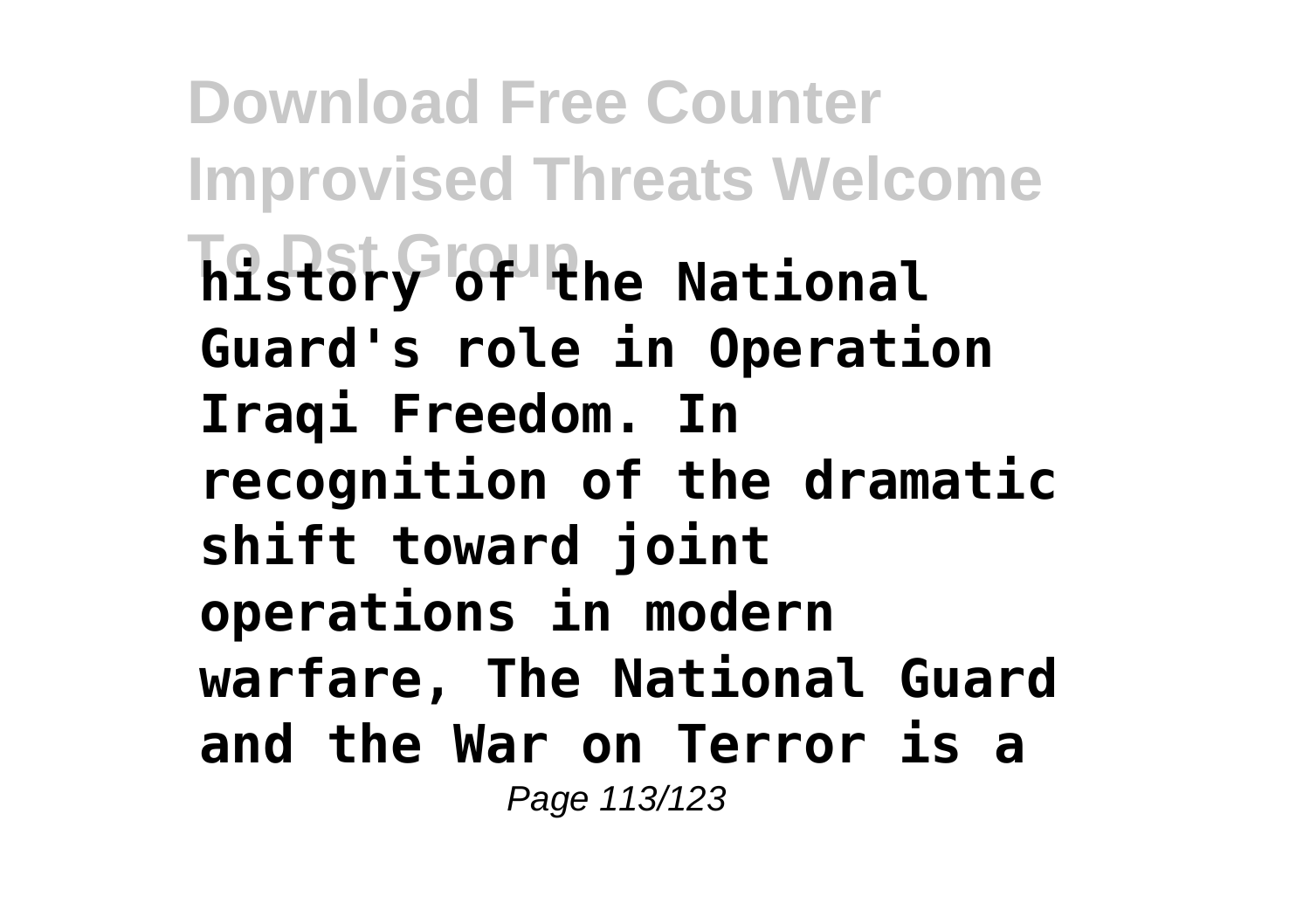**Download Free Counter Improvised Threats Welcome To Dst Group joint series that covers bothe the Army and the Air National Guard"--V. 2. p. iii.**

**The U.S. military forces currently face a nontraditional threat from insurgents and terrorists** Page 114/123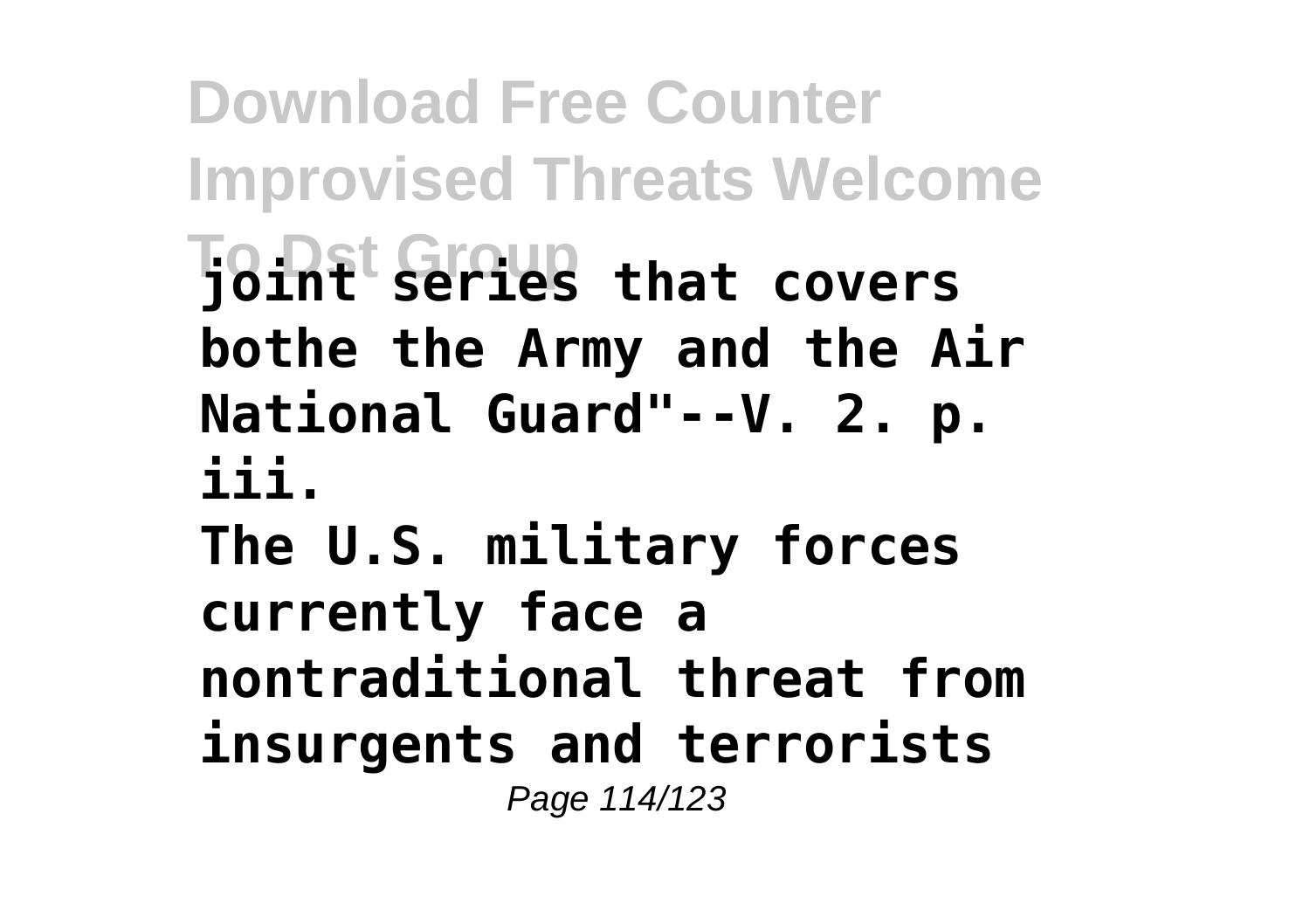**Download Free Counter Improvised Threats Welcome To Dst Group who primarily employ improvised explosive devices, and have shown a cycle of adaptation of less than 12 months to responses by U.S. forces to counter these attacks. This constantly evolving threat** Page 115/123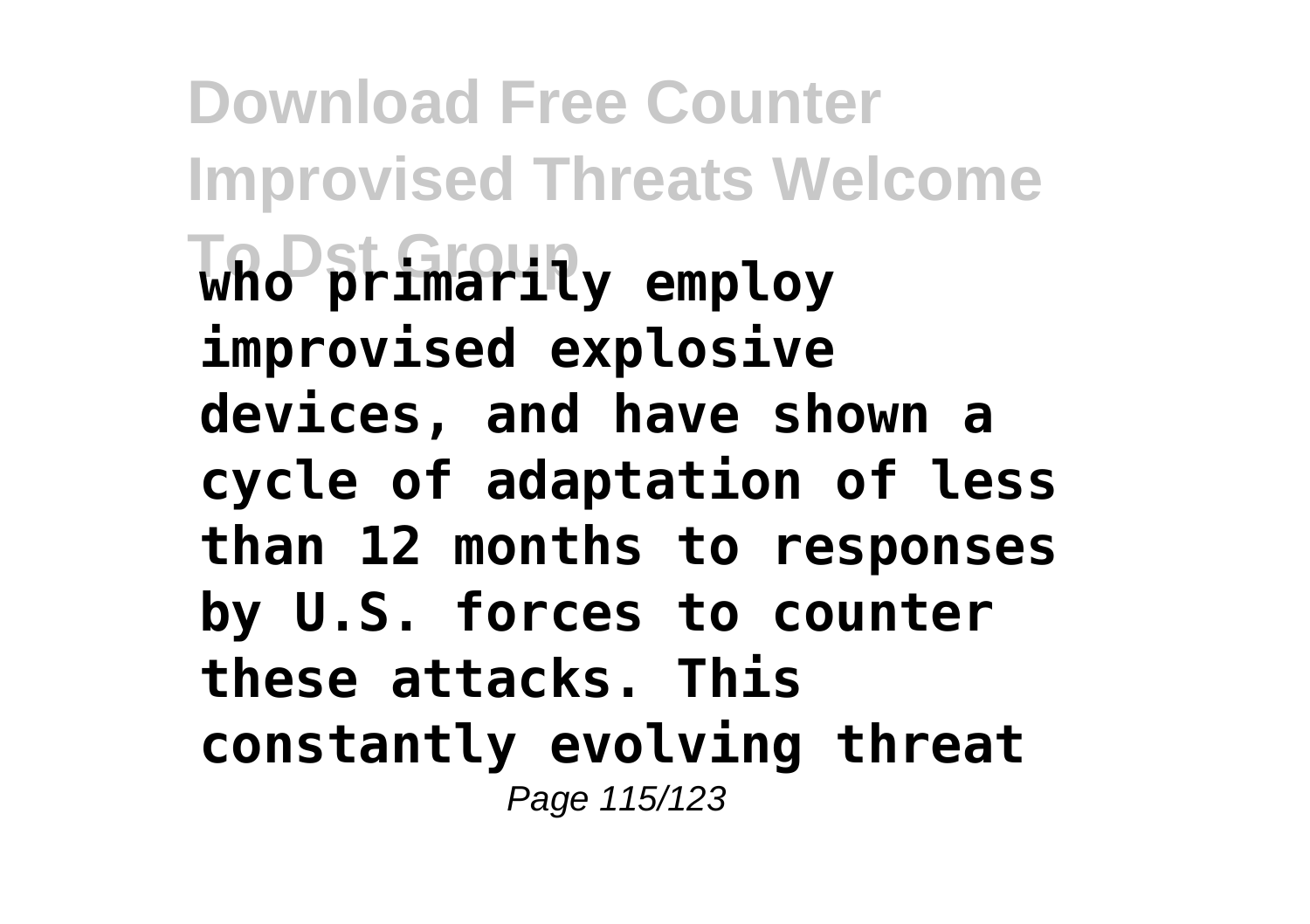**Download Free Counter Improvised Threats Welcome To Dst Group requires U.S. military forces to adapt and respond more rapidly with modified tactics, technologies, and/or equipment. In response to this need for new technologies, the Rapid Reaction Technology Office** Page 116/123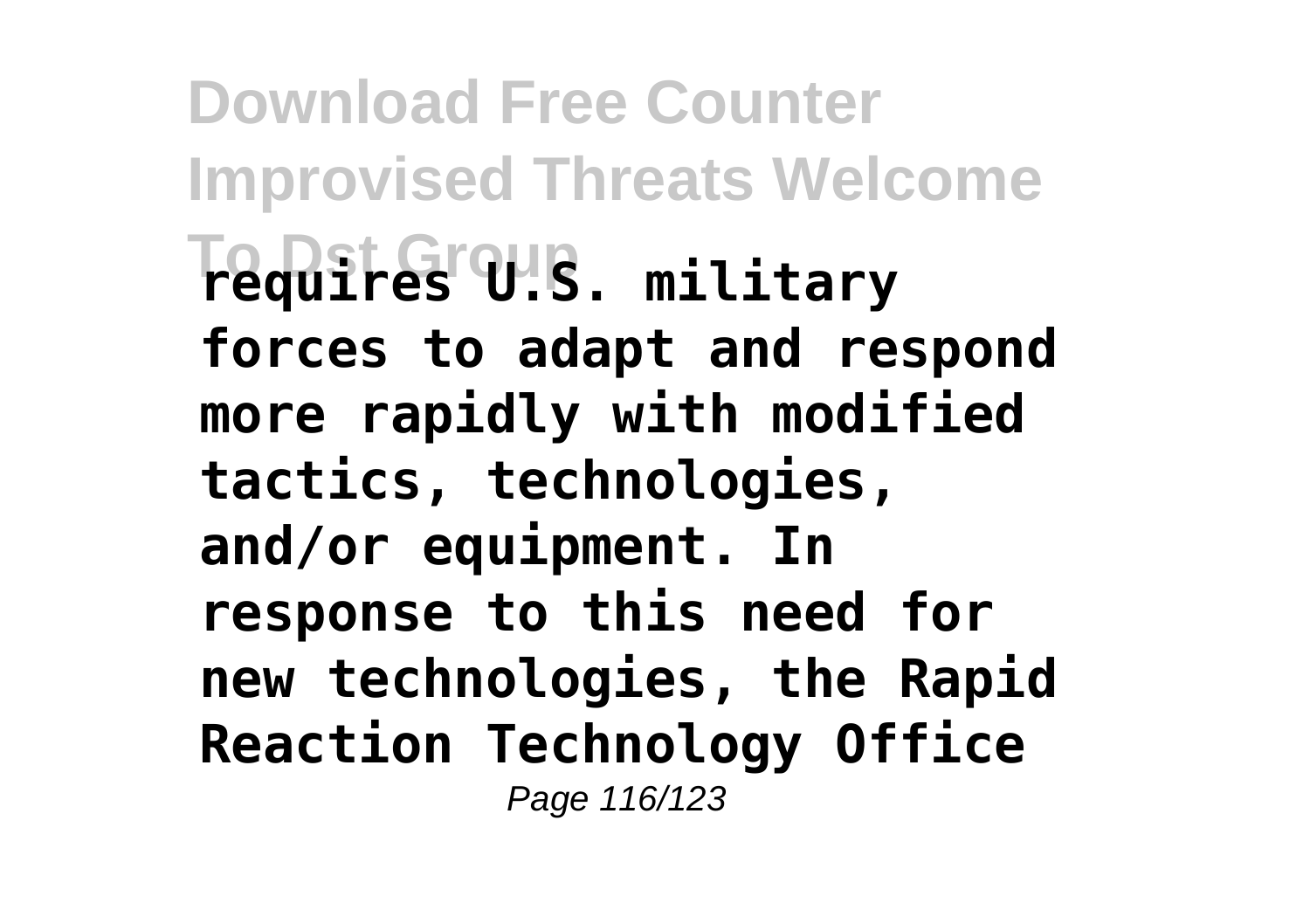**Download Free Counter Improvised Threats Welcome To Dst Group (RRTO) was established in 2006 to develop technologies that can mature in 6 to 18 months for purposes of counterterrorism. Although RRTO appears to be successfully fulfilling its mission, the agency seeks to** Page 117/123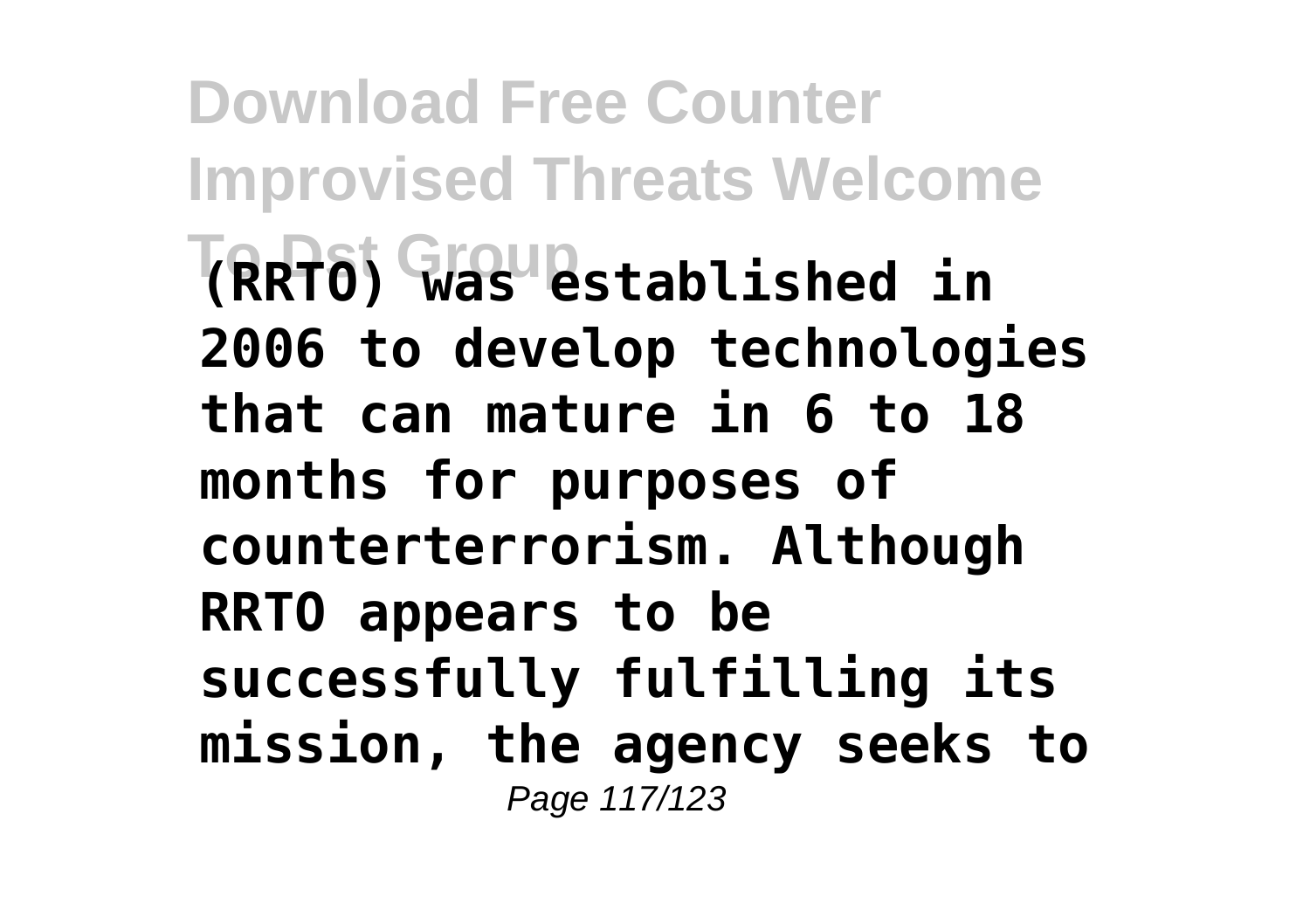**Download Free Counter Improvised Threats Welcome To Dst Group understand and address barriers to and opportunities for meeting future counterterrorism needs--including the need to accelerate the transition of technologies for counterterrorism with an eye** Page 118/123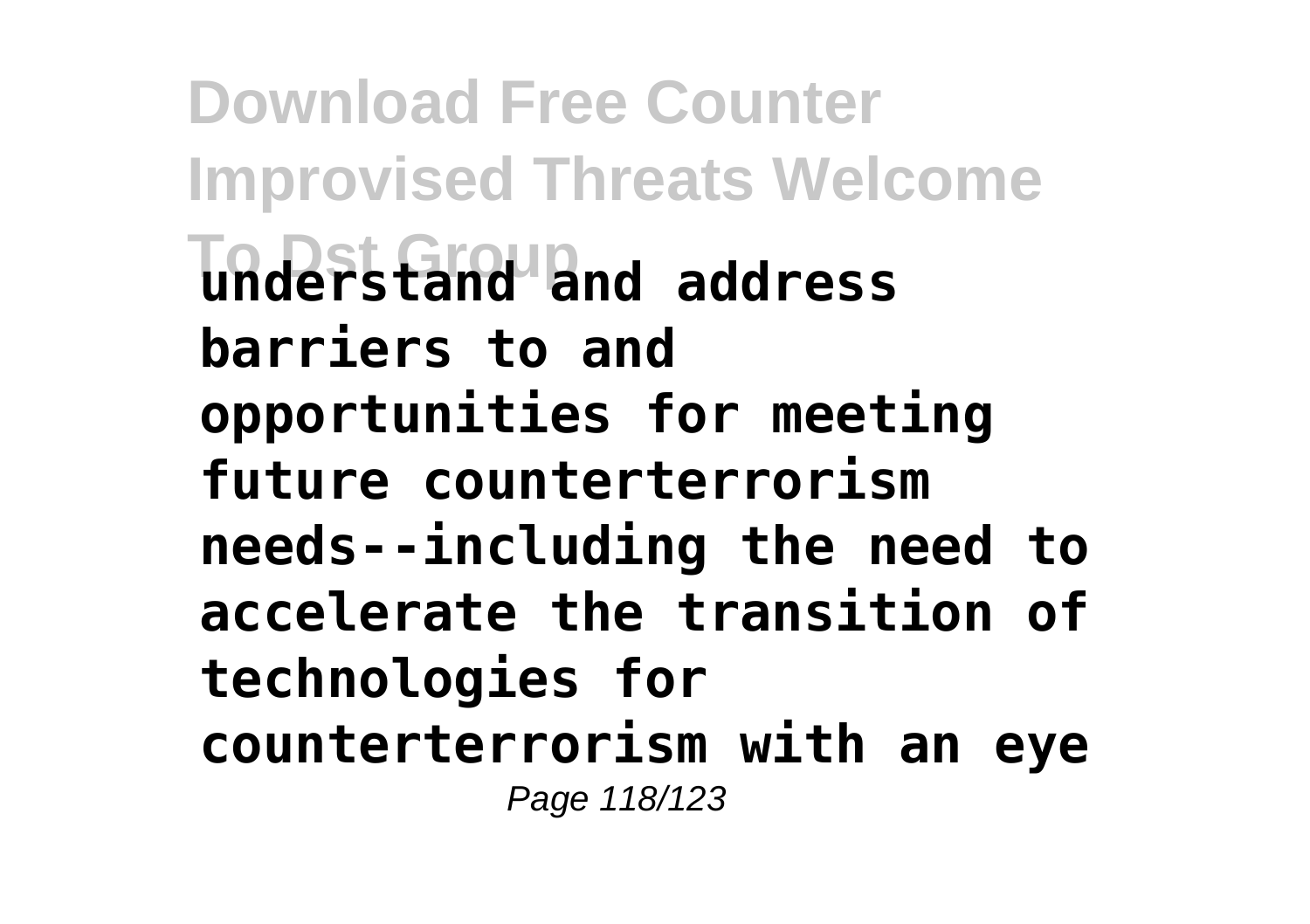**Download Free Counter Improvised Threats Welcome To Dst Group to countering emerging and anticipated threats. This book reviews RRTO approaches and provides a set of recommendations for potential improvements to help meet these needs for rapid technology** Page 119/123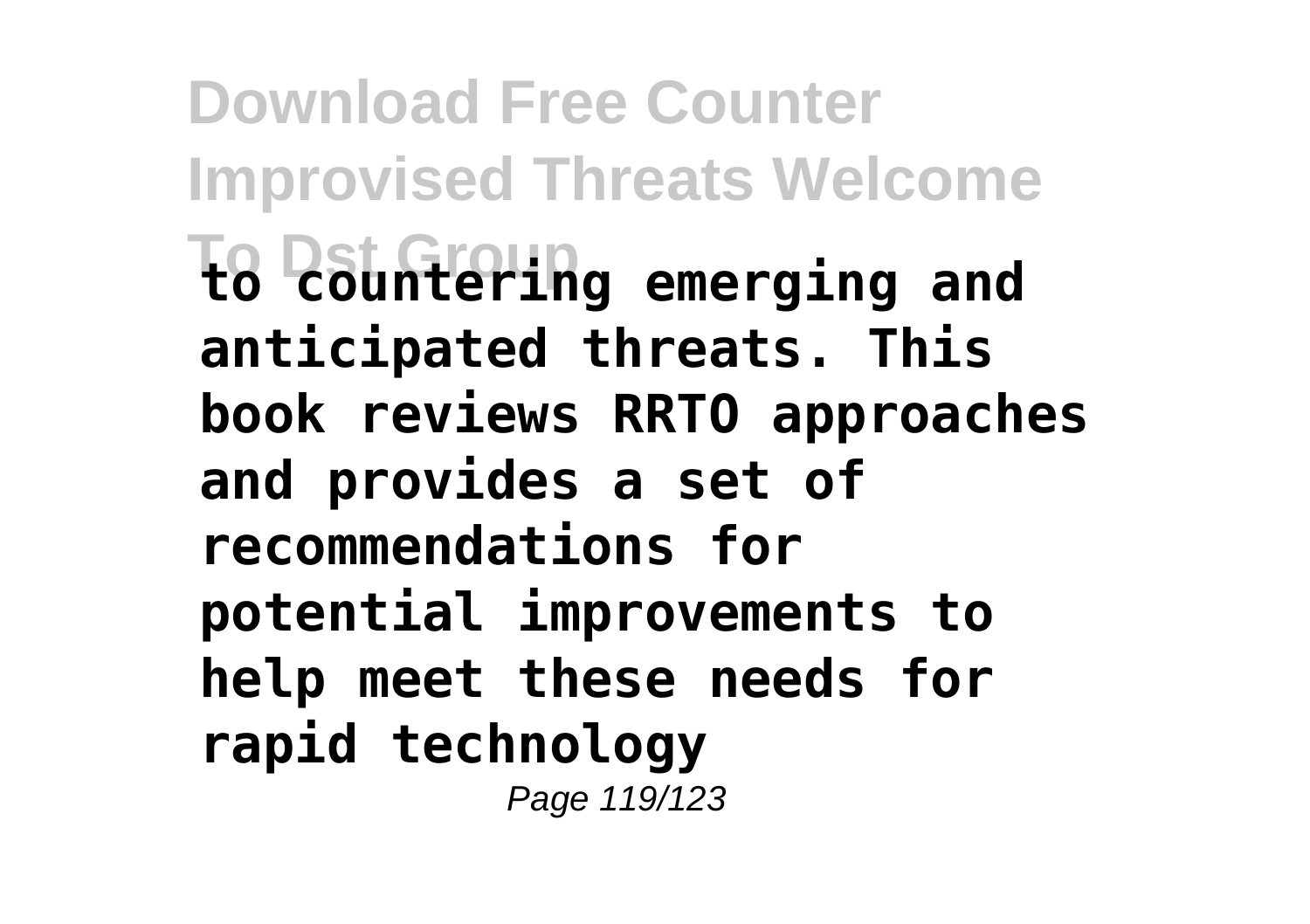## **Download Free Counter Improvised Threats Welcome To Dst Group development. Disarmament Resolutions and**

- **Decisions of the Seventieth Session of the United**
- **Nations General Assembly**
- **The Engineer**
- **Department of Defense**
- **Authorization for**

Page 120/123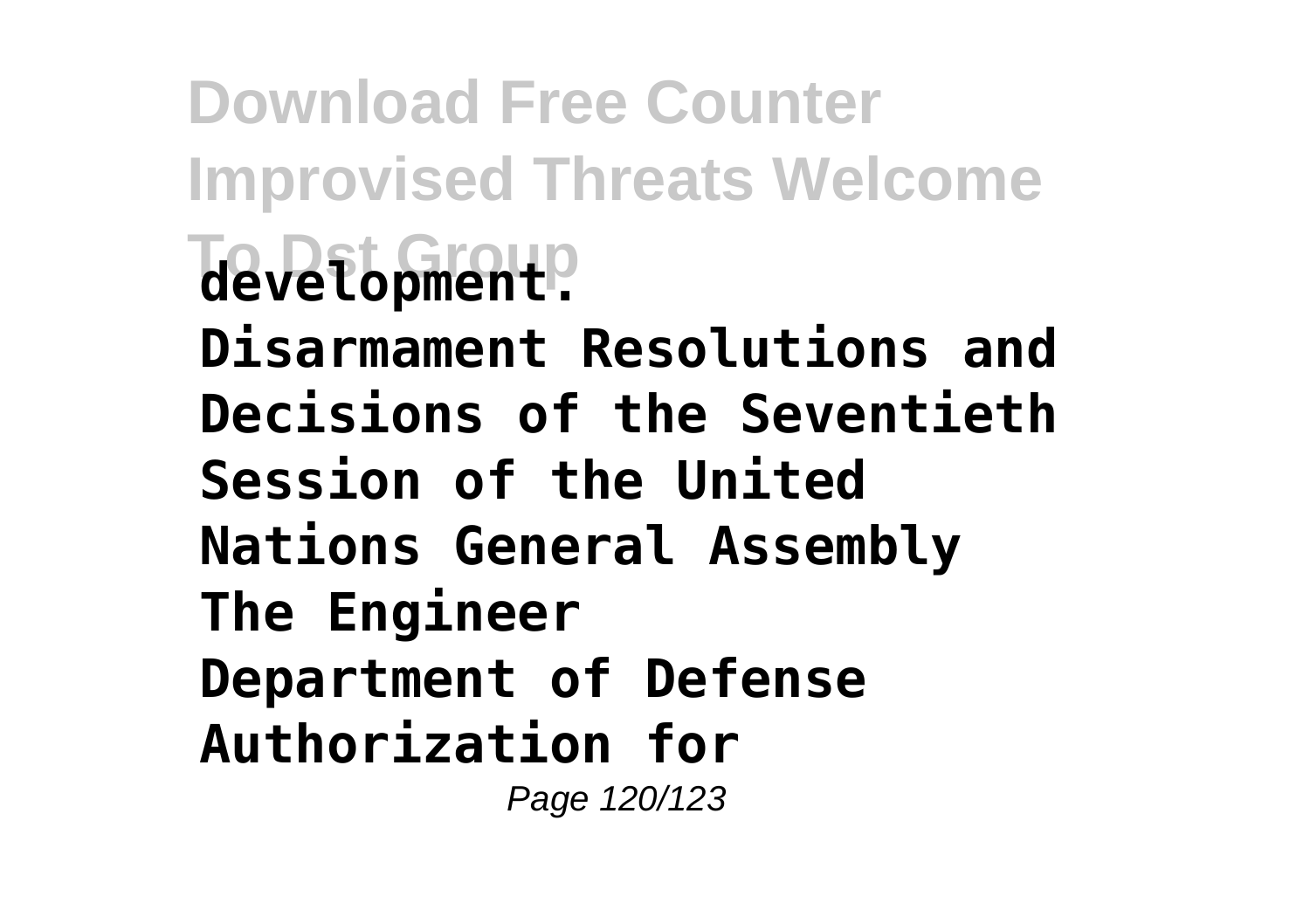**Download Free Counter Improvised Threats Welcome To Dst Group Appropriations for Fiscal Year 2012 and the Future Years Defense Program Anti-personnel Landmines Department of Defense Plans and Programs Relating to Counterterrorism, Counternarcotics, and** Page 121/123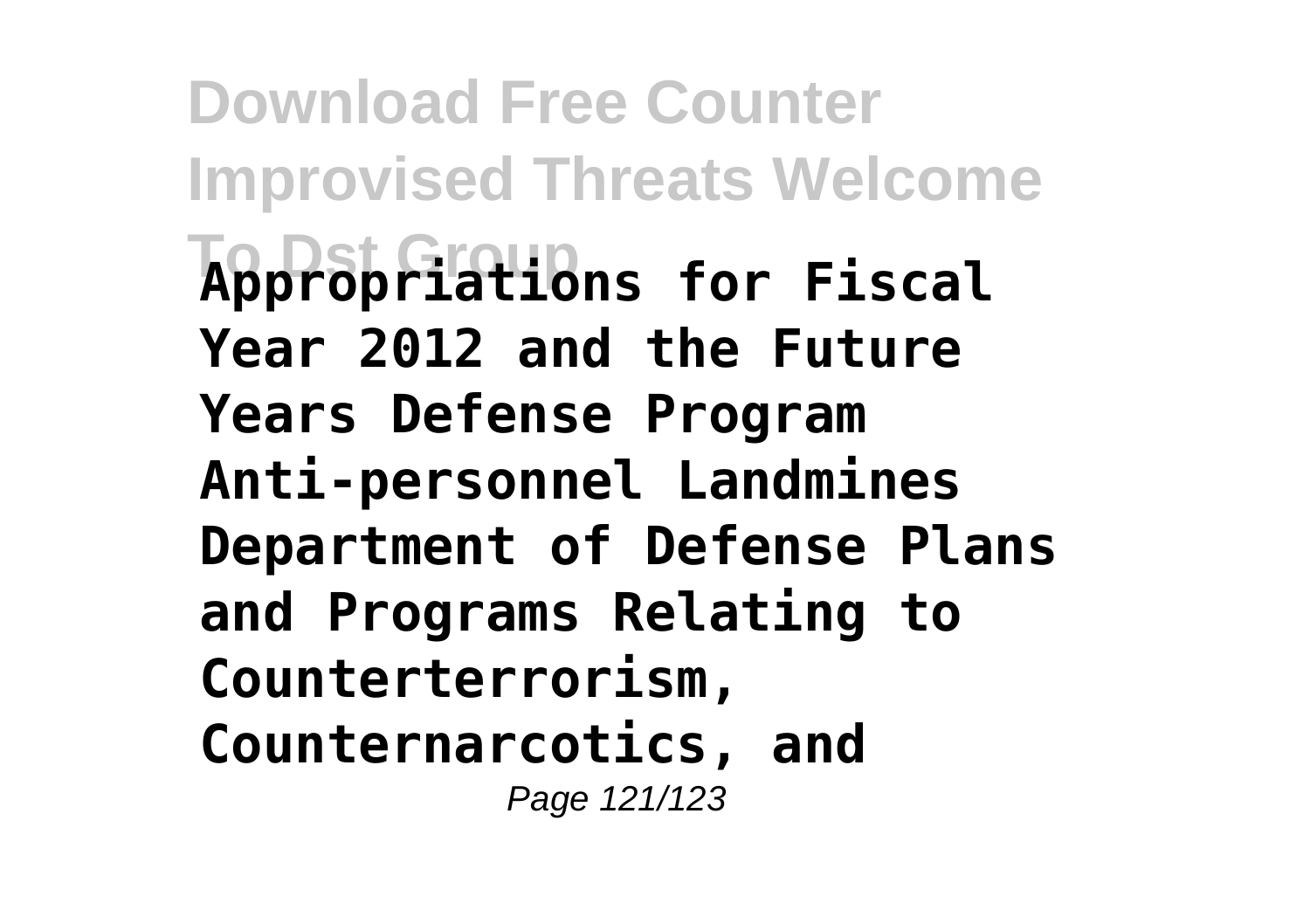**Download Free Counter Improvised Threats Welcome To Dst Group Building Partnership Capacity Joint Hearing Before the Tactical Air and Land Forces Subcommittee Meeting Jointly with Readiness Subcommittee of the Committee on Armed Services, House of** Page 122/123